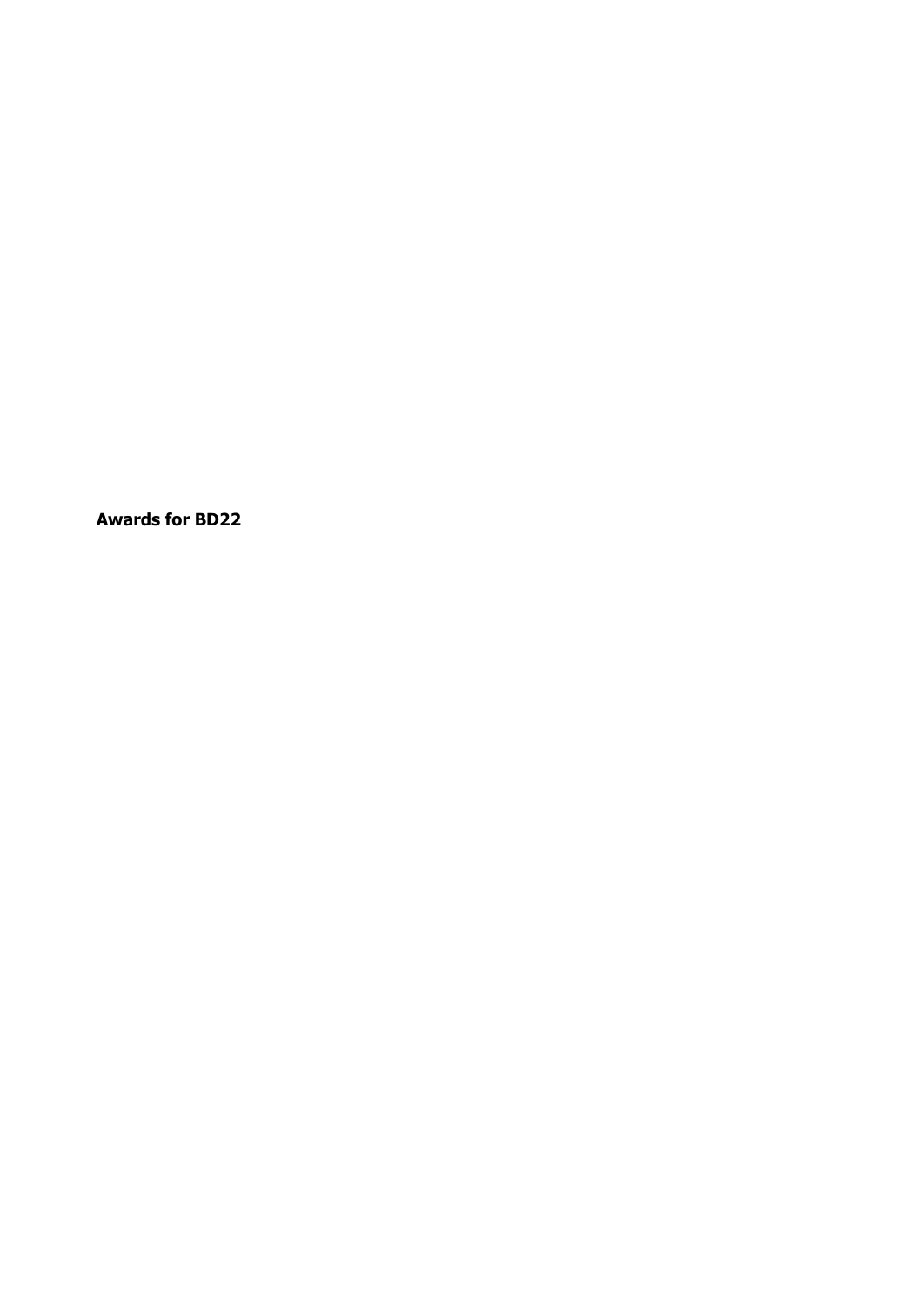#### **Order of the Companions of Honour**

#### **Members of the Order of the Companions of Honour**

Sir Quentin Saxby BLAKE CBE **Illustrator and Writer. For services to** Illustration

(London, Greater London)

Sir Ahmed Salman RUSHDIE **Author. For services to Literature** Author. For services to Literature

(London, Greater London)

Dame Marina Sarah WARNER CBE **Professor of English and Creative** 

Writing, Birkbeck College, University of London and Distinguished Fellow, All Souls College, University of Oxford. For services to the Humanities

(London, Greater London)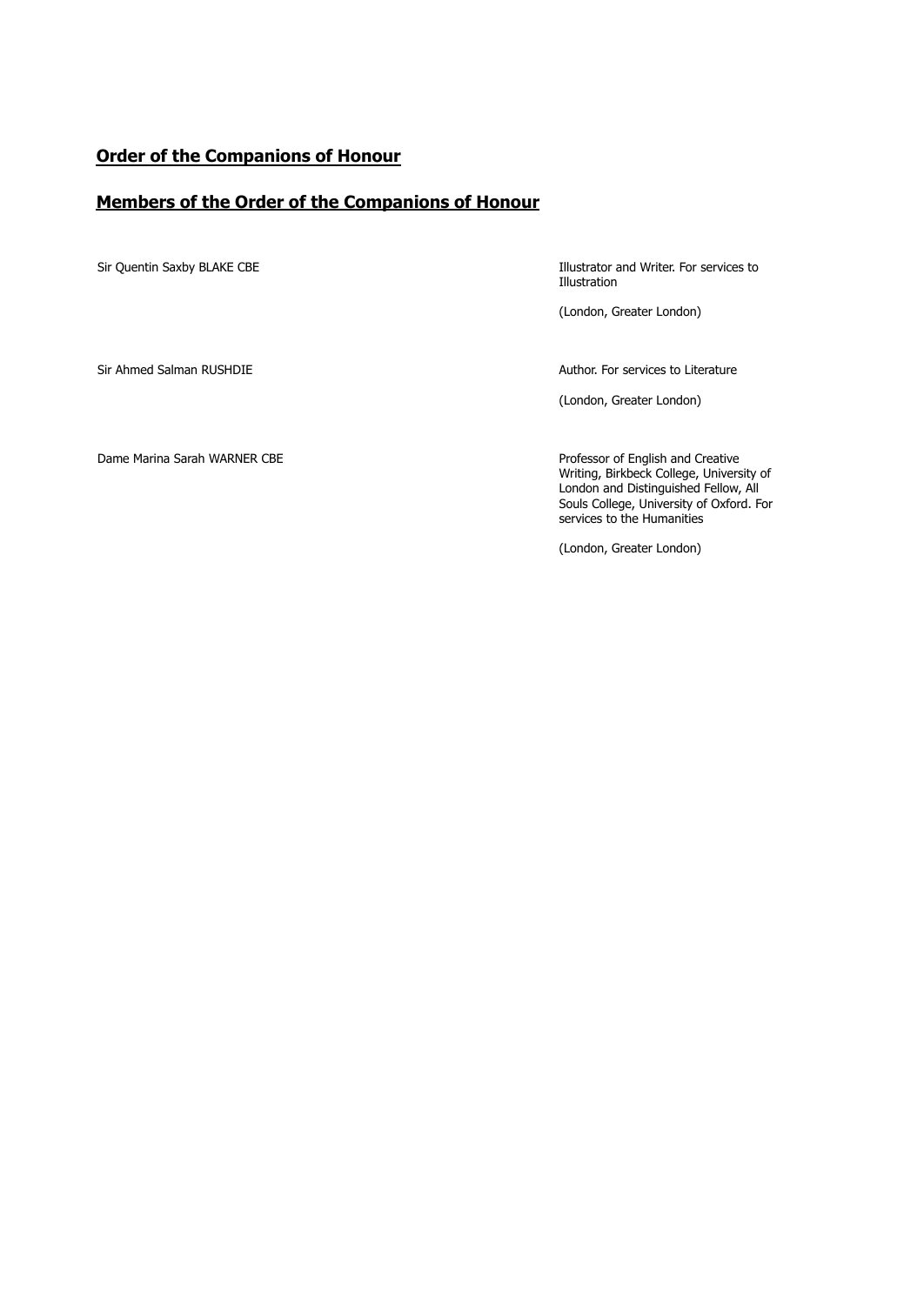### **Order of the British Empire**

#### **Dames Grand Cross of the Order of the British Empire**

Dame Susan Elizabeth ION DBE Lately Chair, Nuclear Innovation Research Advisory Board, and Honorary President, National Skills Academy for Nuclear. For services to Engineering

(Preston, Lancashire)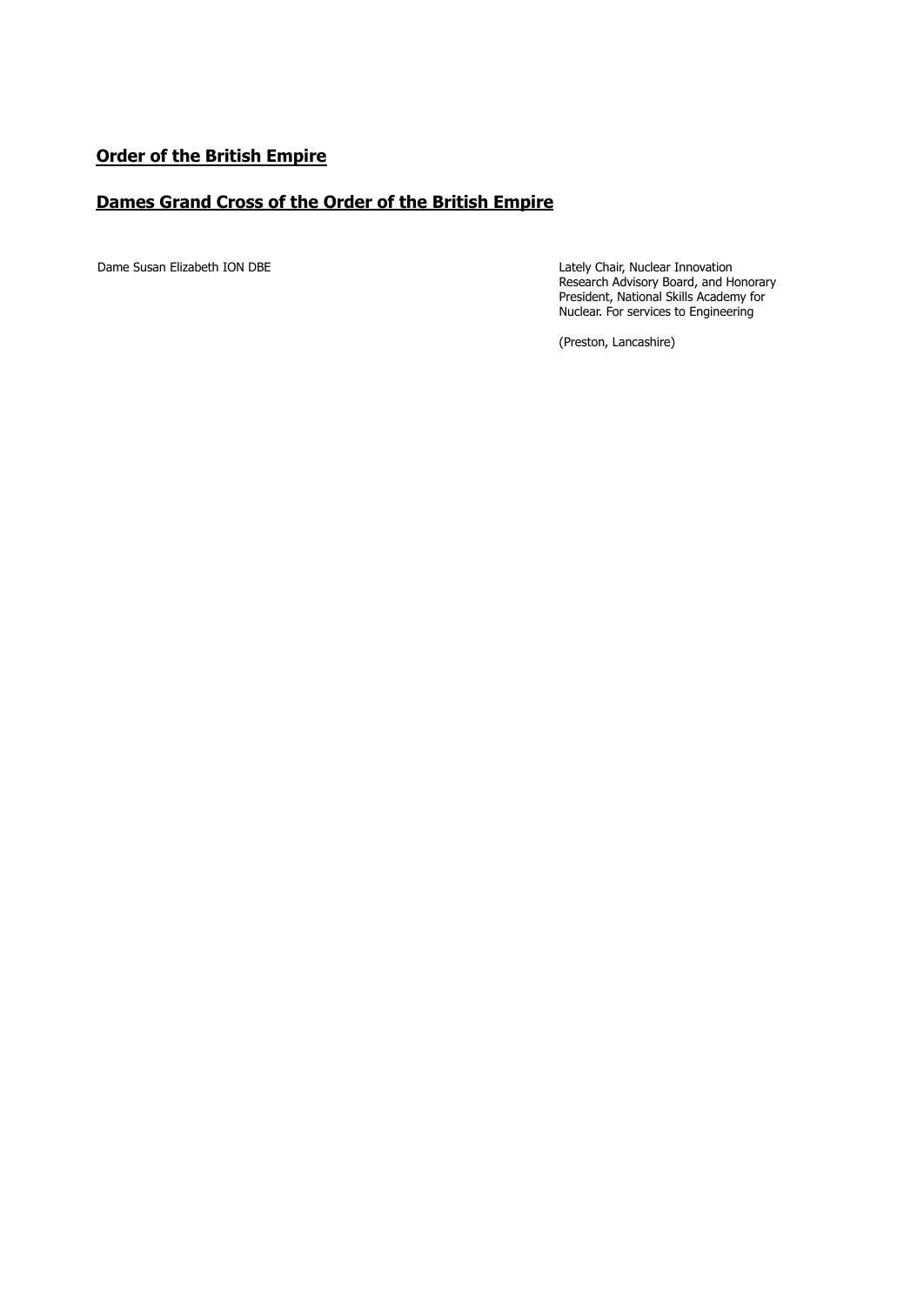# **Order of the Bath**

#### **Dames Commander of the Order of the Bath**

Bernadette Mary KELLY CB **Permanent Secretary, Department for** Transport. For services to Government

(Midhurst, West Sussex)

#### **Knights Commander of the Order of the Bath**

Charles Fergusson ROXBURGH Second Permanent Secretary, H.M. Treasury. For services to Government

(London, Greater London)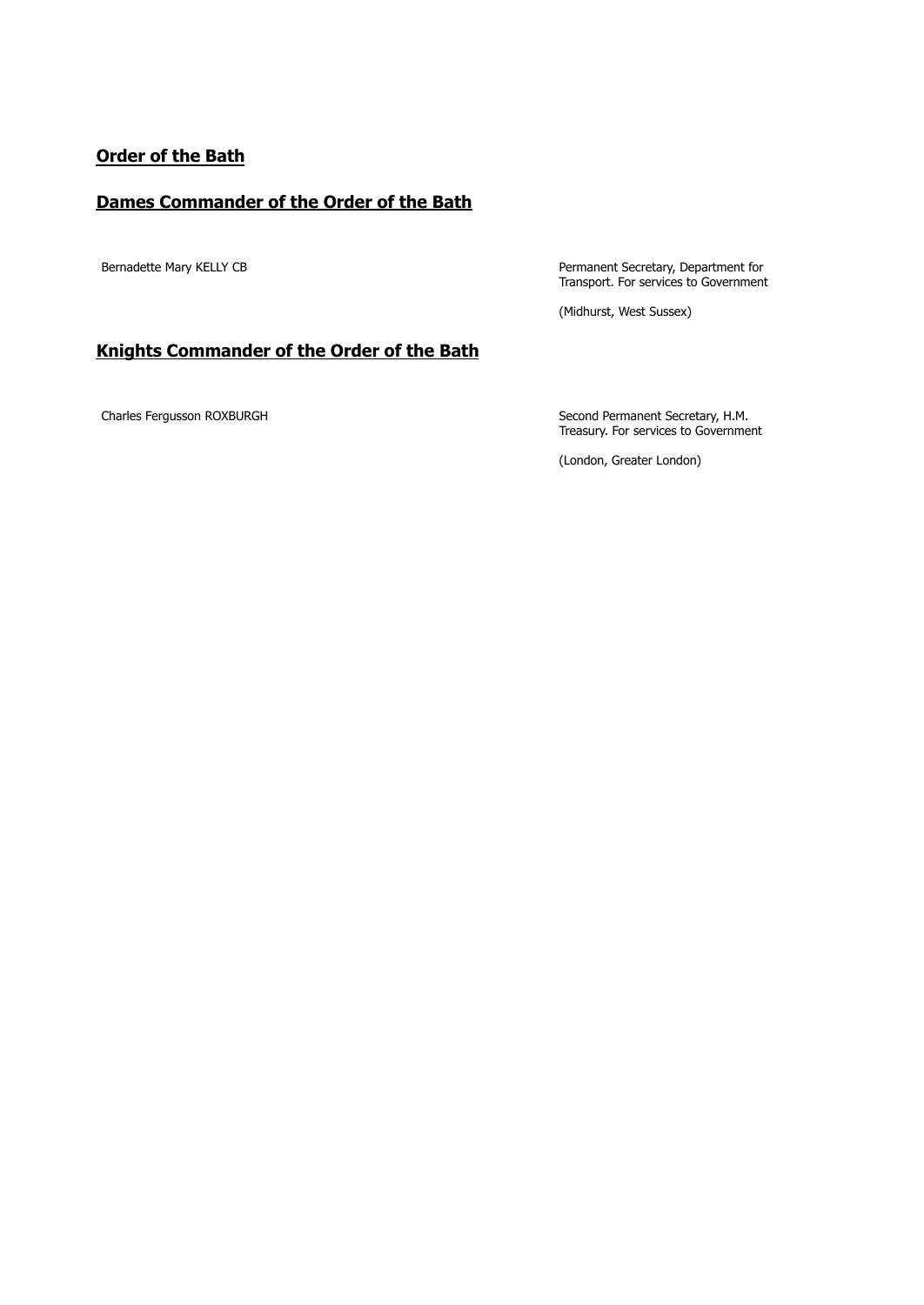# **Order of the British Empire**

# **Dames Commander of the Order of the British Empire**

| Dr Ruth Rosemarie BEVERLEY (Ruth May) | Chief Nursing Officer for England, NHS<br>England and NHS Improvement. For<br>services to Nursing, Midwifery, and the<br><b>NHS</b>           |
|---------------------------------------|-----------------------------------------------------------------------------------------------------------------------------------------------|
|                                       | (Suffolk)                                                                                                                                     |
| The Rt. Hon. Arlene FOSTER            | Lately First Minister of Northern Ireland.<br>For Political and Public Service                                                                |
|                                       | (County Fermanagh)                                                                                                                            |
| Christine GILBERT CBE                 | Visiting Professor, UCL Institute of<br>Education, Chair, Future First and<br>Camden Learning. For services to<br>Young People and to Charity |
|                                       | (London, Greater London)                                                                                                                      |
| Professor Clare Philomena GREY FRS    | Geoffrey Moorhouse-Gibson and Royal<br>Society Professor of Chemistry,<br>University of Cambridge. For services to<br>Science                 |
|                                       | (Cambridge, Cambridgeshire)                                                                                                                   |
| Nia Rhiannon GRIFFITH MP              | Member of Parliament for Llanelli. For<br>Political and Public Service                                                                        |
|                                       | (Carmarthenshire)                                                                                                                             |
| Fionnuala Mary JAY-O'BOYLE CBE        | H.M. Lord-Lieutenant, County Borough<br>of Belfast. For services to the<br>community in Northern Ireland                                      |
|                                       | (Belfast, County Antrim)                                                                                                                      |
| Karen Elisabeth Dind JONES CBE        | For services to Business and to the<br>Hospitality Industry                                                                                   |
|                                       | (London, Greater London)                                                                                                                      |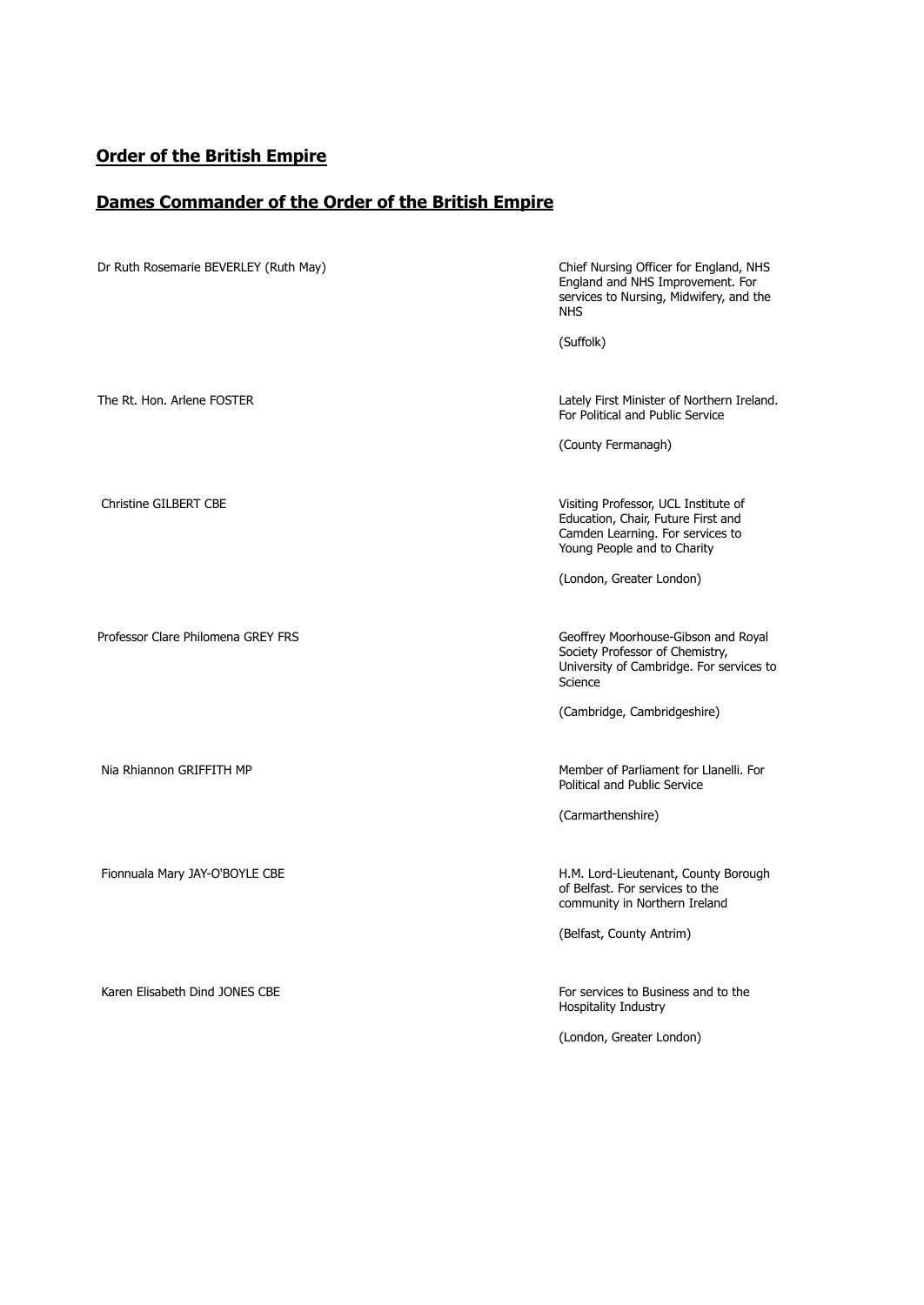| Dr Ann Geraldine LIMB CBE                        | Lately Chair, The Scout Association. For<br>services to Young People and to<br>Philanthropy<br>(Milton Keynes, Buckinghamshire) |
|--------------------------------------------------|---------------------------------------------------------------------------------------------------------------------------------|
| Professor Sally MAPSTONE FRSE                    | Principal and Vice-Chancellor, University<br>of St Andrews. For services to Higher<br>Education                                 |
|                                                  | (St Andrews, Fife)                                                                                                              |
| The Rt. Hon. Maria MILLER MP                     | Member of Parliament for Basingstoke.<br>For Parliamentary and Public Service<br>(Hampshire)                                    |
| Professor Fiona Margaret POWRIE FRS              | Director, Kennedy Institute of<br>Rheumatology. For services to Medical<br>Science                                              |
|                                                  | (Headington, Oxfordshire)                                                                                                       |
| Professor Louise Mary RICHARDSON                 | Vice-Chancellor, Oxford University. For<br>services to Higher Education<br>(Oxford, Oxfordshire)                                |
| Susan Carroll THE LADY SAINSBURY OF TURVILLE CBE | Philanthropist. For services to the Arts,<br>particularly during Covid-19<br>(London, Greater London)                           |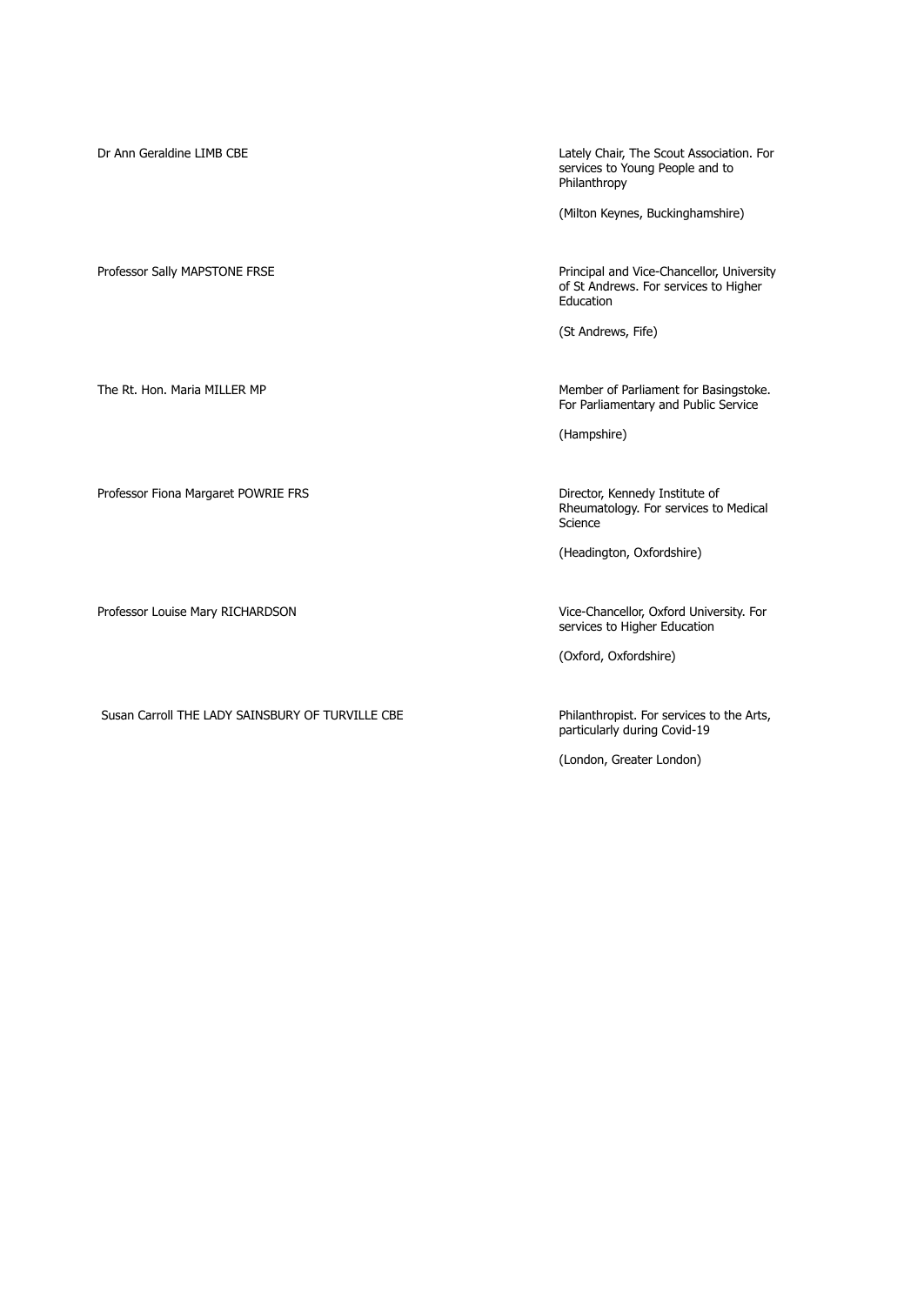# **Knights Bachelor**

#### **Knighthoods**

| Professor Michael James Paul ARTHUR | Lately Provost and President, University<br>College London. For services to Higher<br>Education                   |
|-------------------------------------|-------------------------------------------------------------------------------------------------------------------|
|                                     | (Romsey, Hampshire)                                                                                               |
| Nigel Patrick Gray BOARDMAN         | Lately Partner, Slaughter and May. For<br>services to the Legal Profession                                        |
|                                     | (London, Greater London)                                                                                          |
| Professor Peter George BRUCE        | Wolfson Chair, Professor of Materials,<br>University of Oxford. For services to<br>Science and Innovation         |
|                                     | (Oxford, Oxfordshire)                                                                                             |
| Nicholas David COLERIDGE CBE        | Chairman, Victoria and Albert Museum.<br>For services to Museums, to Publishing<br>and to the Creative Industries |
|                                     | (Worcester, Worcestershire)                                                                                       |
| <b>Bradley FRIED</b>                | Chair, Court of the Bank of England. For<br><b>Public Service</b>                                                 |
|                                     | (London, Greater London)                                                                                          |
| Dr Andrew Francis GODDARD           | President, Royal College of Physicians.<br>For services to Health and Social Care                                 |
|                                     | (Weston on Trent, Derbyshire)                                                                                     |
| Julian Matthew Frederick HARTLEY    | Chief Executive, Leeds Teaching<br>Hospitals NHS Trust. For services to<br>Healthcare                             |
|                                     | (Stockport, Greater Manchester)                                                                                   |
| Stephen Andrew Gill HOUGH CBE       | Pianist. For services to Music                                                                                    |
|                                     | (London, Greater London)                                                                                          |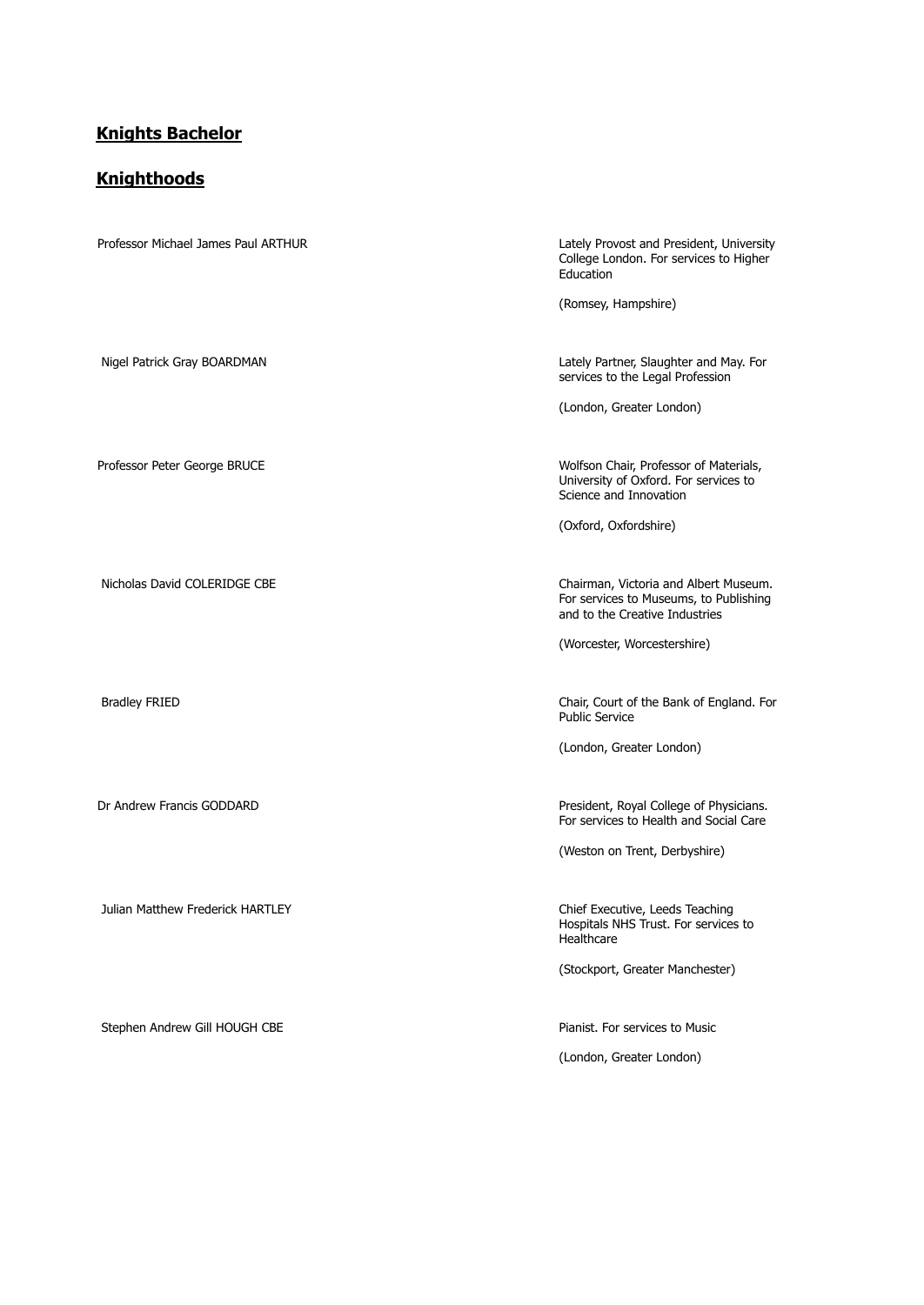Isaac JULIEN CBE **Artist and Film Maker. For services to Artist and Film Maker. For services to** Diversity and Inclusion in Art (London, Greater London) Rohinton Minoo KALIFA OBE **Chair**, Network International. For services to Financial Services, to Technology and to Public Service (London, Greater London) Iain Thomas LIVINGSTONE QPM Chief Constable, Police Service of Scotland. For services to Policing and the Public (Fife) Dr James Smith MILNE CBE DL **Chairman and Managing Director**, Balmoral Group. For services to Business and to Charity (Milltimber, Aberdeenshire) Martyn Ellis OLIVER **Chief Executive Officer, Outwood** Grange Academies Trust. For services to Education (North Yorkshire) Dr Paul Lasseter PHILLIPS CBE Principal and Chief Executive, Weston College, North Somerset. For services to Further Education (Newport, Gwent) Professor Stephen Huw POWIS National Medical Director, NHS England and NHS Improvement. For services to the NHS, particularly during Covid-19 (London, Greater London) Ian RANKIN OBE DL **Author.** For services to Literature and to Charity (Edinburgh, City of Edinburgh)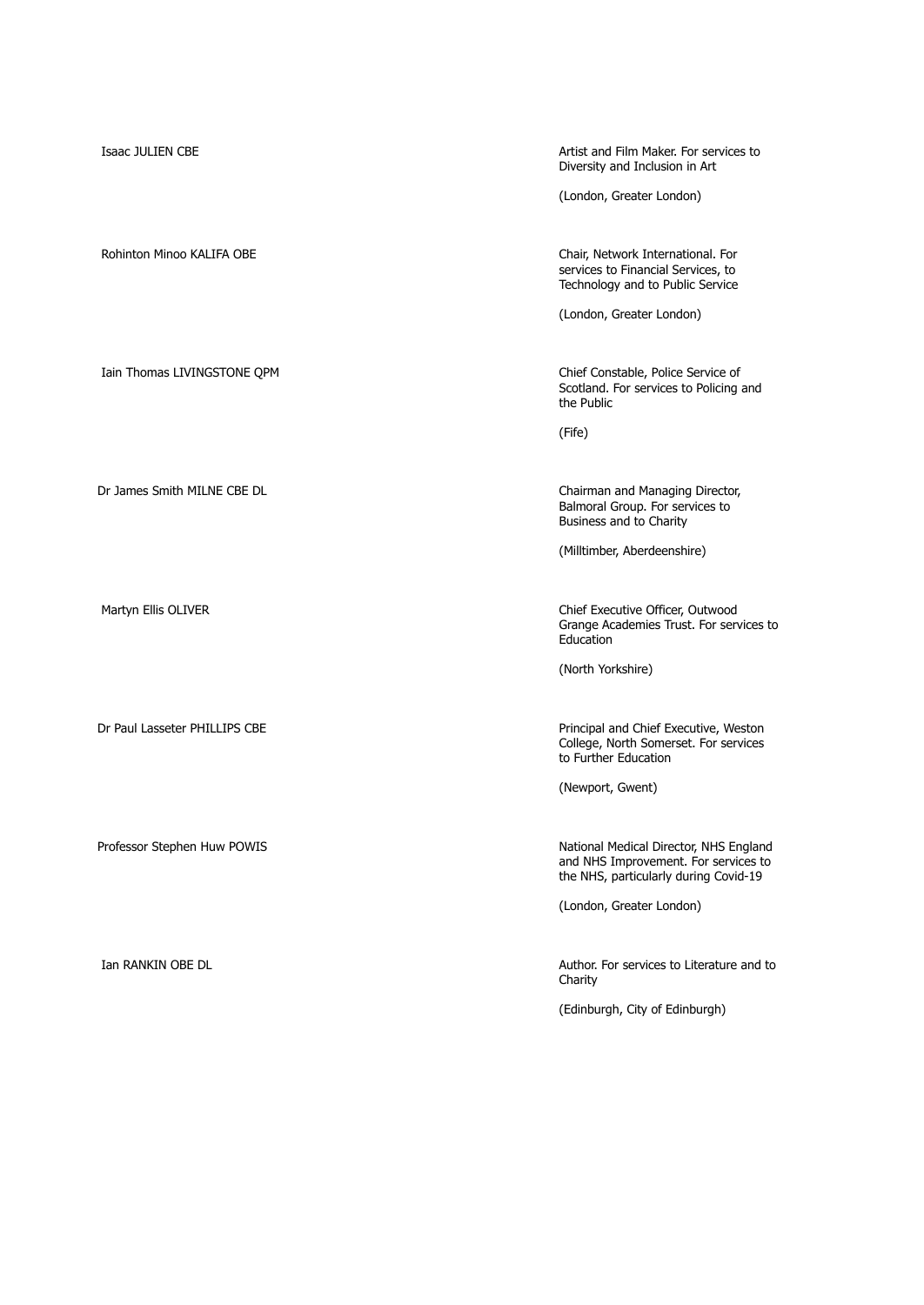Professor Aziz SHEIKH OBE FRSE Chair, Primary Care Research and

Development, University of Edinburgh. For services to Covid-19 Research and Policy

(Lasswade, City of Edinburgh)

The Rt. Hon. Stephen Creswell TIMMS MP Member of Parliament for East Ham.

The Rt. Hon. Jeremy Paul WRIGHT QC MP Member of Parliament for Kenilworth

Pascal Claude Roland SORIOT **Chief Executive Officer, AstraZeneca plc.** For services to UK Life Sciences and the Response to Covid-19

(Abroad)

For Political and Public Service

(London, Greater London)

Joint Managing Director, Walkers Shortbread Limited. For services to the Food Industry

(Aberlour, Banffshire)

and Southam. For Political and Public Service

(Warwickshire)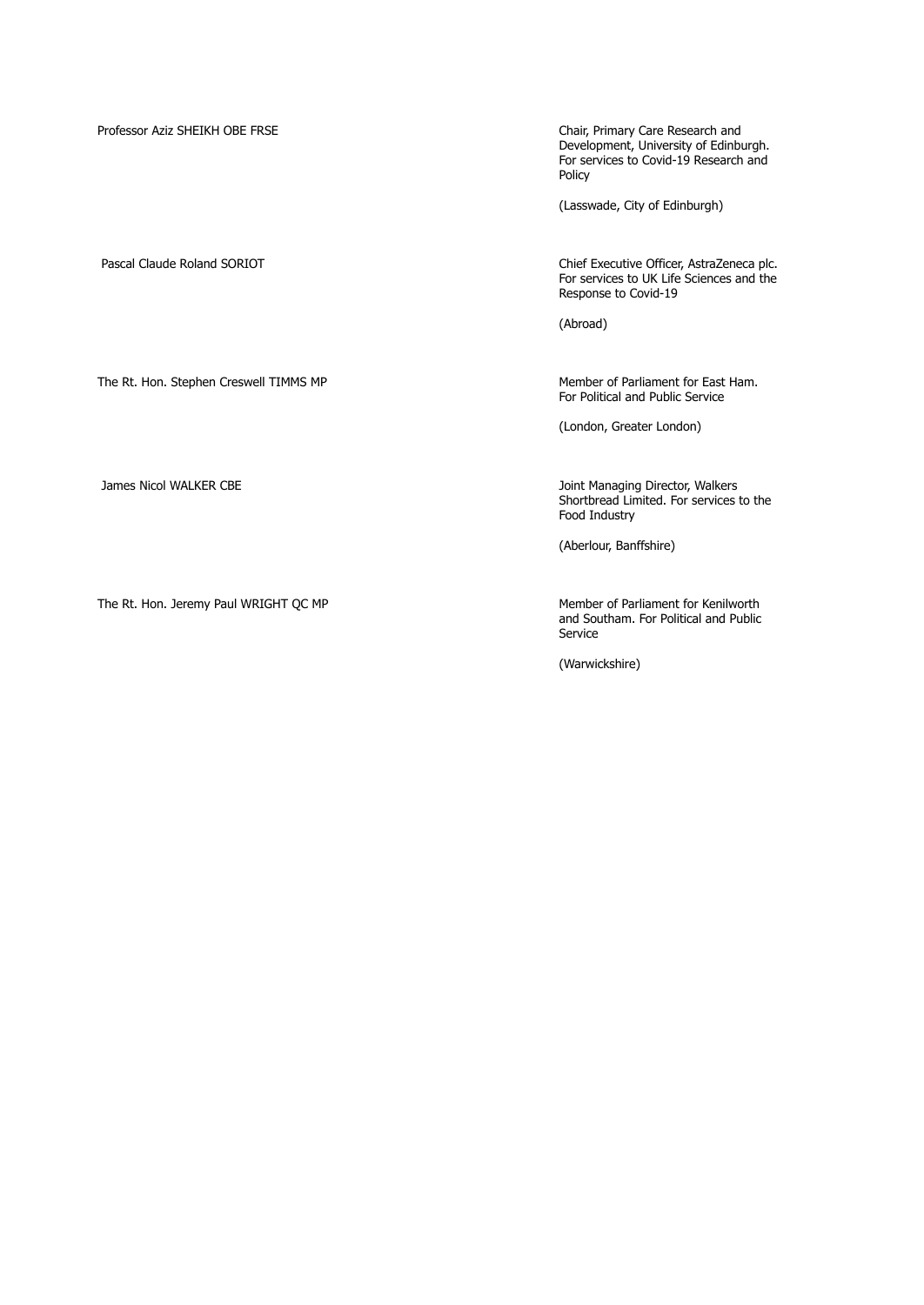# **Order of the Bath**

# **Companions of the Order of the Bath**

| Stephen Thomas BRAVINER ROMAN | Director General Legal, Government<br>Legal Department. For services to the<br>Law                                                                      |
|-------------------------------|---------------------------------------------------------------------------------------------------------------------------------------------------------|
|                               | (London, Greater London)                                                                                                                                |
| Penelope Kamilla CINIEWICZ    | Director General, Customer Compliance,<br>H. M. Revenue and Customs. For<br>services to Public Administration                                           |
|                               | (Brighton, East Sussex)                                                                                                                                 |
| Stephen Brian FIELD           | Director, Climate, Environment and<br>Energy, H. M. Treasury. For services to<br>Climate Finance                                                        |
|                               | (London, Greater London)                                                                                                                                |
| Edward Allen HUMPHERSON       | Director General for Regulation, UK<br>Statistics Authority. For Public Service<br>(London, Greater London)                                             |
|                               |                                                                                                                                                         |
| Clare LOMBARDELLI             | Chief Economic Adviser, H.M. Treasury.<br>For Public Service                                                                                            |
|                               | (London, Greater London)                                                                                                                                |
| <b>Tracy MEHARG</b>           | Lately Permanent Secretary,<br>Department for Communities, Northern<br>Ireland Executive. For Public Service                                            |
|                               | (Bangor, County Down)                                                                                                                                   |
| Jonathan MILLS                | Director General, Labour Market Policy<br>and Implementation, Department for<br>Work and Pensions. For services to<br>Labour Market Policy and Strategy |
|                               | (Guildford, Surrey)                                                                                                                                     |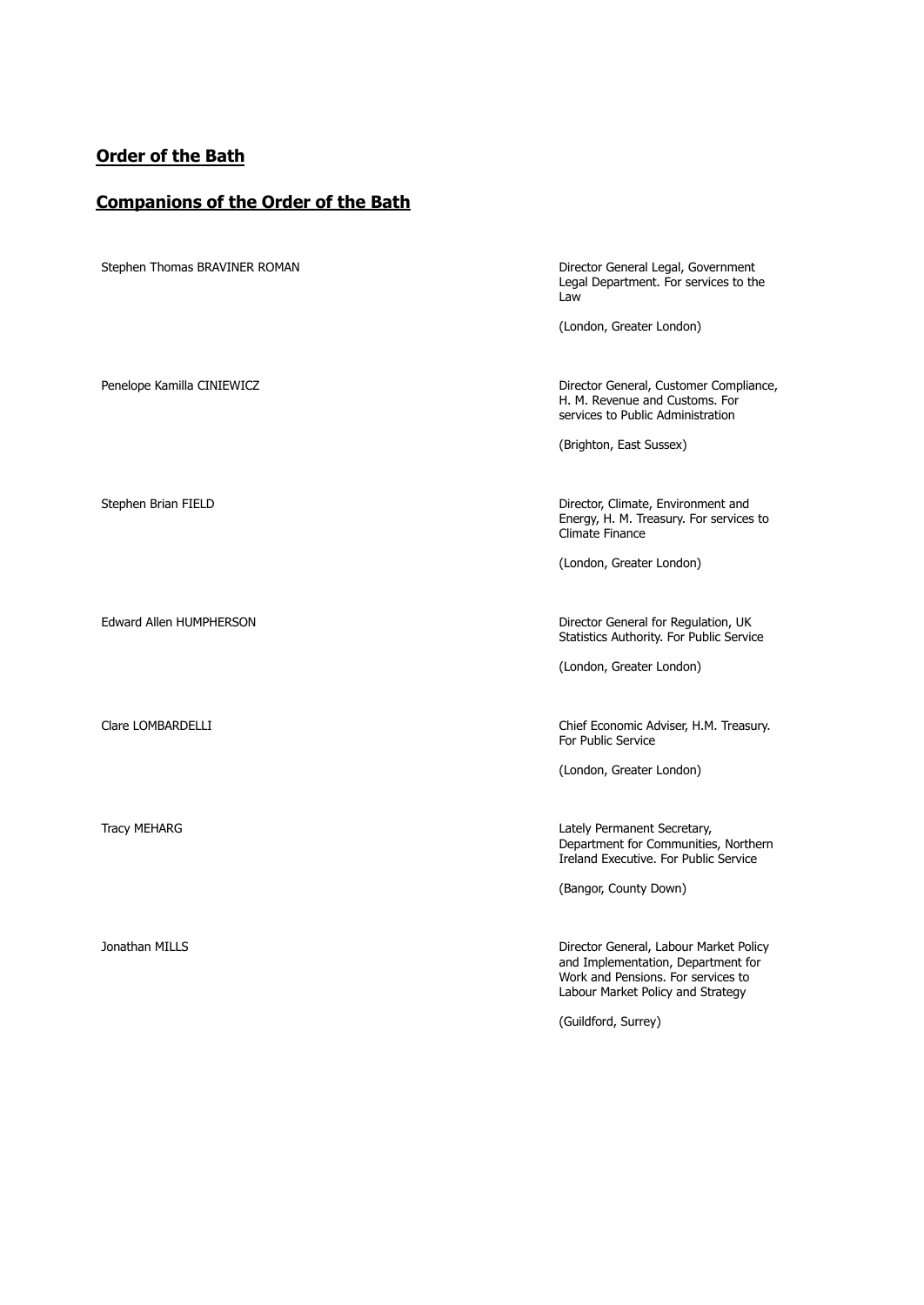### **Order of the British Empire**

### **Commanders of the Order of the British Empire**

| Chief Constable Simon BAILEY QPM DL | Lately Chief Constable, Norfolk<br>Constabulary. For services to Policing<br>and to Child Protection                                                                  |
|-------------------------------------|-----------------------------------------------------------------------------------------------------------------------------------------------------------------------|
|                                     | (Norwich, Norfolk)                                                                                                                                                    |
| Sally Jane BALCOMBE                 | Chief Executive, VisitBritain. For<br>services to Tourism                                                                                                             |
|                                     | (London, Greater London)                                                                                                                                              |
| Clare Victoria BALDING OBE          | Broadcaster. For services to Sport and<br>to Charity                                                                                                                  |
|                                     | (London, Greater London)                                                                                                                                              |
| <b>Richard Michael BARKER</b>       | Regional Director, NHS England and<br>NHS Improvement, North East and<br>Yorkshire. For services to Healthcare in<br>the North of England                             |
|                                     | (Durham, County Durham)                                                                                                                                               |
| Rodney BERKELEY                     | Director, Manufacturing Energy and<br>Infrastructure, Department for<br>International Trade. For services to<br>International Trade and to Diversity and<br>Inclusion |
|                                     | (Hemel Hempstead, Hertfordshire)                                                                                                                                      |
| Alison Mary BERTLIN                 | Director, Office of the Parliamentary<br>Counsel, Cabinet Office. For Public<br>Service                                                                               |
|                                     | (London, Greater London)                                                                                                                                              |
| Zoë Ann BILLINGHAM                  | Lately H.M. Inspector, H.M.<br>Inspectorate of Constabulary and Fire<br>and Rescue Services. For Public Service                                                       |
|                                     | (Aldeburgh, Suffolk)                                                                                                                                                  |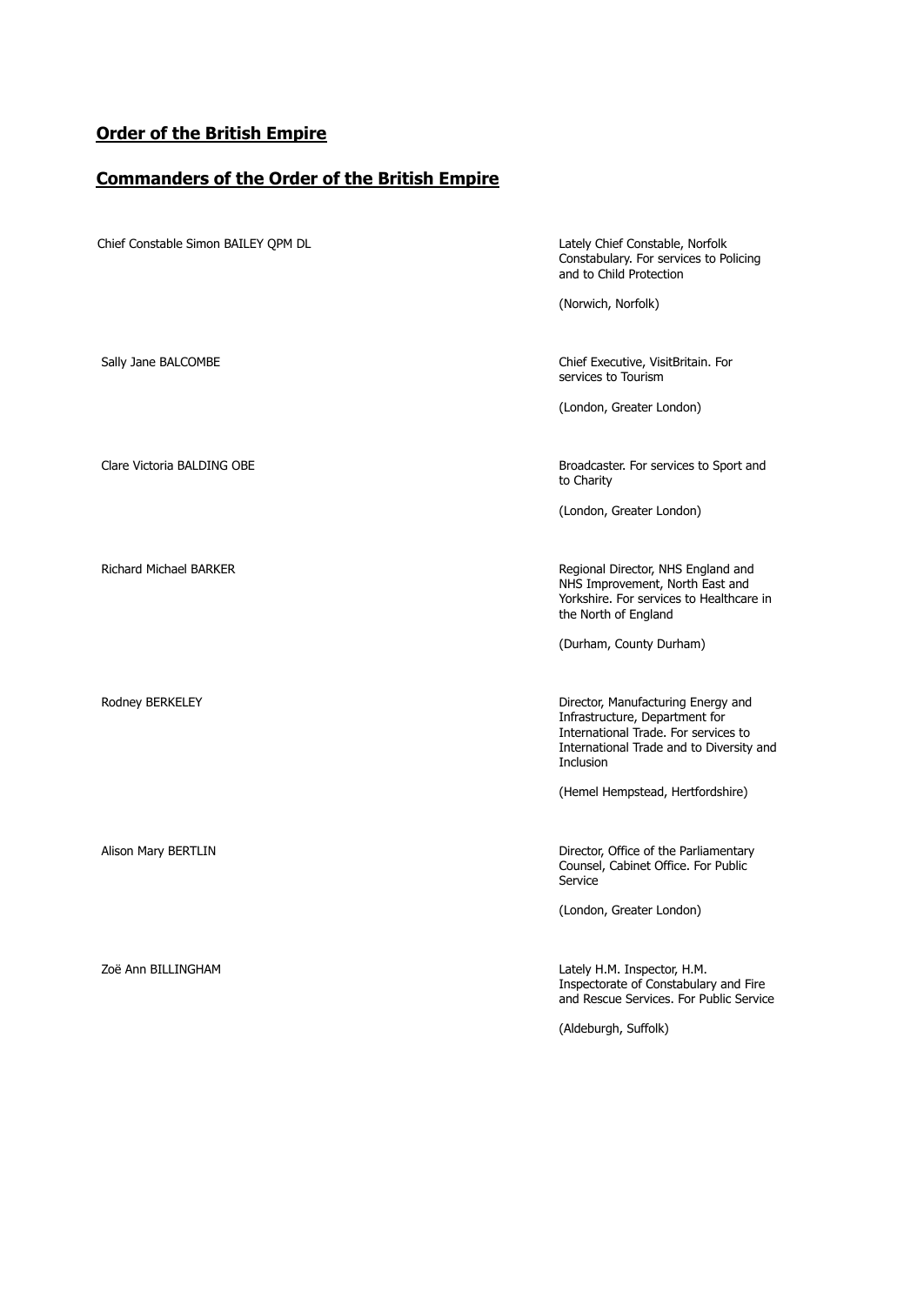| David Wayland BLOOD              | Senior Partner, Generation Investment<br>Management. For services to Climate<br>Finance                                                                    |
|----------------------------------|------------------------------------------------------------------------------------------------------------------------------------------------------------|
|                                  | (London, Greater London)                                                                                                                                   |
| James Rhys BOWEN                 | Director, International and Economic<br>Security, Department for Digital,<br>Culture, Media and Sport. For Public<br>Service                               |
|                                  | (London, Greater London)                                                                                                                                   |
| Martin Eugene Joseph BRADLEY OBE | For services to Defence Medicine                                                                                                                           |
|                                  | (Belfast, City of Belfast)                                                                                                                                 |
| Michael Keith BRODIE             | Chief Executive, NHS Business Services<br>Authority. For services to Health,<br>particularly during the response to<br>Covid-19                            |
|                                  | (Ashington, Northumberland)                                                                                                                                |
| Aisling BURNAND MBE              | Lately Chief Executive, Association of<br>Medical Research Charities. For services<br>to the Charitable Sector                                             |
|                                  | (London, Greater London)                                                                                                                                   |
| Dr Thomas CANNING OBE            | Chief Executive Officer, The Boleyn<br>Trust and Co-opted Member, East of<br>England and North East London<br>Advisory Board. For services to<br>Education |
|                                  | (London, Greater London)                                                                                                                                   |
| Melissa CASE                     | Lately Director, Family and Criminal<br>Justice Policy, Ministry of Justice, and<br>Chair, The Laura Case Trust. For Public<br>and Voluntary Service       |
|                                  | (Tonbridge, Kent)                                                                                                                                          |
| Una CLEMINSON BEM TD             | National Chair, Royal British Legion. For<br>voluntary services to the Royal British<br>Legion and to Veterans                                             |
|                                  | (Melbourn, Cambridgeshire)                                                                                                                                 |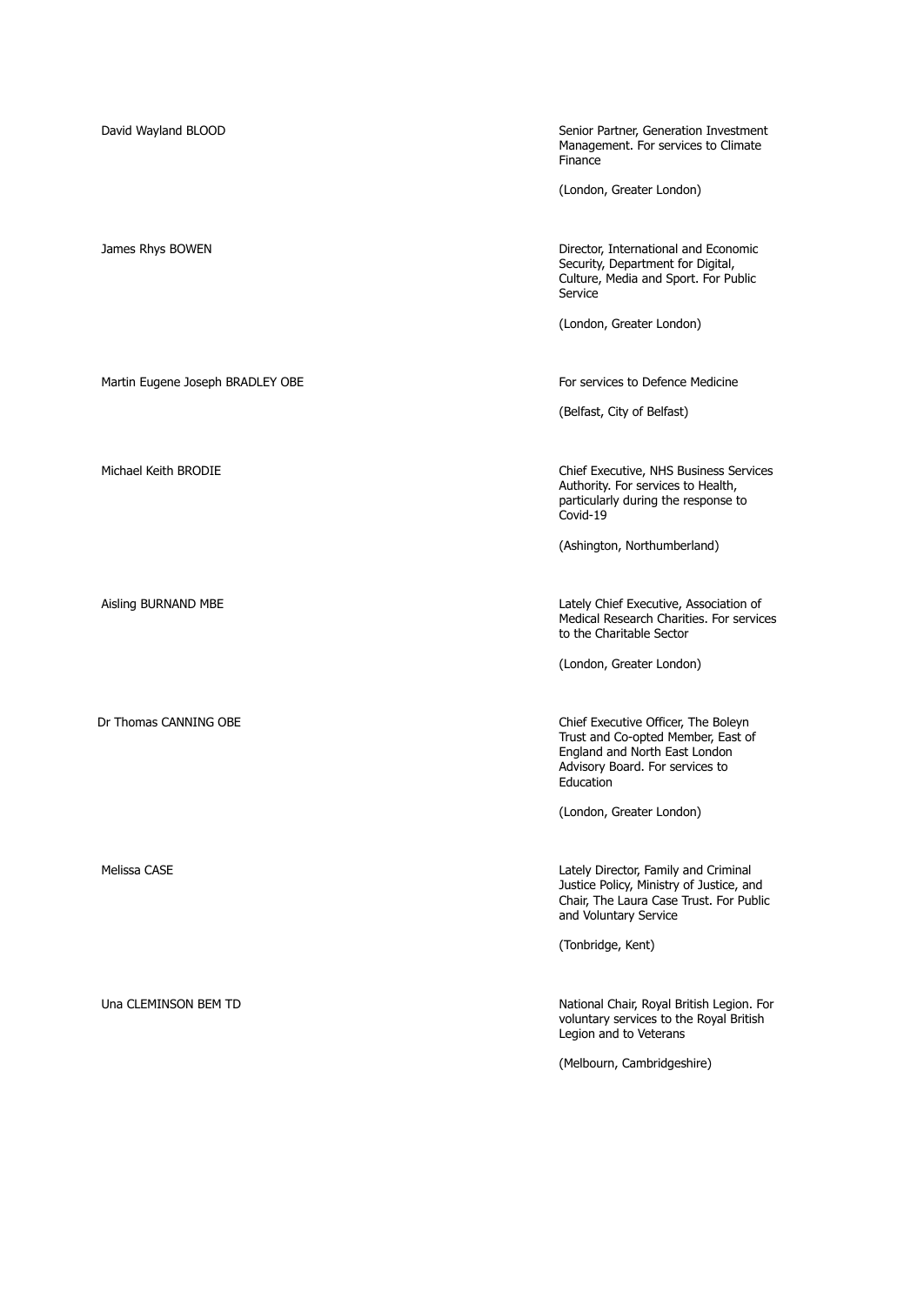| Dr Timothy COULSON                 | Chief Executive Officer, Unity Schools<br>Partnership and Independent Chair,<br>Norwich Opportunity Area. For services<br>to Education            |
|------------------------------------|---------------------------------------------------------------------------------------------------------------------------------------------------|
|                                    | (Knebworth, Hertfordshire)                                                                                                                        |
| Janet COYLE                        | Managing Director Business, London<br>and Partners. For services to the<br>Economy                                                                |
|                                    | (London, Greater London)                                                                                                                          |
| Tracey Elizabeth Anne CROUCH MP    | Member of Parliament for Chatham and<br>Aylesford. For Parliamentary and Public<br>Service                                                        |
|                                    | (Kent)                                                                                                                                            |
| <b>Achilles James DAUNT</b>        | Founder, Daunt Books and Managing<br>Director, Waterstones. For services to<br>Publishing                                                         |
|                                    | (London, Greater London)                                                                                                                          |
| Katherine Janet DAVIES             | Chief Executive Officer, Notting Hill<br>Genesis. For services to Housing                                                                         |
|                                    | (London, Greater London)                                                                                                                          |
| Geoffrey Nicholas DE BOIS          | Chair, VisitEngland Advisory Board. For<br>services to Tourism and to the Economy                                                                 |
|                                    | (Bishop's Stortford, Hertfordshire)                                                                                                               |
| Professor James Robert DURRANT FRS | Professor of Photochemistry, Imperial<br>College London and Swansea<br>University. For services to<br>Photochemistry and Solar Energy<br>Research |
|                                    | (London, Greater London)                                                                                                                          |
| Gwyn Owen EVANS                    | Lately Chief Executive, S4C. For<br>services to Broadcasting in Wales and<br>to the Welsh Language                                                |
|                                    | (Cardiff, South Glamorgan)                                                                                                                        |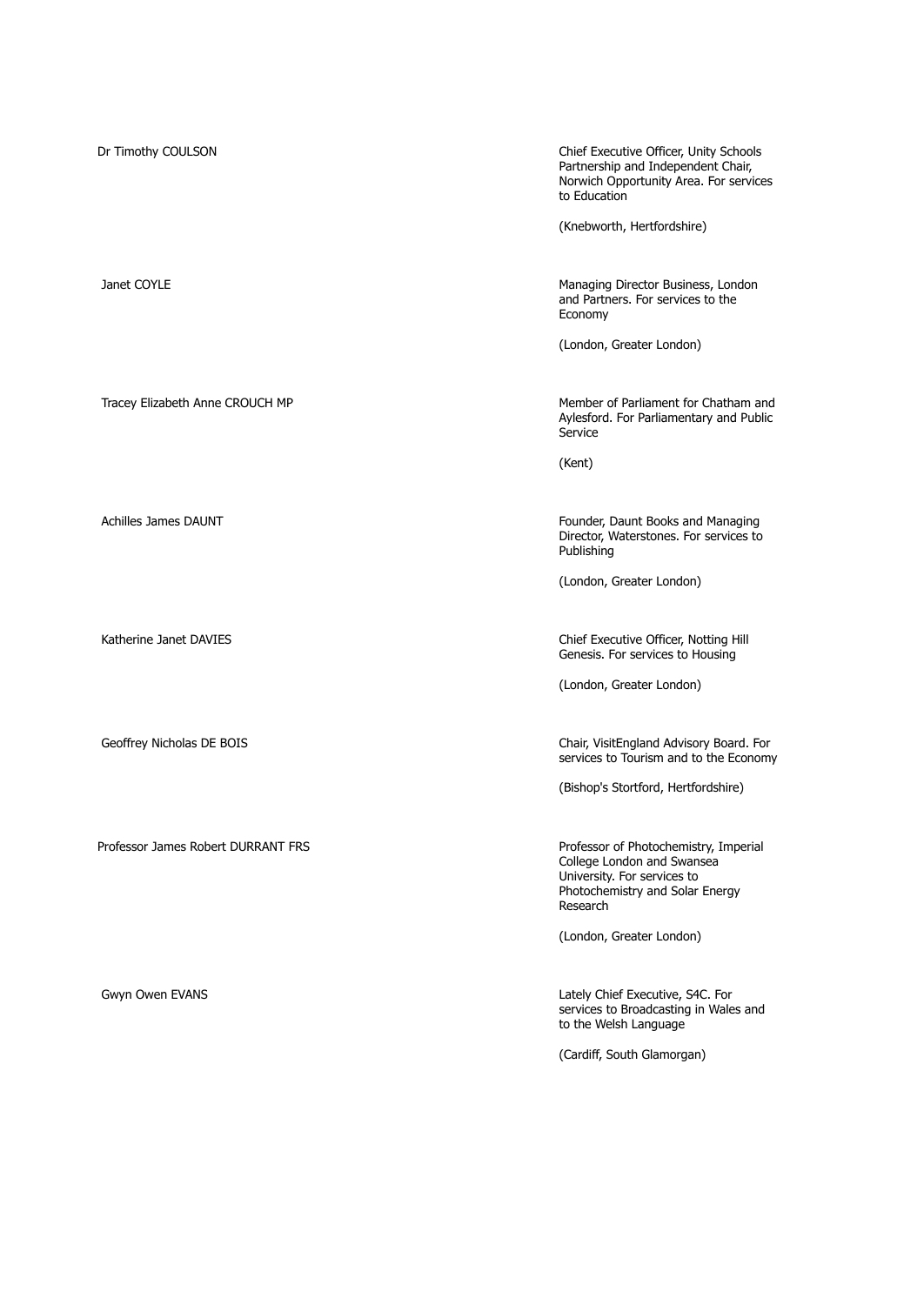Timothy John FOY OBE **Lately Director, Home Office and** Governor of Anguilla. For Public Service (Winchester, Hampshire) Avnish Mitter GOYAL Chair, Care England. For services to example the Chair, Care England. For services to Social Care and to Philanthropy (Billericay, Essex) Dr Julian Francis GRENIER **Headteacher, Sheringham Nursery** Headteacher, Sheringham Nursery School and Children's Centre. For services to Early Years Education (London, Greater London) Alun GRIFFITHS OBE For services to the Construction Industry and to the community in Wales (Abergavenny, Gwent) Nicholas Stewart Lester HAMER MBE **Director, Coronavirus Response**, Department for Work and Pensions. For Public Service (Grosmont, Monmouthshire) Matthew David HAMLYN Strategic Director, Chamber Business Team, House of Commons. For services to Parliament (London, Greater London) Jane Carolyn HANSON JP Chair, Reclaim Fund Limited. For services to the Charity Sector (Sibbertoft, Northamptonshire) Lawrence John HAYNES Lately Chairman, Royal Air Force Benevolent Fund. For voluntary service to RAF Personnel and Veterans (Ashford, Kent)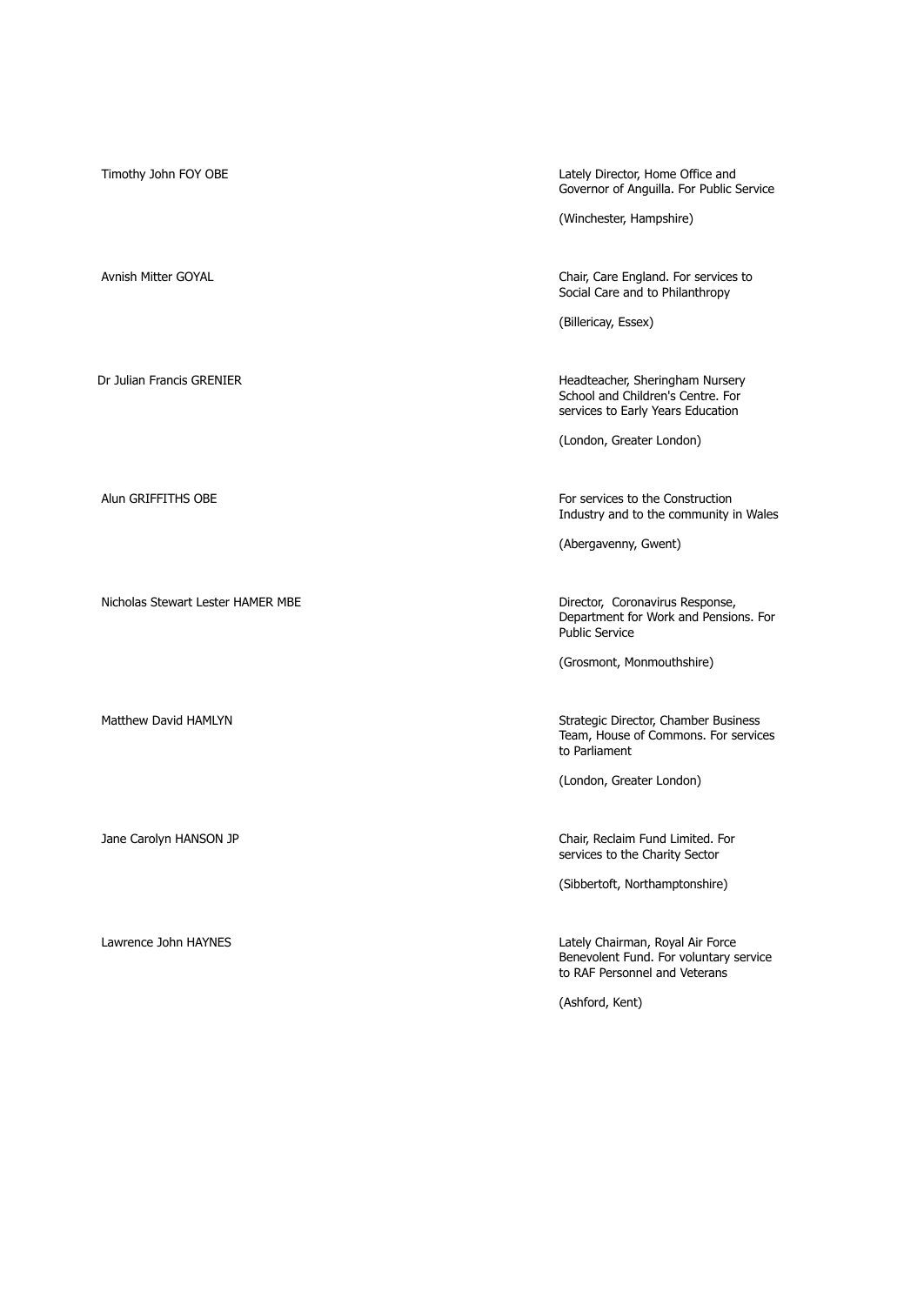| Dr Darren Richard HENLEY OBE       | Chief Executive, Arts Council England.<br>For services to the Arts                                                                                |
|------------------------------------|---------------------------------------------------------------------------------------------------------------------------------------------------|
|                                    | (Canterbury, Kent)                                                                                                                                |
| Professor Robert Glyn HEWINSON     | Lately Lead Scientist, Bovine<br>Tuberculosis, Animal and Plant Health<br>Agency. For services to Animal Health<br>and Welfare                    |
|                                    | (Aberystwyth, Ceredigion)                                                                                                                         |
| David HUGHES                       | Chief Executive Officer, Association of<br>Colleges. For services to Further<br>Education, particularly during the<br>Covid-19 Response           |
|                                    | (Loughborough, Leicestershire)                                                                                                                    |
| Katherine Hannah HUGHES            | Director, International Climate Change,<br>Department for Business, Energy and<br>Industrial Strategy. For services to<br>Tackling Climate Change |
|                                    | (London, Greater London)                                                                                                                          |
| Stephen John INGHAM                | Chief Executive, PageGroup. For<br>services to Business and to People with<br><b>Disabilities</b>                                                 |
|                                    | (London, Greater London)                                                                                                                          |
| Professor Timothy INGOLD FBA FRSE  | <b>Emeritus Professor of Social</b><br>Anthropology, University of<br>Aberdeen. For services to Anthropology                                      |
|                                    | (Aberdeen, City of Aberdeen)                                                                                                                      |
| Professor Uzoamaka Linda IWOBI OBE | For services to Racial Equality and to<br>Championing Diversity and Inclusion                                                                     |
|                                    | (Swansea, West Glamorgan)                                                                                                                         |
| Professor Paul John LAYZELL DL     | Principal, Royal Holloway, University of<br>London. For services to Higher<br><b>Education and Technology</b>                                     |
|                                    | (Egham, Surrey)                                                                                                                                   |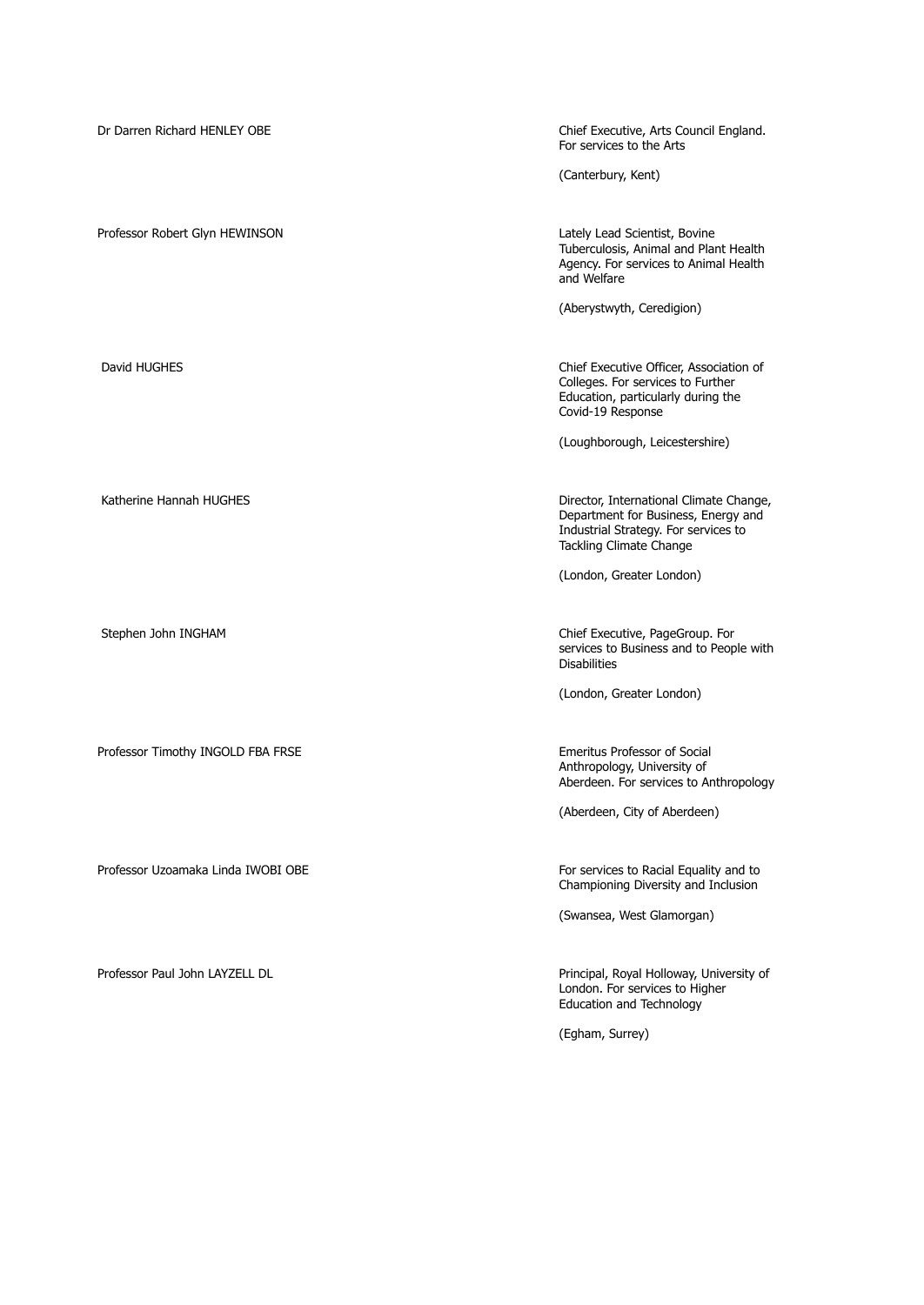| Dr Penelope LEACH                                   | Child Wellbeing Campaigner and<br>Researcher, Association for Infant<br>Mental Health, East Sussex. For<br>services to Education<br>(Lewes, East Sussex)                                                                              |
|-----------------------------------------------------|---------------------------------------------------------------------------------------------------------------------------------------------------------------------------------------------------------------------------------------|
| Damian Watcyn LEWIS OBE                             | Actor and Co-founder, Feed NHS. For<br>services to Drama and Charity<br>(London, Greater London)                                                                                                                                      |
| Miranda Constance LOWE                              | Principal Curator of Crustacea, Natural<br>History Museum. For services to<br>Science Communication and to<br>Diversity in Natural History<br>(London, Greater London)                                                                |
| Vanessa Ann MACDOUGALL                              | Lately Director, International Economics<br>Unit and the G7 Taskforce, Cabinet<br>Office. For Public Service<br>(Hartley Wintney, Hampshire)                                                                                          |
| Catherine Rowena MALLYON                            | Executive Director, Royal Shakespeare<br>Company. For services to Theatre and<br>to the Arts<br>(Oxford, Oxfordshire)                                                                                                                 |
| Professor Gillian Teresa MANTHORPE (Jill Manthorpe) | Director, Health and Social Care<br>Workforce Research Unit and Associate<br>Director, National Institute for Health<br>and Care Research School for Social<br>Care Research. For services to Social<br>Work and Social Care Research |
| Nicholas Francis MARKHAM                            | (Hull, East Riding of Yorkshire)<br>Chair, London and Continental Railways.<br>For services to the Economy and to<br>Government<br>(Leatherhead, Surrey)                                                                              |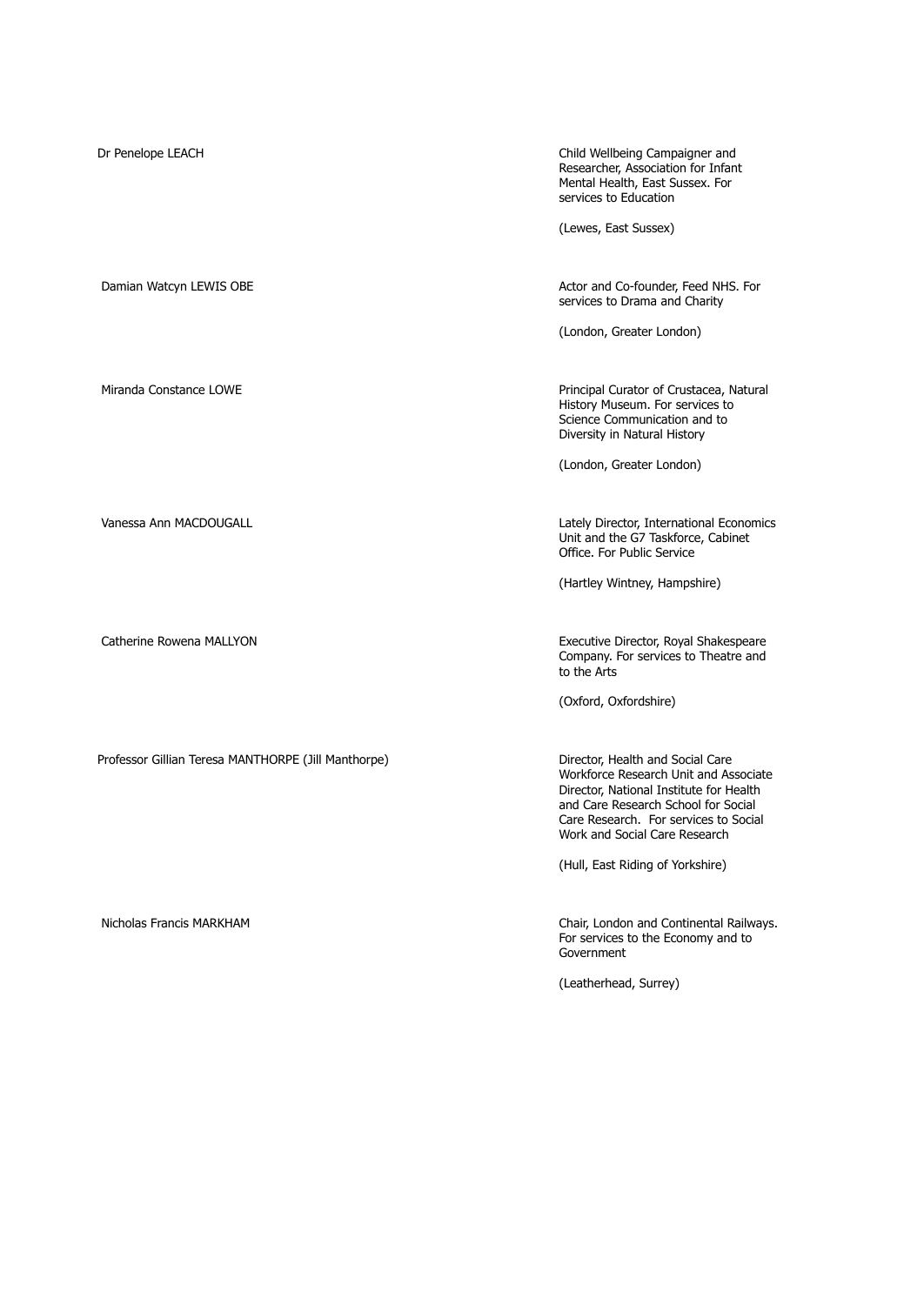Professor Joanne Elizabeth MARTIN Director, Blizard Institute, Queen Mary University of London and lately President, Royal College of Pathologists. For services to the NHS and to Medical Education (Harpenden, Hertfordshire) Anthony Victor MARTIN **Philanthropist and Founder, Anthony V** Philanthropist and Founder, Anthony V Martin Foundation. For Charitable Services (Halton, Buckinghamshire) Stella Nina MCCARTNEY OBE **Designer.** For services to Fashion and to Sustainability (London, Greater London) Claire MCCOLGAN MBE Director, Culture Liverpool. For services to Arts and Culture (Liverpool, Merseyside) Dr Tony MCGLEENAN QC **Senior Crown Counsel, Northern** Ireland. For services to Justice (Belfast, City of Belfast) Professor James Andrew MCLAUGHLIN OBE **Head, School of Engineering and** Director, Nanotechnology and Integrated Bioengineering Centre. For services to Higher Education and Research (Belfast, City of Belfast) Julia Evelyn MORLEY **Founder, Beauty With A Purpose.** For charitable and voluntary services to Disadvantaged People in the UK and Abroad (London, Greater London) Elisabeth MURDOCH Council Member, Arts Council England. For services to Diversity in the Arts and to Charity (London, Greater London)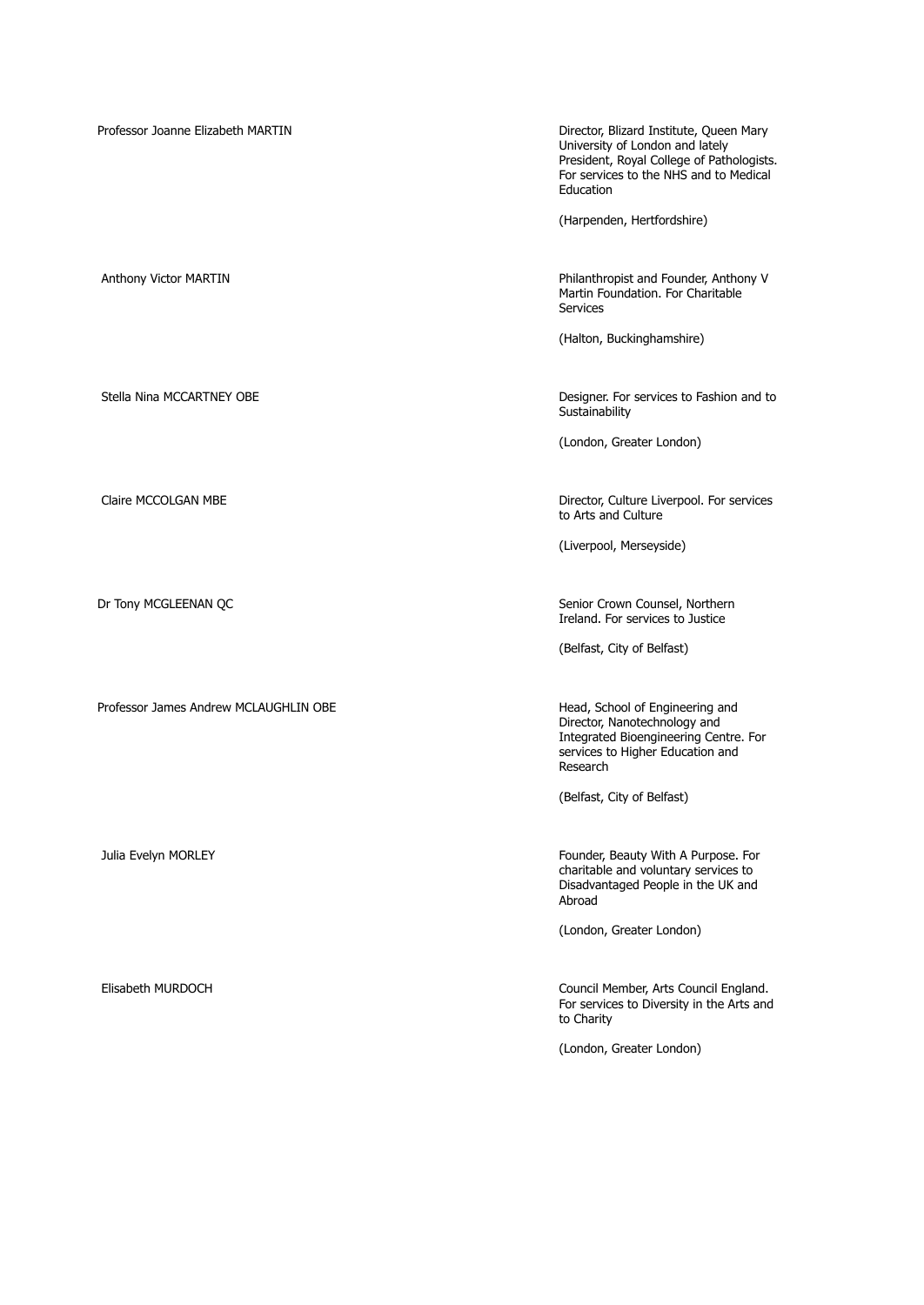Sarah-Jane NICHOLSON (Sarah--Jane Marsh) Chief Executive, Birmingham Women's

and Children's NHS Foundation Trust. For services to Leadership in the NHS

(Stourbridge, Worcestershire)

Chinyere Adah NWANOKU (CHI-CHI NWANOKU) OBE Founder, Chineke! Foundation. For

Professor Jacqueline Samantha REILLY **Professor of Infection Prevention and** 

David Anthony NIXON OBE Lately Artistic Director, Northern Ballet. For services to Dance

(Menston, West Yorkshire)

services to Music and to Diversity

(London, Greater London)

Cornelia PARKER OBE **Artist. For services to the Arts** Artist. For services to the Arts

(London, Greater London)

Gemma Elizabeth PEARCE **Lately Non-Executive Director, Coal** Authority. For services to Innovation and Diversity

(Newark, Nottinghamshire)

Professor Aled Owain PHILLIPS **Professor of Nephrology, Cardiff** University and Cardiff and Vale University Health Board. For services to Renal Medicine

(Cardiff, South Glamorgan)

Helen Jane PICKLES **Director, Service Delivery Partnering** and Resourcing, People, Capability and Place, Department for Work and Pensions. For Public Service

(Leeds, West Yorkshire)

Control, Glasgow Caledonian University. For services to Healthcare and Public Health

(Cumbernauld, Lanarkshire)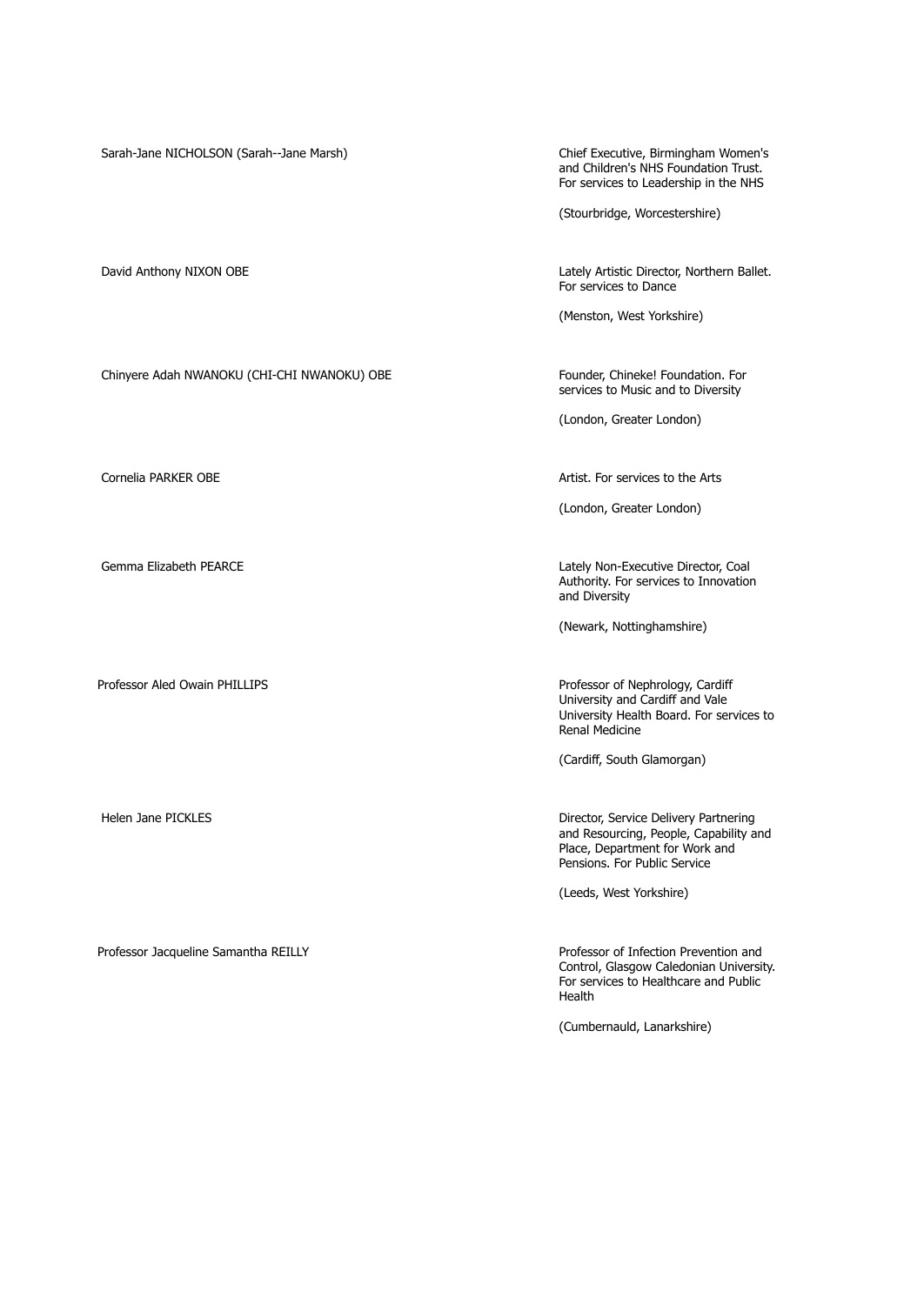| Henry Thomas RIPLEY                | Deputy Legal Director, Department of<br>Health and Social Care Legal Advisers,<br>Government Legal Department. For<br>services to the Law<br>(Berkhamsted, Hertfordshire)            |
|------------------------------------|--------------------------------------------------------------------------------------------------------------------------------------------------------------------------------------|
|                                    |                                                                                                                                                                                      |
| Deborah Elizabeth ROGERS           | Lately Deputy Chief Crown Prosecutor,<br>Crown Prosecution Service, Cy u-Wales.<br>For services to Law and Order                                                                     |
|                                    | (Penarth, South Glamorgan)                                                                                                                                                           |
| Professor Mary Patricia RYAN FREng | Armourers and Brasiers' Chair in<br>Materials Science, Department of<br>Materials, Imperial College London. For<br>services to Education and to Materials<br>Science and Engineering |
|                                    | (Cambridge, Cambridgeshire)                                                                                                                                                          |
|                                    |                                                                                                                                                                                      |
| Professor Julian Roy SAMPSON       | For services to Medical Genetics                                                                                                                                                     |
|                                    | (Cardiff, South Glamorgan)                                                                                                                                                           |
|                                    |                                                                                                                                                                                      |
| Polly Anna SCULLY                  | Head, Defence Strategy and Priorities,<br>Ministry of Defence. For services to<br>Defence                                                                                            |
|                                    | (Buckinghamshire)                                                                                                                                                                    |
|                                    |                                                                                                                                                                                      |
| Michael Thomas SEALS MBE           | Chair, Animal Health and Welfare Board<br>for England. For services to the Animal<br>Health and Welfare Sectors                                                                      |
|                                    | (Ashbourne, Derbyshire)                                                                                                                                                              |
|                                    |                                                                                                                                                                                      |
| Navin Fakirchand SHAH              | Lately London Assembly Member for<br>Brent and Harrow. For Political and<br><b>Public Service</b>                                                                                    |
|                                    | (London, Greater London)                                                                                                                                                             |
|                                    |                                                                                                                                                                                      |
| Sandra SHEARD (Sandy Sheard)       | Deputy Director, HM Treasury. For<br>services to the Economics of<br>Biodiversity                                                                                                    |
|                                    | (London, Greater London)                                                                                                                                                             |
|                                    |                                                                                                                                                                                      |
|                                    |                                                                                                                                                                                      |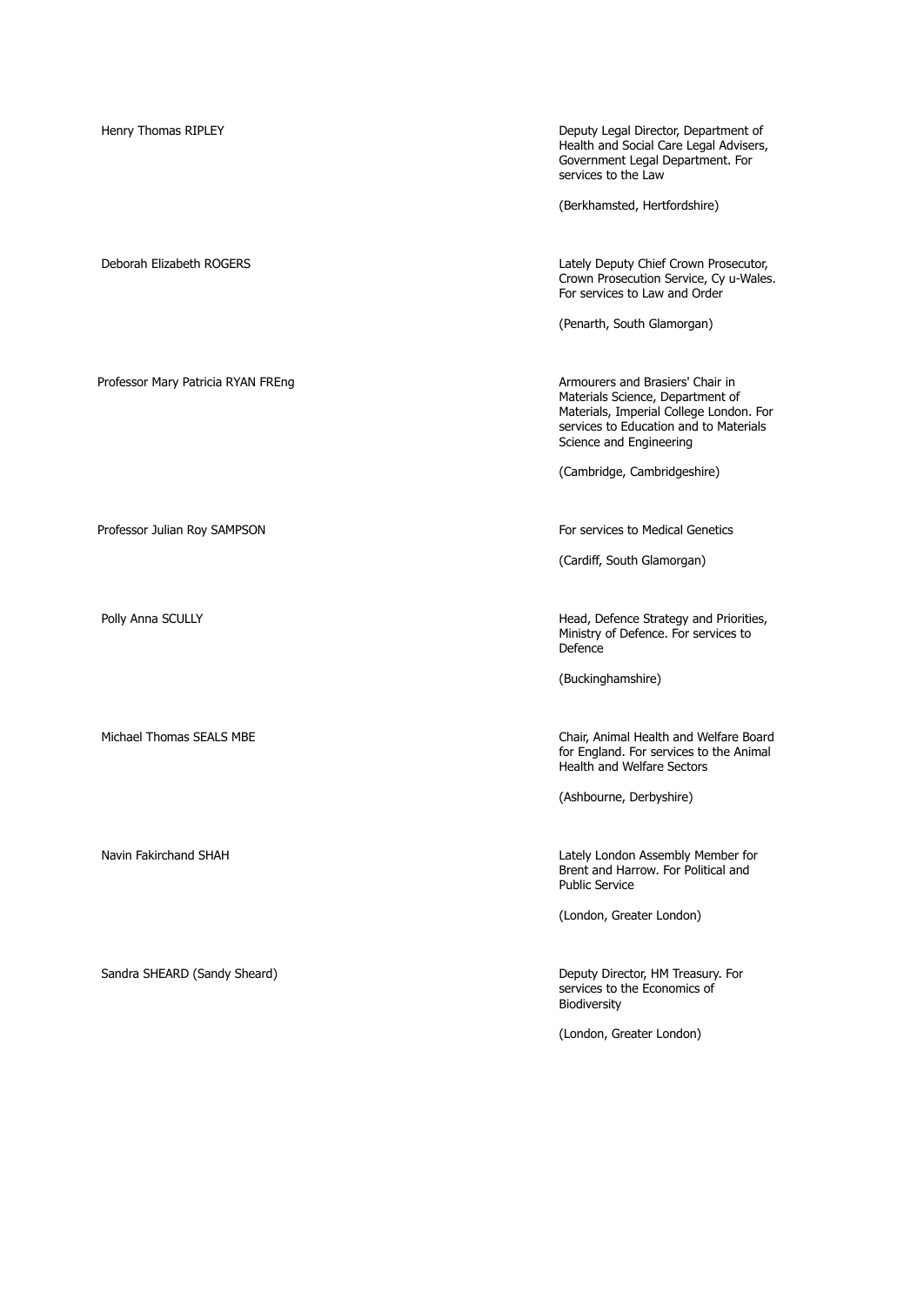| Professor Stephen SMARTT                             | Professor of Astrophysics, School of<br>Mathematics and Physics, Queen's<br>University Belfast. For services to<br>Science |
|------------------------------------------------------|----------------------------------------------------------------------------------------------------------------------------|
|                                                      | (Holywood, County Down)                                                                                                    |
| Professor Renee Elizabeth SOCKETT FRS (Liz Fielding) | Professor, School of Life Sciences,<br>Medical School, University of<br>Nottingham. For services to<br>Microbiology        |
|                                                      | (Saltburn-by-the-Sea, North Yorkshire)                                                                                     |
| Professor Fiona Alison STEELE OBE FBA                | Professor of Statistics, London School of<br>Economics. For services to Statistics in<br>the Social Sciences               |
|                                                      | (London, Greater London)                                                                                                   |
| Paul Jonathan STEIN                                  | Chairman, Rolls-Royce Small Modular<br>Reactor Consortium. For services to the<br>Economy                                  |
|                                                      | (Ashbourne, Derbyshire)                                                                                                    |
| Arlene SUGDEN OBE                                    | Director, Child Maintenance Service,<br>Department for Work and Pensions. For<br><b>Public Service</b>                     |
|                                                      | (Cumbernauld, Dunbartonshire)                                                                                              |
| Dr David Gordon SWEENEY                              | Executive Chair, Research England. For<br>services to Higher Education                                                     |
|                                                      | (Maidenhead, Berkshire)                                                                                                    |
| Matthew William Livingston TOOMBS                    | Director of Campaigns and<br>Engagement, COP26, Cabinet Office.<br>For Public Service                                      |
|                                                      | (Ashford, Kent)                                                                                                            |
|                                                      |                                                                                                                            |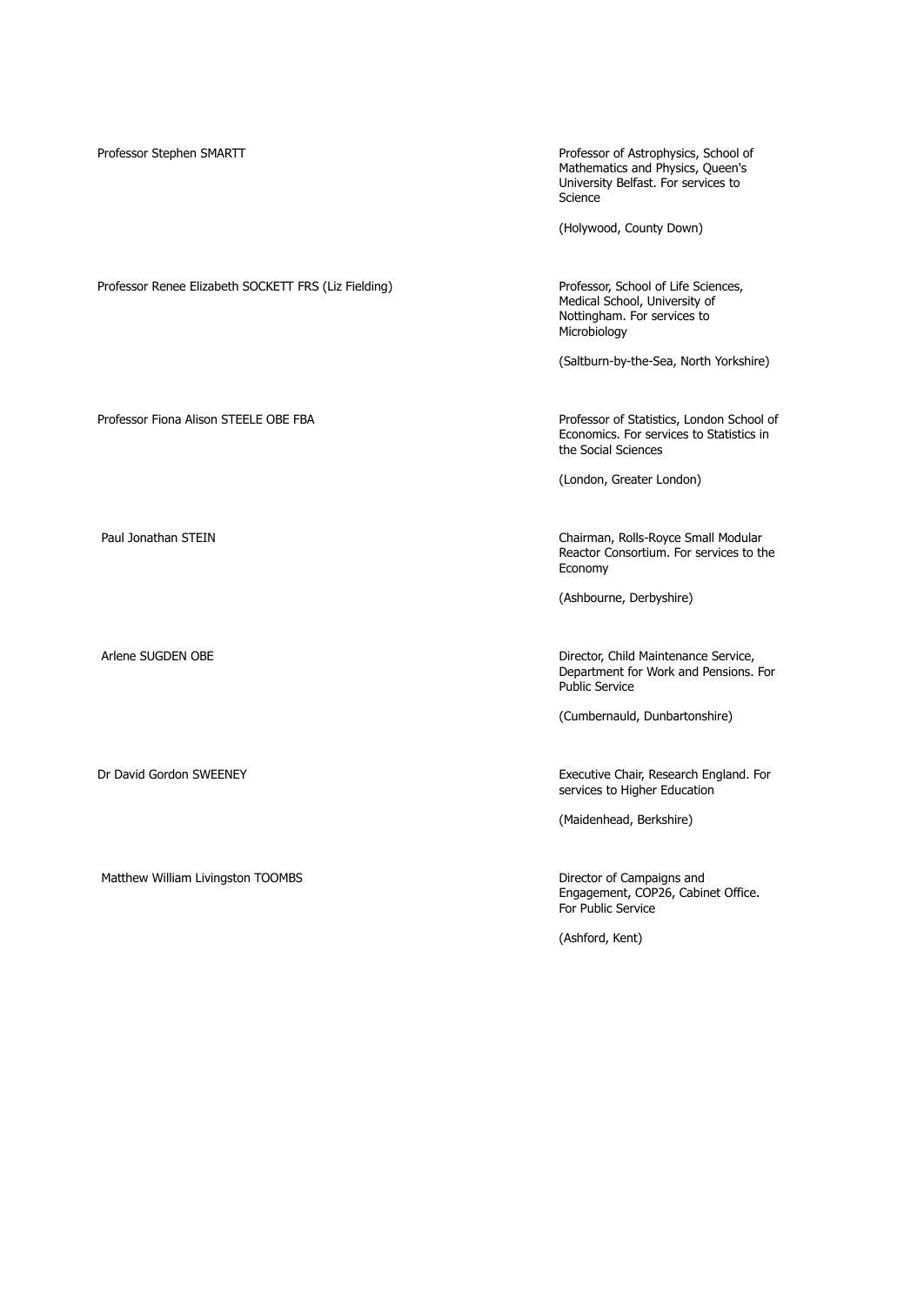| Ian George Masson URQUHART DL      | Director, Gordon and MacPhail Scotch<br>Whisky Distillers and Distributors, and<br>President, Johnstons of Elgin. For<br>services to the Scotch Whisky and<br>Textile Industries and to Charity in<br>Moray |
|------------------------------------|-------------------------------------------------------------------------------------------------------------------------------------------------------------------------------------------------------------|
|                                    | (Elgin, Moray)                                                                                                                                                                                              |
| Michael Gordon Clark URQUHART      | Lately Director, Gordon and MacPhail<br>Scotch Whisky Distillers and<br>Distributors. For services to the Scotch<br>Whisky Industry and to Charitable Work<br>in Moray                                      |
|                                    | (Elgin, Moray)                                                                                                                                                                                              |
| Ramesh Kanji VALA OBE              | Consultant, Ince Group plc. For services<br>to the community and to the Covid-19<br>Response                                                                                                                |
|                                    | (London, Greater London)                                                                                                                                                                                    |
|                                    |                                                                                                                                                                                                             |
| Frances Ismay WADSWORTH            | Deputy Further Education<br>Commissioner. For services to Education                                                                                                                                         |
|                                    | (Newbury, Berkshire)                                                                                                                                                                                        |
|                                    |                                                                                                                                                                                                             |
| Vincent WALSH                      | Deputy Director, Ministry of Defence.<br>For services to Defence                                                                                                                                            |
|                                    | (London, Greater London)                                                                                                                                                                                    |
| Gillian Debra WALTON               | Chief Executive and General Secretary,<br>Royal College of Midwives. For services<br>to Midwifery                                                                                                           |
|                                    | (Winchester, Hampshire)                                                                                                                                                                                     |
| Keith WILLIAMS                     | Independent Chair, Williams Rail<br>Review. For services to the Railway<br>Industry                                                                                                                         |
|                                    | (Windsor, Berkshire)                                                                                                                                                                                        |
| Professor Stephen John YOUNG FREng | Professor of Information Engineering,<br>Information Engineering Division,<br>Emmanuel College, University of<br>Cambridge. For services to Software<br>Engineering                                         |
|                                    | (Cambridge, Cambridgeshire)                                                                                                                                                                                 |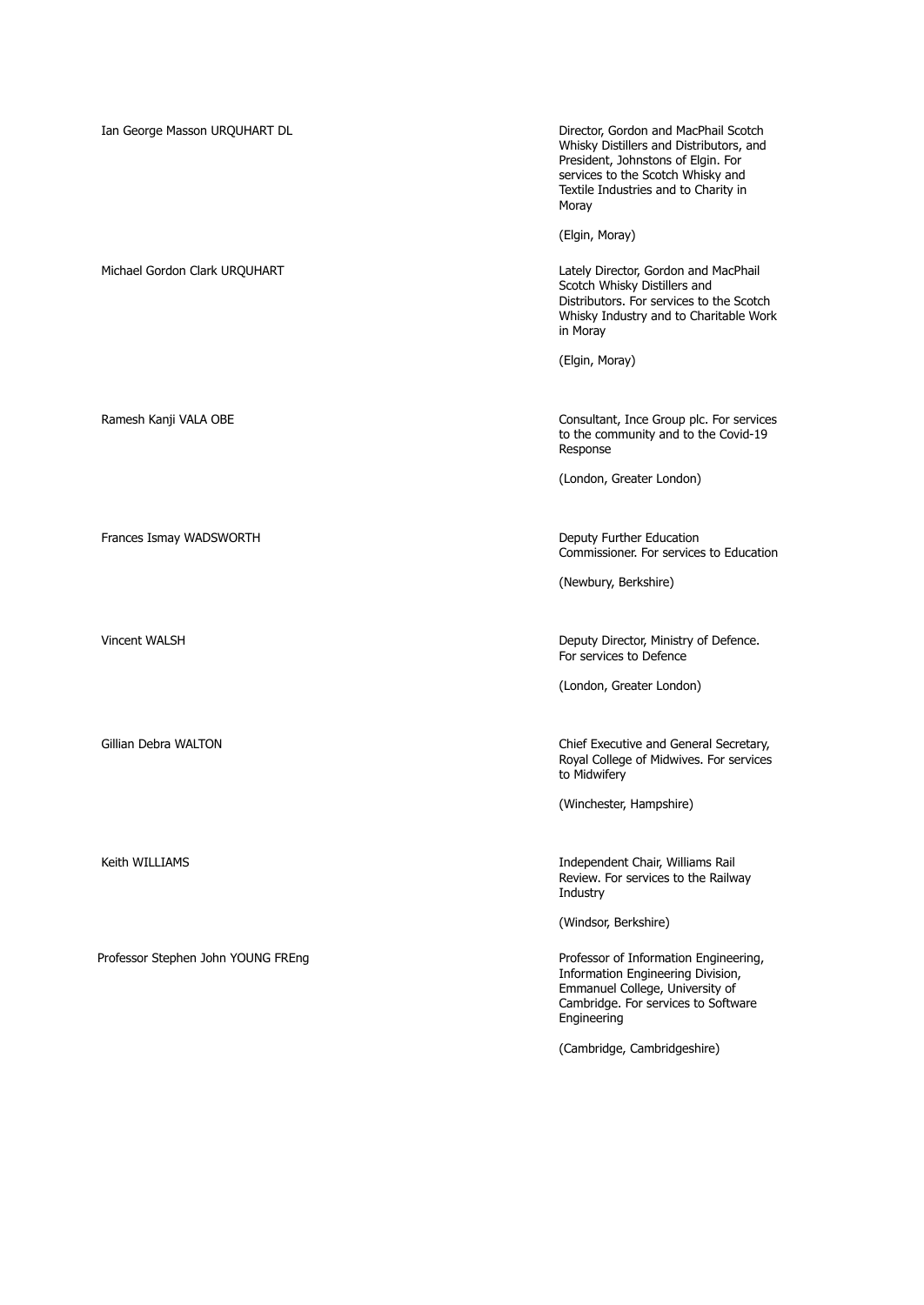### **Officers of the Order of the British Empire**

| Miranda Mary ABREY     | Domestic Abuse Policy Lead,<br>Department for Levelling Up, Housing<br>and Communities. For services to<br><b>Victims of Domestic Abuse</b><br>(West Sussex)                                                                                              |
|------------------------|-----------------------------------------------------------------------------------------------------------------------------------------------------------------------------------------------------------------------------------------------------------|
| Shahina AHMAD          | Principal, Eden Girls' School, London<br>Borough of Waltham Forest. For<br>services to Education<br>(London, Greater London)                                                                                                                              |
| Osman AHMED            | Senior Officer, National Crime Agency.<br>For services to Law Enforcement<br>(London, Greater London)                                                                                                                                                     |
| Professor Babak AKHGAR | Director, Centre for Excellence in<br>Terrorism, Resilience, Intelligence and<br>Organised Crime Research, Sheffield<br>Hallam University. For services to<br>Security Research<br>(Sheffield, South Yorkshire)                                           |
| Moeen ALI              | For services to Cricket<br>(Birmingham, West Midlands)                                                                                                                                                                                                    |
| Dr Raghib ALI          | Consultant in Acute Medicine, Oxford<br>University Hospitals NHS Trust and<br>Senior Clinical Research Associate,<br>Epidemiology, University of Cambridge.<br>For services to the NHS and to the<br>Covid-19 response<br>(High Wycombe, Buckinghamshire) |
| Dr Elaine ALLEN        | Executive Headteacher, St John Vianney<br>School and English Hub, Blackpool. For<br>services to Education<br>(Blackpool, Lancashire)                                                                                                                      |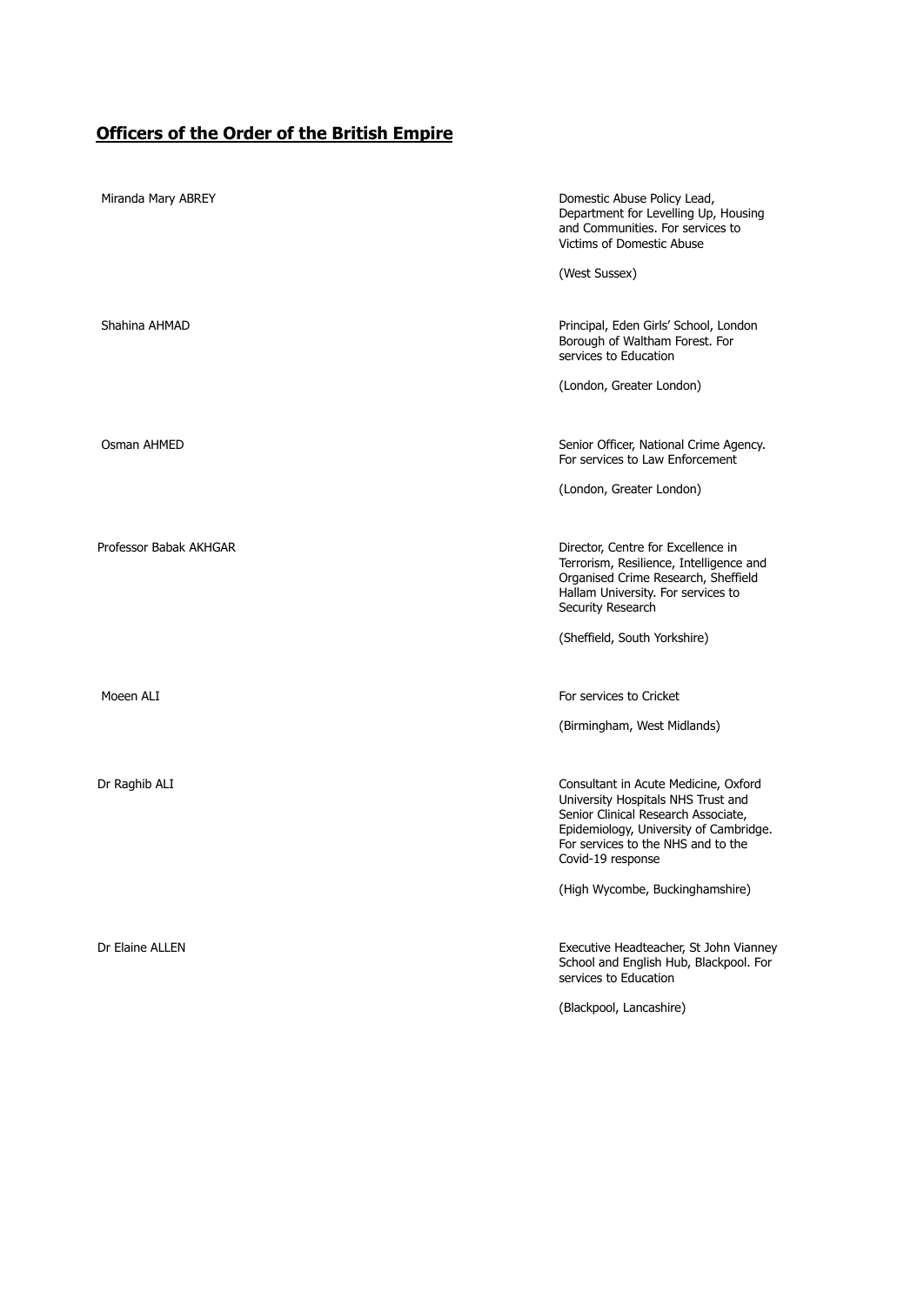| <b>Wesley AUVACHE</b>             | Parliamentary Logistics Manager, House<br>of Commons. For services to Parliament                                                                                   |
|-----------------------------------|--------------------------------------------------------------------------------------------------------------------------------------------------------------------|
|                                   | (Milton Keynes, Buckinghamshire)                                                                                                                                   |
| Claire BALL                       | Deputy Director of Operations, G7<br>Taskforce, Cabinet Office. For Public<br>Service                                                                              |
|                                   | (Redhill, Surrey)                                                                                                                                                  |
| Miranda Rosemary BARKER           | Chief Executive Officer, East Lancashire<br>Chamber of Commerce. For services to<br>Business and to the community in<br>Lancashire                                 |
|                                   | (Burnley, Lancashire)                                                                                                                                              |
| Professor John Richard BARRETT    | Professor of Energy and Climate Policy,<br>University of Leeds. For services to<br>Climate Change Assessment                                                       |
|                                   | (York, North Yorkshire)                                                                                                                                            |
| Jane Michelle BARTON              | Department for Environment, Food and<br>Rural Affairs. For services to EU Exit<br>Negotiations                                                                     |
|                                   | (Feltham, Greater London)                                                                                                                                          |
| Professor Rachel Louise BATTERHAM | Professor of Obesity, Diabetes and<br>Endocrinology, University College<br>London. For services to People Affected<br>by Obesity                                   |
|                                   | (London, Greater London)                                                                                                                                           |
| Antonia Denise BELCHER            | For services to Equality in Business                                                                                                                               |
|                                   | (Guildford, Surrey)                                                                                                                                                |
| Virginia Caroline BENNETT         | Senior Lawyer, Department for<br>Business, Energy and Industrial<br>Strategy Legal Advisers, Government<br>Legal Department. For services to<br>Climate Change Law |
|                                   | (Salisbury, Wiltshire)                                                                                                                                             |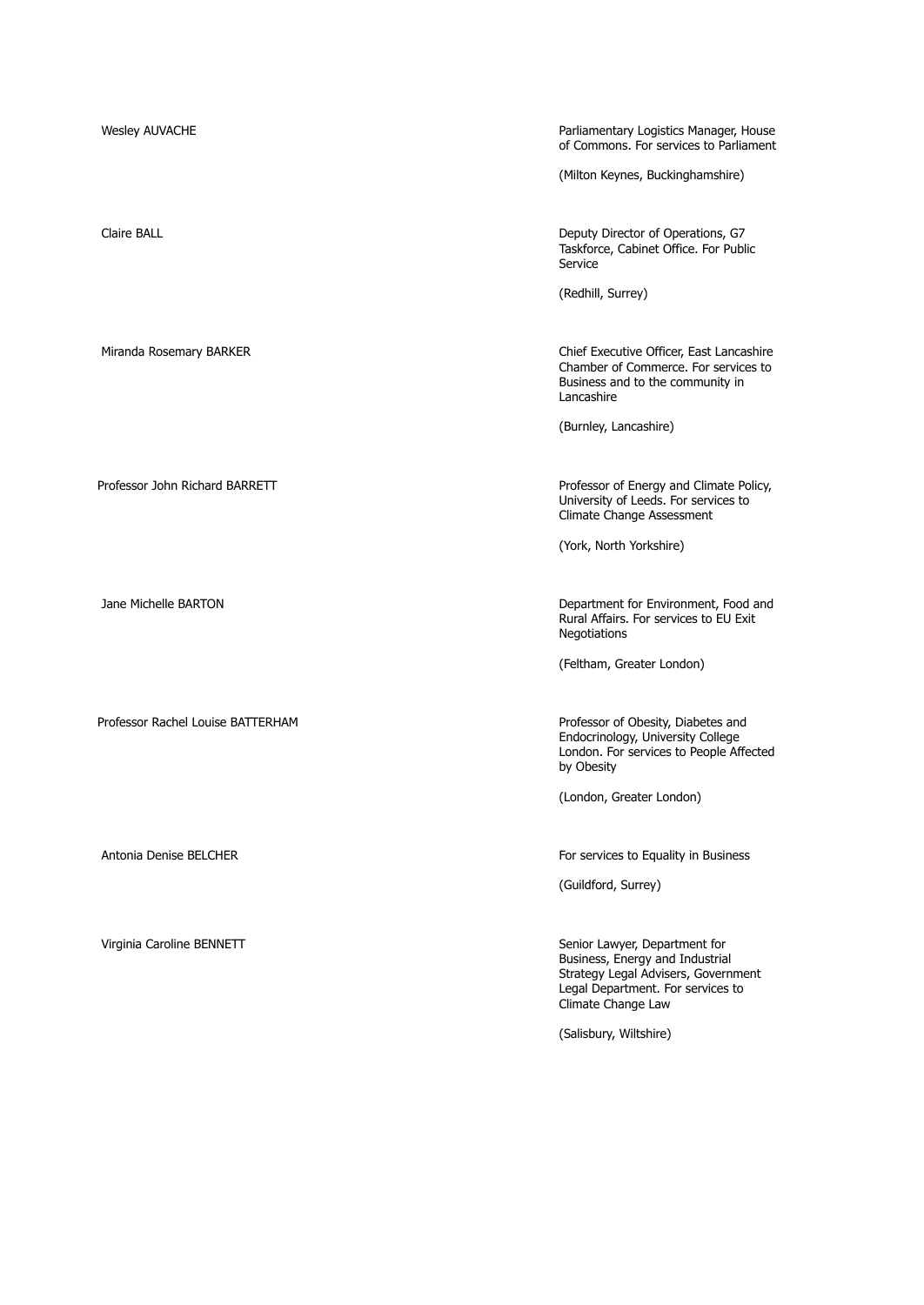| Lisa BENNETT-DIETRICH                 | Chief Executive Officer, Community<br>Relations In Schools. For services to<br>Peace Education and Community<br>Reconciliation in Northern Ireland                                               |
|---------------------------------------|--------------------------------------------------------------------------------------------------------------------------------------------------------------------------------------------------|
|                                       | (Belfast, City of Belfast)                                                                                                                                                                       |
| Coral BENSTEAD                        | Team Leader, Ministry of Defence. For<br>services to Defence                                                                                                                                     |
|                                       | (London, Greater London)                                                                                                                                                                         |
| Karen Elizabeth BETTS                 | Chief Executive, Scotch Whisky<br>Association. For services to<br><b>International Trade</b>                                                                                                     |
|                                       | (London, Greater London)                                                                                                                                                                         |
| <b>Richard Harrison BEVAN</b>         | Chief Executive, League Managers<br>Association. For services to Association<br>Football                                                                                                         |
|                                       | (Hale, Cheshire)                                                                                                                                                                                 |
| Kishorkant BHATTESSA (Vinu Bhattessa) | Managing Director, Mandeville Hotel<br>Group and Trustee, Bochasanwasi Shri<br>Akshar Purushottam Swaminarayan<br>Temple. For charitable and voluntary<br>services, particularly during Covid-19 |
|                                       | (London, Greater London)                                                                                                                                                                         |
| Harry Alexander Clarence BICKET       | Conductor. For services to Music<br>(London, Greater London)                                                                                                                                     |
|                                       |                                                                                                                                                                                                  |
| Luther Loide BLISSETT DL              | Patron, Sporting Memories. For services<br>to Association Football and to Charity                                                                                                                |
|                                       | (Aylesbury, Buckinghamshire)                                                                                                                                                                     |
| <b>Alexis BOWATER</b>                 | For services to the Safety and Equality<br>of Women                                                                                                                                              |
|                                       | (Devon)                                                                                                                                                                                          |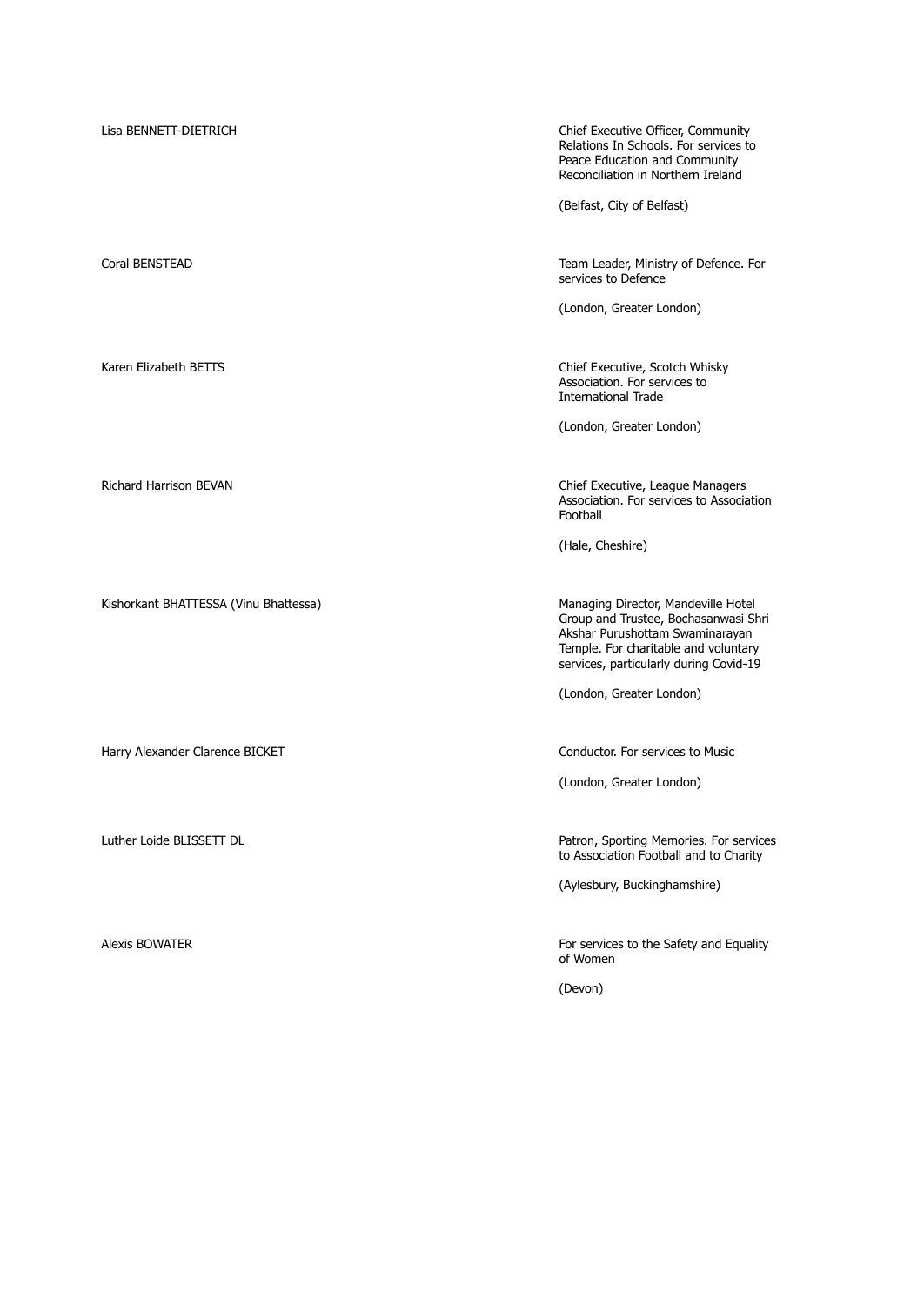| Katrina BOWES                             | Chief Executive Officer, Tapestry<br>Partnership, For services to Teachers<br>and Educators in Scotland<br>(Glasgow, City of Glasgow)                      |
|-------------------------------------------|------------------------------------------------------------------------------------------------------------------------------------------------------------|
| Terence Hugh BRANNIGAN                    | Chairman, Tourism Northern Ireland.<br>For services to Tourism and to the<br>Business Community in Northern<br>Ireland                                     |
|                                           | (Bangor, County Down)                                                                                                                                      |
| Lisa BRYER                                | Founder, London Screen Academy. For<br>services to Culture                                                                                                 |
|                                           | (London, Greater London)                                                                                                                                   |
| Dr Alice BUNN                             | Lately Director, UK Space Agency. For<br>services to the UK Space Sector and to<br>Charity                                                                 |
|                                           | (Beckenham, Greater London)                                                                                                                                |
| Prudence Margaret BURCH (Vidyamala Burch) | Co-founder, Breathworks. For services<br>to Wellbeing and Pain Management                                                                                  |
|                                           | (Ledbury, Herefordshire)                                                                                                                                   |
| Simon Wallis Irwin BURROWES               | Editor of Debates, Hansard, and Head<br>of Public Engagement, Northern Ireland<br>Assembly. For services to Parliament<br>and to Sport in Northern Ireland |
|                                           | (Holywood, County Down)                                                                                                                                    |
| Martyn BUTLER (David Hewett)              | Co-founder, Terrence Higgins Trust. For<br>services to Charity and to Public Health                                                                        |
|                                           | (Newport, Gwent)                                                                                                                                           |
| Jane BYAM SHAW                            | Co-Founder, The Felix Project. For<br>services to the community in London                                                                                  |
|                                           | (London, Greater London)                                                                                                                                   |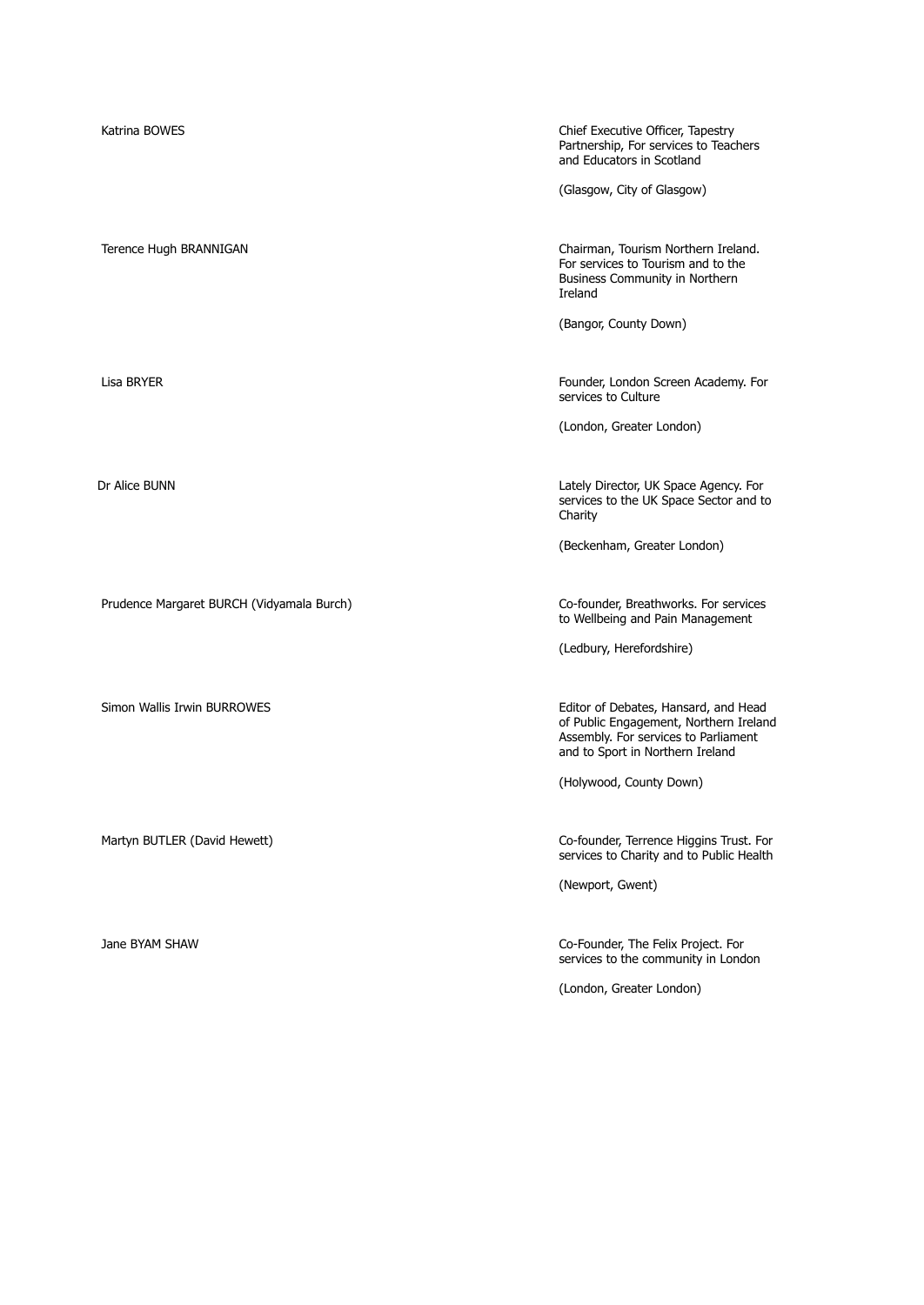| Dr Fiona Mary CAMPBELL    | Consultant Paediatrician, Leeds<br>Teaching Hospitals NHS Trust. For<br>services to Children and Young People<br>with Diabetes                                                                                                                      |
|---------------------------|-----------------------------------------------------------------------------------------------------------------------------------------------------------------------------------------------------------------------------------------------------|
|                           | (Leeds, West Yorkshire)                                                                                                                                                                                                                             |
| Nicholas CAPALDI          | Chief Executive, Arts Council of Wales.<br>For services to the Arts                                                                                                                                                                                 |
|                           | (Cheltenham, Gloucestershire)                                                                                                                                                                                                                       |
| Nicholas Robert CARVER    | Chief Executive, East and North<br>Hertfordshire NHS Trust. For services to<br>the NHS                                                                                                                                                              |
|                           | (Letchworth Garden City, Hertfordshire)                                                                                                                                                                                                             |
| Ruth Mary CHAMBERS        | Senior Fellow, Greener UK and Green<br>Alliance. For services to the<br>Environment                                                                                                                                                                 |
|                           | (London, Greater London)                                                                                                                                                                                                                            |
| Dr Shamil CHANDARIA       | For services to Science and Technology,<br>to Finance and to Philanthropy                                                                                                                                                                           |
|                           | (Stanmore, Greater London)                                                                                                                                                                                                                          |
| Simon Paul CHESTERMAN QPM | Chief Constable and Chief Executive<br>Officer, Civil Nuclear Constabulary. For<br>services to Policing                                                                                                                                             |
|                           | (Shropshire)                                                                                                                                                                                                                                        |
| Afia CHOUDHURY            | Foster Carer, London Borough of Tower<br>Hamlets. For services to Children                                                                                                                                                                          |
|                           | (London, Greater London)                                                                                                                                                                                                                            |
| Diana CHROUCH             | Special Adviser, All Party Parliamentary<br>Group for Ethnic Minority Business<br>Owners and Diversity Chair, Worshipful<br>Company of Constructors. For services<br>to Diversity and Inclusion and to<br>Business Growth and Marketing<br>Strategy |
|                           | (London, Greater London)                                                                                                                                                                                                                            |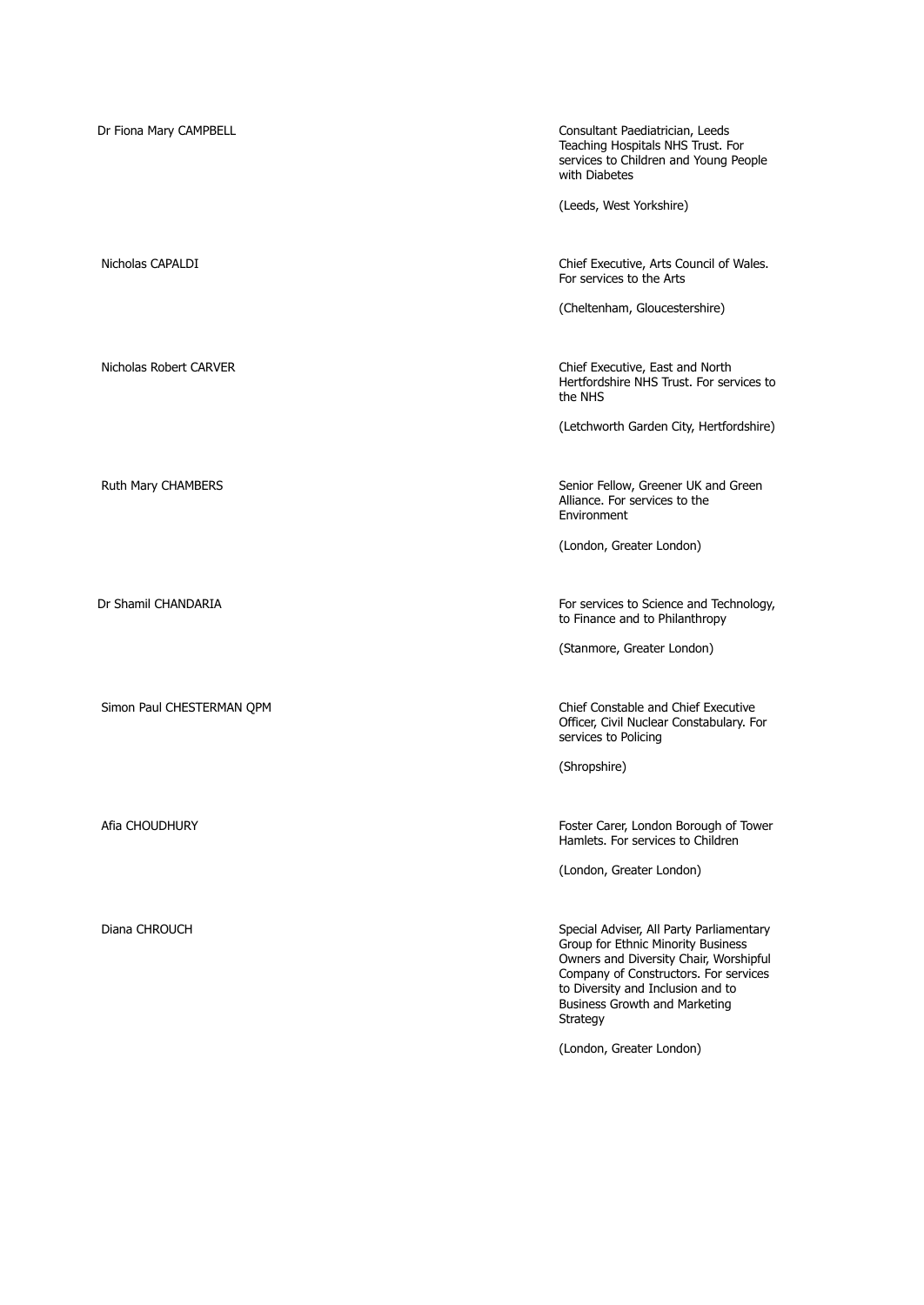| Nicola CLARK                            | Chief Executive, UMi and Chair of<br>Governors, Sedgefield Hardwick Primary<br>School, County Durham. For services to<br>Business and Social Enterprise in North<br>East England |
|-----------------------------------------|----------------------------------------------------------------------------------------------------------------------------------------------------------------------------------|
|                                         | (Sedgefield, County Durham)                                                                                                                                                      |
| His Honour Anthony Simon Lissant CLEARY | Founding Editor, The Family Court<br>Practice. For services to the Family<br>Justice System                                                                                      |
|                                         | (Kenilworth, Warwickshire)                                                                                                                                                       |
| Jill Patricia COLBERT                   | Director of Children's Services and Chief<br>Executive, Together for Children. For<br>services to Children's Social Care                                                         |
|                                         | (Whitley Bay, Tyne and Wear)                                                                                                                                                     |
| Robert COLBOURNE                        | Chief Executive Officer, Performance<br>Through People. For services to Skills<br>and Apprenticeships                                                                            |
|                                         | (Walsall, West Midlands)                                                                                                                                                         |
| Dr Stephen James COLE                   | Intensive Care Doctor, NHS Tayside and<br>President, Scottish Intensive Care<br>Society. For services to the NHS and to<br>the Covid-19 Response                                 |
|                                         | (Broughty Ferry, Dundee)                                                                                                                                                         |
| <b>Frank Thomas COLLINS</b>             | Chairman, The Robert Jones and Agnes<br>Hunt Orthopaedic Hospital NHS<br>Foundation Trust. For services to the<br><b>NHS</b>                                                     |
|                                         | (Shipston-on-Stour, Warwickshire)                                                                                                                                                |
| Karen Lyn COOK                          | Lately Head of Social Work and Social<br>Care, Central and North West London<br>NHS Foundation Trust. For services to<br>the Social Work Profession                              |
|                                         | (London, Greater London)                                                                                                                                                         |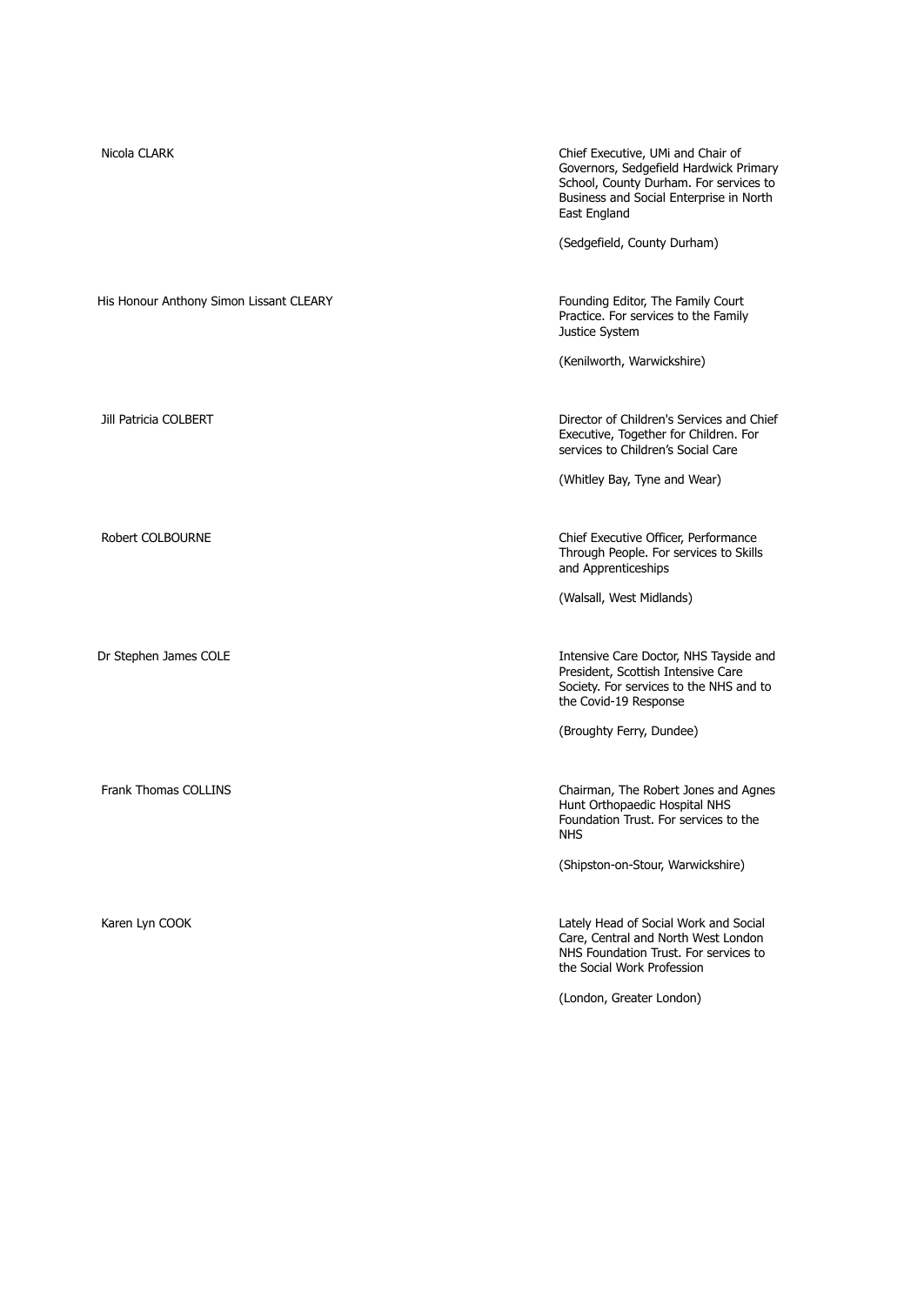| <b>Edward David CORNMELL</b>        | Deputy Director, Prison Covid Gold<br>Command, HM Prison and Probation<br>Service. For Public Service                            |
|-------------------------------------|----------------------------------------------------------------------------------------------------------------------------------|
|                                     | (East Cottingwith, East Riding of<br>Yorkshire)                                                                                  |
| Professor Constantin COUSSIOS FREng | Director, Institute of Biomedical<br>Engineering, University of Oxford. For<br>services to Biomedical Engineering                |
|                                     | (Oxford, Oxfordshire)                                                                                                            |
| Zoe Maxine COUZENS                  | Principal in Public Health, Public Health<br>Wales NHS Trust. For services to Public<br>Health during Covid-19                   |
|                                     | (Cardiff, South Glamorgan)                                                                                                       |
|                                     |                                                                                                                                  |
| Graham COWLEY                       | Independent Chair, Blackpool<br>Opportunity Area. For services to<br>Children, Young People and to the<br>Community in Blackpool |
|                                     | (Ormskirk, Lancashire)                                                                                                           |
|                                     |                                                                                                                                  |
| David John CROSSAN                  | For services to Exports and Inward<br>Investment in Scotland                                                                     |
|                                     | (Torrance, Dunbartonshire)                                                                                                       |
| Dyan CROWTHER                       | Chief Executive Officer, HS1 Ltd. For                                                                                            |
|                                     | services to Rail Transport                                                                                                       |
|                                     | (Baldock, Hertfordshire)                                                                                                         |
| John Cecil DAUTH LVO AO             | Vice Chair, Board of Trustees, British                                                                                           |
|                                     | Red Cross. For voluntary service to the<br><b>British Red Cross</b>                                                              |
|                                     | (London, Greater London)                                                                                                         |
|                                     |                                                                                                                                  |
| Huw John DAVID                      | Councillor and Leader, Bridgend County<br>Borough Council. For Public Service                                                    |
|                                     | (Bridgend, Mid Glamorgan)                                                                                                        |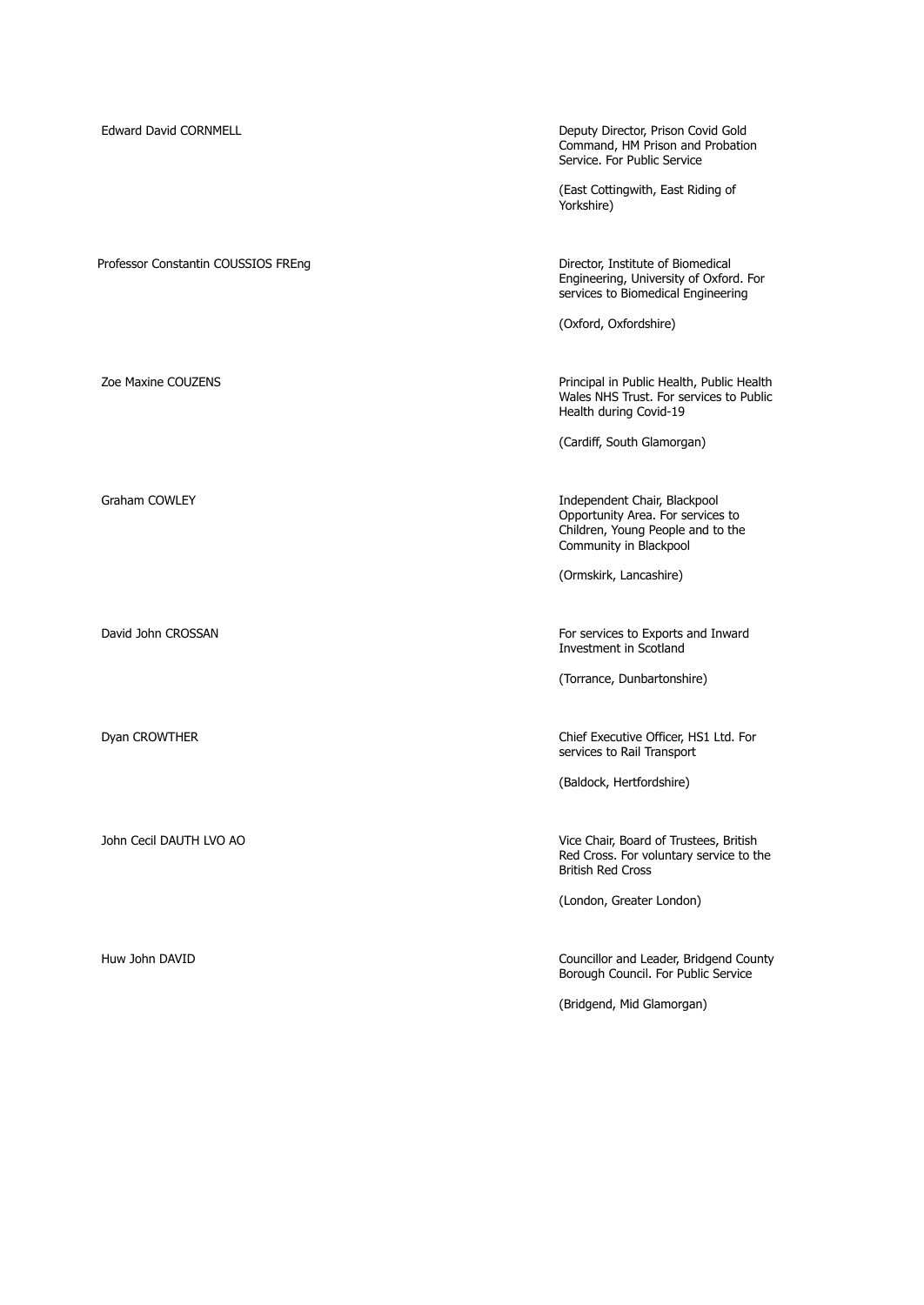| Stephen DAVIES           | Director of Education, Welsh<br>Government. For services to Education<br>in Wales                                                                                                                                 |
|--------------------------|-------------------------------------------------------------------------------------------------------------------------------------------------------------------------------------------------------------------|
|                          | (Pontyclun, Mid Glamorgan)                                                                                                                                                                                        |
| Professor Jon DAVIS      | Author, Professor of Government<br>Education and Director, The Strand<br>Group, King's College London. For<br>services to Education and History                                                                   |
|                          | (London, Greater London)                                                                                                                                                                                          |
| Dr Anne Mary DE BONO     | Consultant Occupational Physician,<br>University Hospitals of Leicester NHS<br>Trust and President, Faculty of<br>Occupational Medicine, Royal College of<br>Physicians. For services to Occupational<br>Medicine |
|                          | (Leicester, Leicestershire)                                                                                                                                                                                       |
| Jasbir Singh DHESI       | Principal and Chief Executive Officer,<br>Cheshire College South and West. For<br>services to Education                                                                                                           |
|                          | (Wrexham, Clwyd)                                                                                                                                                                                                  |
| Alan DINSMORE            | Principal Scientific Officer, Forensic<br>Science Northern Ireland. For services<br>to Justice and Forensic Science                                                                                               |
|                          | (Carrickfergus, County Antrim)                                                                                                                                                                                    |
| Patricia DONNELLY        | Head, Covid-19 Vaccination Programme<br>in Northern Ireland. For services to the<br>Covid-19 Response                                                                                                             |
|                          | (Lisburn, County Antrim)                                                                                                                                                                                          |
| Bernard Michael DONOGHUE | Chief Executive Officer, Association of<br>Leading Visitor Attractions. For services<br>to Tourism and to Culture                                                                                                 |
|                          | (London, Greater London)                                                                                                                                                                                          |
| Marc Grenville DONOVAN   | Chief Pharmacist, Boots UK Limited. For<br>services to Pharmacy                                                                                                                                                   |
|                          | (Penarth, South Glamorgan)                                                                                                                                                                                        |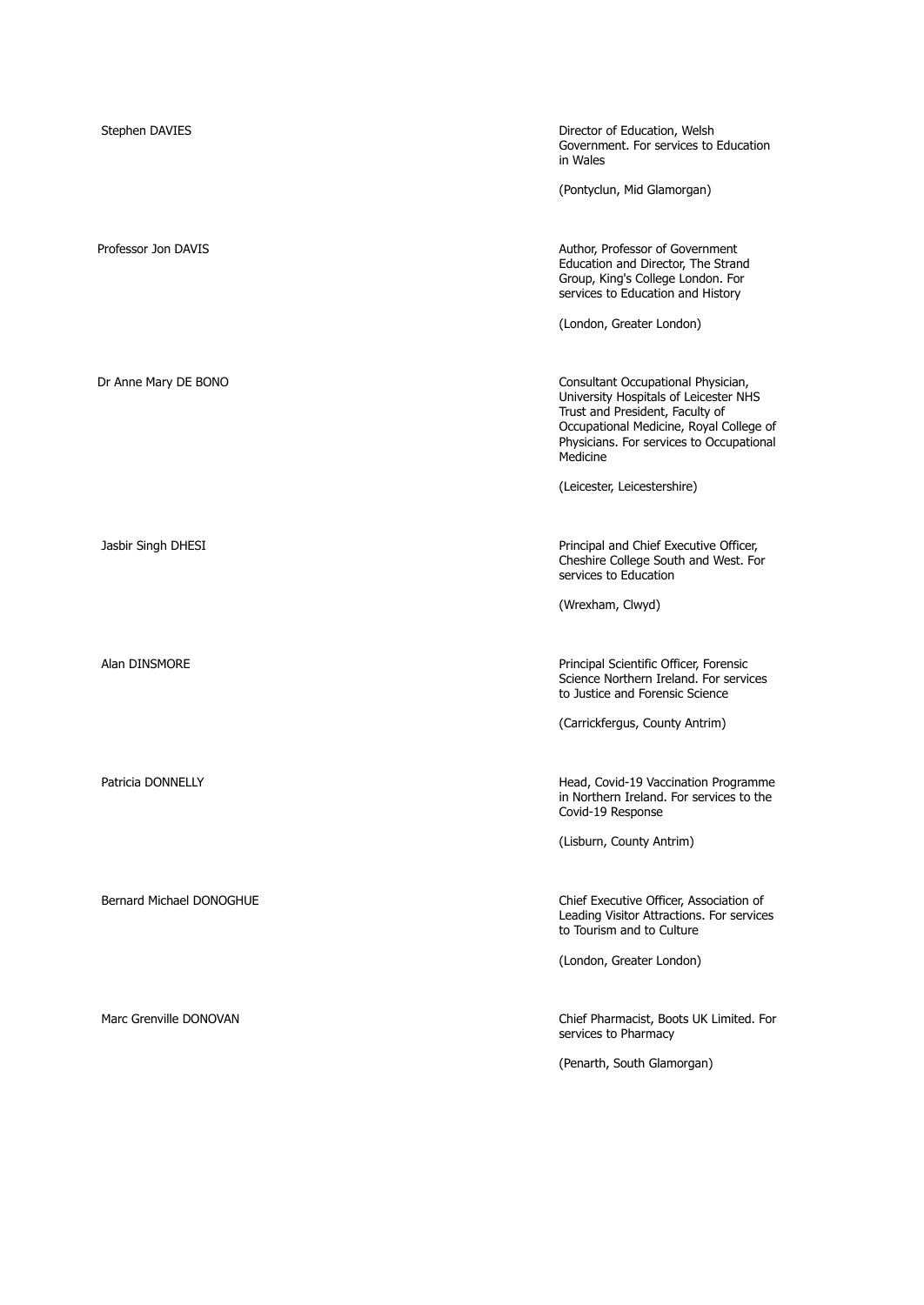| Claire Elizabeth DORER           | Chief Executive Officer, The National<br>Association of Independent Schools and<br>Non-Maintained Special Schools. For<br>services to Children and Young People<br>with Special Educational Needs and<br><b>Disabilities</b> |
|----------------------------------|------------------------------------------------------------------------------------------------------------------------------------------------------------------------------------------------------------------------------|
|                                  | (Chudleigh, Devon)                                                                                                                                                                                                           |
| Professor Sean DUGGAN            | Chief Executive, Mental Health Network,<br>NHS Confederation. For services to<br>Public Health                                                                                                                               |
|                                  | (Worthing, West Sussex)                                                                                                                                                                                                      |
| Sharon Elizabeth DURANT          | For services to Music and to the<br>community in Newcastle upon Tyne                                                                                                                                                         |
|                                  | (Wallsend, Tyne and Wear)                                                                                                                                                                                                    |
| Professor Janet Caroline DWYER   | Lately, Director, Countryside and<br>Community Research Institute,<br>University of Gloucestershire. For<br>services to Rural Research                                                                                       |
|                                  | (Cheltenham, Gloucestershire)                                                                                                                                                                                                |
| Margaret Elizabeth EDWARDS       | Independent Chair, Civil Service Pension<br>Board. For Public Service                                                                                                                                                        |
|                                  | (Cheltenham, Gloucestershire)                                                                                                                                                                                                |
| Mark Ryall EDWARDS               | For services to Photography and to the<br>Environment                                                                                                                                                                        |
|                                  | (London, Greater London)                                                                                                                                                                                                     |
| Michael Andrew EDWARDS VR DL     | For Public and Charitable service in<br>Scotland                                                                                                                                                                             |
|                                  | (Helensburgh, Renfrewshire)                                                                                                                                                                                                  |
| Professor Henry Irvine ELLINGTON | For services to Education and Staff<br>Development                                                                                                                                                                           |
|                                  | (Aberdeen, City of Aberdeen)                                                                                                                                                                                                 |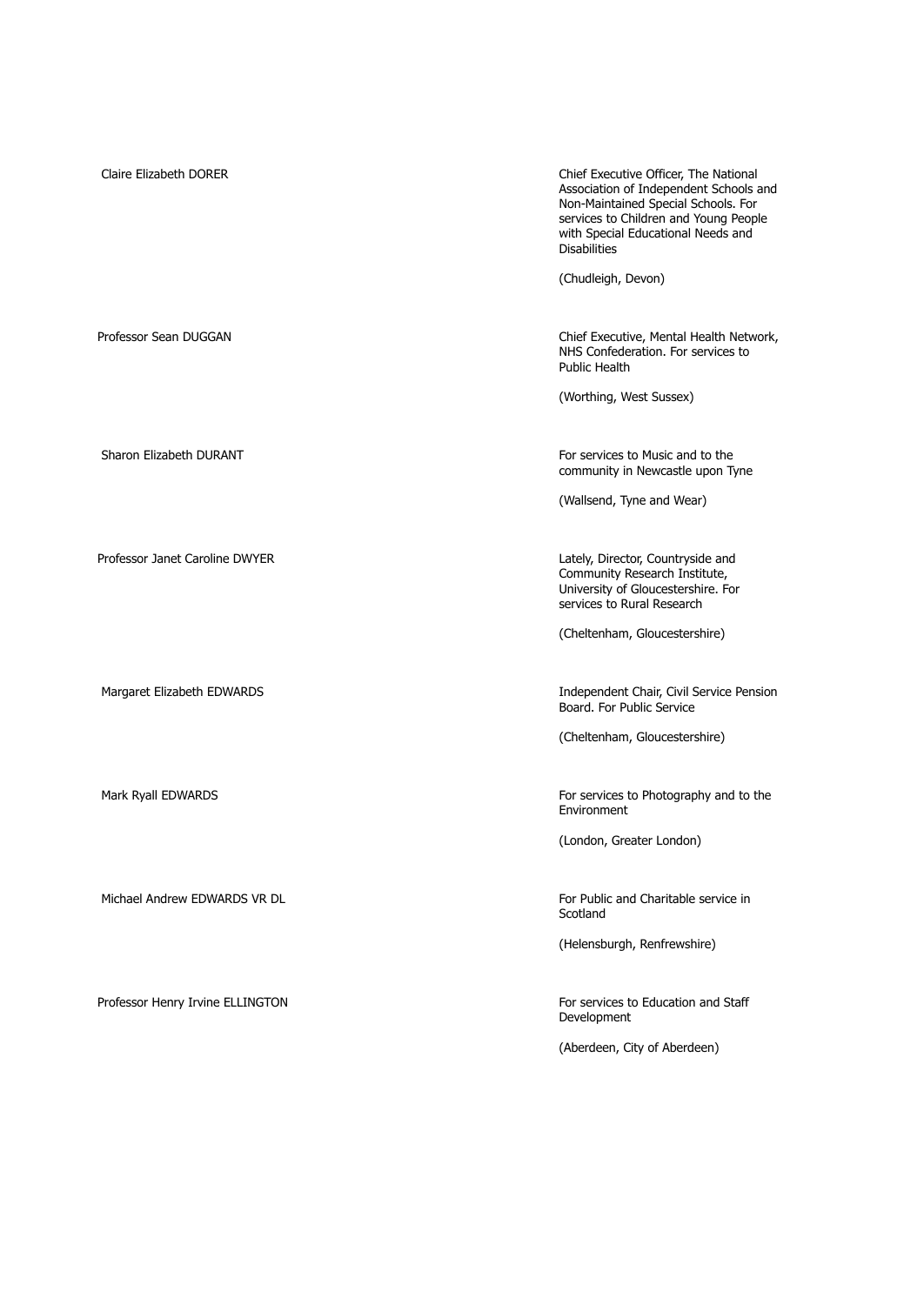| Dr Noha ELSAKKA          | Consultant, Medical Microbiology and<br>Virology and Service Clinical Director,<br>NHS Grampian. For services to the NHS<br>and the Covid-19 Response |
|--------------------------|-------------------------------------------------------------------------------------------------------------------------------------------------------|
|                          | (Aberdeen, City of Aberdeen)                                                                                                                          |
| Matthew ENGLISH          | Team Leader, Ministry of Defence. For<br>services to Defence                                                                                          |
|                          | (London, Greater London)                                                                                                                              |
| Esi Addae ESHUN          | Director, Legal and Compliance, UK<br>Export Finance. For services to<br>Corporate Law and Compliance                                                 |
|                          | (London, Greater London)                                                                                                                              |
| <b>Andrew Mark EVANS</b> | Chief Pharmaceutical Officer, Welsh<br>Government. For services to the<br>Covid-19 Response                                                           |
|                          | (Cardiff, South Glamorgan)                                                                                                                            |
| Sarah Jane EWART         | For services to Abortion Legal Reform in<br>Northern Ireland                                                                                          |
|                          | (Belfast, City of Belfast)                                                                                                                            |
| Lora Marie FACHIE MBE    | For services to Cycling                                                                                                                               |
|                          | (Altrincham, Greater Manchester)                                                                                                                      |
| Neil Michael FACHIE MBE  | For services to Cycling                                                                                                                               |
|                          | (Altrincham, Greater Manchester)                                                                                                                      |
|                          |                                                                                                                                                       |
| Anne Marie FARRELLY      | Senior Officer, National Crime Agency.<br>For services to Law Enforcement                                                                             |
|                          | (London, Greater London)                                                                                                                              |
| Paula Ann FARROW         | Chief Executive Officer, Nexus<br>Education Schools Trust. For services to<br>Education                                                               |
|                          | (London, Greater London)                                                                                                                              |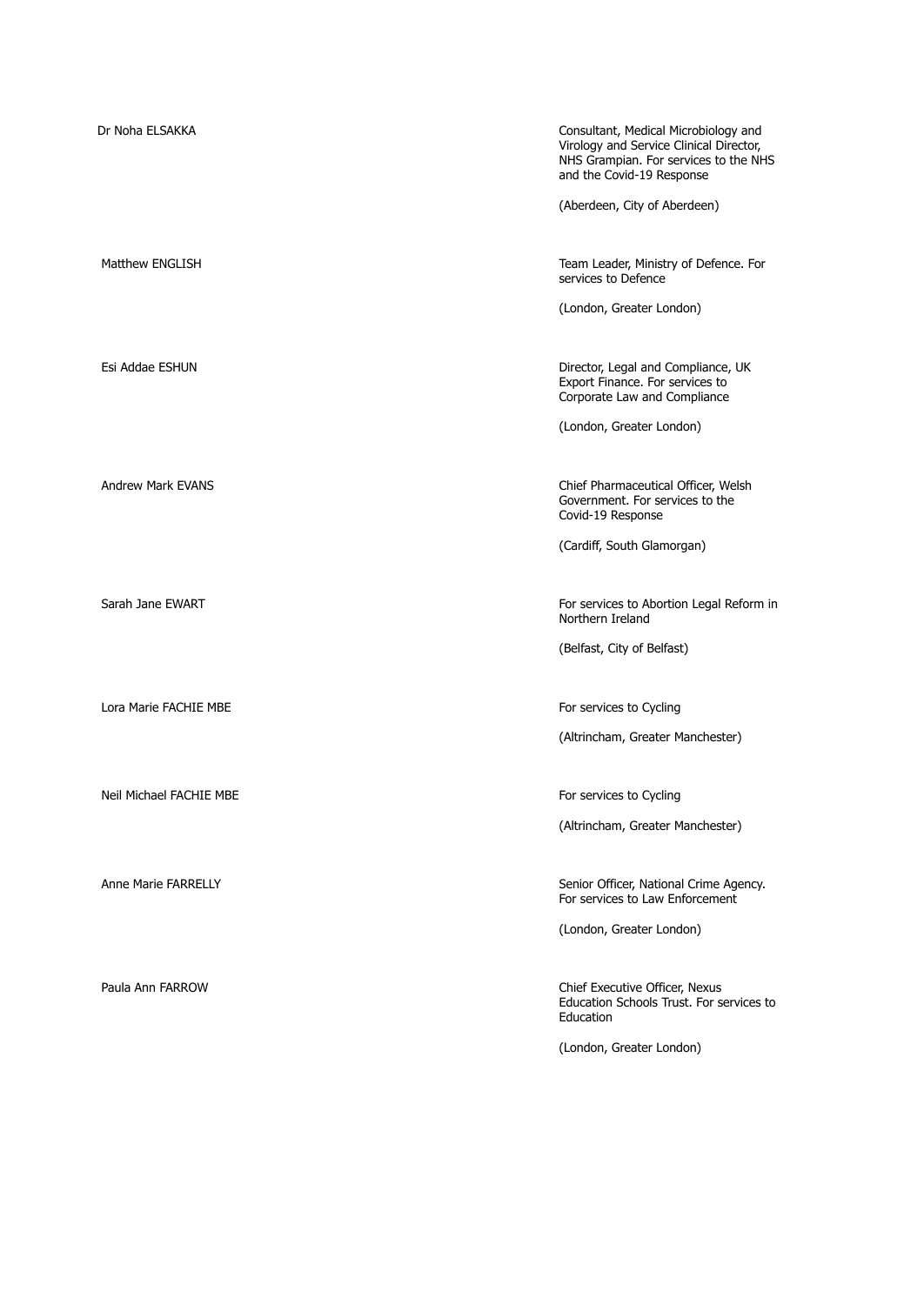| Professor Saul Nicholas FAUST               | Professor of Paediatric Immunology and<br>Infectious Diseases and Director,<br>National Institute for Health and Care<br>Research Southampton Clinical<br>Research Facility, University of<br>Southampton and University Hospital<br>Southampton NHS Foundation Trust.<br>For services to the Covid-19 Response |
|---------------------------------------------|-----------------------------------------------------------------------------------------------------------------------------------------------------------------------------------------------------------------------------------------------------------------------------------------------------------------|
|                                             | (Bournemouth, Dorset)                                                                                                                                                                                                                                                                                           |
| Jane Katrina FEARNLEY                       | Chief Executive Officer and Executive<br>Headteacher, Willow Tree Academy<br>Trust. For services to Education                                                                                                                                                                                                   |
|                                             | (Sheffield, South Yorkshire)                                                                                                                                                                                                                                                                                    |
|                                             |                                                                                                                                                                                                                                                                                                                 |
| Elizabeth Jane FENTON                       | Deputy Chief Nurse, Health Education<br>England. For services to the Nursing<br>Profession                                                                                                                                                                                                                      |
|                                             | (Tewskesbury, Gloucestershire)                                                                                                                                                                                                                                                                                  |
|                                             |                                                                                                                                                                                                                                                                                                                 |
| Rio Gavin FERDINAND                         | For services to Association Football and<br>to Charity                                                                                                                                                                                                                                                          |
|                                             | (London, Greater London)                                                                                                                                                                                                                                                                                        |
|                                             |                                                                                                                                                                                                                                                                                                                 |
| Professor Rebecca FITZGERALD                | Director, Early Cancer Institute,<br>University of Cambridge. For services to<br>Cancer Research                                                                                                                                                                                                                |
|                                             | (Cambridge, Cambridgeshire)                                                                                                                                                                                                                                                                                     |
|                                             |                                                                                                                                                                                                                                                                                                                 |
| Dr Liam Vincent FLEMING                     | Co-Leader of International Advice, Joint<br>Nature Conservation Committee. For<br>services to the Environment                                                                                                                                                                                                   |
|                                             | (Bourne, Lincolnshire)                                                                                                                                                                                                                                                                                          |
|                                             |                                                                                                                                                                                                                                                                                                                 |
| Michael FOREMAN                             | Illustrator and Author. For services to<br>Literature                                                                                                                                                                                                                                                           |
|                                             | (London, Greater London)                                                                                                                                                                                                                                                                                        |
| William Richard Mervyn Christopher FOYLE DL | For services to Publishing, to Aviation<br>and to Charity                                                                                                                                                                                                                                                       |
|                                             | (Maldon, Essex)                                                                                                                                                                                                                                                                                                 |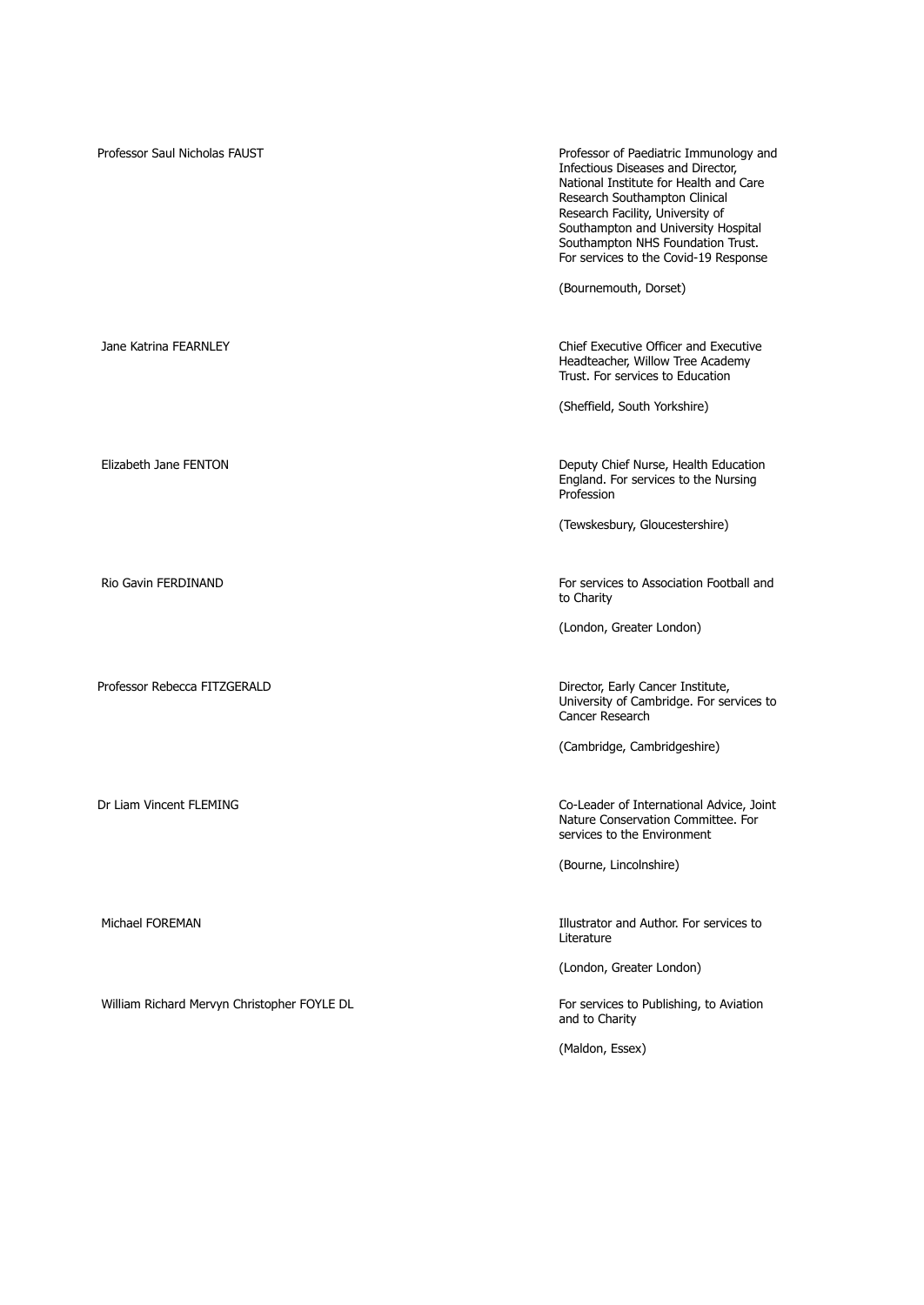| Joyce FRASER                     | Founder, Black Heroes Foundation. For<br>services to the Promotion of Black<br>History and Heritage                                                                    |
|----------------------------------|------------------------------------------------------------------------------------------------------------------------------------------------------------------------|
|                                  | (London, Greater London)                                                                                                                                               |
| Dr Andrew Simon FURBER           | Regional Director, North West and NHS<br>Regional Director of Public Health,<br>North West, Department for Health and<br>Social Care. For services to Public<br>Health |
|                                  | (Leeds, West Yorkshire)                                                                                                                                                |
| Professor Carol Lynnette GABRIEL | Professor, Higher Education Academy,<br>York St John University. For services to<br><b>Higher Education</b>                                                            |
|                                  | (York, North Yorkshire)                                                                                                                                                |
| Lindsay GRAHAM                   | Deputy Chair, Poverty and Inequality<br>Commission Scotland. For services to<br>Tackling Children's Food Insecurity                                                    |
|                                  | (Inverness, Inverness)                                                                                                                                                 |
| Professor Caroline GRAY          | Professor, Enterprise, Engagement and<br>Knowledge Transfer, Wrexham Glyndŵr<br>University. For services to the Optical<br>Industry and to Business in Wales           |
|                                  | (Rhyll, Denbighshire)                                                                                                                                                  |
| <b>Edward Richard GREEN</b>      | Deputy Director, Commercial Policy -<br>International and Reform, Cabinet<br>Office. For Public Service                                                                |
|                                  | (London, Greater London)                                                                                                                                               |
| Catherine Elizabeth GULLIVER     | Senior Lawyer, Department for<br>Business, Energy, and Industrial<br>Strategy Legal Advisers, Government<br>Legal Department. For services to<br>Climate Change Law    |
|                                  | (Brighton, East Sussex)                                                                                                                                                |
| Dr David Rhys GWYN               | For services to Archaeology and History<br>in Wales                                                                                                                    |
|                                  | (Caernarfon, Gwynedd)                                                                                                                                                  |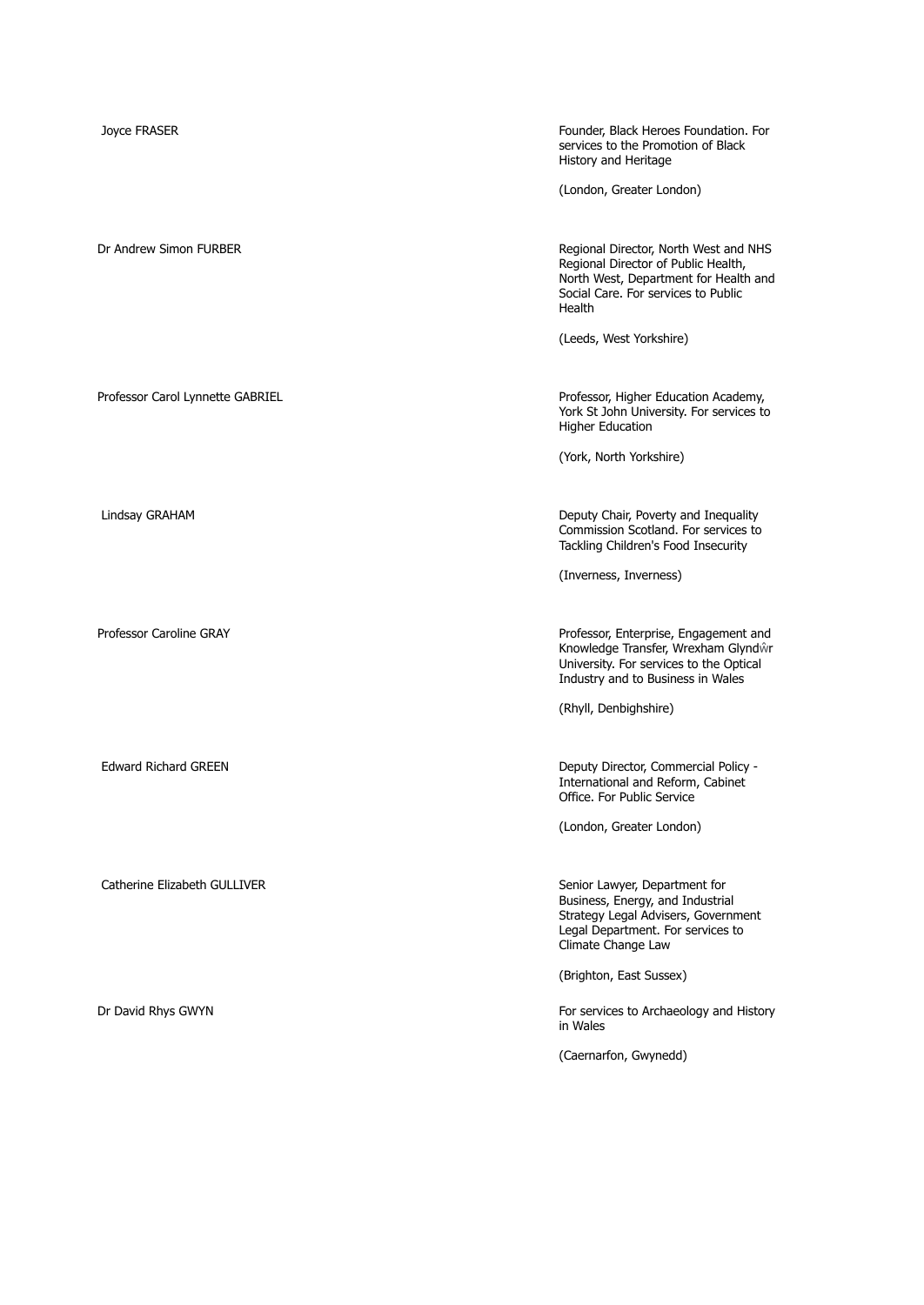| Dr Graham HADDOCK           | Chief Commissioner of Scotland and<br>National Awards Assessor, Scout<br>Association. For services to Young<br>People                                                         |
|-----------------------------|-------------------------------------------------------------------------------------------------------------------------------------------------------------------------------|
|                             | (Bridge of Weir, Renfrewshire)                                                                                                                                                |
| David Peter HADFIELD        | President, Boccia International Sports<br>Federation. For services to Sport                                                                                                   |
|                             | (Milton Keynes, Buckinghamshire)                                                                                                                                              |
| Lance Victor George HAGGITH | Founder, Sports Traider. For charitable<br>and voluntary services to Vulnerable<br>People, particularly during Covid-19                                                       |
|                             | (Bromham, Bedfordshire)                                                                                                                                                       |
| Abdul HAI                   | Lately Cabinet Member for Young<br>People, Equalities and Cohesion,<br>London Borough of Camden. For<br>services to Young People and to the<br>community in Camden and London |
|                             | (London, Greater London)                                                                                                                                                      |
| Corrine Claire HALL MBE     | For services to Cycling                                                                                                                                                       |
|                             | (Stockport, Cheshire)                                                                                                                                                         |
| <b>Andrew Mark HARMER</b>   | Managing Director, Cruise Lines<br>International Association UK and<br>Ireland. For services to the Maritime<br>Sector                                                        |
|                             | (Farningham, Kent)                                                                                                                                                            |
| Hifsa HAROON-IQBAL MBE DL   | Regional Prevent Co-ordinator,<br>Department for Education. For services<br>to Social Cohesion                                                                                |
|                             | (Staffordshire)                                                                                                                                                               |
| David Anthony HARRIS        | For Political and Public Service                                                                                                                                              |
|                             | (Truro, Cornwall)                                                                                                                                                             |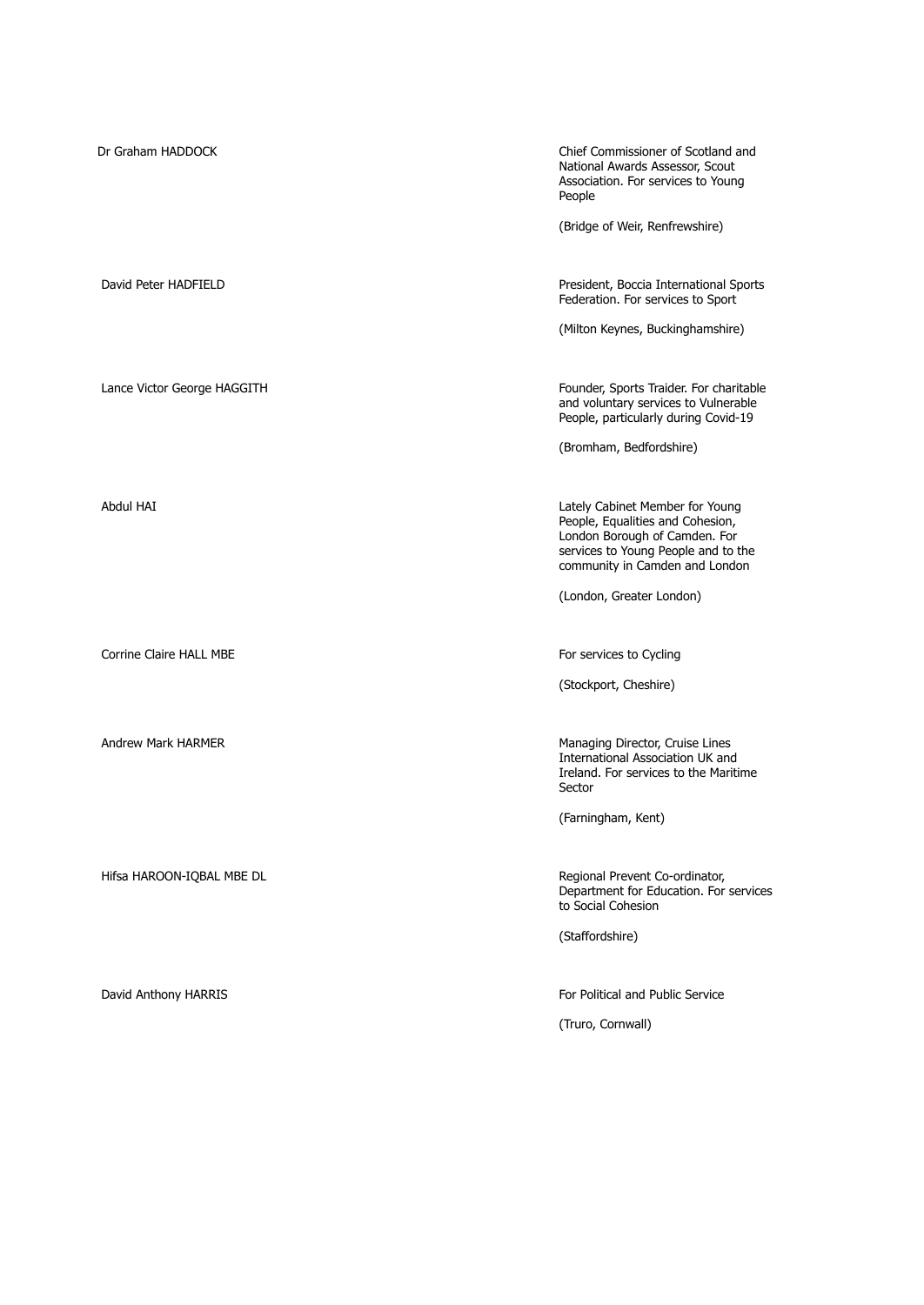| Joanne Michèle Sylvie HARRIS MBE | Author. For services to Literature                                                                                                                                                                                                                                                                            |
|----------------------------------|---------------------------------------------------------------------------------------------------------------------------------------------------------------------------------------------------------------------------------------------------------------------------------------------------------------|
|                                  | (Huddersfield, West Yorkshire)                                                                                                                                                                                                                                                                                |
| Derek Robert HARRISON            | Lately Governor, HM Prison Kirkham,<br>HM Prison and Probation Service. For<br>services to Prison Education                                                                                                                                                                                                   |
|                                  | (Leyland, Lancashire)                                                                                                                                                                                                                                                                                         |
| Justin David HAYWARD             | Musician and Songwriter. For services to<br><b>Music</b>                                                                                                                                                                                                                                                      |
|                                  | (Abroad)                                                                                                                                                                                                                                                                                                      |
| Dr Helene Theresa HFWITT         | Science Fellow Ocean Modelling,<br>Meteorological Office. For services to<br>Climate Science                                                                                                                                                                                                                  |
|                                  | (Sidmouth, Devon)                                                                                                                                                                                                                                                                                             |
| Professor Karen Joy HEYWOOD FRS  | Professor of Physical Oceanography,<br>University of East Anglia. For services to<br>Oceanography                                                                                                                                                                                                             |
|                                  | (Norwich, Norfolk)                                                                                                                                                                                                                                                                                            |
| Linda Susan HINDLE               | Lead Allied Health Professional and<br>National Engagement Lead for Police,<br>Fire, and Ambulance Services, Office for<br>Health Improvement and Disparities,<br>Department for Health and Social Care,<br>and Deputy Chief Allied Health<br>Professions Officer (England). For<br>services to Public Health |
|                                  | (Sutton Coldfield, West Midlands)                                                                                                                                                                                                                                                                             |
| Sean Terence HOGAN               | Chair, TB Eradication Partnership. For<br>services to the Agricultural Industry in<br>Northern Ireland                                                                                                                                                                                                        |
|                                  | (Newry, County Down)                                                                                                                                                                                                                                                                                          |
| Gillian Ann HOLMES               | Deputy Director, Department for Work<br>and Pensions. For services to Public<br>Service                                                                                                                                                                                                                       |
|                                  | (St Ives, Cornwall)                                                                                                                                                                                                                                                                                           |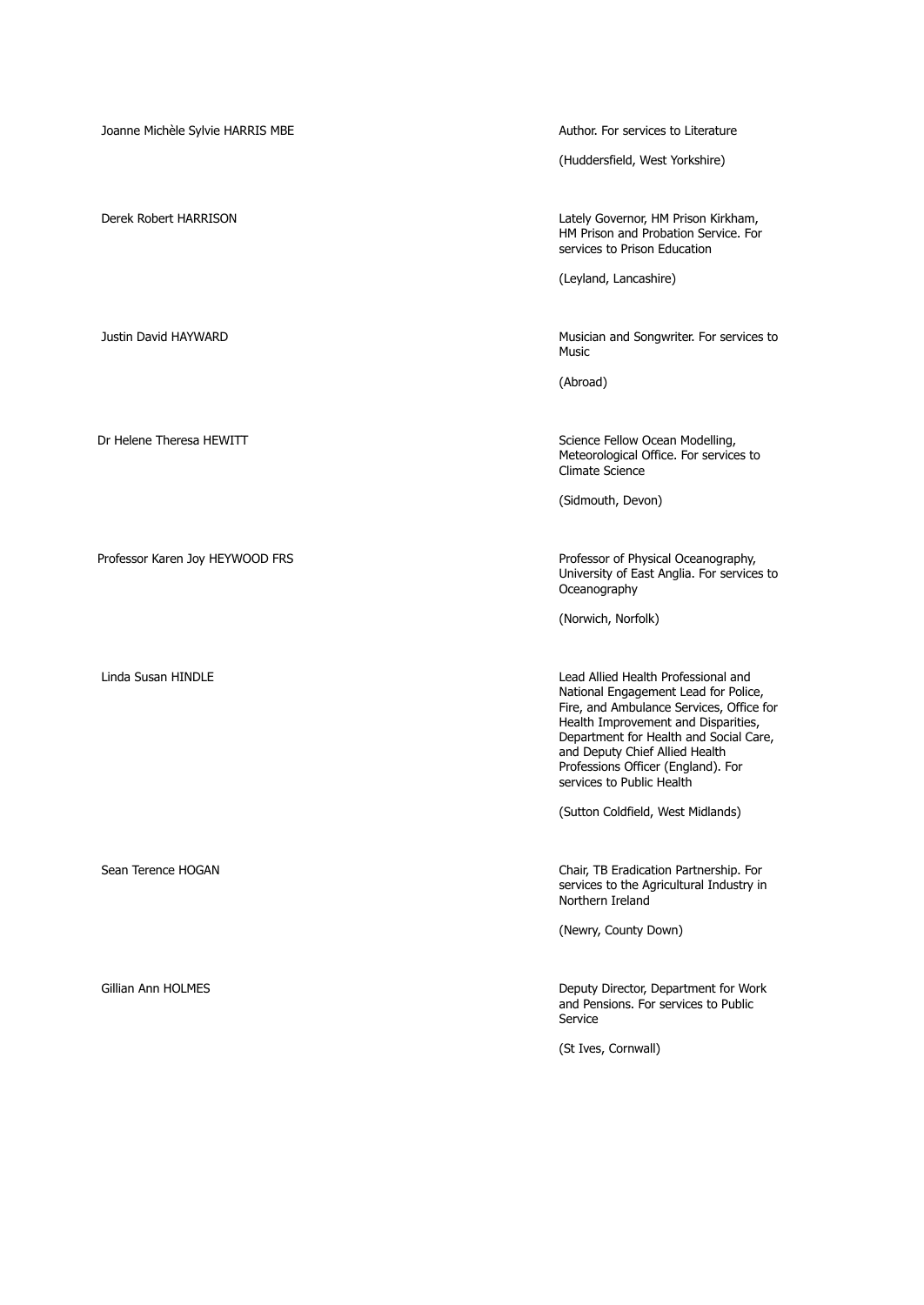| Catherine Alice HOWARTH               | Chief Executive Officer, ShareAction.<br>For services to Sustainability                                                    |
|---------------------------------------|----------------------------------------------------------------------------------------------------------------------------|
|                                       | (London, Greater London)                                                                                                   |
| <b>Brian HUGHES</b>                   | Lately Deputy Principal, Glasgow Clyde<br>College. For services to Further<br>Education in Glasgow                         |
|                                       | (Glasgow, City of Glasgow)                                                                                                 |
| Lyndon Robert Campbell HUGHES-JENNETT | Northern Ireland Attaché, British<br>Embassy, Washington. For services to<br>the community in Northern Ireland             |
|                                       | (Belfast, City of Belfast)                                                                                                 |
| Philip HUSBAND                        | Governing Governor, HM Prison<br>Durham. For Public Service                                                                |
|                                       | (Stokesley, North Yorkshire)                                                                                               |
| Dr Azeem IBRAHIM                      | Director, New Lines Institute for<br>Strategy and Policy. For services to the<br>Union, to Diversity and to Foreign Policy |
|                                       | (Glasgow, City of Glasgow)                                                                                                 |
| Christian Kyle IRWIN                  | Industry Programme Director, Network<br>Rail. For services to the Rail Industry                                            |
|                                       | (Bristol, City of Bristol)                                                                                                 |
| David Macfarlane JACKSON              | Artistic Director, BBC Cardiff Singer of<br>the World, and lately Head of Music,<br>BBC Wales. For services to Music       |
|                                       | (Cardiff, South Glamorgan)                                                                                                 |
| Dr David Lawson JACQUES               | For services to Garden History and<br>Conservation                                                                         |
|                                       | (Stafford, Staffordshire)                                                                                                  |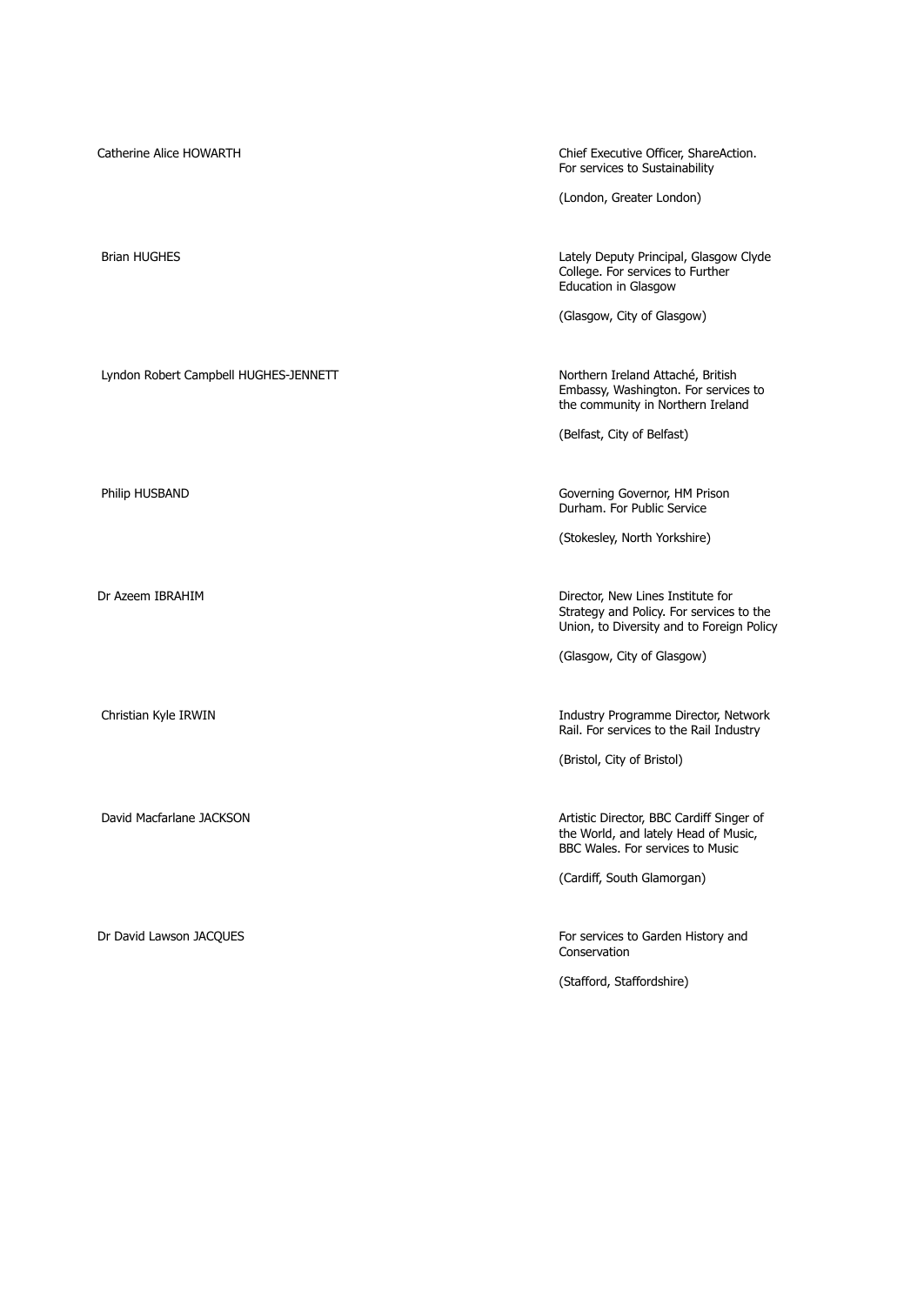| Kurt William JANSON             | Director, Tourism Alliance. For services<br>to the Tourism Industry                                                                                                |
|---------------------------------|--------------------------------------------------------------------------------------------------------------------------------------------------------------------|
|                                 | (London, Greater London)                                                                                                                                           |
| Dr Lisa Jayne JARDINE-WRIGHT    | Co-Founder, Isaac Physics. For services<br>to Education                                                                                                            |
|                                 | (St Neots, Cambridgeshire)                                                                                                                                         |
| Wayne JOHNS                     | Senior Investigating Officer, National<br>Crime Agency. For services to Law<br>Enforcement                                                                         |
|                                 | (London, Greater London)                                                                                                                                           |
| Professor Margaret Anne JOHNSON | Professor of Medicine, University<br>College London. For services to the NHS<br>and People with HIV                                                                |
|                                 | (London, Greater London)                                                                                                                                           |
| Jonathan Paul JOHNSON           | Chief Executive Officer, West Lakes<br>Multi Academy Trust. For services to<br>Education                                                                           |
|                                 | (Egremont, Cumbria)                                                                                                                                                |
| Professor Paul James JOHNSON    | Professor of Sociology and Executive<br>Dean, University of Leeds. For services<br>to Equality, to Diversity and to Human<br>Rights                                |
|                                 | (Leeds, West Yorkshire)                                                                                                                                            |
| Tom Simon Lee JOULE             | Founder and Chief Brand Officer, Joules<br>Group plc. For services to Business and<br>to the community in Leicestershire                                           |
|                                 | (Market Harborough, Leicestershire)                                                                                                                                |
| Haroon KARIM                    | Chair, Balham and Tooting Mosque and<br>Trustee, World Memon Organisation.<br>For services to Philanthropy and to the<br>community in South London and<br>Pakistan |
|                                 | (London, Greater London)                                                                                                                                           |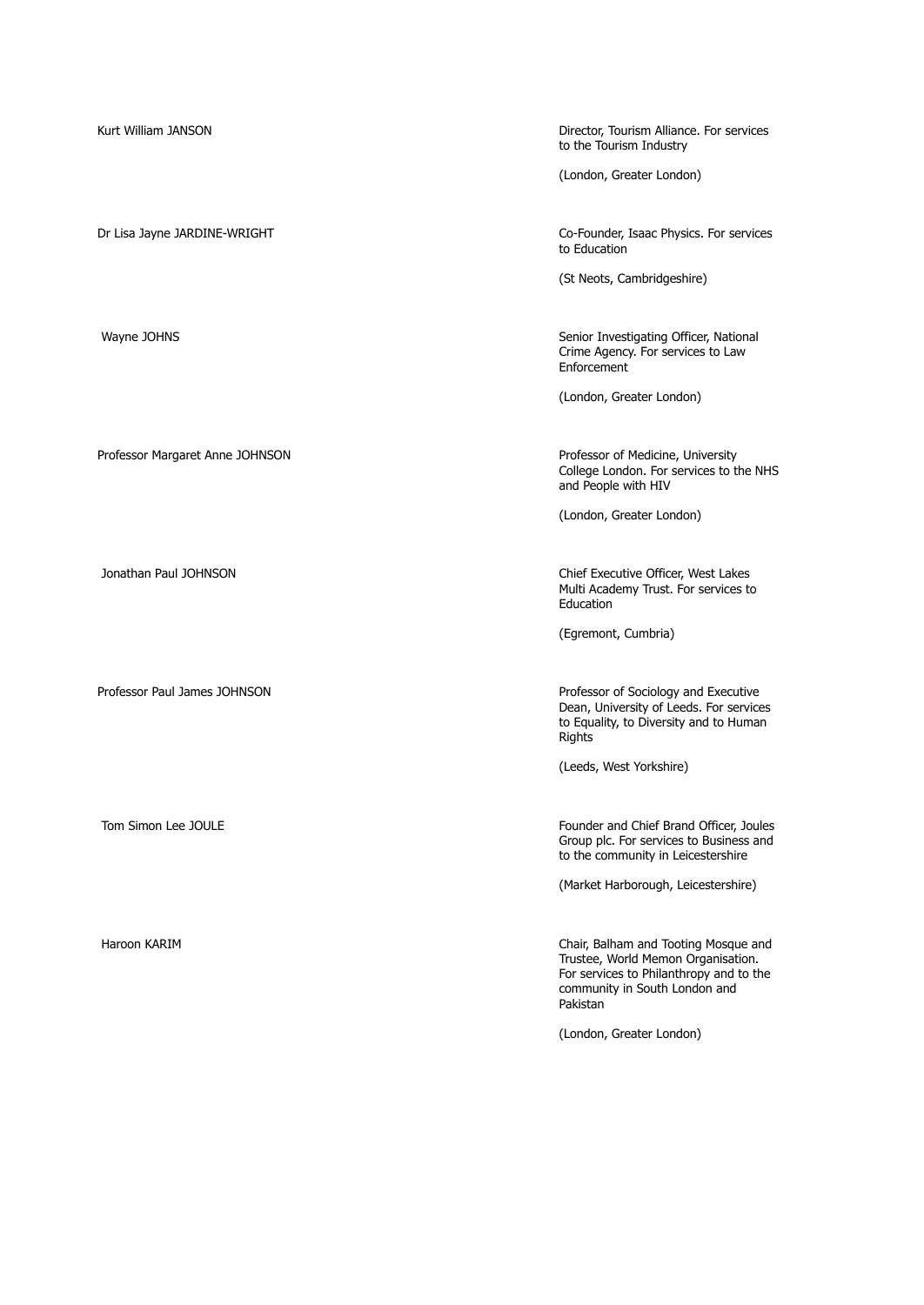| Nigel James KEERY                            | Head of Estates Operations, Belfast<br>Health and Social Care Trust. For<br>services to Public Health<br>(Dromore, County Down) |
|----------------------------------------------|---------------------------------------------------------------------------------------------------------------------------------|
| Sally Ann KELLY                              | Chief Executive Officer, Aberlour Child<br>Care Trust. For services to Families in<br>Scotland<br>(Kilmarnock, Ayrshire)        |
|                                              |                                                                                                                                 |
| Professor Jean Scott KER (Jean Scott Cachia) | Lately Associate Postgraduate Dean,<br>NHS Education for Scotland. For<br>services to Medical Education                         |
|                                              | (Cupar, Fife)                                                                                                                   |
|                                              |                                                                                                                                 |
| Ian Deans KERNOHAN                           | Manager, Review Secretariat, Scottish<br>Government, For Public Service                                                         |
|                                              | (Edinburgh, City of Edinburgh)                                                                                                  |
| Mordechai KESSLER MBE                        | Chairman and Chief Executive Officer,<br>2M Group. For services to Industry and<br>Exporting in North West England              |
|                                              | (London, Greater London)                                                                                                        |
|                                              |                                                                                                                                 |
| Dr Margalith KESSLER                         | Co-owner and Export Director, 2M<br>Group. For services to Industry in North<br>West England                                    |
|                                              | (London, Greater London)                                                                                                        |
|                                              |                                                                                                                                 |
| Jemima KIRWAN                                | Team Leader, Ministry of Defence. For<br>services to Defence                                                                    |
|                                              | (London, Greater London)                                                                                                        |
| Professor David Charles KLUTH                | For services to Medical Education<br>during the Covid-19 response                                                               |
|                                              | (Edinburgh, City of Edinburgh)                                                                                                  |
|                                              |                                                                                                                                 |
|                                              |                                                                                                                                 |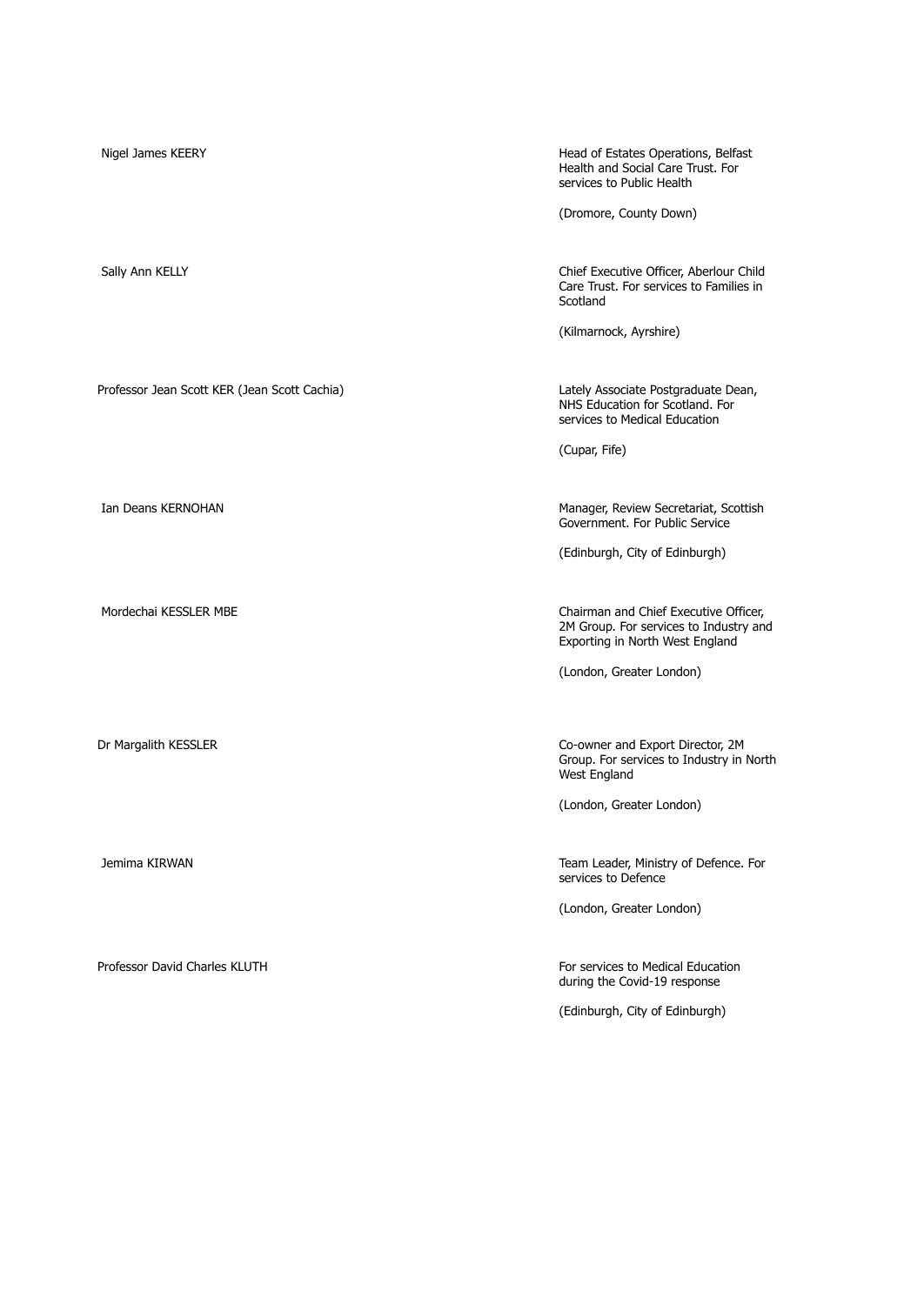| Kamruddin KOTHIA                       | Chair of Trustees, Star Academies. For<br>services to Education                                                                                      |
|----------------------------------------|------------------------------------------------------------------------------------------------------------------------------------------------------|
|                                        | (Blackburn, Lancashire)                                                                                                                              |
| Ioannis Kerestentzopoulos KOURSIS      | Principal and Chief Executive Officer,<br>Barnsley College, South Yorkshire. For<br>services to Further Education                                    |
|                                        | (Leicester, Leicestershire)                                                                                                                          |
| Jane Alison LADY GIBSON                | Chair, Spirit of 2012. For services to<br>Volunteering, to Heritage and to the<br>Arts                                                               |
|                                        | (York, North Yorkshire)                                                                                                                              |
| Shivani LAKHANI                        | Society Team Lead, Covid-19 Taskforce,<br>Cabinet Office. For services to<br>Vulnerable Communities during the<br>Covid-19 Response                  |
|                                        | (London, Greater London)                                                                                                                             |
| Christopher James LAURENCE MBE QVRM TD | Chair, Canine and Feline Sector Group.<br>For services to Animal Welfare                                                                             |
|                                        | (Chippenham, Wiltshire)                                                                                                                              |
| Rosemary LEE                           | Choreographer. For services to Dance                                                                                                                 |
|                                        | (London, Greater London)                                                                                                                             |
| Kevin LEGGETT                          | Senior Operational Manager, Public<br>Service Prisons South, HM Prison and<br>Probation Service. For Public Service,<br>particularly during Covid 19 |
|                                        | (Milton Keynes, Buckinghamshire)                                                                                                                     |
| Mary Elizabeth LEMON                   | Principal Officer, Department of Justice,<br>Northern Ireland Executive. For services<br>to the Justice System and to Vulnerable<br>People           |
|                                        | (Bangor, County Down)                                                                                                                                |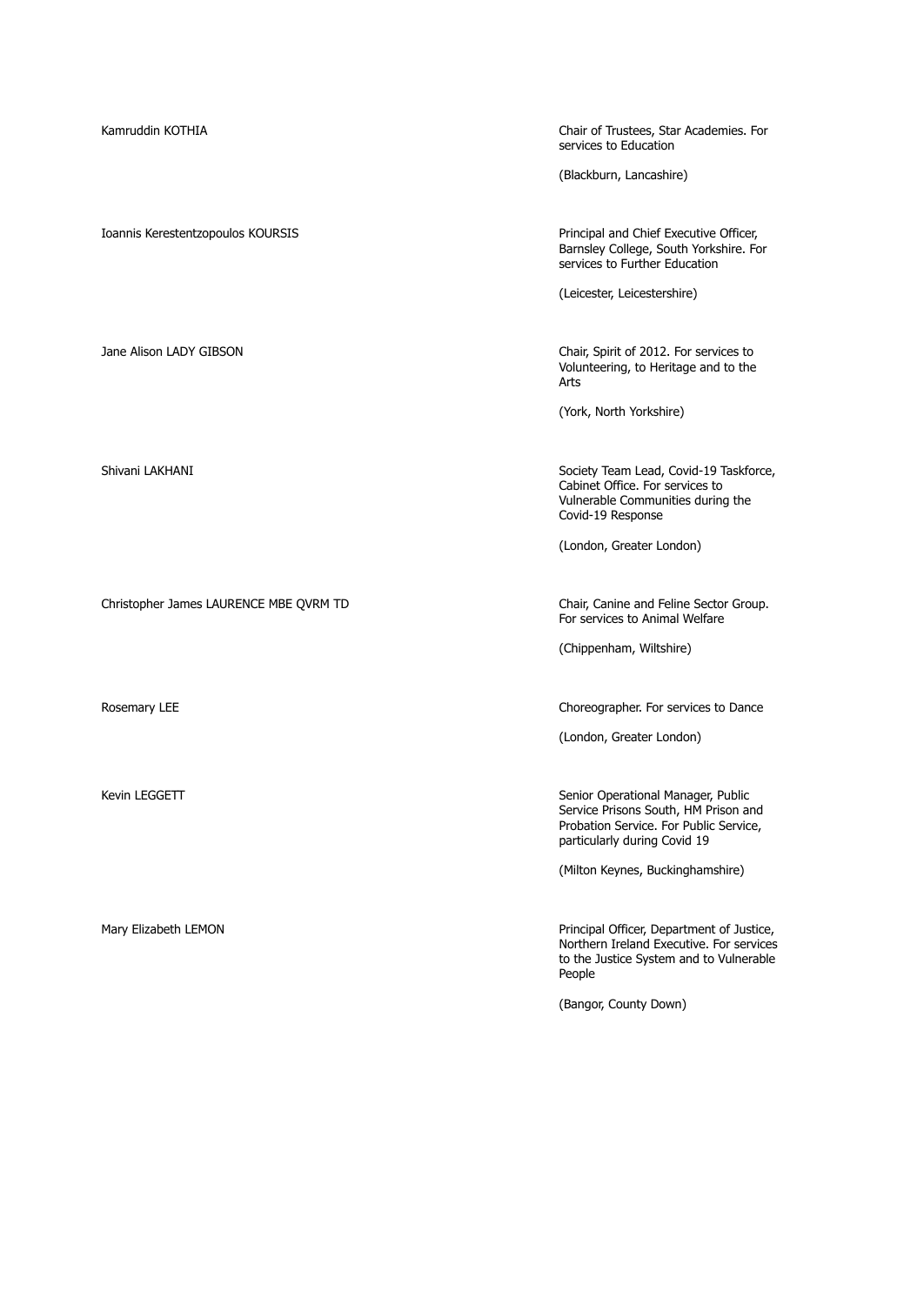Eleanor Patricia MACKEWN (Eleanor O'Riordan) Deputy Director, Events, COP26 Unit,

Professor Jose Alejandro MADRIGAL FERNANDEZ Professor of Haematology, Royal Free

Neville LEWIS **New Struck LEWIS Neville LEWIS Officer, National Crime Agency. For** services to Law Enforcement

(London, Greater London)

Helen Frances LILLEY Assistant Head, Afghanistan Security Policy. For services to Defence

(Oxfordshire)

Jane Kathleen LONGHURST Lately Chief Executive Officer, Meetings Industry Association. For services to the Business Events Sector

(Yarwell, Northamptonshire)

Cabinet Office. For Public Service

(London, Greater London)

London NHS Foundation Trust and Scientific Director, Anthony Nolan. For services to Haematology

(London, Greater London)

Louise Catherine MAGEE Lately General Secretary, Welsh Labour Party. For Political Service

(Cardiff, South Glamorgan)

Professor Kathryn MAITLAND **Professor Stationary Professor of Tropical Paediatric** Infectious Disease, Imperial College London. For services to Medical Science

(Warrington, Cheshire)

Warren MARKS Senior Principal Scientist, Applied Data Science, Defence Science and Technology Laboratory. For services to Defence and Security

(Salisbury, Wiltshire)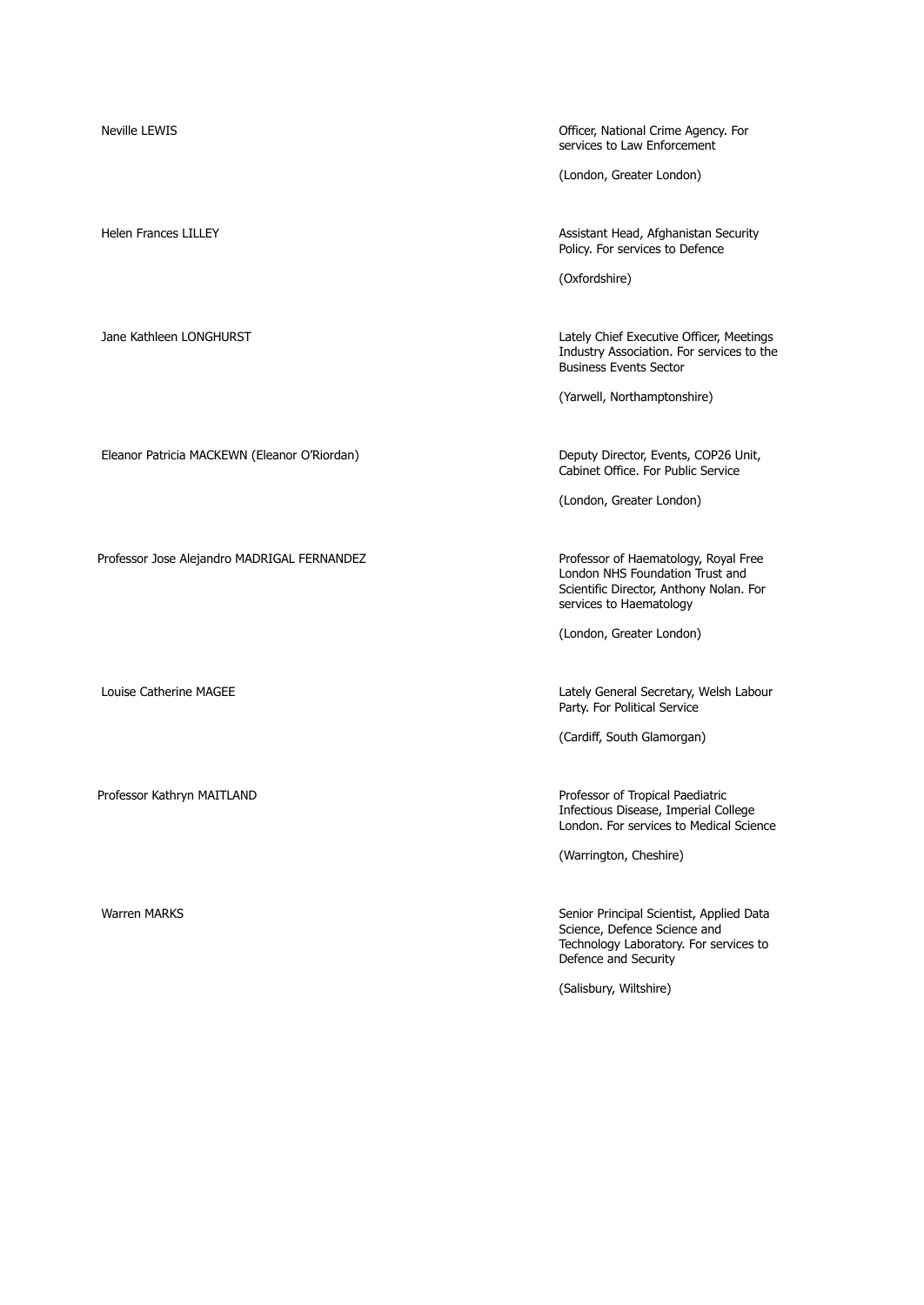| John George MARNOCK                  | Police Staff and Chair, National<br>Surveillance User Group, Thames Valley<br>Police. For services to Policing                                                 |
|--------------------------------------|----------------------------------------------------------------------------------------------------------------------------------------------------------------|
|                                      | (Thatcham, Berkshire)                                                                                                                                          |
| Sandra Carmen Stella MARTIN          | For services to International Trade                                                                                                                            |
|                                      | (Horley, Surrey)                                                                                                                                               |
| Lee MASON-ELLIS                      | Chief Executive Officer, The Pioneer<br>Academy Trust. For services to<br>Education                                                                            |
|                                      | (Bromley, Greater London)                                                                                                                                      |
| Sumeet Kaur MATHARU                  | Chief Pharmacist, Defence Primary<br>Healthcare, Ministry of Defence. For<br>services to Armed Forces Healthcare                                               |
|                                      | (Sutton Coldfield, West Midlands)                                                                                                                              |
| Elizabeth MAUDSLAY                   | Lately SEND Policy Manager, Association<br>of Colleges. For services to Children and<br>Young People with Special Educational<br><b>Needs and Disabilities</b> |
|                                      | (Uckfield, East Sussex)                                                                                                                                        |
| Alistair Charles MCAULEY             | For services to Business, the<br>Construction Industry and to Charity                                                                                          |
|                                      | (Marlow, Buckinghamshire)                                                                                                                                      |
| Veronica MCCAULSKY (Veronica Martin) | Founder, Beyond Our Youth and Chief<br>Operating Officer, Aleto Foundation. For<br>services to Young People                                                    |
|                                      | (London, Greater London)                                                                                                                                       |
| Emma MCCLARKIN                       | Chief Executive Officer, British Beer and<br>Pub Association. For services to the<br>Hospitality Sector, particularly during<br>Covid-19                       |
|                                      | (Stroud, Gloucestershire)                                                                                                                                      |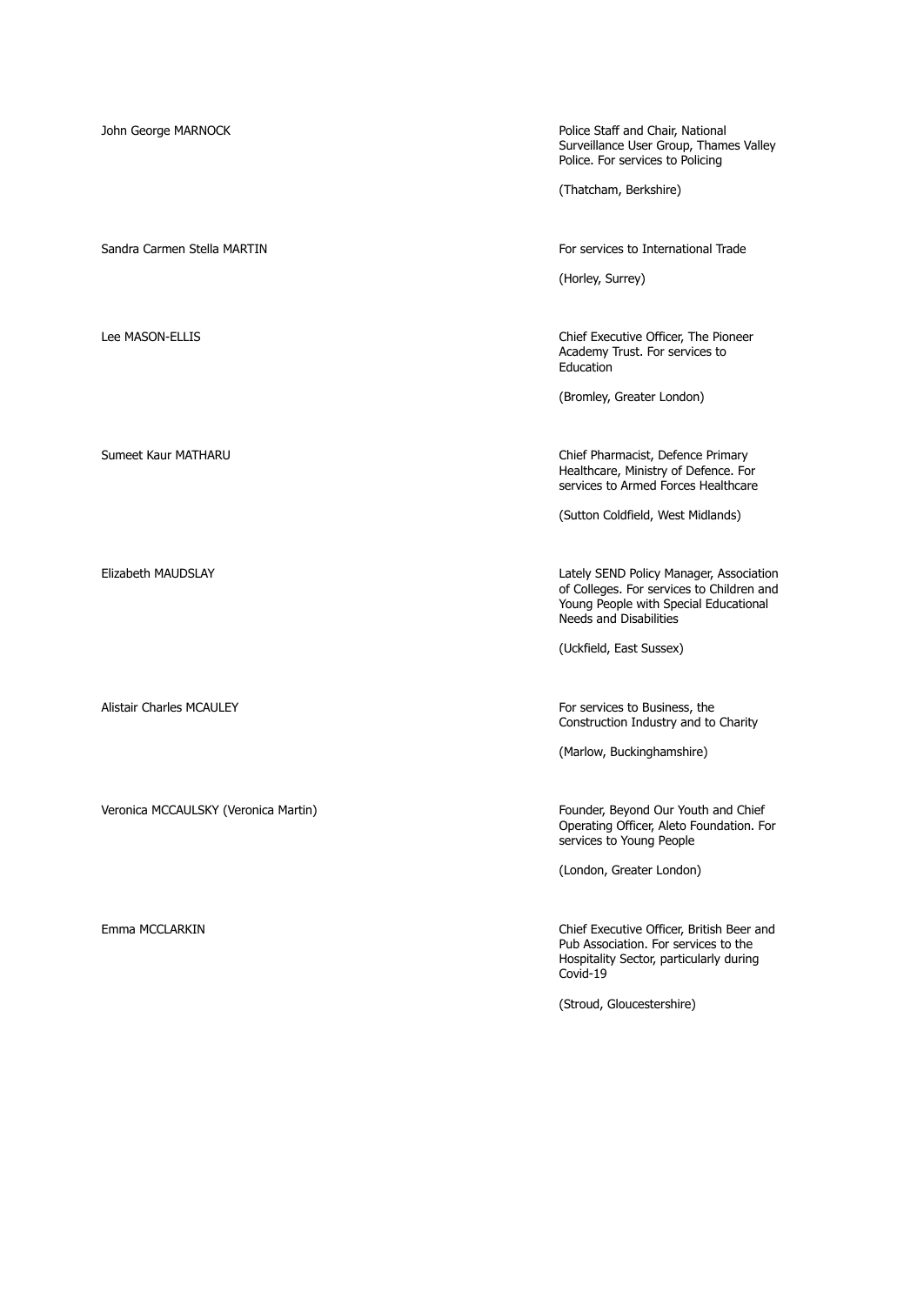| Robin Andrew MCCLEARY MBE      | Storage, Distribution and Freight Lead,<br>Logistics, Commodities and Services,<br>Defence Equipment and Support,<br>Ministry of Defence. For services to<br>Defence |
|--------------------------------|----------------------------------------------------------------------------------------------------------------------------------------------------------------------|
|                                | (Chepstow, Gwent)                                                                                                                                                    |
| Noel William MCKEE MBE         | For services to Charity in Northern<br>Ireland                                                                                                                       |
|                                | (Whitehead, County Antrim)                                                                                                                                           |
| John Alphonsus Paul MCLAUGHLIN | Director, HM Prison Oakwood, G4S Care<br>and Justice Services Limited. For<br>services to HM Prison and Probation<br>Service.                                        |
|                                | (Rossendale, Lancashire)                                                                                                                                             |
| Professor Trevor John MCMILLAN | Vice-Chancellor, Keele University. For<br>services to Higher Education                                                                                               |
|                                | (Preston, Lancashire)                                                                                                                                                |
| <b>Andrew MILL</b>             | Chair, European Marine Energy Centre.<br>For services to the Environment and to<br>the community in Orkney                                                           |
|                                | (Edinburgh, City of Edinburgh)                                                                                                                                       |
| Yasmine Joun MOEZINIA          | Deputy Director, COP26 Private Finance<br>Hub, HM Treasury. For services to<br><b>Climate Finance</b>                                                                |
|                                | (London, Greater London)                                                                                                                                             |
| Andrew Gerald MOLL             | Chief Inspector, Marine Accident<br>Investigation Branch. For services to<br>Maritime Safety                                                                         |
|                                | (Southampton, Hampshire)                                                                                                                                             |
| Andrew MORGAN                  | Councillor and Leader, Rhondda Cynon<br>Taff County Borough Council. For Public<br>Service                                                                           |
|                                | (Rhondda Cynon Taff, Mid Glamorgan)                                                                                                                                  |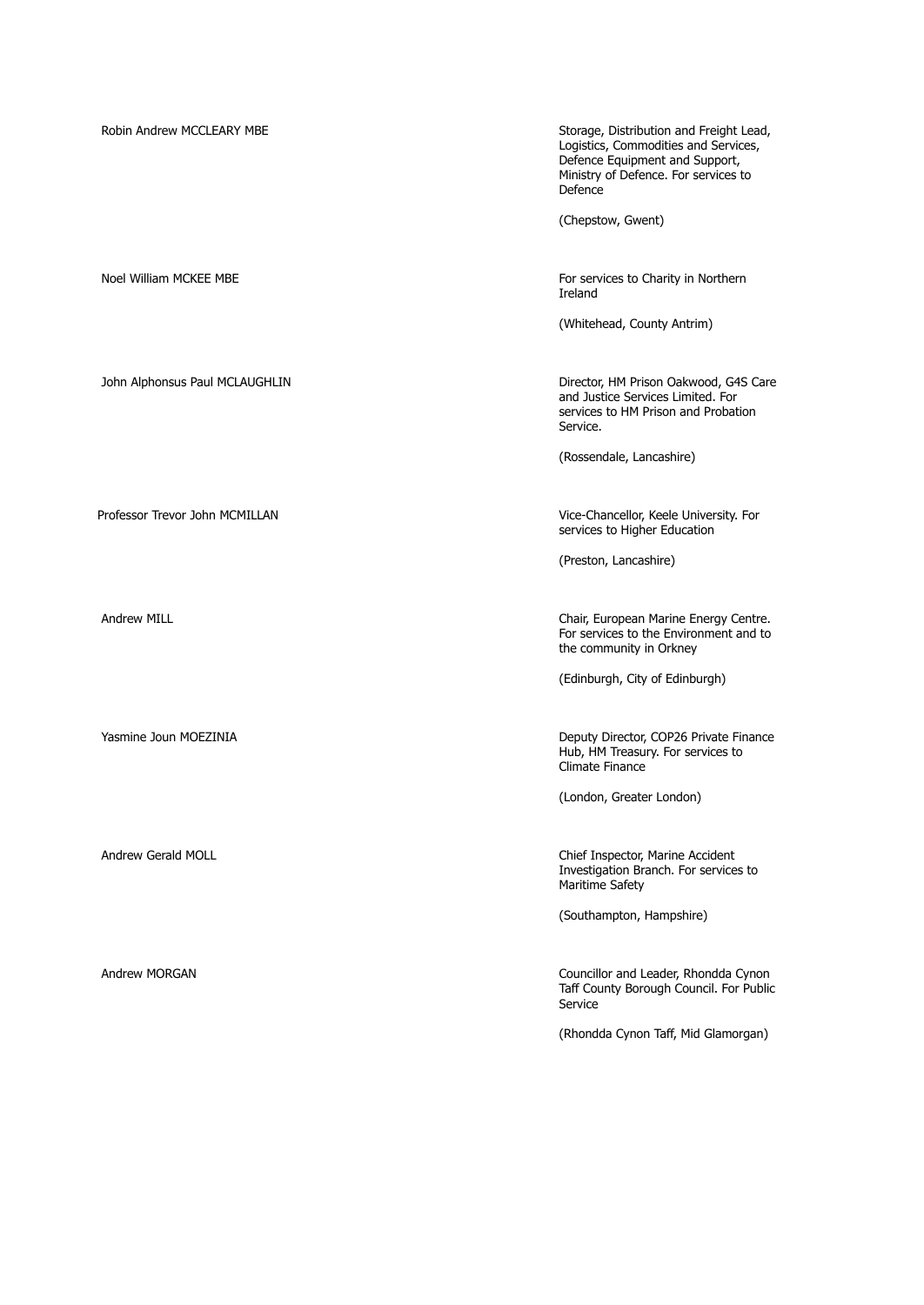| <b>Charlotte MORTON</b>       | Chief Executive, Anaerobic Digestion<br>and Bioresources Association. For<br>services to the Development of the<br><b>Biogas Industry</b><br>(London, Greater London) |
|-------------------------------|-----------------------------------------------------------------------------------------------------------------------------------------------------------------------|
| Professor Paul MOSS           | Professor of Haematology, University of<br>Birmingham. For services to<br>Immunotherapy and to Covid-19<br>Research<br>(Birmingham, West Midlands)                    |
| David John MOUTREY            | Director and Chief Executive, HOME<br>Manchester. For services to the Arts,<br>particularly during Covid-19<br>(Manchester, Greater Manchester)                       |
| Eve MUIRHEAD MBE              | Skip, British Olympic Curling Team. For<br>services to Curling<br>(Stirling, Stirling and Falkirk)                                                                    |
| Donna Louise MULHERN          | Lately Head, Covid Response Team HM<br>Courts and Tribunals Service. For Public<br>Service, particularly during Covid-19<br>(Hensol, South Glamorgan)                 |
| Mohammed Abdul MUNIM          | For services to the British Bangladeshi<br>Catering Industry<br>(Dartford, Kent)                                                                                      |
| <b>Christine Maria MURRAY</b> | Delivery Director, South West Region,<br>HM Courts and Tribunal Service. For<br><b>Public Service</b><br>(High Wycombe, Buckinghamshire)                              |
| <b>Rohit NAIK</b>             | Headteacher, Hope School, Liverpool.<br>For services to Education<br>(Liverpool, Merseyside)                                                                          |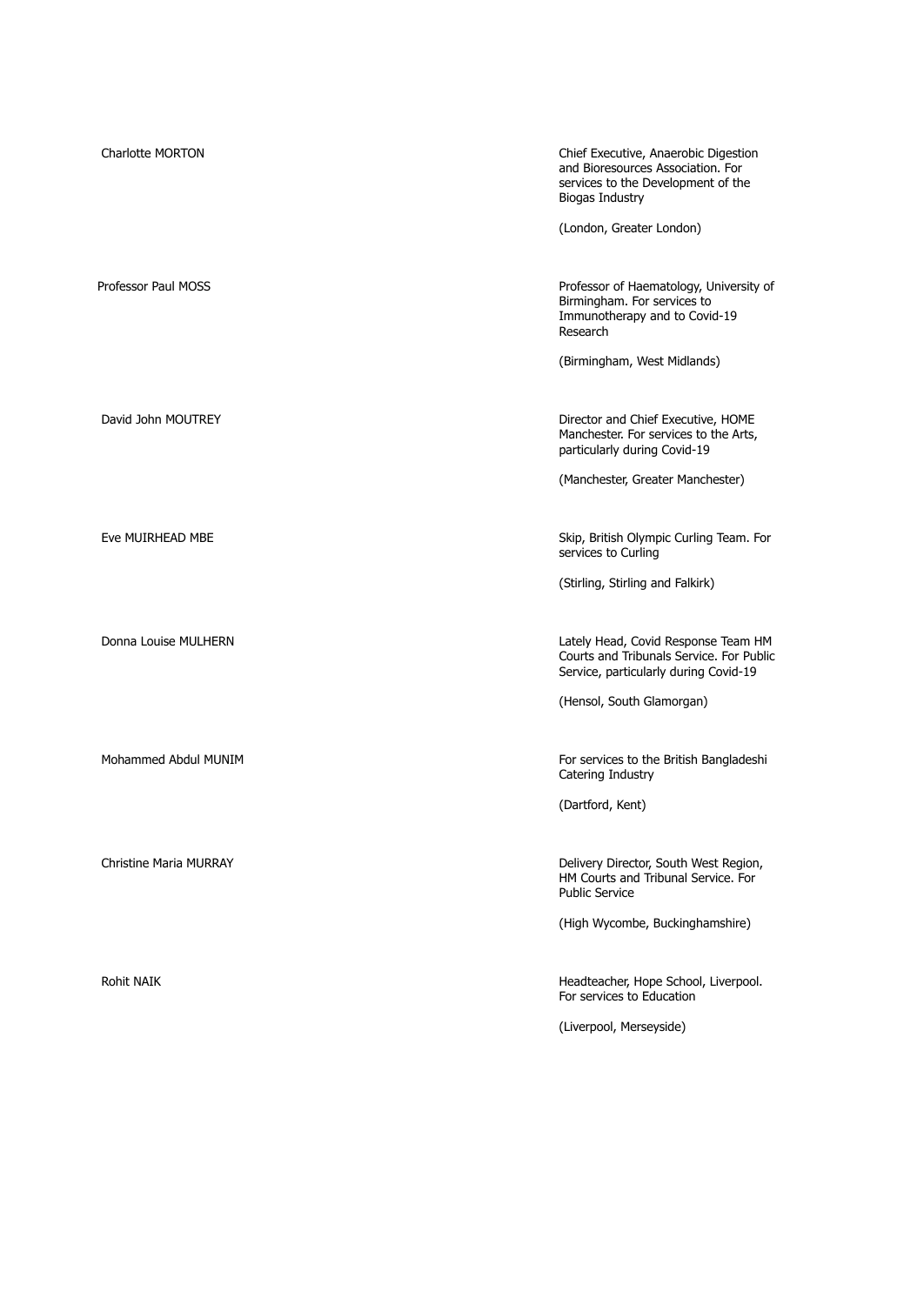| Professor Samia NEFTI-MEZIANI  | Professor of Artificial Intelligence and<br>Robotics, and Head, Centre for<br>Autonomous Systems and Advanced<br>Robotics. For services to Robotics<br>(Altrincham, Greater Manchester)                                                                          |
|--------------------------------|------------------------------------------------------------------------------------------------------------------------------------------------------------------------------------------------------------------------------------------------------------------|
| Professor Sze May NG           | Chair, Association of Children's Diabetes<br>Clinicians and Consultant Paediatric<br>Endocrinologist, Southport and<br>Ormskirk Hospital NHS Trust. For<br>services to People with Diabetes and<br>People with Autism and Disabilities<br>(Ormskirk, Lancashire) |
| Robert Frederick Strang NOBLE  | Senior Executive, New Adventures and<br>Cameron Mackintosh Limited. For<br>services to the Performing Arts<br>(London, Greater London)                                                                                                                           |
| Caroline Anne Rose NORBURY MBE | Chief Executive, Creative UK. For<br>services to the Creative Sector<br>(Dursley, Gloucestershire)                                                                                                                                                               |
| Annemarie O'DONNELL            | Chief Executive, Glasgow City Council<br>and Chair, COP26 Programme Board.<br>For services to Local Government<br>(Glasgow, City of Glasgow)                                                                                                                     |
| Sean O'LOUGHLIN                | For services to Rugby League Football<br>(Wigan, Greater Manchester)                                                                                                                                                                                             |
| Dr Charles OGILVIE             | Strategy Director, COP26 Unit, Cabinet<br>Office. For Public Service<br>(London, Greater London)                                                                                                                                                                 |
| Lisa PASCOE                    | Deputy Director, Social Care Policy,<br>Ofsted. For services to Children's<br><b>Services</b><br>(Bristol, City of Bristol)                                                                                                                                      |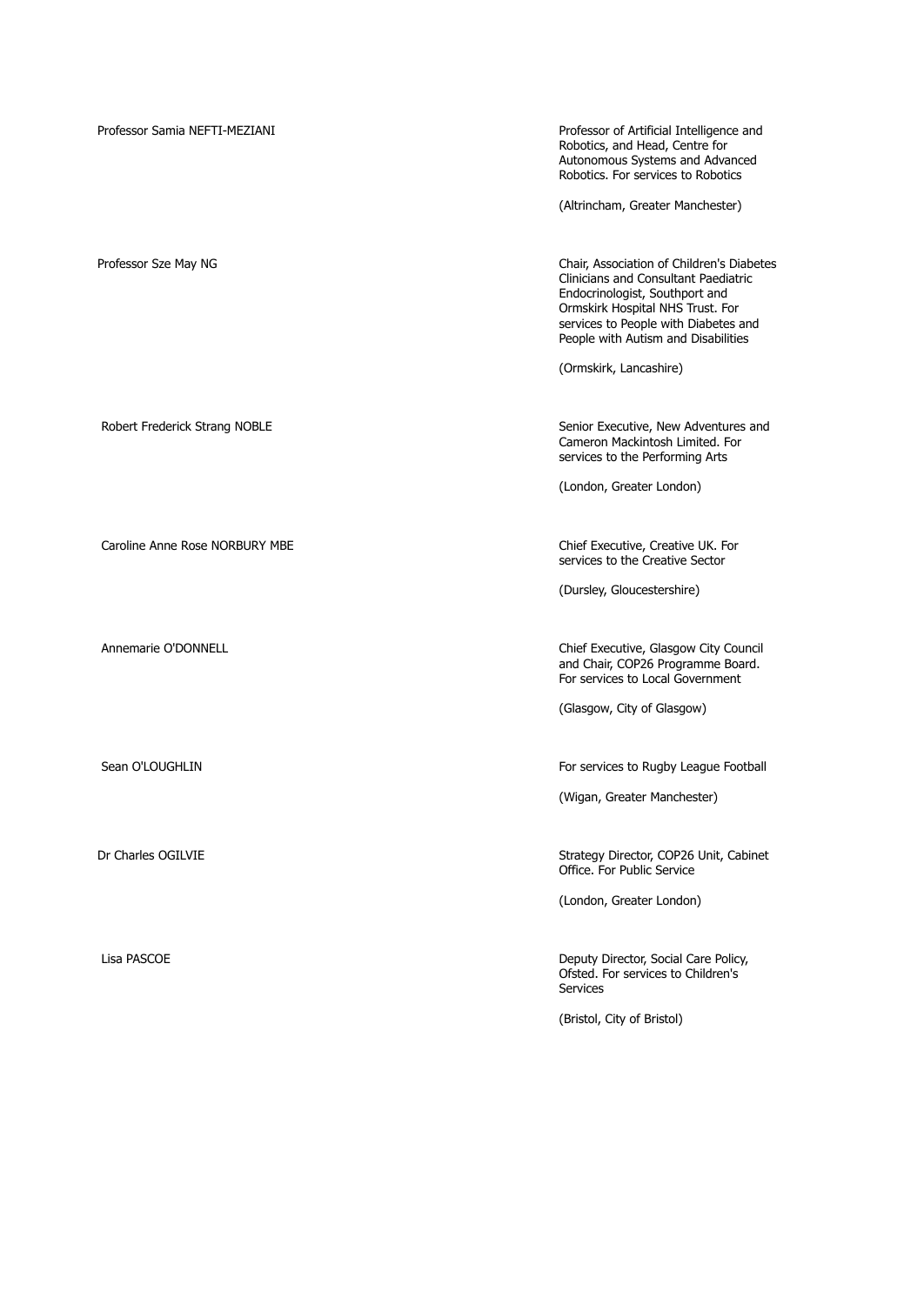| Professor Simon PEYTON JONES     | Chair, Computing At School and<br>National Centre for Computing<br>Education. For services to Education<br>and to Computer Science                          |
|----------------------------------|-------------------------------------------------------------------------------------------------------------------------------------------------------------|
|                                  | (Cambridge, Cambridgeshire)                                                                                                                                 |
| Stephanie Isabelle PFEIFER       | Chief Executive, Institutional Investors<br>Group on Climate Change. For services<br>to Climate Finance                                                     |
|                                  | (London, Greater London)                                                                                                                                    |
| Stephanie PHAIR                  | Chair, British Fashion Council, and Chief<br>Customer Officer, Farfetch. For services<br>to Fashion and to Technology                                       |
|                                  | (London, Greater London)                                                                                                                                    |
| Wendy PRICE                      | Manager, University of Sunderland. For<br>services to Higher Education                                                                                      |
|                                  | (Washington, Tyne and Wear)                                                                                                                                 |
| Professor Sarah PURDY            | Pro Vice-Chancellor, University of Bristol<br>and General Practitioner, Sea Mills<br>Surgery, Bristol. For services to General<br>Practice                  |
|                                  | (Bristol, City of Bristol)                                                                                                                                  |
| Charles Stuart RANGELEY-WILSON   | Chair, The Chalk Rivers Restoration<br>Group. For services to Chalk Stream<br>Conservation                                                                  |
|                                  | (Thornham, Norfolk)                                                                                                                                         |
| Dr Eileen Catherine REES         | Species Science Manager, Wildfowl and<br>Wetlands Trust. For services to<br>International Research and the<br>Conservation of Swans and Other<br>Waterbirds |
|                                  | (High Peak, Derbyshire)                                                                                                                                     |
| Professor Mary Josephine RENFREW | Professor Emeritus of Mother and<br>Infant Health, University of Dundee.<br>For services to Midwifery                                                       |
|                                  | (Wigtown, Wigtown)                                                                                                                                          |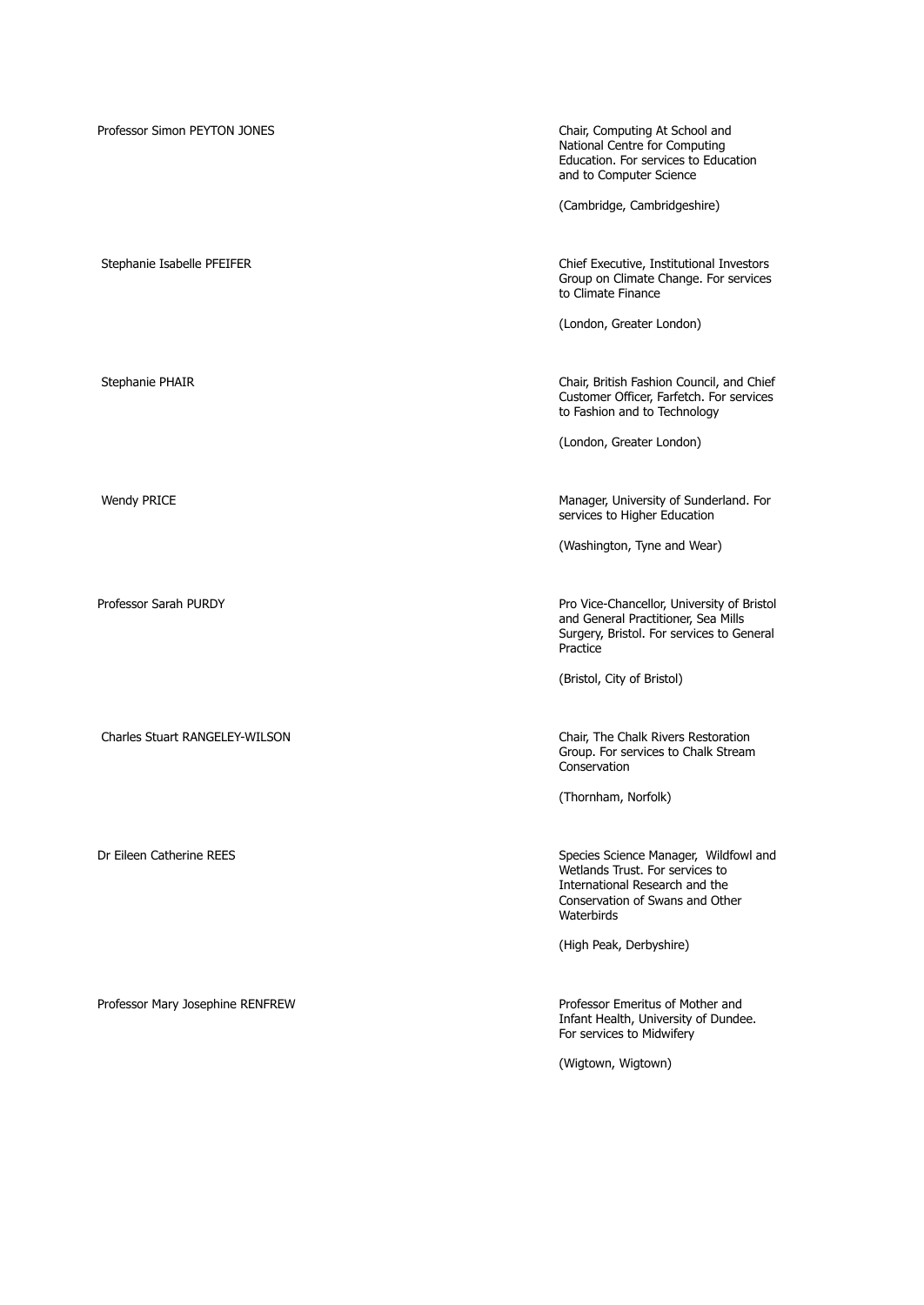| Andrew RHODES QPM                | Lately Chief Constable, Lancashire<br>Constabulary. For services to<br>Emergency Responder Wellbeing and<br>Mental Health<br>(Lytham St Annes, Lancashire)                                                                                                                                                                                     |
|----------------------------------|------------------------------------------------------------------------------------------------------------------------------------------------------------------------------------------------------------------------------------------------------------------------------------------------------------------------------------------------|
| Dr Gillian RICHARDSON            | Lately Executive Director of Public<br>Health, Aneurin Bevan University Health<br>Board, Deputy Chief Medical Officer<br>(Vaccines), Wales, and Clinical Director<br>and initiating Chair, Covid-19 Vaccine<br>Programme Board, Wales. For services<br>to Public Health and to the Covid-19<br>Response in Wales<br>(Cardiff, South Glamorgan) |
| Thomas Charles RIVETT-CARNAC     | Founding Partner, Global Optimism. For<br>services to Tackling Climate Change<br>(Totnes, Devon)                                                                                                                                                                                                                                               |
| <b>Clare Bernadette ROBERTS</b>  | Chief Executive Officer, Kids Planet Day<br>Nurseries, Manchester. For services to<br>Education<br>(Lymm, Cheshire)                                                                                                                                                                                                                            |
| Colonel John William ROLLINS MBE | For services to the Armed Forces in<br>Northern Ireland<br>(County Down)                                                                                                                                                                                                                                                                       |
| Dr Jenna Louise ROSS             | For services to Agriculture and to<br>Science<br>(Tarland, Aberdeenshire)                                                                                                                                                                                                                                                                      |
| Vippen Paul SAGOO                | Founder, Global Asian Awards. For<br>services to the Asian community, and to<br>Diversity and Inclusion<br>(London, Greater London)                                                                                                                                                                                                            |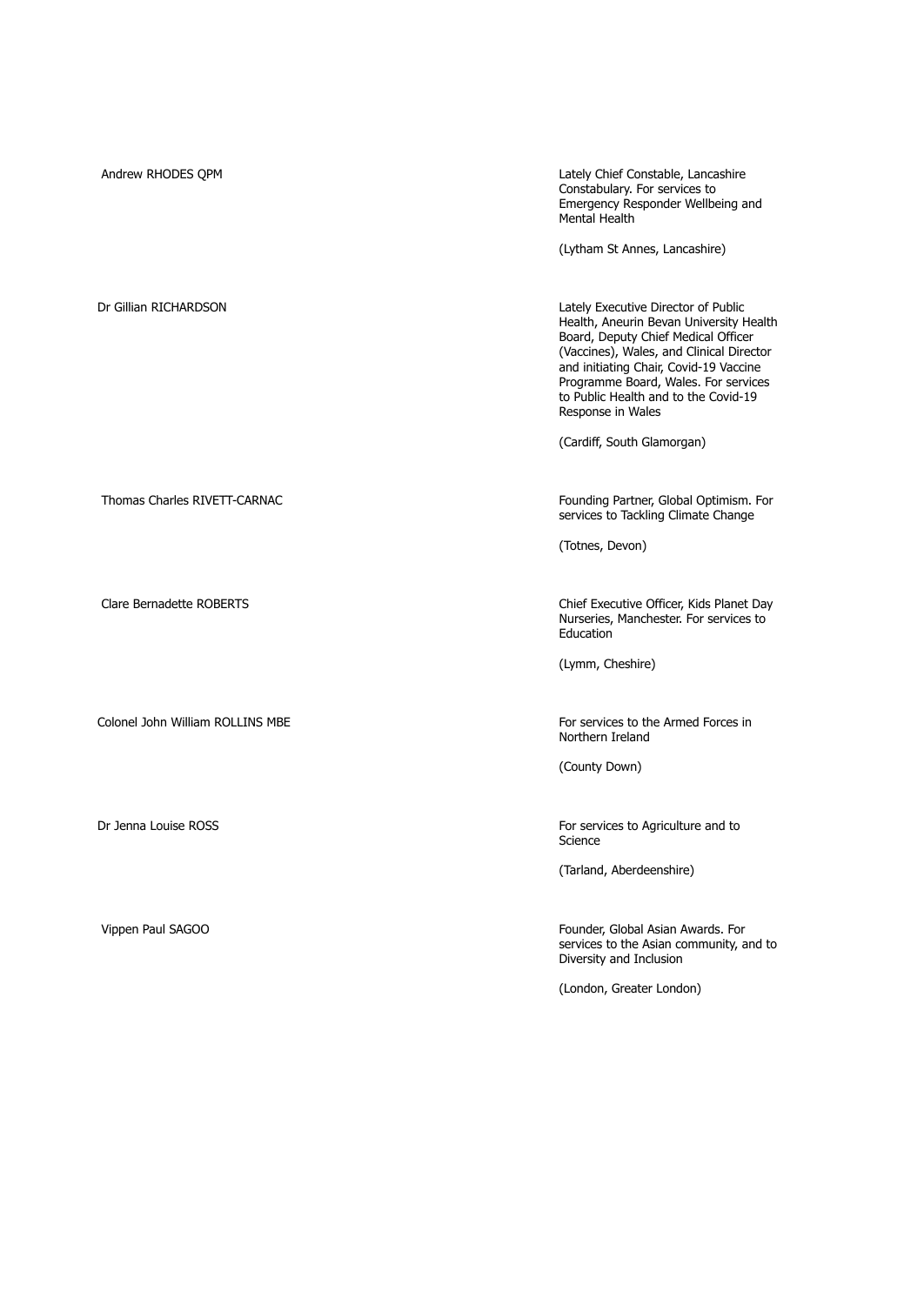| Dr Ingrid Helene SAMUEL                    | Historic Environment Director, National<br>Trust, and lately Acting Chair, The<br>Heritage Alliance. For services to<br>Heritage |
|--------------------------------------------|----------------------------------------------------------------------------------------------------------------------------------|
|                                            | (London, Greater London)                                                                                                         |
| <b>Bruce Andrew SCAMMELL</b>               | Team Leader, Ministry of Defence. For<br>services to Defence                                                                     |
|                                            | (Gloucestershire)                                                                                                                |
| Jennifer SEALEY MBE                        | Artistic Director and Chief Executive<br>Officer, Graeae Theatre. For services to<br><b>Disability Arts</b>                      |
|                                            | (London, Greater London)                                                                                                         |
| Tarig Navid SHAH                           | Philanthropist. For services to Charity                                                                                          |
|                                            | (Doncaster, South Yorkshire)                                                                                                     |
| Dawn Cynthia SHAW                          | Chief Executive, NI Guardian Ad Litem<br>Agency. For services to Social Work in<br>the Voluntary and Community Sector            |
|                                            | (Bangor, County Down)                                                                                                            |
| Simon John SHEPHERD                        | Director, The Butler Trust. For services<br>to HM Prison and Probation Service                                                   |
|                                            | (Wallingford, Oxfordshire)                                                                                                       |
| Paul SIMPSON                               | Chief Executive Officer, CDP. For<br>services to Tackling Climate Change                                                         |
|                                            | (London, Greater London)                                                                                                         |
| The Rt. Hon. Christopher James SKIDMORE MP | Member of Parliament for Kingswood.<br>For Parliamentary and Public Service                                                      |
|                                            | (London, Greater London)                                                                                                         |
| Professor Sarah SMITH                      | Professor of Economics, University of<br>Bristol. For services to Economics and<br>to Education                                  |
|                                            | (Bristol, City of Bristol)                                                                                                       |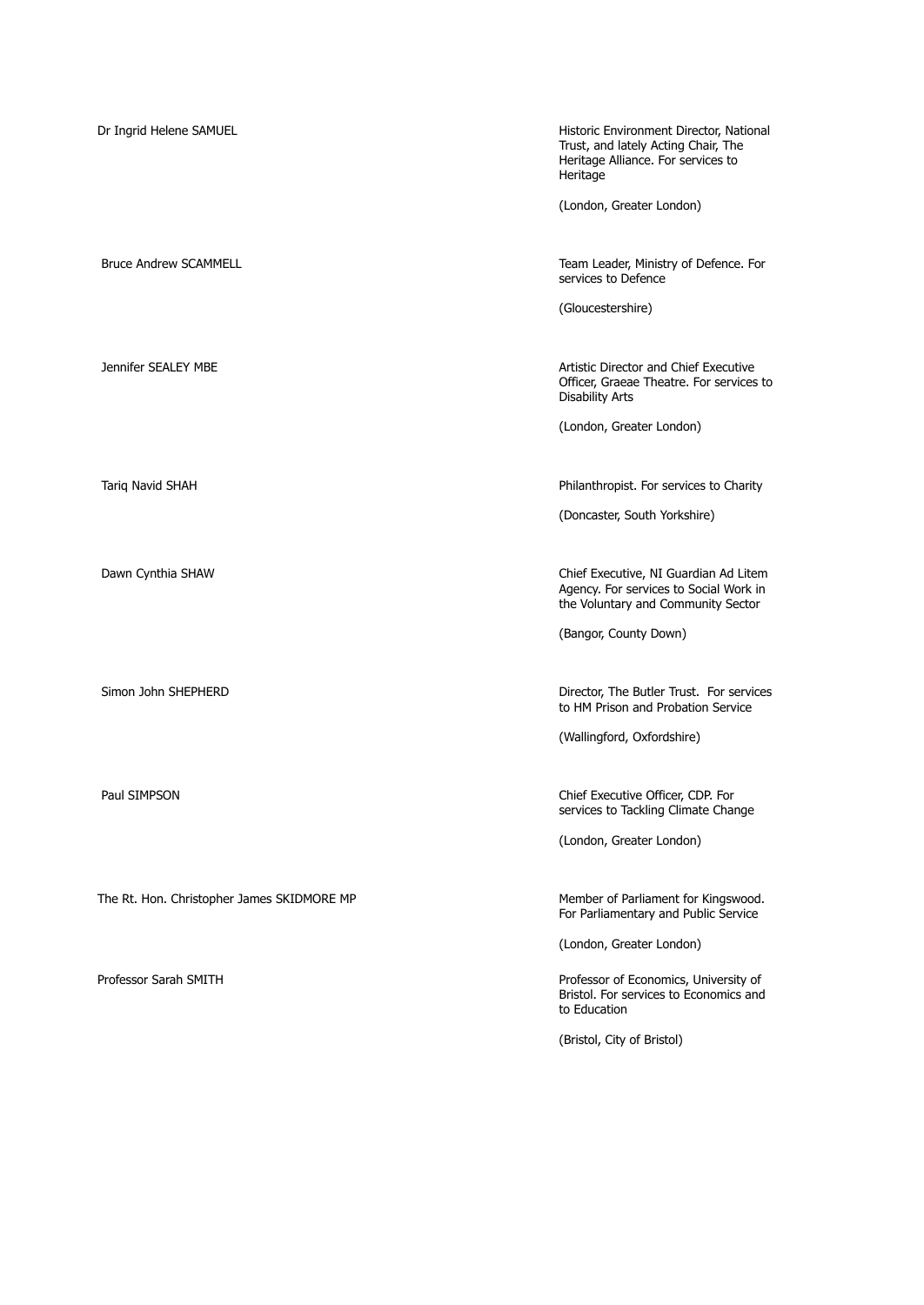Jonathan Winston SPARKES **For services to Homeless People** (St Austell, Cornwall) Robert Vincent STEPHENSON-PADRON Managing Director, Penrose Care. For services to Social Care (London, Greater London) Amanda STEWART Lately Chief Executive, Northern Ireland Policing Board. For Public Service (Bangor, County Down) Michael George SUMMERBEE For services to Association Football and to Charity (Wilmslow, Cheshire) Martin SUTHERLAND Chief Executive, Coventry City of Culture Trust. For services to Culture and to Economic and Social Regeneration in Coventry (Coventry, West Midlands) Theocharis Panayiotou THEOCHARI Chair, Maritime UK. For services to the Maritime Sector (Hertford, Hertfordshire) Heidi-Louise THOMAS MCGANN SCREEN SCREEN SCREENWRITER AND HOUSE SCREENWRITER AND HOUSE SCREENWRIGHT FOR SCREEN services to Drama (Royston, Hertfordshire) **Ian THORNTON** Chief Executive, Norwich City Community Sports Foundation. For services to communities in East Anglia (Mundesley, Norfolk) David Henry TOMBACK Development Economics Director, Historic England. For services to Heritage (London, Greater London)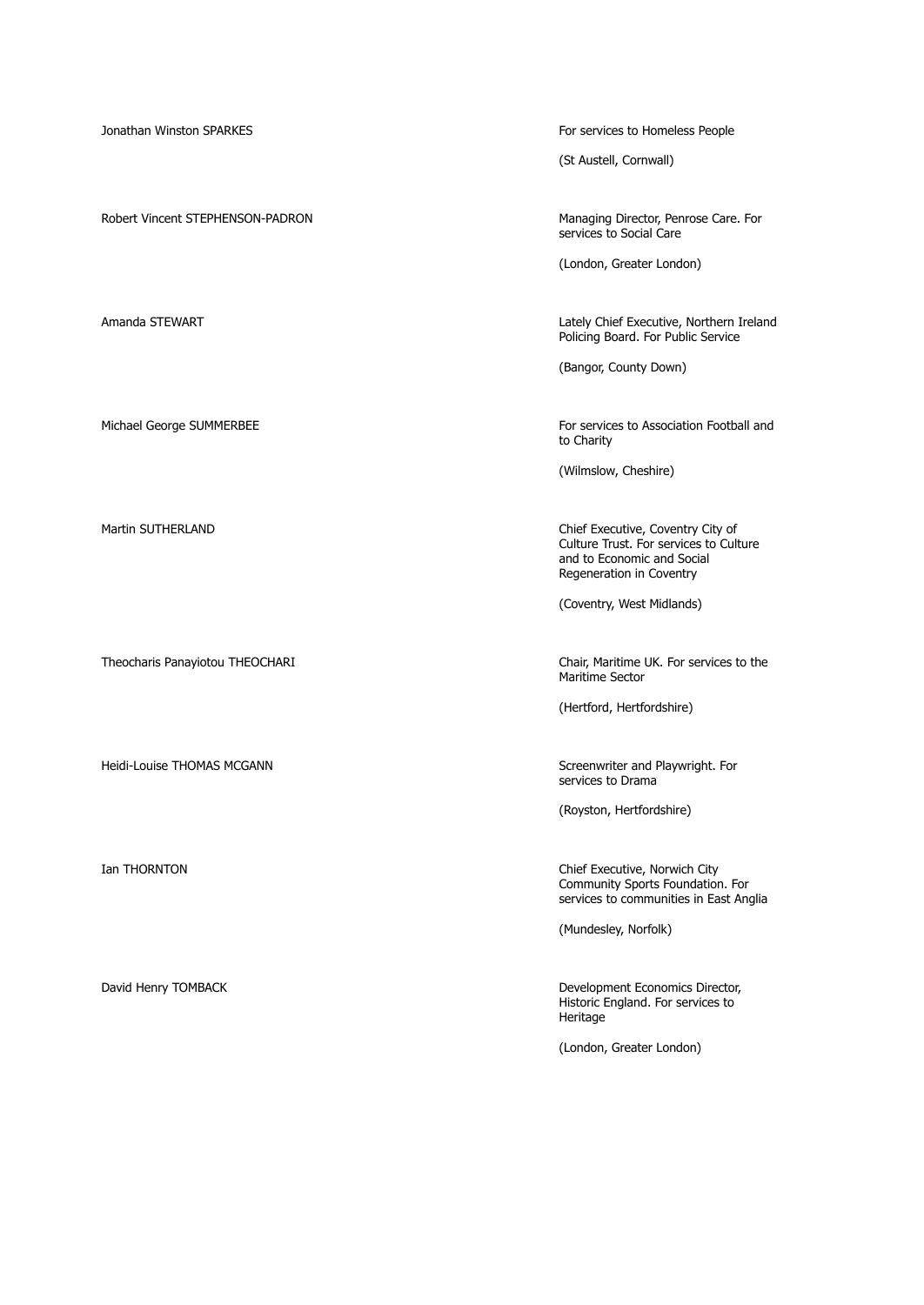| Karen Margaret TONGE MBE | Chair, Para Table Tennis. For services to<br><b>Table Tennis</b>                                                                             |
|--------------------------|----------------------------------------------------------------------------------------------------------------------------------------------|
|                          | (Runcorn, Cheshire)                                                                                                                          |
| David Andrew TOSH JP     | Director of Resources, Welsh Parliament<br>Commission. For Parliamentary and<br><b>Public Service</b>                                        |
|                          | (Carmarthen, Carmarthenshire)                                                                                                                |
| Isobel TOWNSLEY          | Explosives Policy Lead, Home Office.<br>For Public Service                                                                                   |
|                          | (Tonbridge, Kent)                                                                                                                            |
| James TROUT              | Manager, Environment Agency. For<br>services to the Support of Young<br>Scientists with Disabilities and to the<br>Covid-19 Response         |
|                          | (Kingsteignton, Devon)                                                                                                                       |
| Victoria Jane TURTON     | Chief Executive Officer, All3Media. For<br>services to the Television Production<br>Industry                                                 |
|                          | (London, Greater London)                                                                                                                     |
| <b>Russell TYNER</b>     | Specialist Prosecutor, International<br>Justice and Organised Crime Division,<br>Crown Prosecution Service. For services<br>to Law and Order |
|                          | (London, Greater London)                                                                                                                     |
| Professor John UNSWORTH  | Chair, The Queen's Nursing Institute.<br>For services to Community Nursing and<br><b>Community Nurse Education</b>                           |
|                          | (Sunderland, Tyne and Wear)                                                                                                                  |
| Richard Malcolm WALKER   | Managing Director, Iceland Frozen<br>Foods. For services to Business and to<br>the Environment                                               |
|                          | (Tarporley, Cheshire)                                                                                                                        |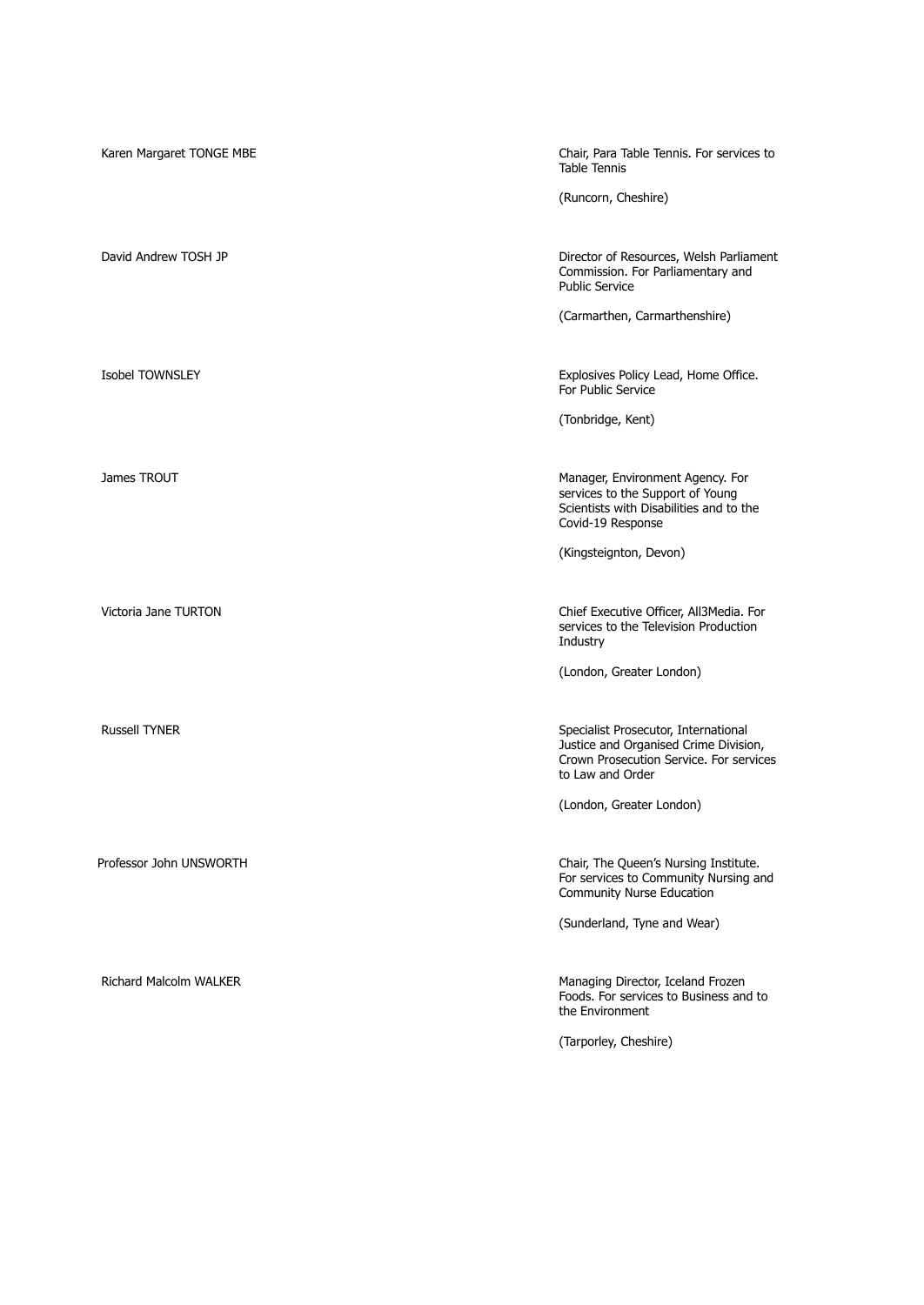| Samantha Jane WARD                    | Deputy Chief Executive and Director of<br>Services, Royal Voluntary Service. For<br><b>Charitable Services</b><br>(Alsager, Cheshire)                                                     |
|---------------------------------------|-------------------------------------------------------------------------------------------------------------------------------------------------------------------------------------------|
| Linda Jayne WATERS                    | Assistant Chief Officer and Director of<br>Finance Thames Valley Police. For<br>services to Policing<br>(Oxfordshire)                                                                     |
| Doreen Emelda WATKINS (Dotty Watkins) | Head of Quality and Governance<br>Maternity, Rotherham NHS Foundation<br>Trust. For services to Midwifery<br>(Sheffield, South Yorkshire)                                                 |
| <b>Iain Ashton WATSON</b>             | Visiting Professor, Newcastle University<br>and lately Director, Tyne and Wear<br>Archives and Museums. For services to<br>Culture and to the community in North<br>East England          |
| Ian WATSON                            | (Newcastle upon Tyne, Tyne and Wear)<br>Founder, Hadrian Healthcare Group and<br>Founder, Watson Family Charitable<br>Trust. For services to Philanthropy and<br>to Charity               |
| Scott Peter WEAVERS-WRIGHT            | (Newcastle upon Tyne, Tyne and Wear)<br>For services to Technology and to Retail<br>E-commerce Entrepreneurship                                                                           |
| Paula WEBB                            | (Ufford, Cambridgeshire)<br>Trustee, The Pathological Demand<br>Avoidance Society. For services to<br>Children and Young People with Special<br><b>Educational Needs and Disabilities</b> |
|                                       | (Nottingham, Nottinghamshire)                                                                                                                                                             |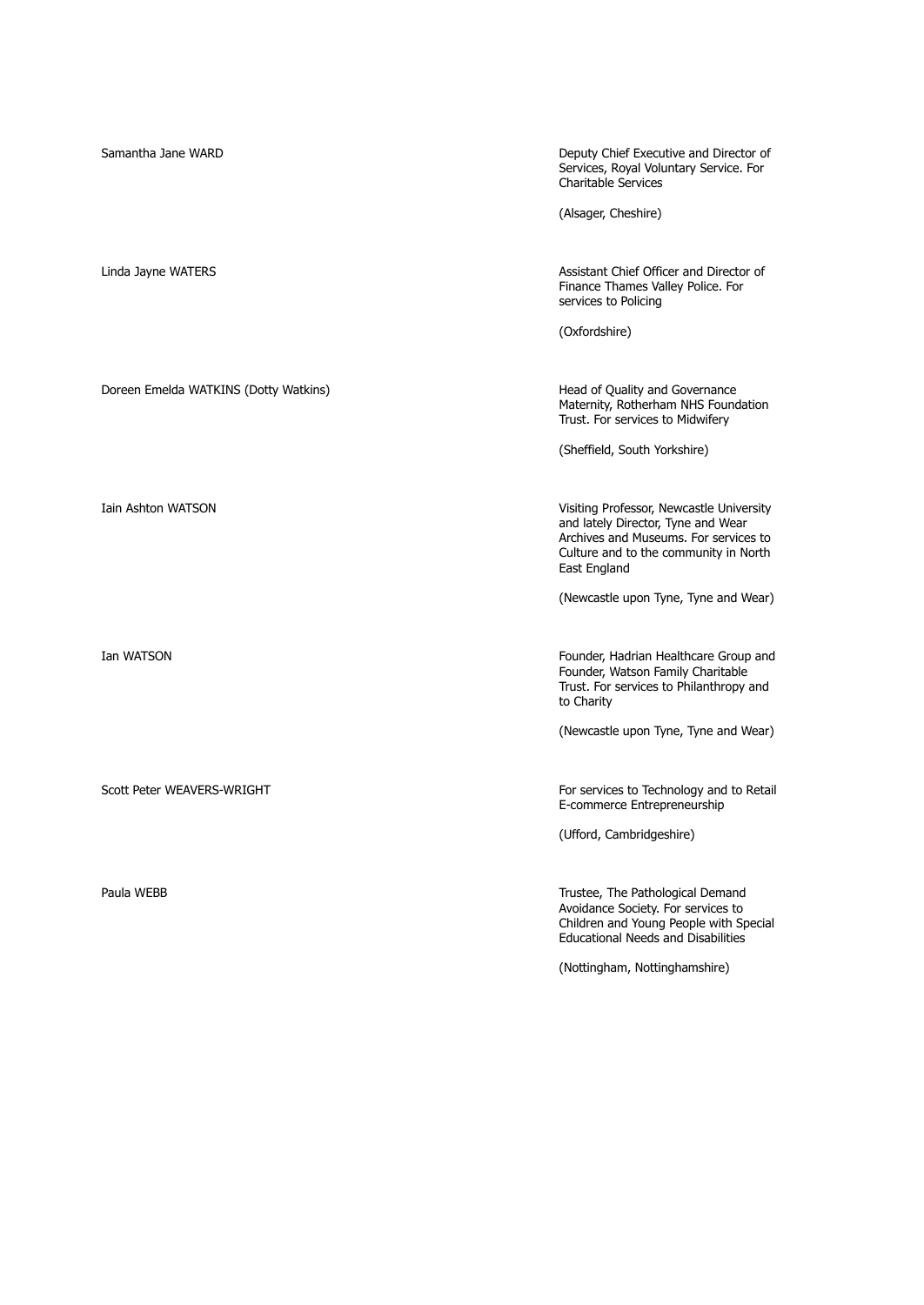Dr Rupert Edward David WHITAKER

Co-founder, Terrence Higgins Trust. For services to Charity and to Public Health

(Manchester, Greater Manchester)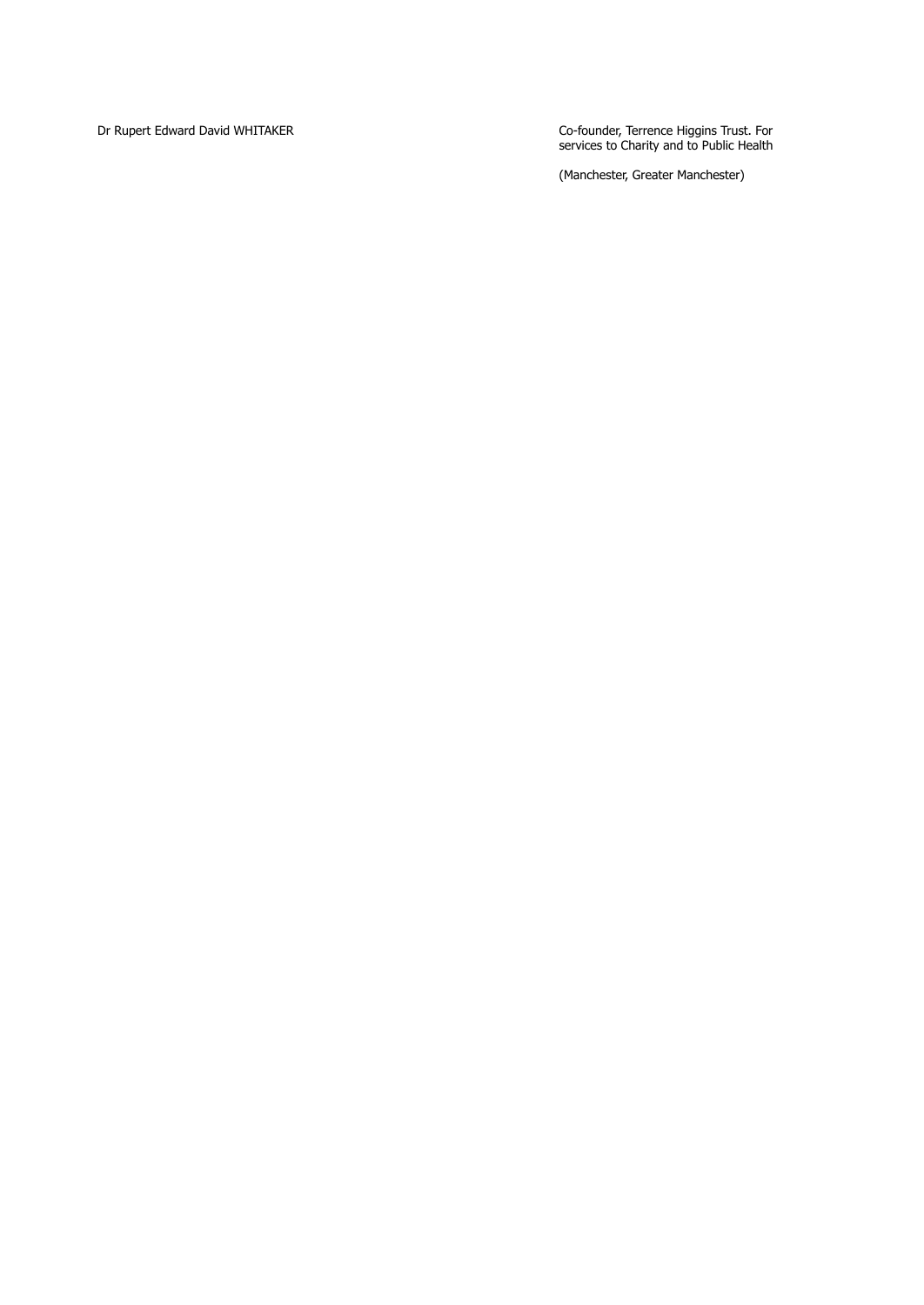| Jill Marie WHITTAKER            | Managing Director, HIT Training. For<br>services to Training and Apprenticeships<br>in Hospitality, Care and Management<br>(Shoreham-by-Sea, West Sussex)     |
|---------------------------------|---------------------------------------------------------------------------------------------------------------------------------------------------------------|
|                                 |                                                                                                                                                               |
| Donna Lynne WILLIAMS            | Director of Supplies and Services<br>Division, Construction and Procurement<br>Delivery, Northern Ireland Civil Service.<br>For Public and Charitable Service |
|                                 | (Belfast, City of Belfast)                                                                                                                                    |
| Deborah Amanda WILLIAMS         | Executive Director, Creative Diversity<br>Network. For services to Diversity in the<br>Arts and Creative Industries                                           |
|                                 | (London, Greater London)                                                                                                                                      |
| Alan James WOODS                | Deputy Director, Further Education and<br>Apprenticeships Division, Welsh<br>Government. For services to Education                                            |
|                                 | (Cardiff, South Glamorgan)                                                                                                                                    |
| Professor David Anthony WORSLEY | Professor of Engineering, Swansea<br>University. For services to Advanced<br>Materials and Solar Energy Research for<br>Low Carbon Technology                 |
|                                 | (Llandeilo, Carmarthenshire)                                                                                                                                  |
| Suzanne Kathryn WYLIE           | Lately Chief Executive, Belfast City<br>Council. For services to Local<br>Government in Northern Ireland                                                      |
|                                 | (Belfast, City of Belfast)                                                                                                                                    |
| Professor Parveen YAQOOB        | Deputy Vice-Chancellor, University of<br>Reading. For services to Higher<br>Education                                                                         |
|                                 | (Reading, Berkshire)                                                                                                                                          |
| Joanne YOULE                    | Chief Executive Officer, Missing People.<br>For services to the Families of Missing<br>People                                                                 |
|                                 | (London, Greater London)                                                                                                                                      |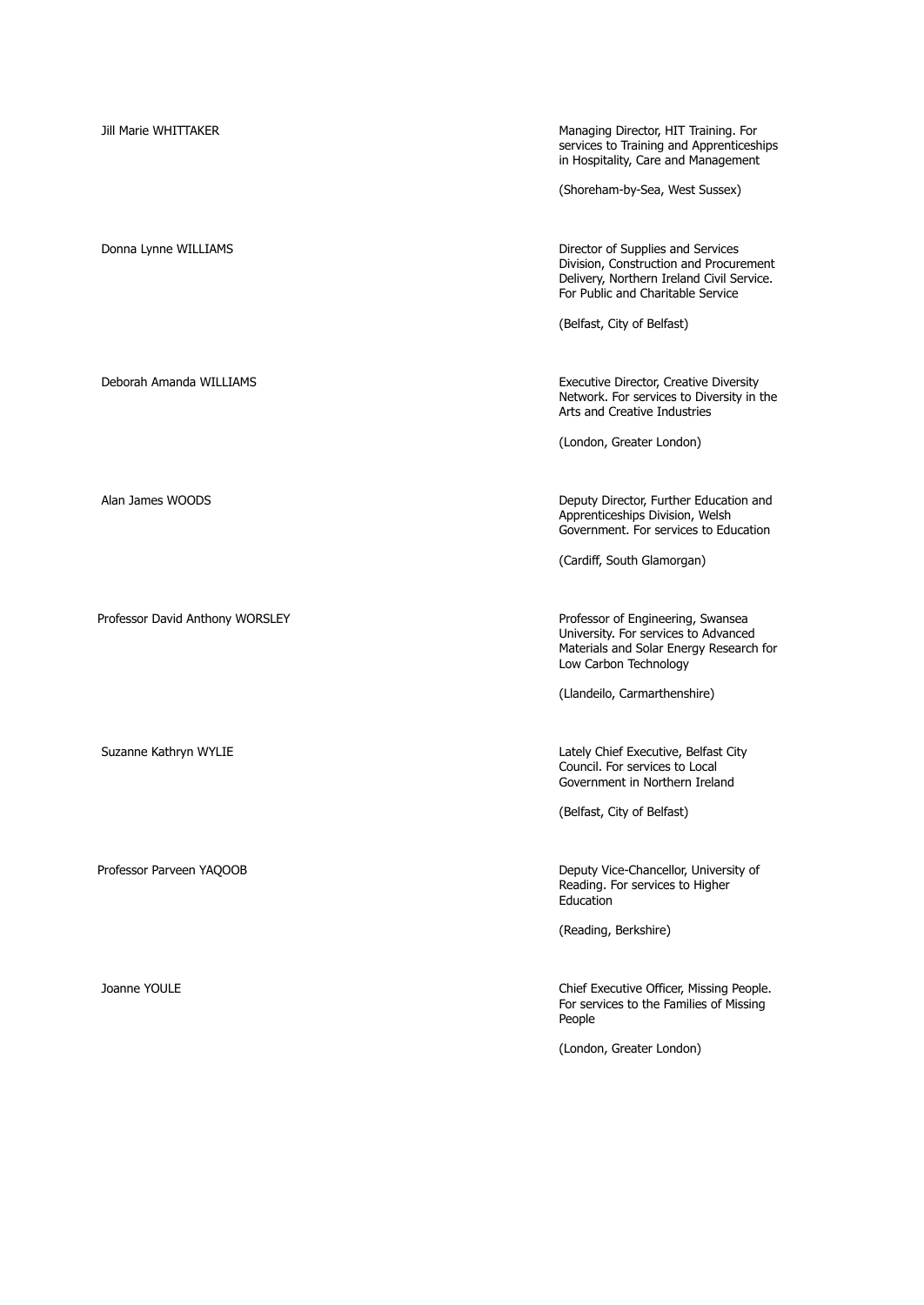| Dr Peter Jeffrey YOUNG    | Consultant, Anaesthesia and Critical<br>Care, The Queen Elizabeth Hospital<br>King's Lynn NHS Foundation Trust. For<br>services to Innovation and the<br>Prevention of Never Events in the NHS<br>(Kings Lynn, Norfolk) |
|---------------------------|-------------------------------------------------------------------------------------------------------------------------------------------------------------------------------------------------------------------------|
| Charlotte Elizabeth YOUNG | Chair and Trustee, School for Social<br>Entrepreneurs. For services to Social<br>Enterprise                                                                                                                             |
|                           | (Woodbridge, Suffolk)                                                                                                                                                                                                   |
| Dr Asim YUSUF             | Consultant Psychiatrist and Islamic<br>Scholar. For services to the Muslim<br>Community<br>(Wolverhampton, West Midlands)                                                                                               |
| Melissa ZANOCCO           | Head of Programmes, Infrastructure<br>Client Group. For services to the Built<br>Environment<br>(Sutton, Greater London)                                                                                                |
| Dr Sabir ZAZAI FRSE       | Chief Executive, Scottish Refugee<br>Council. For services to Refugees<br>(Rutherglen, Lanarkshire)                                                                                                                     |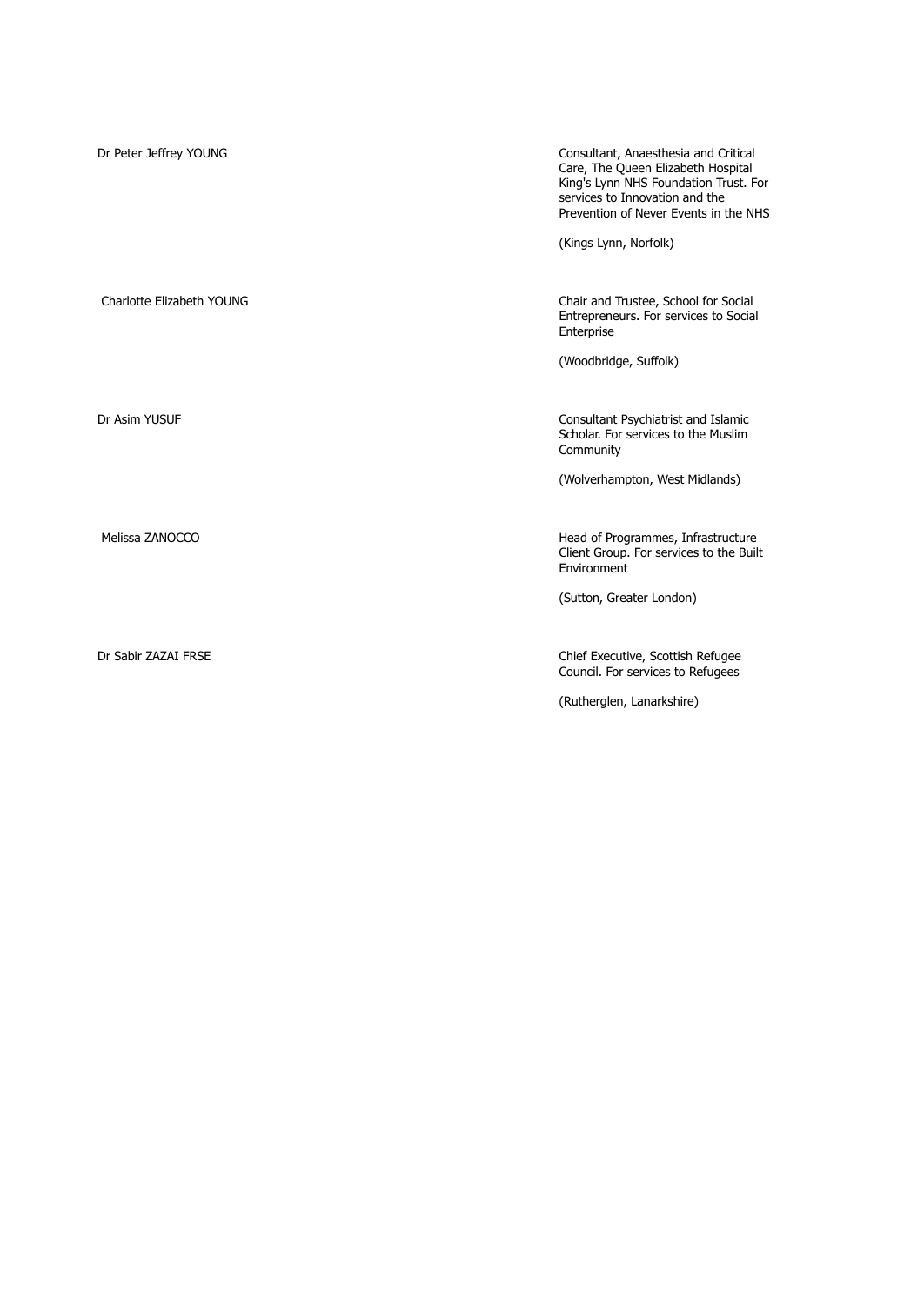## **Members of the Order of the British Empire**

| Jennifer ADAMSON                | Headteacher, Saffron Valley Collegiate<br>School. For services to the Education of<br>Disadvantaged and Vulnerable Children<br>(South Croydon, Greater London)             |
|---------------------------------|----------------------------------------------------------------------------------------------------------------------------------------------------------------------------|
| Guy William ADDINGTON           | Water Safety Lead, South East and<br>Volunteer Helm, Margate Lifeboat<br>Station, Royal National Lifeboat<br>Institution. For services to Maritime<br>Safety               |
|                                 | (Margate, Kent)                                                                                                                                                            |
| Dr Olukayode Adetokun ADEGBEMBO | Chair of Governors, Scarborough TEC.<br>For services to Education                                                                                                          |
|                                 | (Swanland, East Riding of Yorkshire)                                                                                                                                       |
| Rozina AHMED                    | Principal Policy Officer, Mayor of<br>London's Office. For services to<br>Equality, Diversity and Inclusion in<br>Education, Culture and Sport<br>(London, Greater London) |
|                                 |                                                                                                                                                                            |
| Dr Rizwan Yahya AHMED           | Consultant Respiratory Physician, Bolton<br>NHS Foundation Trust. For services to<br>Public Health during Covid-19                                                         |
|                                 | (Bolton, Greater Manchester)                                                                                                                                               |
| Sharon Marcia ALDRIDGE-BENT     | Director of Nursing Programmes -<br>Leadership, The Queen's Nursing<br>Institute. For services to Community<br>Nursing                                                     |
|                                 | (London, Greater London)                                                                                                                                                   |
| Tariq ALI                       | For services to the community in<br>Wolverhampton during Covid-19                                                                                                          |
|                                 | (Wolverhampton, West Midlands)                                                                                                                                             |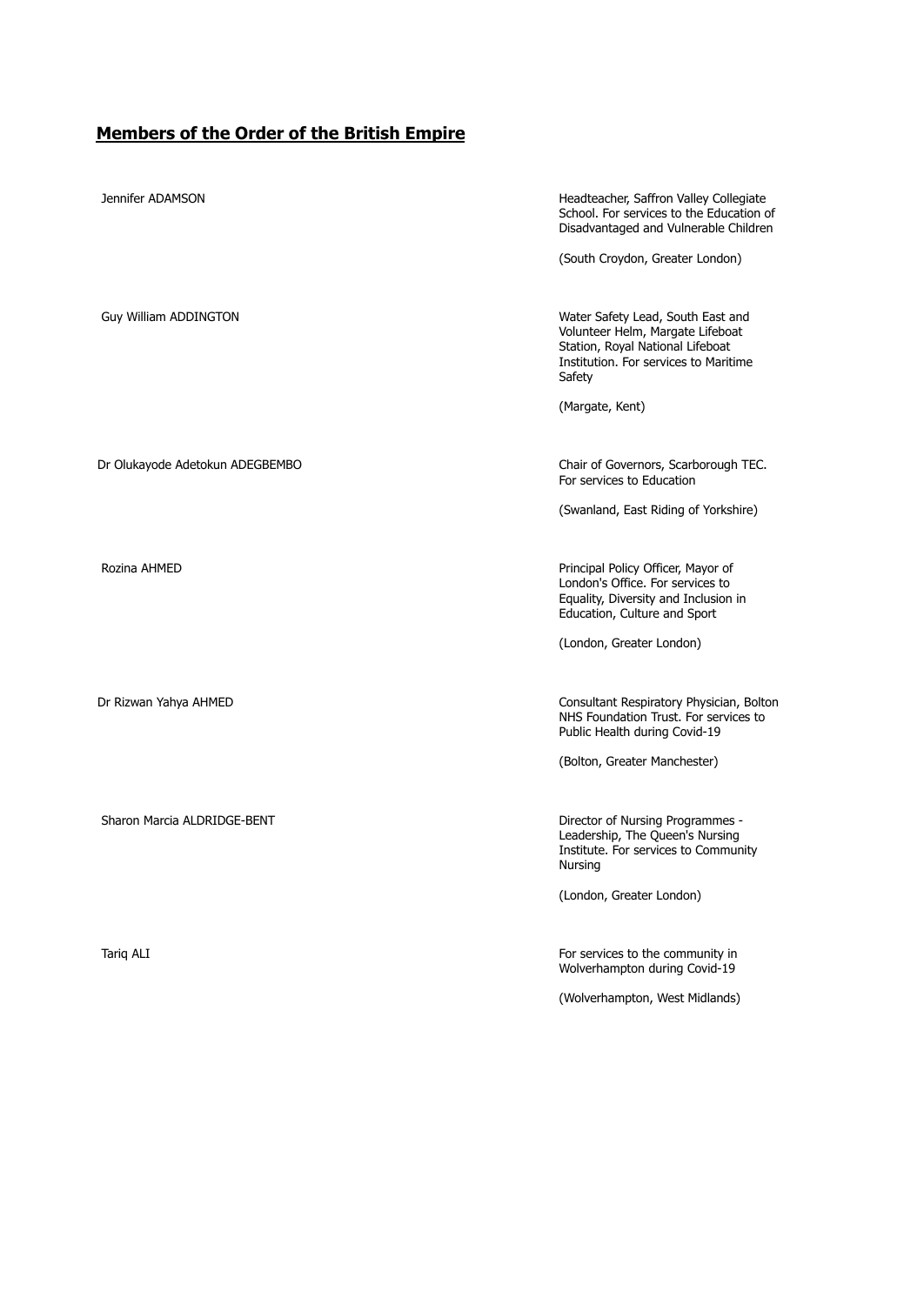| Vicki Dela AMEDUME                    | Artistic Director, Upswing. For services<br>to Circus Performance                                                                                                     |
|---------------------------------------|-----------------------------------------------------------------------------------------------------------------------------------------------------------------------|
|                                       | (London, Greater London)                                                                                                                                              |
| <b>Bridgette Mary ANGELL</b>          | Head of Recreation and Visitor<br>Experience, Forestry England and Co-<br>Chair, Outdoor Recreation Network. For<br>services to Forestry and to Outdoor<br>Recreation |
|                                       | (Ebrington, Gloucestershire)                                                                                                                                          |
| John ANTHONY                          | Race Lead, Home Office. For services to<br>Diversity and Inclusion                                                                                                    |
|                                       | (Sanderstead, Greater London)                                                                                                                                         |
| Emily Jane ARBUTHNOT                  | Peritoneal Malignancy Institute<br>Manager, Hampshire Hospitals NHS<br>Foundation Trust. For services to the<br><b>NHS</b>                                            |
|                                       | (Basingstoke, Hampshire)                                                                                                                                              |
| Professor Gillian Alexandra ARMSTRONG | Professor of Business Education and<br>Director, Business Engagement Unit,<br>Ulster University. For services to Higher<br><b>Education and Business</b>              |
|                                       | (Newtownabbey, County Antrim)                                                                                                                                         |
| Mohammad ASAD                         | Imam and Muslim Chaplain. For<br>services to Charitable Fundraising and<br>to the NHS during Covid-19                                                                 |
|                                       | (Walsall, West Midlands)                                                                                                                                              |
| <b>Bradley Graham ASPESS</b>          | Founder, Rarewaves. For services to<br><b>International Trade and Exports</b>                                                                                         |
|                                       | (London, Greater London)                                                                                                                                              |
| Claire Margaret ASTON                 | Head of Long-Term Complex Care for<br>Aneurin Bevan University Health Board,<br>Gwent. For services to the Covid-19<br>Response in Wales                              |
|                                       | (Newport, Gwent)                                                                                                                                                      |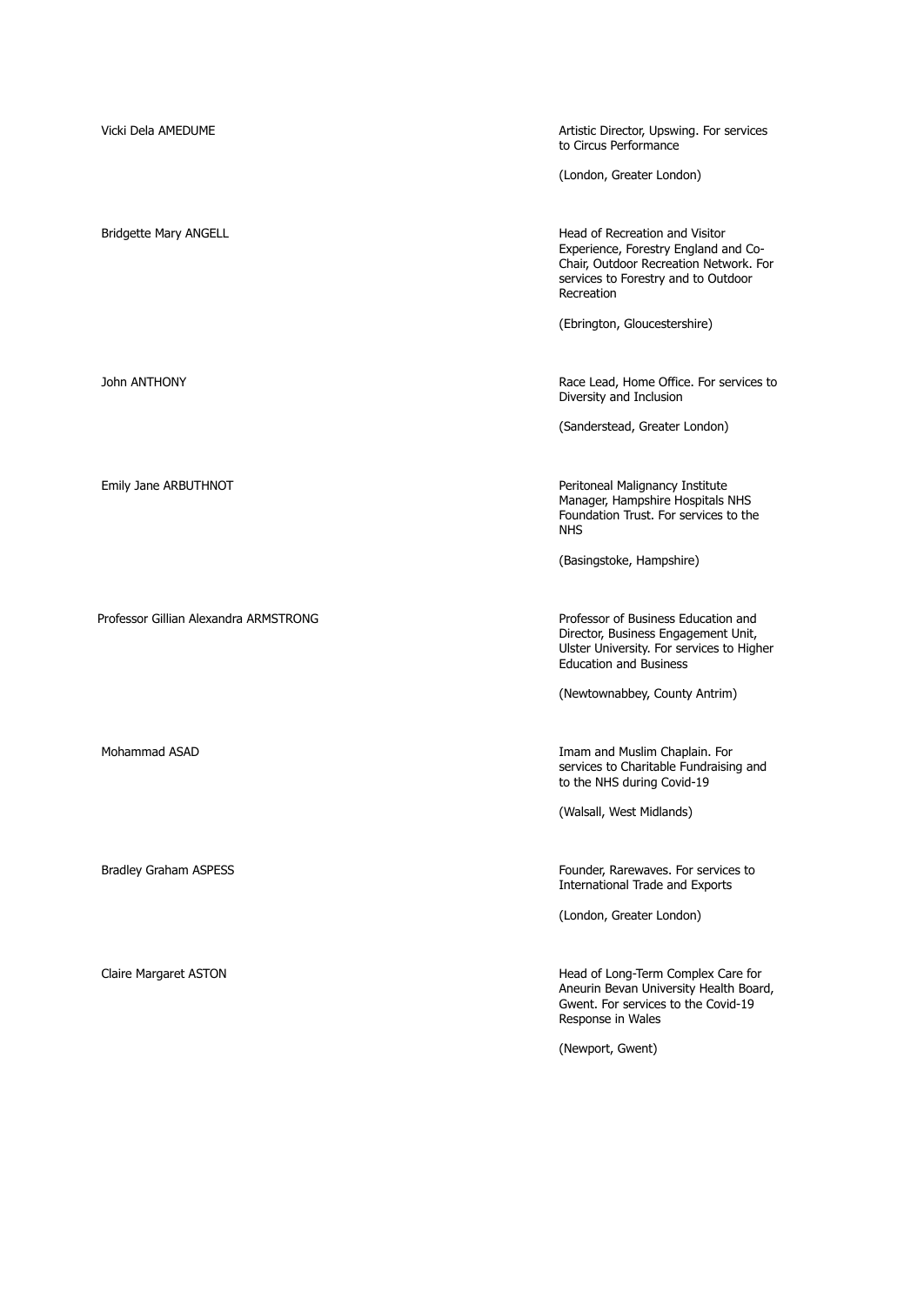| Jane Katharine ATKINS               | Water Resource Specialist, Environment<br>Agency. For services to Water<br>Resources and the Natural Environment<br>in North West England<br>(Carlisle, Cumbria) |
|-------------------------------------|------------------------------------------------------------------------------------------------------------------------------------------------------------------|
| Hugh George ATKINS (Tim Blacksmith) | Co-founder, Tim and Danny Music. For<br>services to Music                                                                                                        |
|                                     | (London, Greater London)                                                                                                                                         |
| Lydia Charlotte AUSTEN              | Head of Border Industry Engagement<br>and Programme Delivery, Department<br>for Transport. For services to Transport<br>during Covid-19                          |
|                                     | (London, Greater London)                                                                                                                                         |
| Mohammed Sadiq BADAT                | For voluntary and charitable services in<br>the community of Leicester and Abroad                                                                                |
|                                     | (Leicester, Leicestershire)                                                                                                                                      |
| Andrew Robert BAIRD                 | Chair of the Corporation, East Surrey<br>College. For services to Further<br>Education                                                                           |
|                                     | (Horley, Surrey)                                                                                                                                                 |
| Corinne Belinda BAISDEN             | Registered Care Manager, Managing<br>Care Limited. For services to Social Care<br>and the community in London,<br>particularly during Covid-19                   |
|                                     | (London, Greater London)                                                                                                                                         |
| Gareth Frank BALE                   | For services to Association Football and<br>to Charity                                                                                                           |
|                                     | (Cardiff, South Glamorgan)                                                                                                                                       |
| James Joseph BANKS                  | Chief Executive, London Funders. For<br>services to Charitable Funding in<br>London, particularly during Covid-19                                                |
|                                     | (London, Greater London)                                                                                                                                         |
|                                     |                                                                                                                                                                  |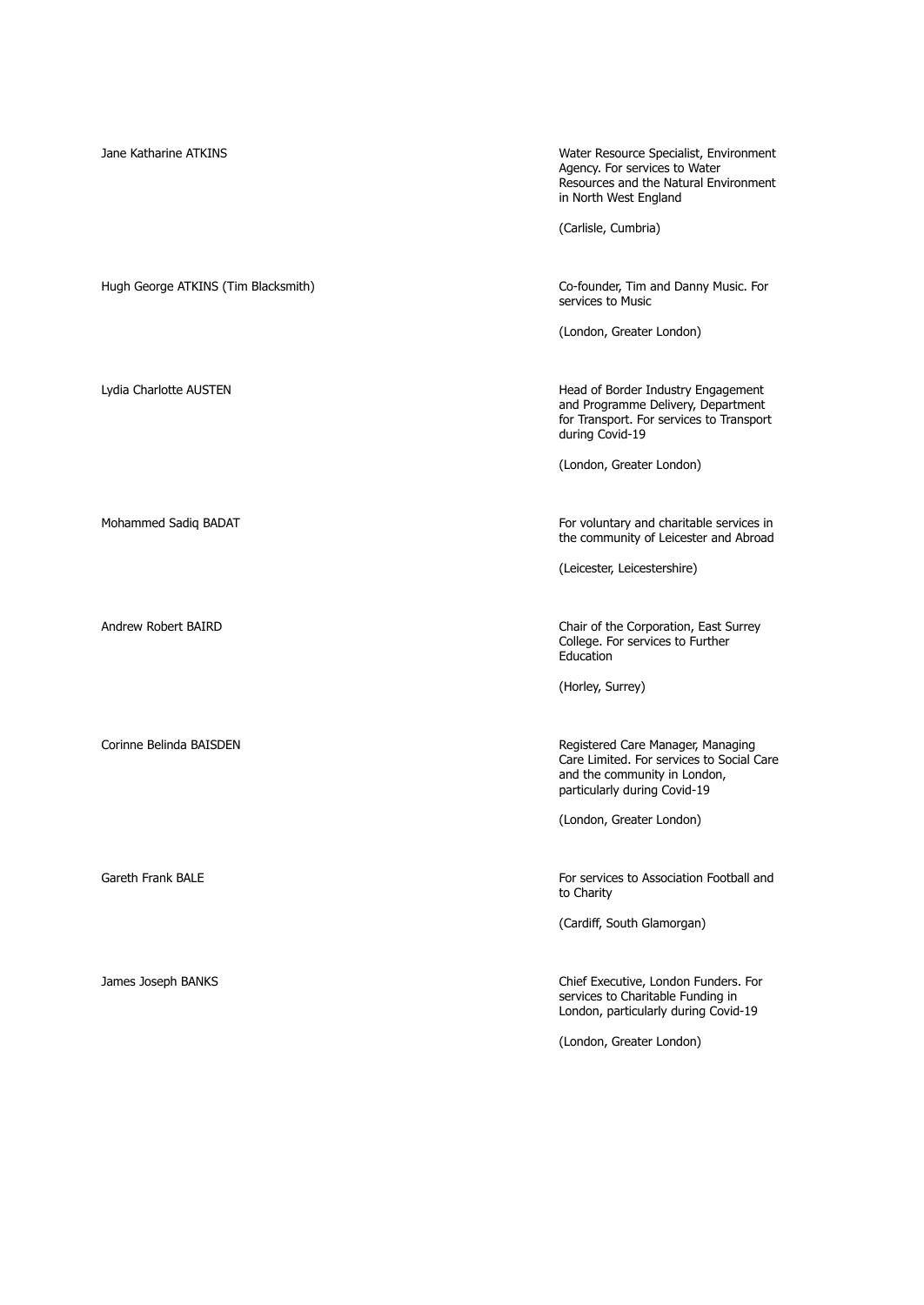| <b>Susan BARNES</b>        | Manager, Mais House Royal British<br>Legion Care Home. For services to<br>Veterans                            |
|----------------------------|---------------------------------------------------------------------------------------------------------------|
|                            | (Bexhill on Sea, East Sussex)                                                                                 |
| Peter John BASON           | For services to Education and to Sport<br>in Northampton                                                      |
|                            | (Northampton, Northamptonshire)                                                                               |
|                            |                                                                                                               |
| <b>Stuart Conrad BATES</b> | Co-Founder, Spennylympics. For<br>services to the Motor Neurone Disease<br>Association                        |
|                            | (Abingdon, Oxfordshire)                                                                                       |
|                            |                                                                                                               |
| <b>Kelly BEAVER</b>        | Chief Executive Officer, Ipsos MORI. For<br>services to Academia, to Research and<br>the Covid-19 Response    |
|                            | (London, Greater London)                                                                                      |
|                            |                                                                                                               |
| John Edward BEDLINGTON     | Chair, LIVErNORTH. For services to<br>Patients with Liver Disease                                             |
|                            | (Beamish, County Durham)                                                                                      |
|                            |                                                                                                               |
| Joan BEDLINGTON            | Honorary Treasurer, LIVErNORTH. For<br>services to Patients with Liver Disease                                |
|                            | (Stanley, County Durham)                                                                                      |
|                            |                                                                                                               |
| Jordan BEECHER             | Officer, National Crime Agency. For<br>services to Law Enforcement                                            |
|                            | (London, Greater London)                                                                                      |
|                            |                                                                                                               |
| Nicola Ann BELL            | South East Regional Director, National<br>Highways. For services to Transport and<br>to the Covid-19 Response |
|                            | (Brighton, East Sussex)                                                                                       |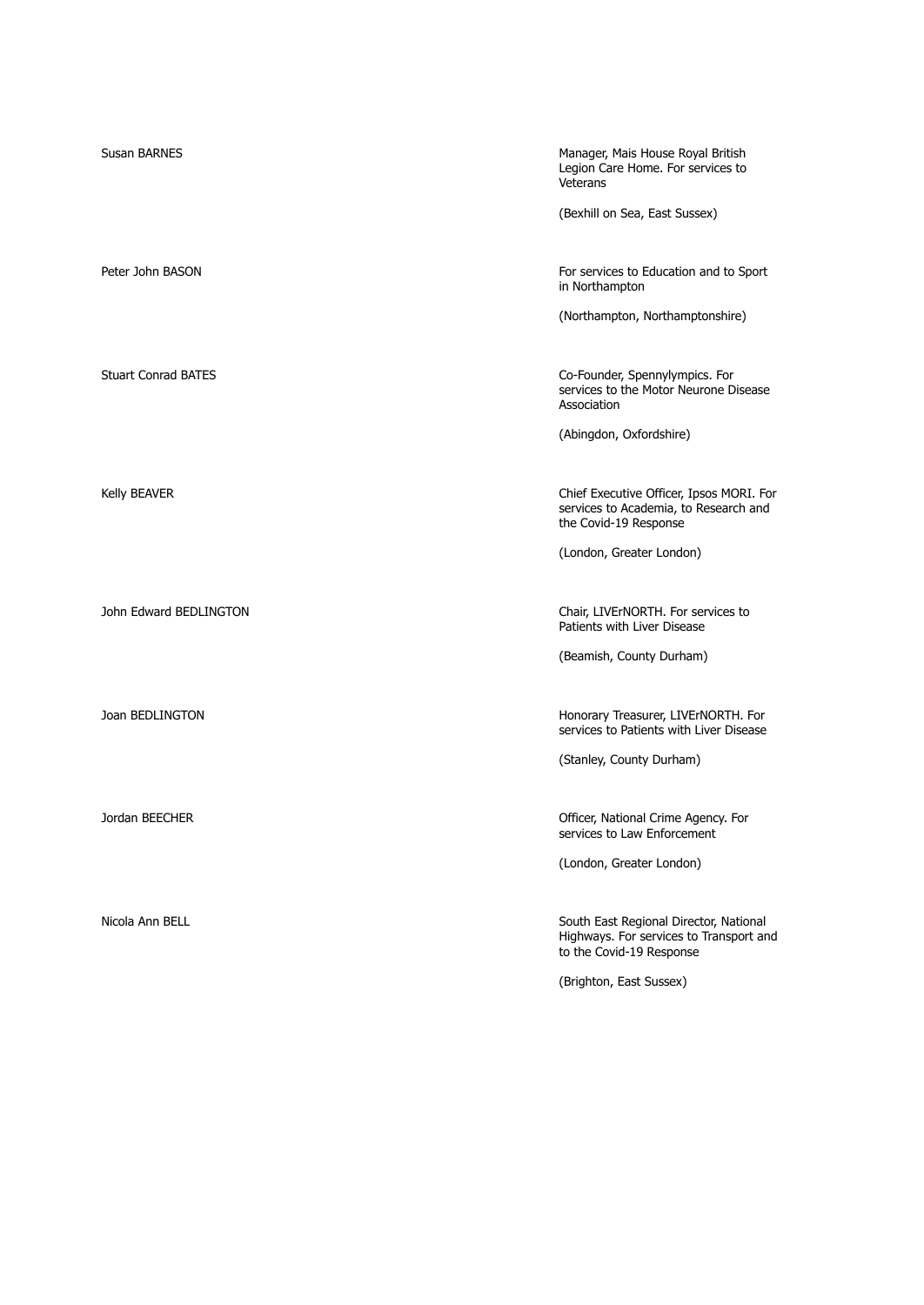Etta Jane BERTSCHINGER (Etta Murfitt) Dance Artist. For services to Dance

Samuel BELL For voluntary services to People with  $\sim$  For voluntary services to People with Disabilities and their Carers in Northern Ireland

(Whitehead, County Antrim)

Janet Ann BELL **Director, Glastonbury Abbey. For** Director, Glastonbury Abbey. For services to Heritage

(Wells, Somerset)

Nicola Justine BENYAHIA **Founder, Families for Life. For services** Founder, Families for Life. For services to Education

(Birmingham, West Midlands)

(London, Greater London)

Pranav BHANOT Councillor, Chigwell Parish Council. For services to the Community in Chigwell, Essex

(Chigwell, Essex)

Chenine BHATHENA Creative Director, Coventry City of Culture Trust. For services to Culture and to the community in Coventry

(London, Greater London)

Christine Mary BLACKMORE **Foster Carer, Hampshire County** Foster Carer, Hampshire County Council. For services to Fostering

(Stockbridge, Hampshire)

Lesley Isobel BLAIR **For services** to the Beauty Industry during Covid-19

(Coylton, Ayrshire)

Euan Anthony BLAIR Founder and Chief Executive, Multiverse. For services to Education

(London, Greater London)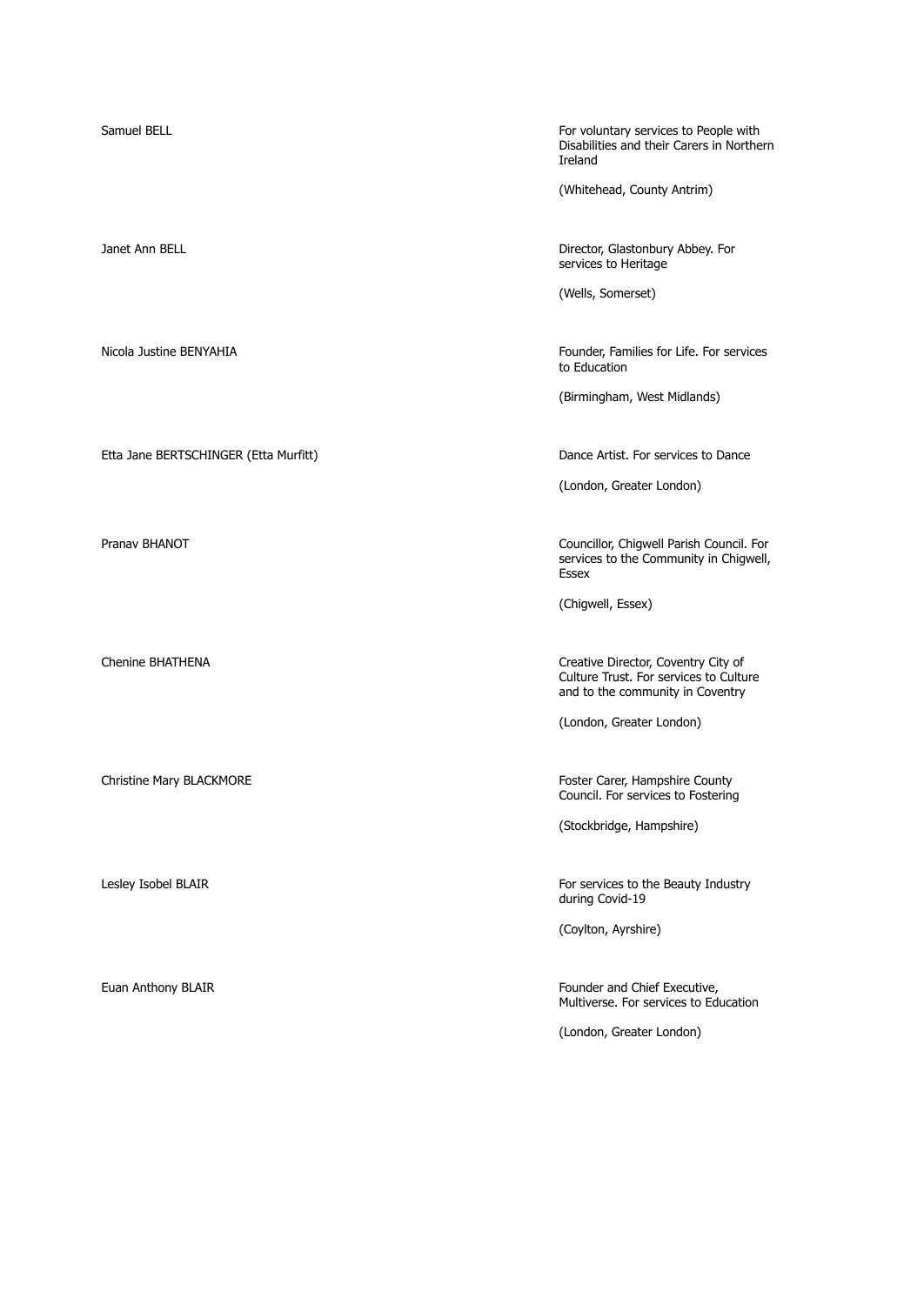| Stephen Lawrence BLUNDEN | Chief Executive, Childhood First. For<br>services to Children and Young People<br>(Oxted, Surrey)                                                                                   |
|--------------------------|-------------------------------------------------------------------------------------------------------------------------------------------------------------------------------------|
| Barry Adam BOFFY         | Head of Inclusion and Diversity, British<br>Transport Police. For services to Policing<br>(Bristol, City of Bristol)                                                                |
| Camilla Ann BORN         | Policy Adviser to the COP26 President,<br>Cabinet Office. For Public Service<br>(London, Greater London)                                                                            |
| Pamela Ann BOSTOCK       | Consultant Occupational Therapist,<br>Midlands Partnership NHS Foundation<br>Trust. For services to Adults with<br>Progressive Neurological Conditions<br>(Tamworth, Staffordshire) |
| Dr Nicola Joan BRADBEAR  | For services to Biodiversity<br>(Monmouth, Gwent)                                                                                                                                   |
| Sarah Maria BRADBURY     | Lately Officer, Department for<br>Environment, Food and Rural Affairs.<br>For services to Farming and to the<br>Administration of Justice<br>(Carlisle, Cumbria)                    |
| <b>Julie BRANDRETH</b>   | Lately Headteacher, The County High<br>School, Leftwich, Cheshire. For services<br>to Education<br>(Northwich, Cheshire)                                                            |
| Jamie BRENCHLEY          | Housing Needs Manager, Isle of Wight<br>Council. For services to Homeless<br>People, particularly during Covid-19<br>(Newport, Isle of Wight)                                       |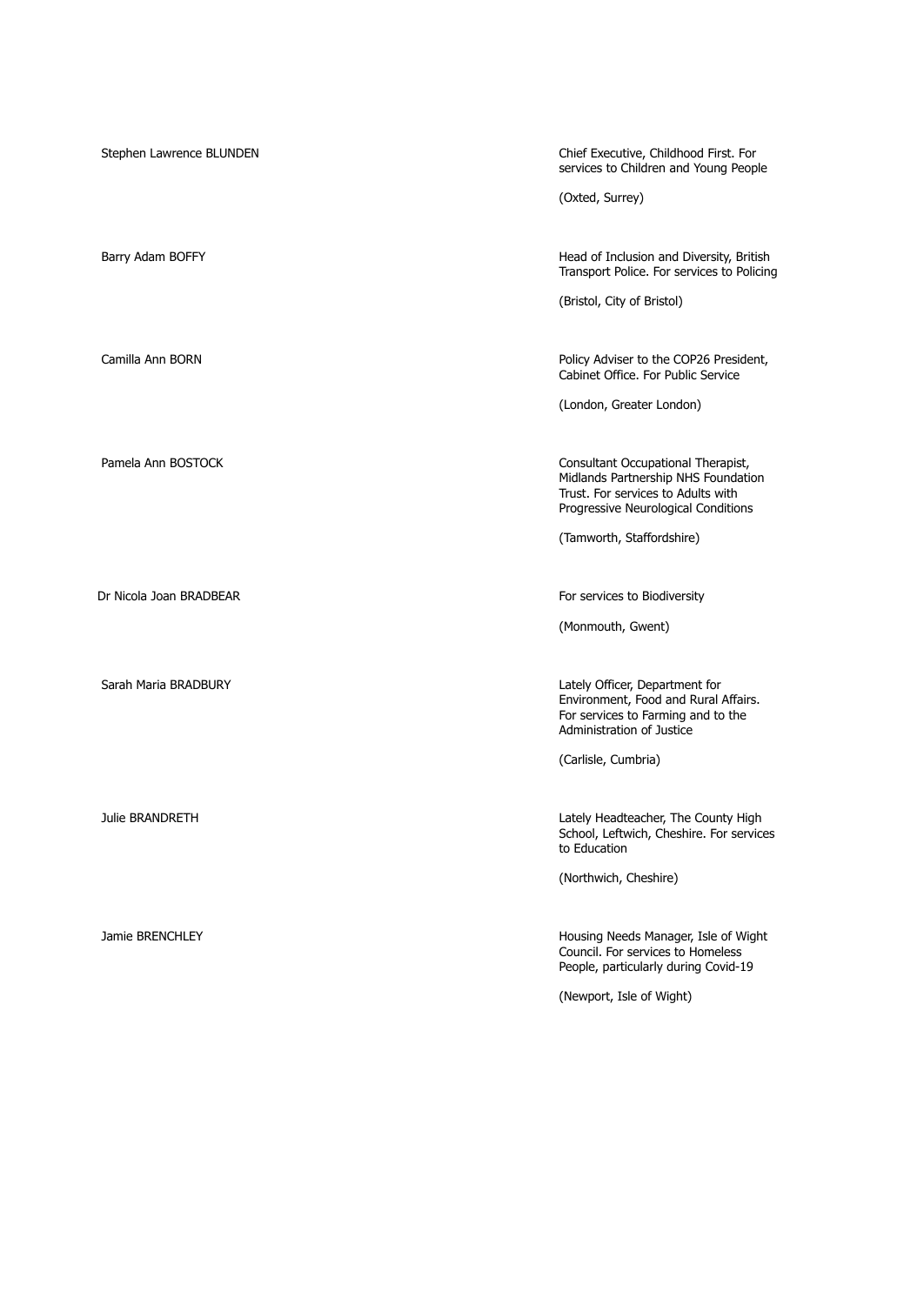| Robert Christopher BREWER DL | Chair, YMCA East Surrey. For charitable<br>services to Young People                                                                            |
|------------------------------|------------------------------------------------------------------------------------------------------------------------------------------------|
|                              | (Limpsfield, Surrey)                                                                                                                           |
| Dr David Malcolm BROHN       | Founder, E-Training Systems Ltd. For<br>services to Structural Engineering                                                                     |
|                              | (Bristol, City of Bristol)                                                                                                                     |
| Clifford James BROOKS        | For services to Visual Arts in Northern<br>Ireland                                                                                             |
|                              | (Belfast, City of Belfast)                                                                                                                     |
| Julia Margaret BROTHWELL     | Global Surge - Programme<br>Management, British Red Cross. For<br>services to International Aid                                                |
|                              | (Morecambe, Lancashire)                                                                                                                        |
| Kevin John BROWN             | Scientist and Research Leader, Elekta<br>Ltd. For services to Radiotherapy                                                                     |
|                              | (Chichester, West Sussex)                                                                                                                      |
| Margaret Anne BROWN          | Solicitor. For services to Legal Education<br>and to Charity in Northern Ireland                                                               |
|                              | (Portstewart, County Londonderry)                                                                                                              |
| Diane Marie BUGGY            | Midwife, Newcastle upon Tyne Hospitals<br>NHS Foundation Trust. For services to<br>Midwifery and to the community in<br>North East England     |
|                              | (Newcastle upon Tyne, Tyne and Wear)                                                                                                           |
| Dr Deborah Anne BULLIVANT    | Founder and Chief Executive Officer,<br>Grimm and Co. For services to Children<br>and Young People's Literacy in<br>Rotherham, South Yorkshire |
|                              | (Sheffield, South Yorkshire)                                                                                                                   |
| Dr Chila Kumari Singh BURMAN | Artist. For services to Visual Art,<br>particularly during Covid-19                                                                            |
|                              | (London, Greater London)                                                                                                                       |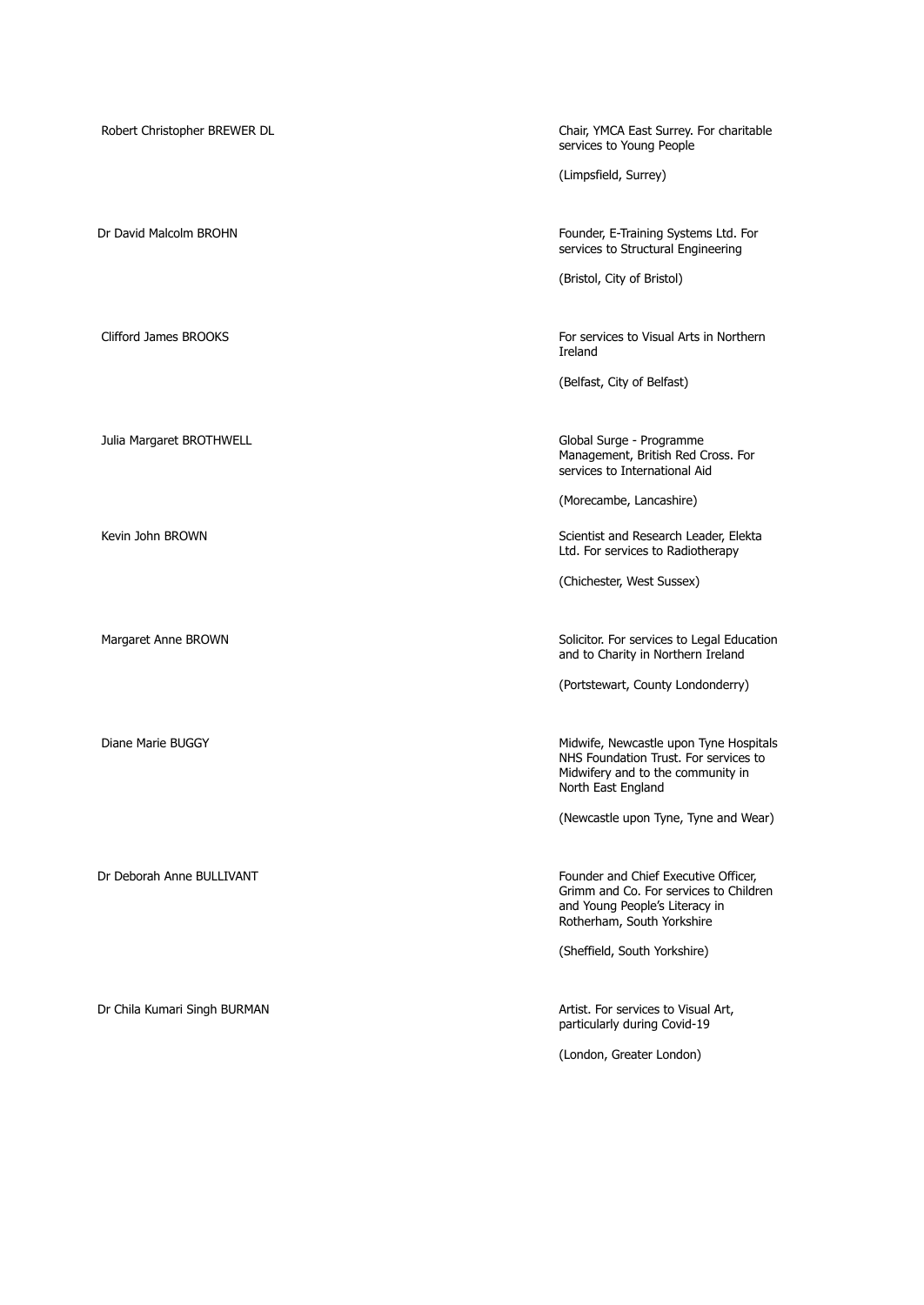| John BURNS                 | Founder, Burns Pet Nutrition. For<br>services to Business and to the<br>community in West Wales<br>(Ferryside, Carmarthenshire)                                                                                         |
|----------------------------|-------------------------------------------------------------------------------------------------------------------------------------------------------------------------------------------------------------------------|
| Angela Jane BURNS          | For Political and Public Service<br>(Salisbury, Wiltshire)                                                                                                                                                              |
| Sandra BURNS               | Chief Executive, Disability<br>Peterborough. For services to People<br>with Disabilities in Peterborough<br>(Peterborough, Cambridgeshire)                                                                              |
| Camilla BYK                | Founder, Podium.me. For services to<br>Young People and to Broadcast<br><b>Journalism</b><br>(London, Greater London)                                                                                                   |
| June Eleanor Ann CAIRNS    | Ward Manager, Acute Frailty and<br>Rehabilitation Ward, Lagan Valley<br>Hospital, South Eastern Health and<br>Social Care Trust. For services to Health<br>and Social Care in Northern Ireland<br>(Scarva, County Down) |
| <b>Gordon David CAIRNS</b> | For voluntary services to the community<br>in West Cheshire<br>(Chester, Cheshire)                                                                                                                                      |
| Mark CALDON                | Secretary, UK Spoliation Advisory Panel.<br>For services to Cultural Restoration<br>(Chelmsford, Essex)                                                                                                                 |
| Patrick CAMERON            | Hair Stylist. For services to the<br>Hairdressing Industry, particularly<br>during Covid-19<br>(London, Greater London)                                                                                                 |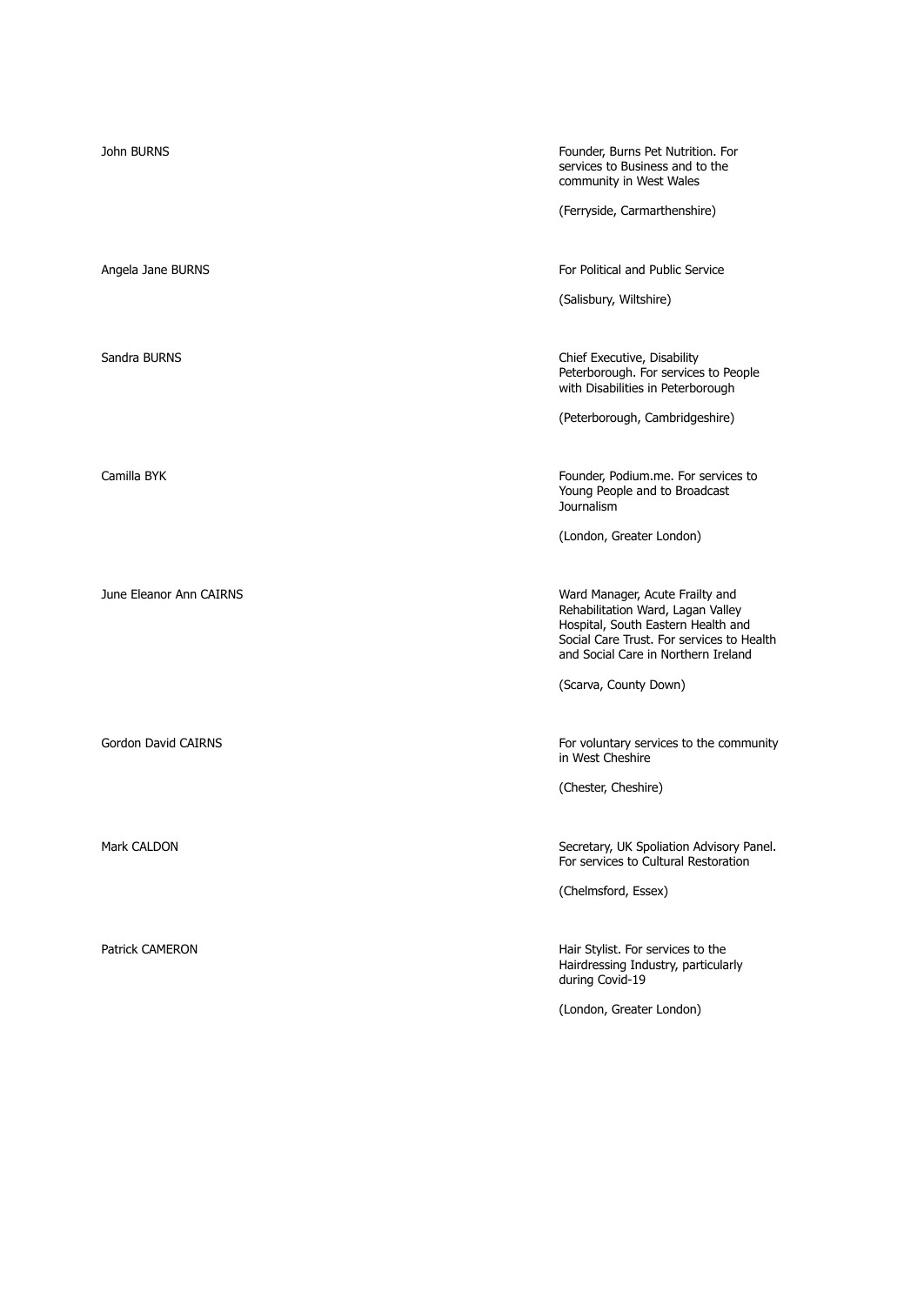| Professor Harry CAMPBELL    | Professor of Genetic Epidemiology and<br>Public Health, University of Edinburgh.<br>For services to International Child<br>Health and Global Public Health |
|-----------------------------|------------------------------------------------------------------------------------------------------------------------------------------------------------|
|                             | (Dunfermline, Fife)                                                                                                                                        |
| Elizabeth Lorraine CAMPBELL | Interim Chair, Supporting Communities.<br>For services to the community in<br>Northern Ireland                                                             |
|                             | (Newtownards, County Down)                                                                                                                                 |
| David Charles CANE          | Governor, Robert Clack School, London<br>Borough of Barking and Dagenham. For<br>services to Education                                                     |
|                             | (Romford, Greater London)                                                                                                                                  |
| Rachel CARRINGTON           | Work Coach Team Leader, Department<br>for Work and Pensions. For services to<br>Unemployed People, particularly during<br>Covid-19                         |
|                             | (Birmingham, West Midlands)                                                                                                                                |
| George CARR-WILLIAMSON      | Head of Regional Governance and Local<br>Government (Central Hub), Labour<br>Party. For Political Service                                                  |
|                             | (Nottingham, Nottinghamshire)                                                                                                                              |
| Susan Jill CARTER           | Founder and Chief Executive Officer,<br>Pulp Friction. For services to People<br>with Learning Disabilities                                                |
|                             | (Nottingham, Nottinghamshire)                                                                                                                              |
| Dr Brian Patrick CAUL       | For voluntary service to the Royal<br>National Institute for Deaf People in<br>Northern Ireland                                                            |
|                             | (Coleraine, County Londonderry)                                                                                                                            |
| Angela CHADA                | Executive Director, Springboard<br>Opportunities Limited. For services to<br>Children and Young People in Northern<br>Ireland                              |
|                             | (Belfast, City of Belfast)                                                                                                                                 |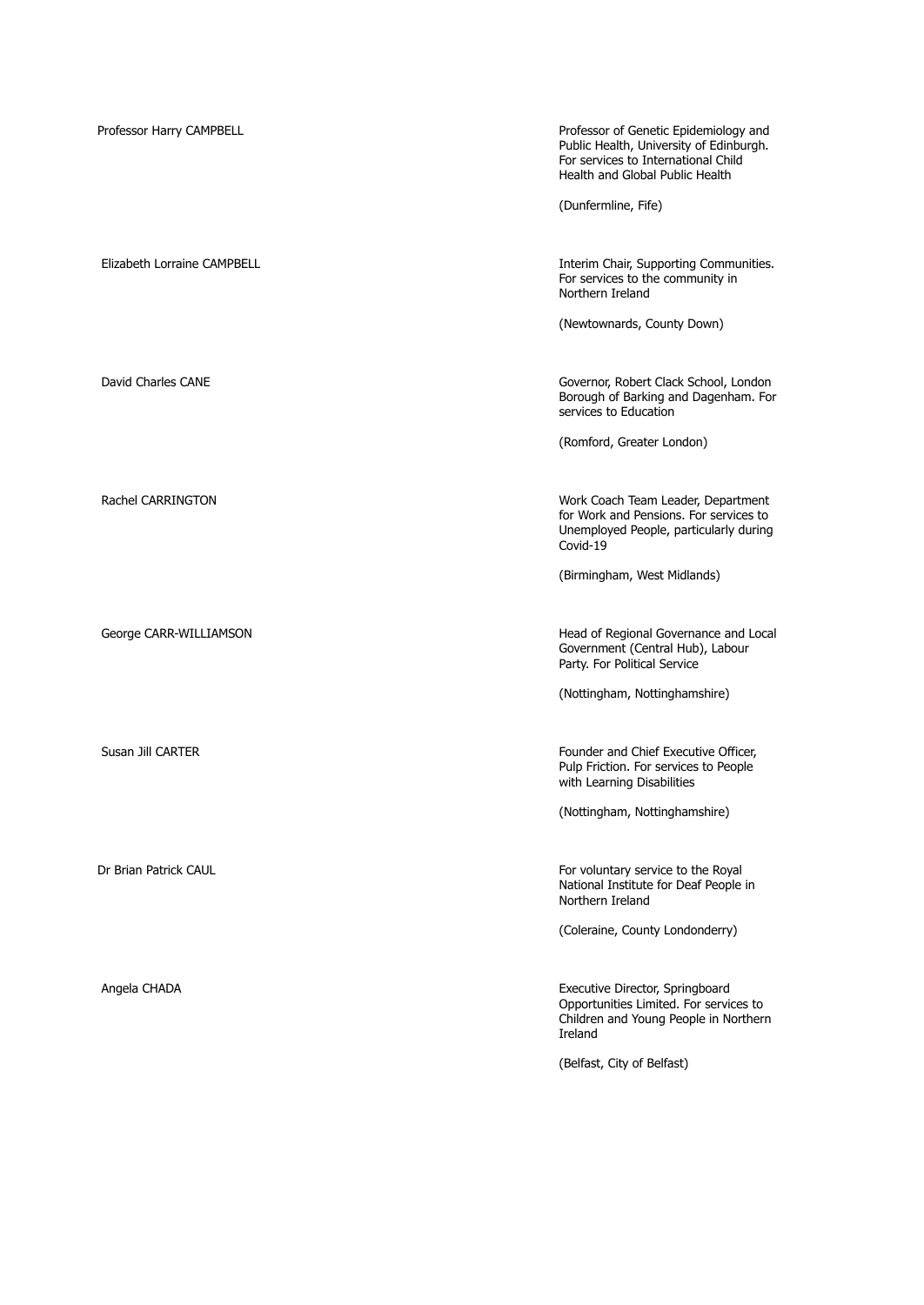| Gosbert CHAGULA                | Co-founder, Start-up Discovery School.<br>For services to Business                                                                                                                                                                    |
|--------------------------------|---------------------------------------------------------------------------------------------------------------------------------------------------------------------------------------------------------------------------------------|
|                                | (London, Greater London)                                                                                                                                                                                                              |
| Professor Indranil CHAKRAVORTY | Chair, British Association of Physicians<br>of Indian Origin, Institute for Health<br>Research and Consultant Physician, St<br>George's University Hospitals NHS<br>Foundation Trust. For services to the<br><b>Healthcare Sector</b> |
|                                | (St Albans, Hertfordshire)                                                                                                                                                                                                            |
|                                |                                                                                                                                                                                                                                       |
| Denise CHEVIN                  | For services to the Built Environment                                                                                                                                                                                                 |
|                                | (Sevenoaks, Kent)                                                                                                                                                                                                                     |
|                                |                                                                                                                                                                                                                                       |
| Dr Hse-Hsien CHEW              | Founder, Proud Voices. For voluntary<br>and charitable services to the LGBTQ+<br>community                                                                                                                                            |
|                                | (London, Greater London)                                                                                                                                                                                                              |
|                                |                                                                                                                                                                                                                                       |
| <b>Ghazain CHOUDHRY</b>        | For services to Wheelchair Basketball                                                                                                                                                                                                 |
|                                | (London, Greater London)                                                                                                                                                                                                              |
|                                |                                                                                                                                                                                                                                       |
| <b>Rocio CIFUENTES</b>         | Chief Executive Officer, Ethnic Minorities<br>and Youth Support Team Wales. For<br>services to the community in Wales                                                                                                                 |
|                                | (Swansea, West Glamorgan)                                                                                                                                                                                                             |
|                                |                                                                                                                                                                                                                                       |
| Michael James CLARK            | Head of International Engagement<br>Strategy, COP26 Unit, Cabinet Office.<br>For Public Service                                                                                                                                       |
|                                | (London, Greater London)                                                                                                                                                                                                              |
|                                |                                                                                                                                                                                                                                       |
| Deborah Patricia CLARK         | Founder and Chief Executive Officer,<br>Community Solutions North West<br>Limited. For services to the community<br>in Lancashire                                                                                                     |
|                                | (Accrington, Lancashire)                                                                                                                                                                                                              |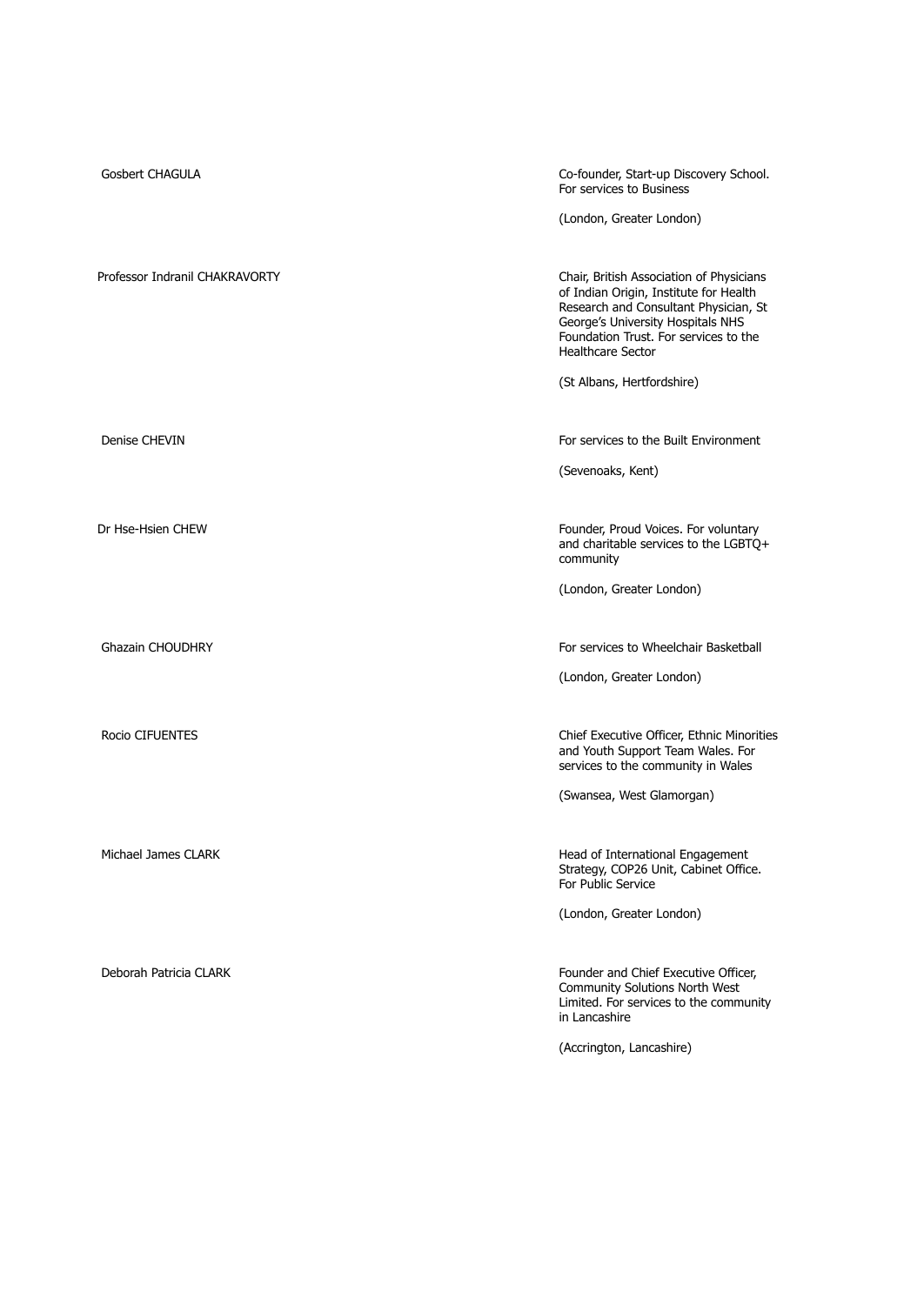| Gillian Anne Sinclair CLARKE | Captain, 1st Amesbury Girls' Brigade<br>Company. For services to Young People<br>and to the community in Amesbury,<br>Wiltshire                     |
|------------------------------|-----------------------------------------------------------------------------------------------------------------------------------------------------|
|                              | (Salisbury, Wiltshire)                                                                                                                              |
| Dr Kirsteen Ann Scott COLE   | General Practitioner, Skerryvore Medical<br>Practice, Orkney. For services to<br>General Practice and to the community<br>in Orkney during Covid-19 |
|                              | (Orphir, Orkney)                                                                                                                                    |
| Michael COLEMAN              | For services to Ballet                                                                                                                              |
|                              | (London, Greater London)                                                                                                                            |
| Sandra COLSTON               | Musical Director, Funky Voices. For<br>services to Music, to Charity and to the<br>community in East Anglia                                         |
|                              | (Colchester, Essex)                                                                                                                                 |
| Graeme Arnold CONLEY         | Manager, Monument View Children's<br>Home, Sunderland. For services to<br>Children and Young People                                                 |
|                              | (Blyth, Northumberland)                                                                                                                             |
| Catherine Myra CONNOLLY      | Headteacher, Brownhill Learning<br>Community. For services to the<br>Education of Disadvantaged and<br>Vulnerable Children and Young People         |
|                              | (Rochdale, Greater Manchester)                                                                                                                      |
| Aodhán CONNOLLY              | Lately Director, Northern Ireland Retail<br>Consortium. For services to the<br>Economy                                                              |
|                              | (Bangor, County Down)                                                                                                                               |
| Paul Matthew COOK            | Principal and Chief Executive,<br>Herewood College. For services to<br>Young People with Special Educational<br>Needs and Disabilities              |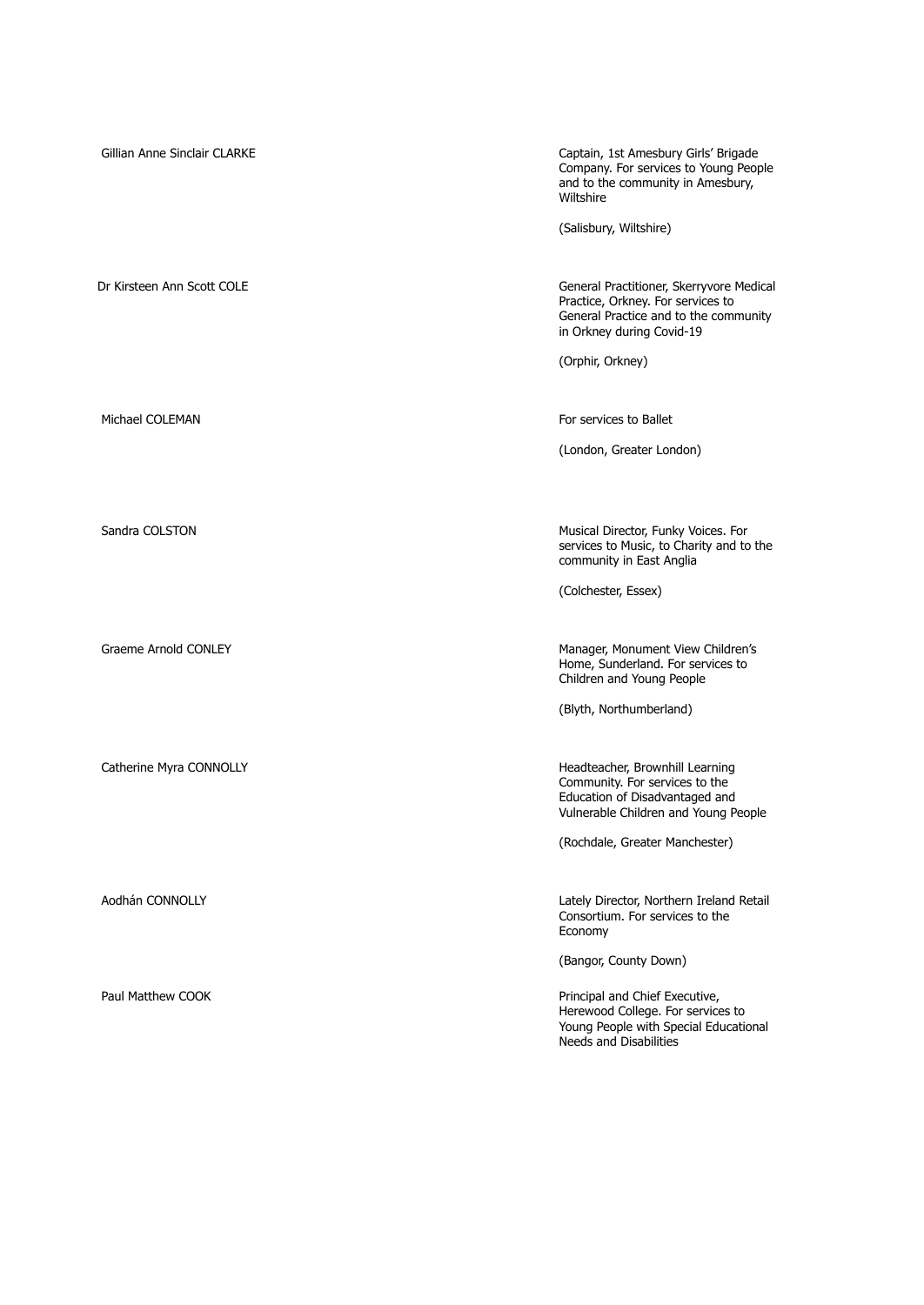(Blyth, Northumberland) Patricia Sarah CORBETT DL **For services to the community in Belfast** (Belfast, City of Belfast) Deborah Jessica CORRY For services to Civil Contingency (Newtownards, County Down) Antony COTTON For services to the British Army, Personnel and Veterans (Bury, Lancashire) Benjamin Alex COWLEY **Music Therapist. For services to Health** Music Therapist. For services to Health and Social Care during the Covid-19 (Cardiff, South Glamorgan) Emma COX Social Worker, Bedfordshire Council. For services to Child and Family Social Work and to Voluntary Work Overseas (Welwyn Garden City, Hertfordshire) Helen Clare CRAMPTON **Head of Safety and Risk Management**, Derbyshire Fire and Rescue Service. For services to Safety (Chesterfield, Derbyshire) Barbara Anne CRELLIN For services to the community in Rutland (Greetham, Rutland) Paul Charles CROSSMAN **Dead Staff Officer**, Headquarters Regional Command, Combined Cadet Force. For services to Young People (St Austell, Cornwall) Marc Leslie De Cogan CROTHALL **For services to the Tourism Industry in** Scotland (Bearsden, Dunbartonshire)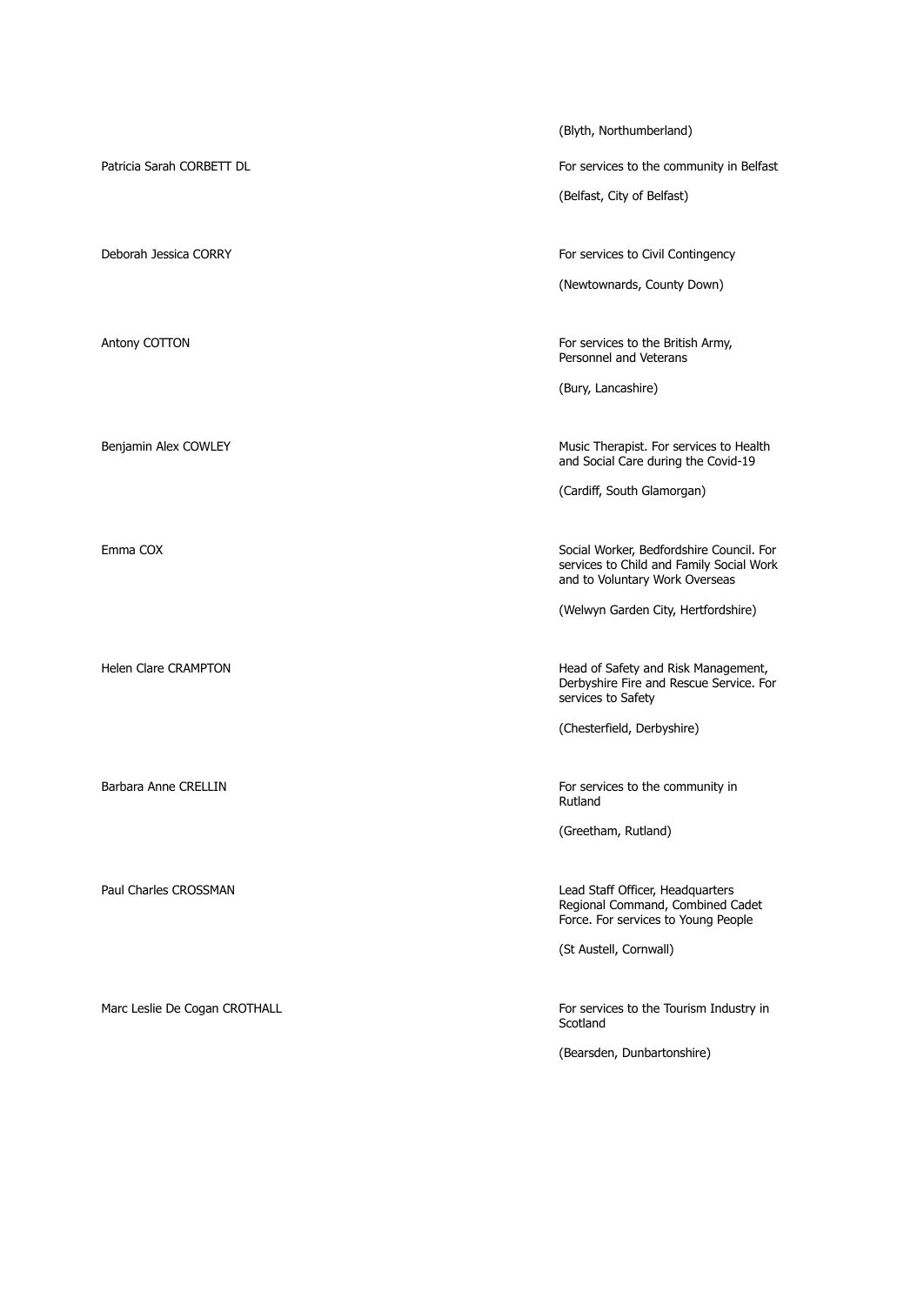| Heather Mary CRUICKSHANKS  | Leader, Trefoil Guild, Stourbridge. For<br>services to Girlguiding and to Young<br>People                                                     |
|----------------------------|-----------------------------------------------------------------------------------------------------------------------------------------------|
|                            | (Stourbridge, West Midlands)                                                                                                                  |
| Simon Essex CUBITT         | Cybercrime Specialist, HM Revenue and<br>Customs. For services to Cyber Security                                                              |
|                            | (Tring, Hertfordshire)                                                                                                                        |
| Sheena Hope CUMISKEY       | Lately Chief Executive, Cheshire and<br>Wirral Partnership NHS Foundation<br>Trust. For services to Mental Health                             |
|                            | (Chester, Cheshire)                                                                                                                           |
| Albert Gordon CUNNINGHAM   | Chairman, Cunningham Covers Ltd. For<br>services to Economic Development in<br>Northern Ireland                                               |
|                            | (Maghera, County Londonderry)                                                                                                                 |
| Prudence Mary Prior DAILEY | Vice-President and lately Chair, Prayer<br>Book Society and Member, General<br>Synod. For services to the Book of<br>Common Prayer            |
|                            | (Oxford, Oxfordshire)                                                                                                                         |
| Melissa DARK               | Casualty Bureau Manager and Disaster<br>Victim Identification Coordinator, City of<br>London Police. For services to Policing                 |
|                            | (Manningtree, Essex)                                                                                                                          |
| Dr Umakant Ramchandra DAVE | Consultant Physician, Swansea Bay<br>University Health Board. For service to<br>the NHS                                                       |
|                            | (Swansea, West Glamorgan)                                                                                                                     |
| Dr Nicholas Gregory DAVIES | Assistant Professor of Mathematical<br>Modelling, London School of Hygiene<br>and Tropical Medicine. For services to<br>the Covid-19 Response |
|                            | (London, Greater London)                                                                                                                      |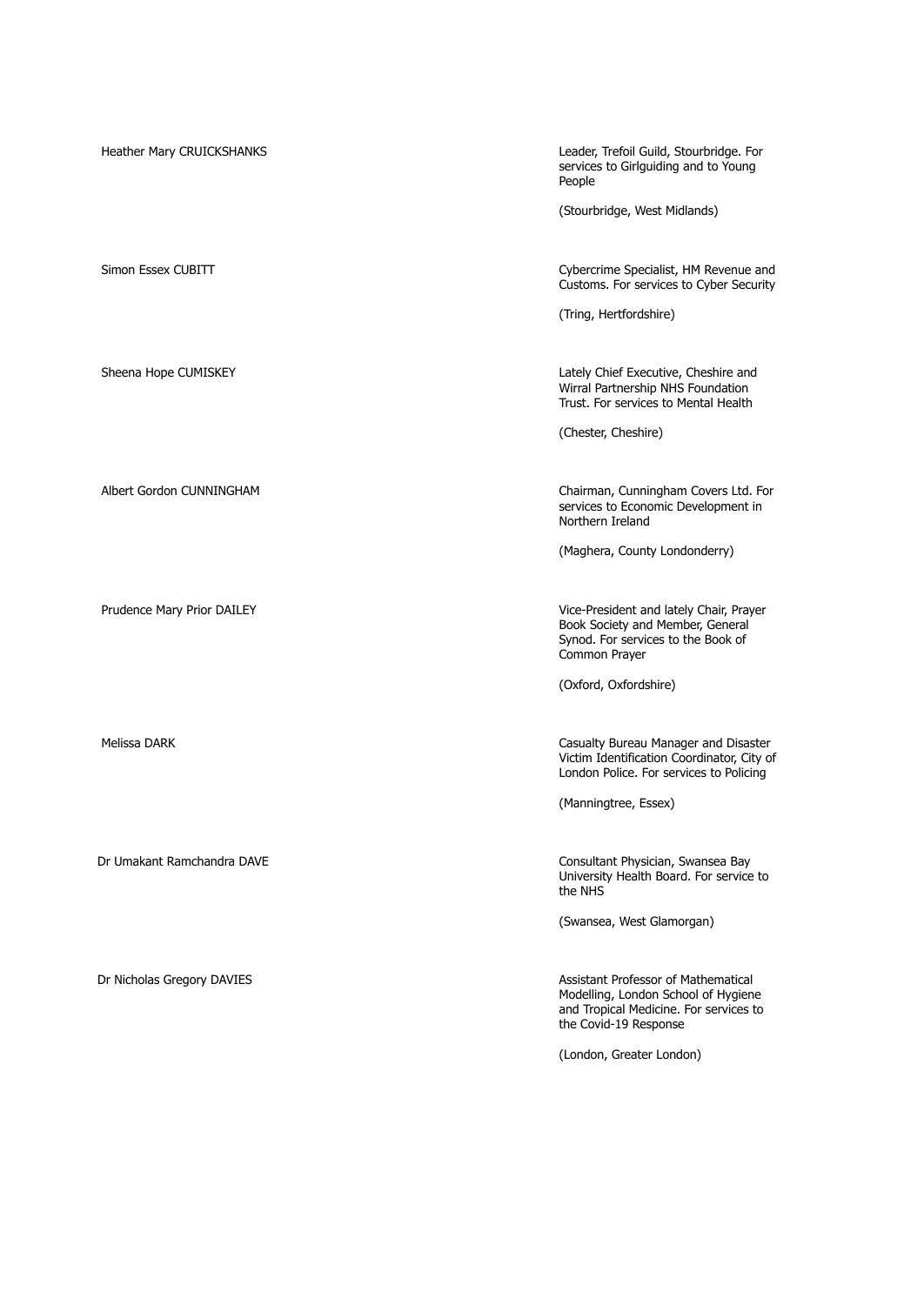Freya Jane DERRICK (Freya Dingwall) Founder, Hopscotch Day Nurseries,

Julia Margaret Mary DESBRUSLAIS Executive Director, London Mozart

Yvonne Jacqueline DAVIS **Lately Headteacher, Oak View Primary** Lately Headteacher, Oak View Primary and Nursery School, Hatfield, Hertfordshire. For services to Education

(Hemel Hempstead, Hertfordshire)

Professor Charlotte Mary DEANE **Deputy Executive Chair, UK Research** Deputy Executive Chair, UK Research and Innovation. For services to Covid-19 Research

(Oxford, Oxfordshire)

Francis Ephraim DEMPSEY **Volunteer, Royal Ulster Constabulary** Volunteer, Royal Ulster Constabulary GC. For voluntary and charitable services to Policing and to the community in Northern Ireland

(Carryduff, County Down)

Hampshire. For services to Early Years Education

(Fareham, Hampshire)

Players. For services to Music

(London, Greater London)

Alexander Colin DICKSON Owner, Dicksons Roses. For services to Horticulture in Northern Ireland

(Newtownards, County Down)

Mark DIPLOCK Team Leader, Ministry of Defence. For services to Defence

(London, Greater London)

Councillor Samantha Kate DIXON Councillor, Cheshire West and Chester Council. For Political Service

(Chester, Cheshire)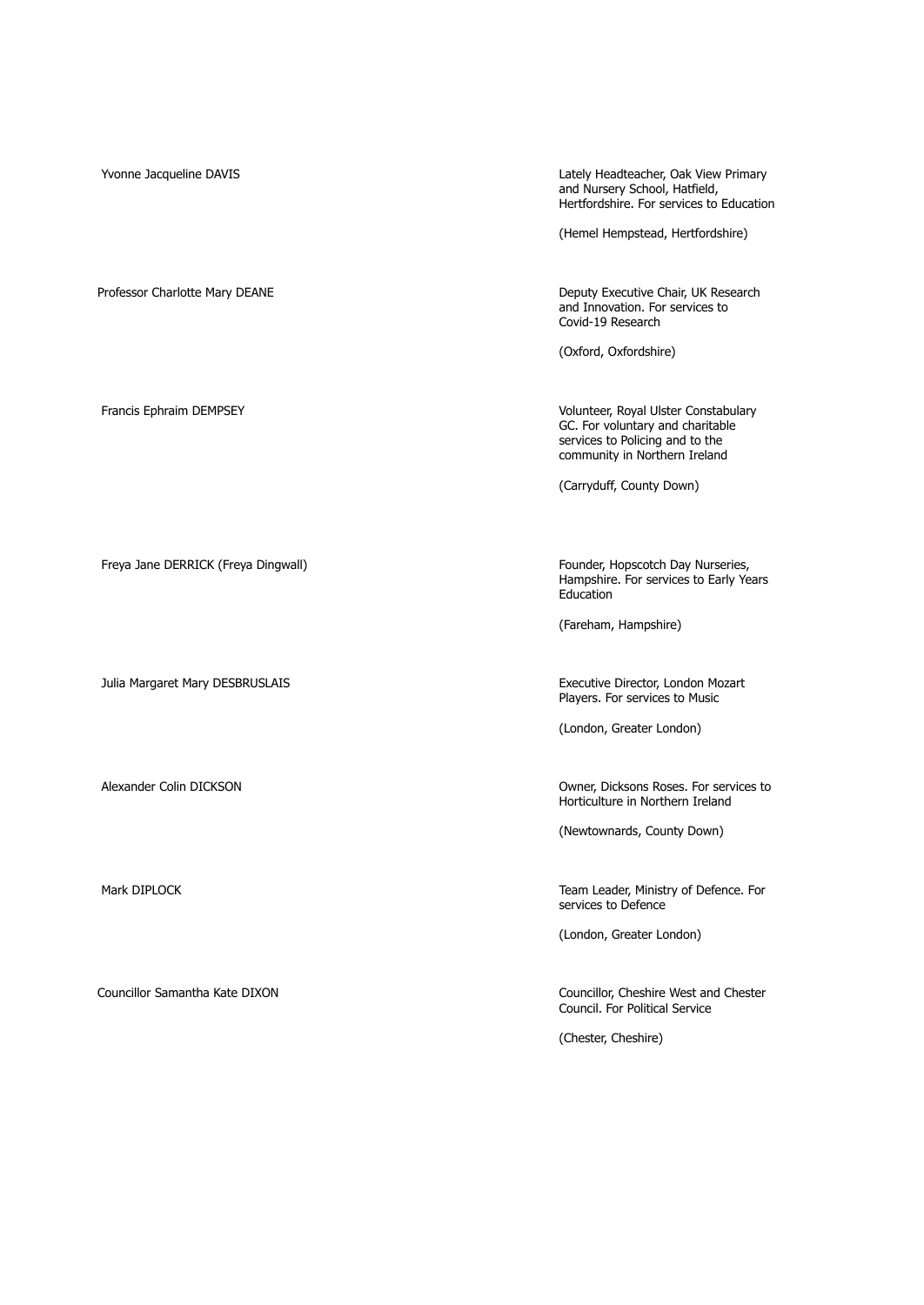| Jennifer Carmichael DODDS             | Member, British Olympic Curling Team.<br>For services to Curling                                                         |
|---------------------------------------|--------------------------------------------------------------------------------------------------------------------------|
|                                       | (Edinburgh, City of Edinburgh)                                                                                           |
| Susan DOHENY                          | Regional Chief Nurse for South West,<br>NHS England and NHS Improvement.<br>For services to Nursing                      |
|                                       | (Abergavenny, Gwent)                                                                                                     |
| Annabelle Jean DOHERTY                | Lately Head, Strategy and Policy, Home<br>Office and HM Prison and Probation<br>Service. For services to Law and Order   |
|                                       | (Bristol, City of Bristol)                                                                                               |
| Ian James DONOHUE                     | Assistive Technology Subject Matter<br>Expert, Digital and Technology, Ministry<br>of Justice. For services to Inclusion |
|                                       | (Teignmouth, Devon)                                                                                                      |
| Stephen Frank DRINKWATER              | Volunteer and Assessor, Duke of<br>Edinburgh's Award. For services to<br>Young People                                    |
|                                       | (Narberth, Pembrokeshire)                                                                                                |
| Mark Frederick Grayson DRUMMOND-BRADY | Chairman, Lloyds and City Branch,<br>Royal British Legion. For services to<br>Charitable Fundraising                     |
|                                       | (Uckfield, East Sussex)                                                                                                  |
| Hailey Caitlin Rose DUFF              | Member, British Olympic Curling Team.<br>For services to Curling                                                         |
|                                       | (Forfar, Angus)                                                                                                          |
| William Robert Leckie DUNCAN          | For services to Curling and to Charity in<br>Perth                                                                       |
|                                       | (Perth, Perthshire)                                                                                                      |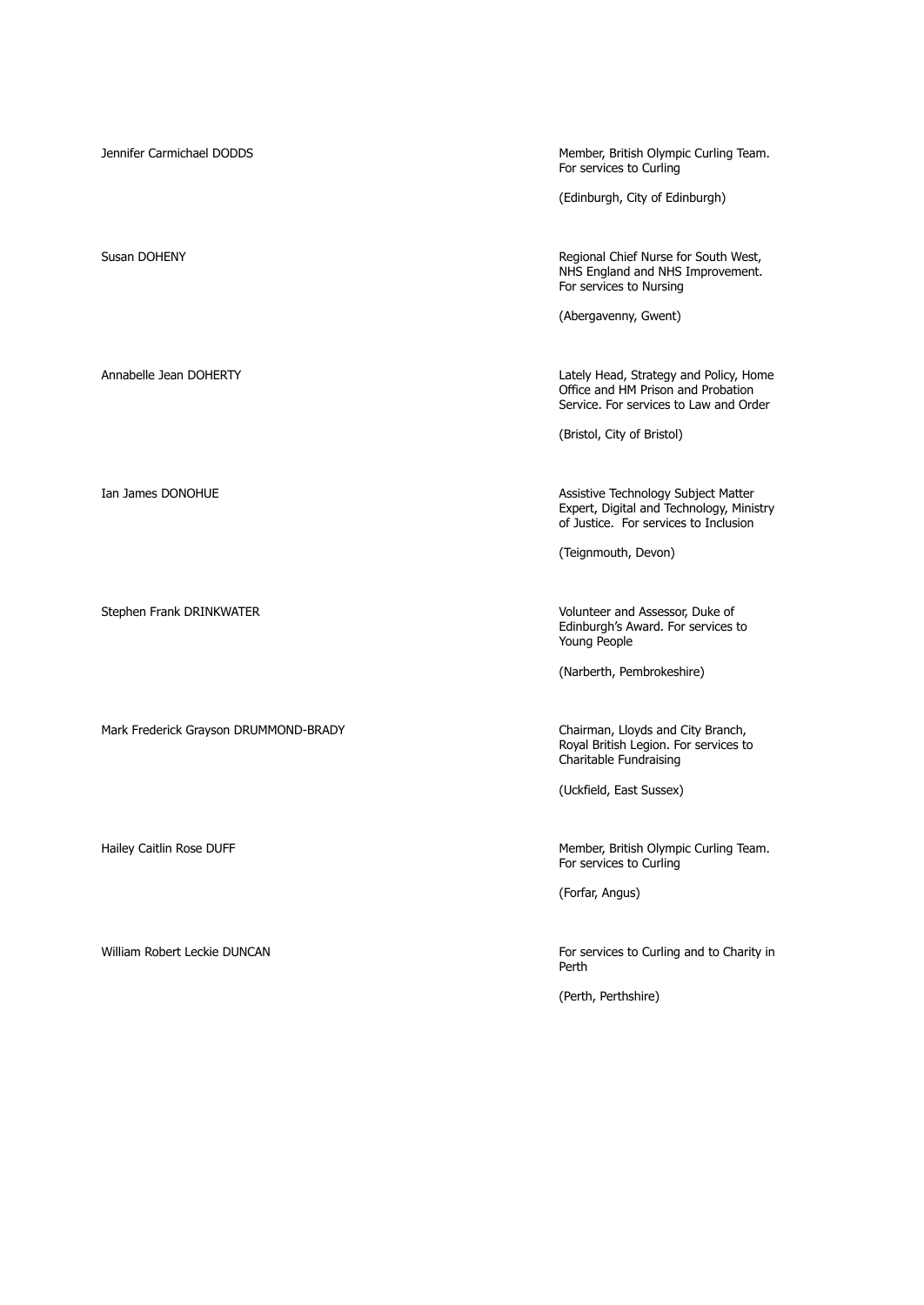| Sanjeevini DUTTA         | Director, Kadam Dance. For services to<br>Dance                                                                                                            |
|--------------------------|------------------------------------------------------------------------------------------------------------------------------------------------------------|
|                          | (Luton, Bedfordshire)                                                                                                                                      |
| Thomas Scott DYSON       | Chief Coach, Paralympic Pathway,<br>British Rowing. For services to<br>Paralympic Rowing                                                                   |
|                          | (Wokingham, Berkshire)                                                                                                                                     |
| David Adam EASTWOOD      | Rough Sleeping Lead, Greater London<br>Authority. For services to Homeless<br>People                                                                       |
|                          | (London, Greater London)                                                                                                                                   |
| Colin Best EDGAR         | Senior Responsible Officer, COP26,<br>Glasgow City Council. For services to<br>Local Government in Glasgow                                                 |
|                          | (Paisley, Renfrewshire)                                                                                                                                    |
| Sarah Louise EDWARDS     | Legal Adviser, National Compliance and<br>Enforcement Service, HM Courts and<br>Tribunals Service. For services to Health<br>and Wellbeing during Covid-19 |
|                          | (Southampton, Hampshire)                                                                                                                                   |
| Norman EDWARDS           | Founder, Trustee and Chair, Care Home<br>Volunteers. For services to Care Home<br>Residents during Covid-19                                                |
|                          | (Swindon, Wiltshire)                                                                                                                                       |
| Robert Leslie EGGELTON   | National Chair, Royal Military Police<br>Association. For voluntary services to<br>Army Veterans                                                           |
|                          | (Waterlooville, Hampshire)                                                                                                                                 |
| Sebastian David ELSWORTH | Chief Executive Officer, Access - The<br>Foundation for Social Investment. For<br>services to Social Investment                                            |
|                          | (London, Greater London)                                                                                                                                   |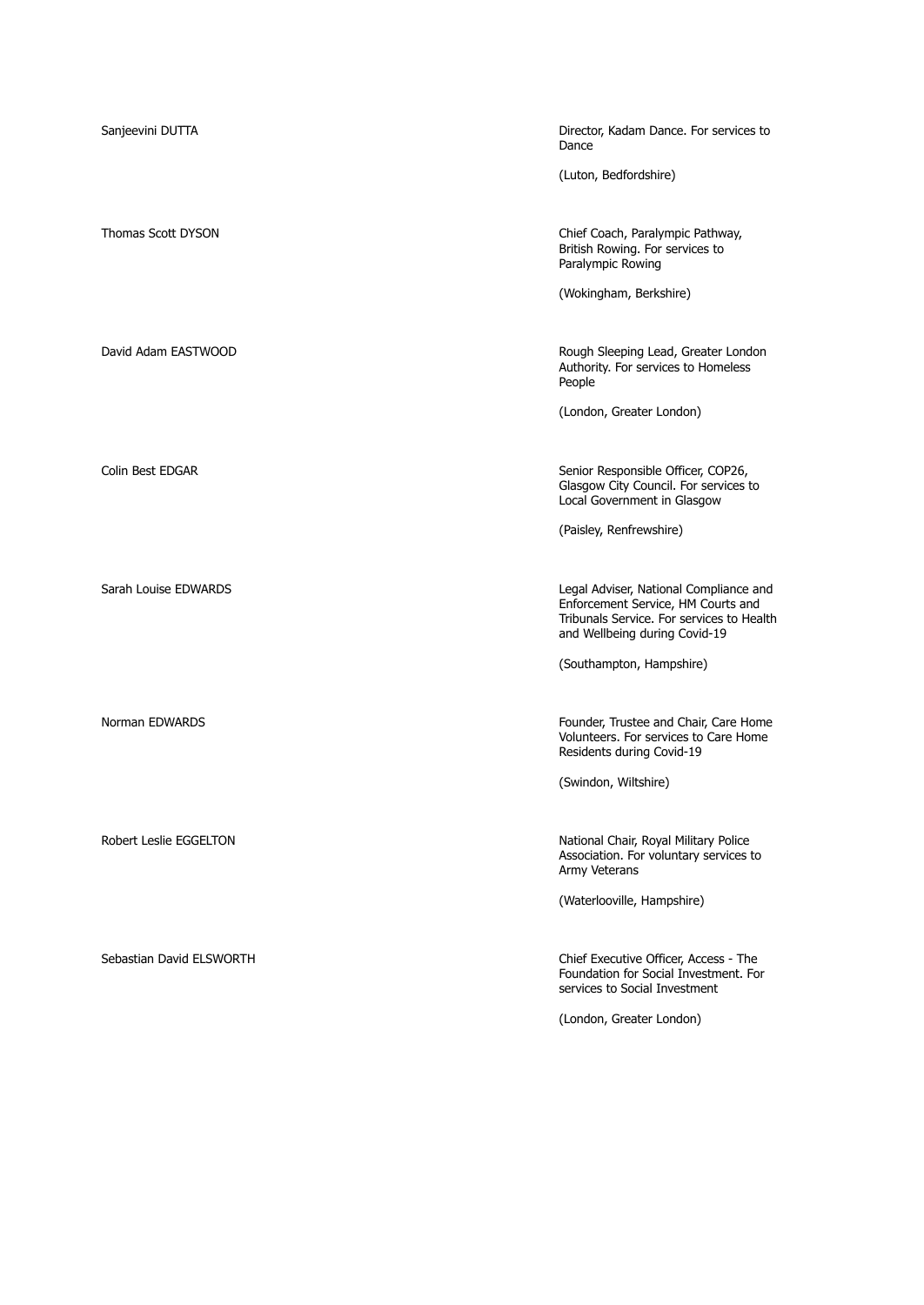| Charlotte Jane EVERY         | Assistant to the Clerk Assistant, House<br>of Commons. For services to Parliament                                                                      |
|------------------------------|--------------------------------------------------------------------------------------------------------------------------------------------------------|
|                              | (Henley-on-Thames, Berkshire)                                                                                                                          |
| Peter Martin FAHY            | Director of Adult Social Care and<br>Support, Coventry City Council. For<br>services to Local Government and to<br>Vulnerable People                   |
|                              | (Coventry, West Midlands)                                                                                                                              |
| Reverend James Bell FALCONER | Healthcare Chaplin, NHS Grampian. For<br>services to Parent and Child<br>Bereavement and to the community in<br>Aberdeen, Aberdeenshire and Moray      |
|                              | (Westhill, Aberdeenshire)                                                                                                                              |
| Dr Isobel Jessie FALCONER    | Reader of Mathematics, School of<br>Mathematics and Statistics, University<br>of St Andrews. For services to the<br>History of Mathematics and Science |
|                              | (St Andrews, Fife)                                                                                                                                     |
| Devika Mihiri Anoja FERNANDO | Research Library Manager, Department<br>for Work and Pensions. For services to<br>International Librarianship                                          |
|                              | (London, Greater London)                                                                                                                               |
| John Drummond FRACE          | For services to Public Health<br>Communication during Covid-19                                                                                         |
|                              | (Dunoon, Argyll)                                                                                                                                       |
| Amerigo Domenico FRAGALE     | Governor, Spalding High School,<br>Lincolnshire. For services to Education                                                                             |
|                              | (Spading, Lincolnshire)                                                                                                                                |
| Lesley GARVEN                | Centre Manager, Blind Veterans UK,<br>Brighton. For services to Veterans                                                                               |
|                              | (Brighton, East Sussex)                                                                                                                                |
| Elizabeth Margaret GIBSON    | <b>For Political Service</b>                                                                                                                           |
|                              | (London, Greater London)                                                                                                                               |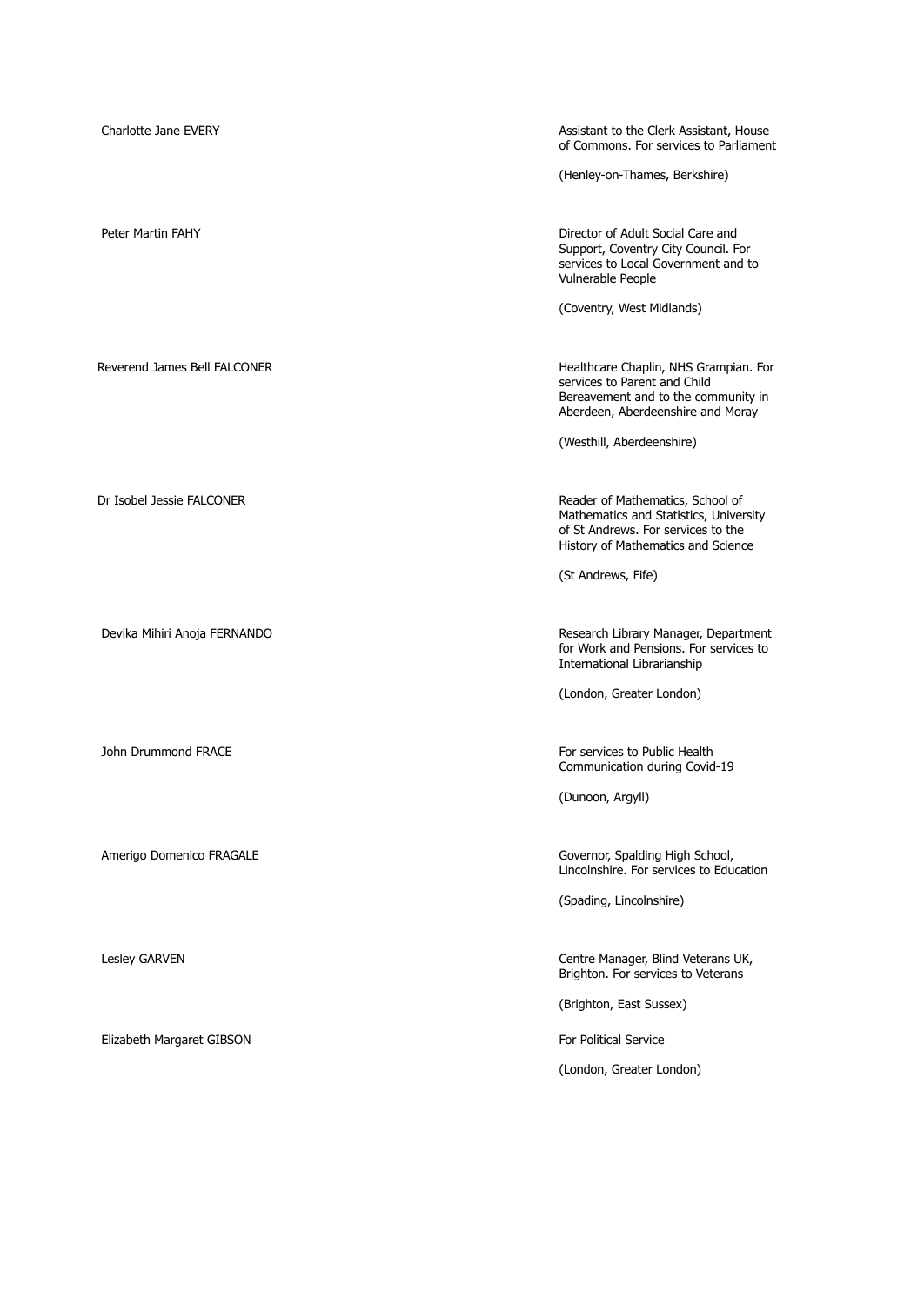| Reverend Mervyn GIBSON           | For services to the community in<br>Northern Ireland                                                                                                                                                                               |
|----------------------------------|------------------------------------------------------------------------------------------------------------------------------------------------------------------------------------------------------------------------------------|
|                                  | (Belfast, City of Belfast)                                                                                                                                                                                                         |
| Catherine Anne GIEL              | Lately Director, Communications and<br>Stakeholder Relations, LLWR Ltd. For<br>services to the Nuclear Industry and to<br>the community in West Cumbria                                                                            |
|                                  | (Frizington, Cumbria)                                                                                                                                                                                                              |
| Zoe Lesley GOLDING               | Artistic Director, ZoieLogic Dance<br>Theatre. For services to Dance                                                                                                                                                               |
|                                  | (Southampton, Hampshire)                                                                                                                                                                                                           |
| Professor Rachel Louise GOMES    | Professor of Water and Resource<br>Processing, Faculty of Engineering,<br>University of Nottingham. For services<br>to Research and to Education                                                                                   |
|                                  | (Nottingham, Nottinghamshire)                                                                                                                                                                                                      |
| Benjamin Neil GOOD               | Customer Charter Business Partner, HM<br>Revenue and Customs. For services to<br>People with Visual Impairments                                                                                                                    |
|                                  | (Portsmouth, Hampshire)                                                                                                                                                                                                            |
| Rebecca GOODRICH (Rebecca Friel) | Chief Executive Officer, Odd Arts. For<br>services to Education and the<br>community in Manchester                                                                                                                                 |
|                                  | (Manchester, Greater Manchester)                                                                                                                                                                                                   |
| Thomas GOODWIN                   | Assistant Director, World Trade<br>Organization Governance and<br>Engagement, Department for<br>International Trade. For services to<br>Trade and to the Guide Dogs for the<br><b>Blind Association</b><br>(Saffron Walden, Essex) |
|                                  |                                                                                                                                                                                                                                    |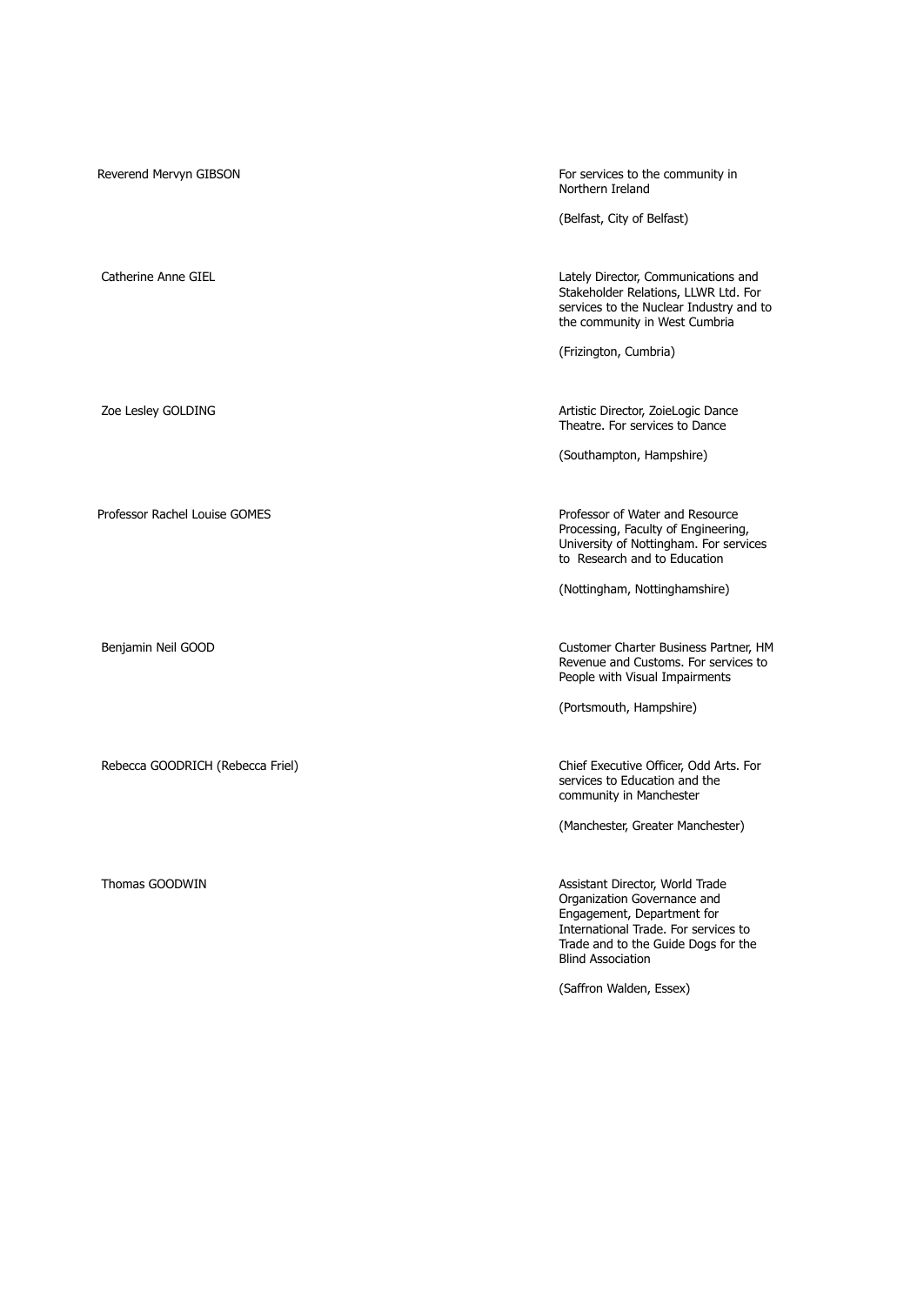**Craig GREEN** Craig GREEN **Designer.** For services to Fashion (London, Greater London) Pamela Anne GREIG **Headteacher, Pinewood School, West** Lothian. For services to Children and Adults with Additional Support Needs (Edinburgh, City of Edinburgh) Sara GRIFFITHS For services to Education and Sara GRIFFITHS (Truro, Devon) Paul Trevor GRIMWOOD **Principal Fire Safety Engineer, Kent Fire** and Rescue Service. For services to Fire Safety (Lancing, West Sussex) Nicholas Robert Pellew GROVES-RAINES Director, Groves-Raines Architects. For services to Architecture, Heritage and Conservation (Thurso, Caithness) Alexander John HACK **Bioprocess Engineer, Sartorius. For** services to the Vaccine and Biopharmaceutical Manufacturing Industry (Chichester, West Sussex) Razia Tariq HADAIT **Founder and Chief Executive Officer**, Himaya Haven CIC. For services to the community in Birmingham (Birmingham, West Midlands)

Marilyn Patricia HAHN Senior Psychosocial Practitioner, British

(Stourbridge, West Midlands)

Health and Wellbeing

Red Cross. For services to Mental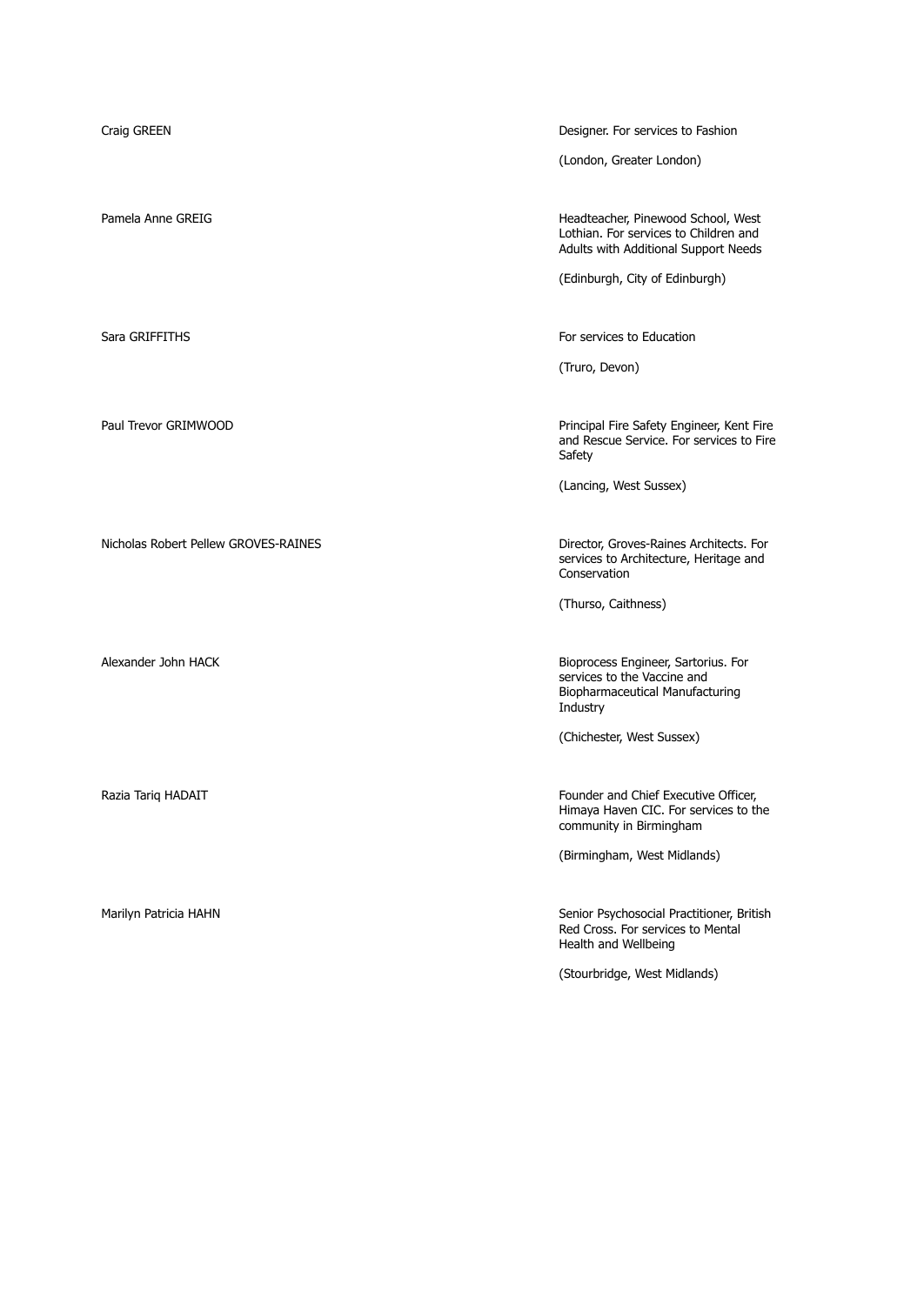| Gary Kenneth HALL                  | Performance Director, GB Taekwondo.<br>For services to Taekwondo                                                                    |
|------------------------------------|-------------------------------------------------------------------------------------------------------------------------------------|
|                                    | (Altrincham, Greater Manchester)                                                                                                    |
| Denise HAMILTON                    | Head, City Services and COP26,<br>Glasgow City Council. For services to<br>Local Government in Glasgow                              |
|                                    | (Glasgow, City of Glasgow)                                                                                                          |
| Jane HAMLYN                        | Potter. For services to Pottery and<br>Ceramics                                                                                     |
|                                    | (Doncaster, Nottinghamshire)                                                                                                        |
| Christina Victoria HANDASYDE DICK  | Chief Executive Officer, Guardian Angel<br>Carers Ltd. For services to Home Care<br>and to Charity, particularly during<br>Covid-19 |
|                                    | (Chichester, West Sussex)                                                                                                           |
| Humera HAQQANI                     | Managing Director, Let's Talk. For<br>services to Business and to the<br>community in Rochdale                                      |
|                                    | (Rochdale, Greater Manchester)                                                                                                      |
| Daniel James HARDIMAN-MCCARTNEY    | Clinical Adviser, The College of<br>Optometrists. For services to Optometry                                                         |
|                                    | (Newmarket, Suffolk)                                                                                                                |
| Dr Margaret Elizabeth HARDY        | For services to the Poultry Industry in<br>Northern Ireland                                                                         |
|                                    | (Dungannon, County Tyrone)                                                                                                          |
| Dr Clea Elizabeth HARMER           | Chief Executive, Sands. For services to<br>Baby Loss Awareness and to Supporting<br><b>Bereaved Parents</b>                         |
|                                    | (Royston, Hertfordshire)                                                                                                            |
| Brigadier David Ainsworth HARRISON | For services to the community in<br>Hampshire                                                                                       |
|                                    | (Winchester, Hampshire)                                                                                                             |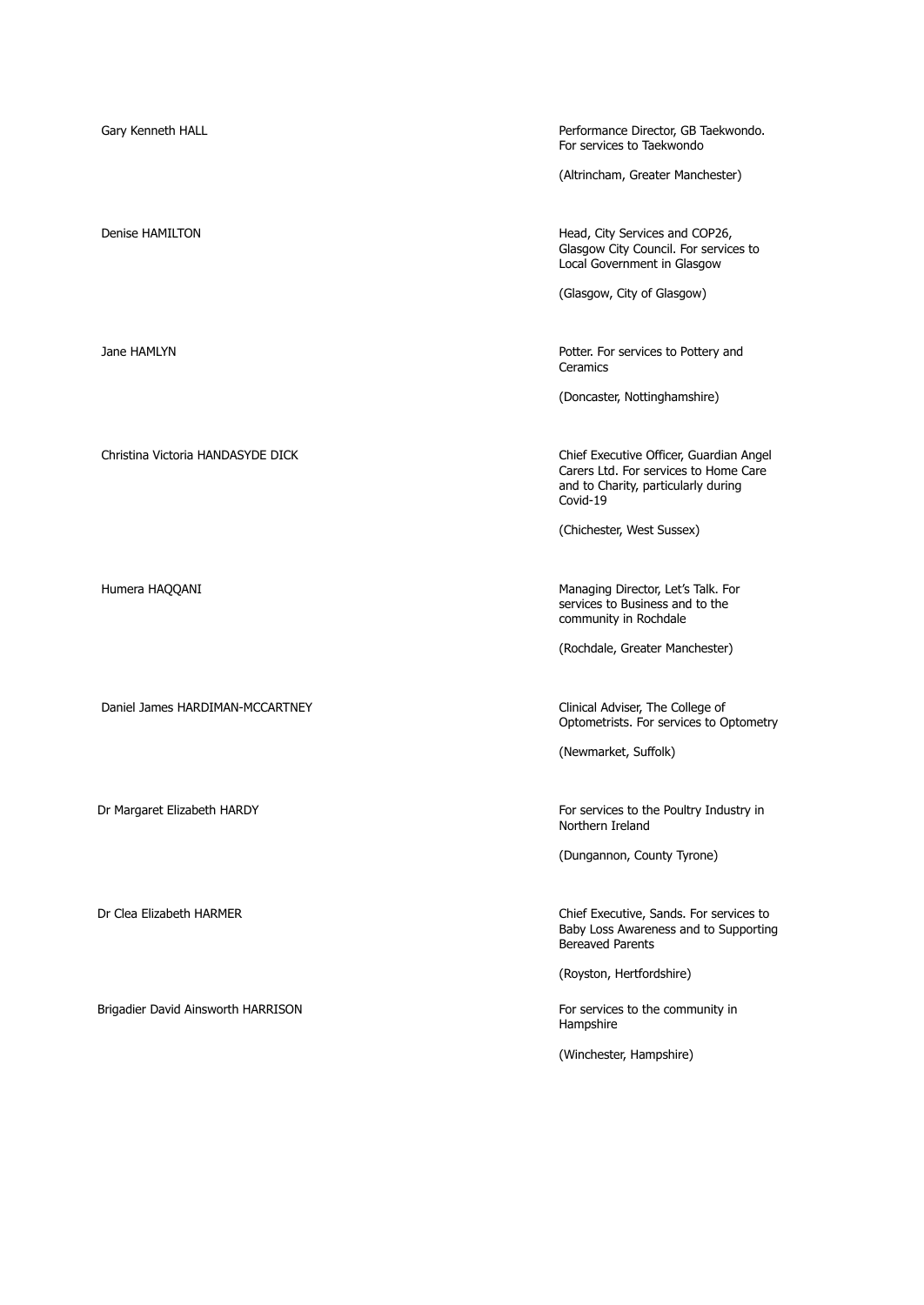| Darren Lee HART                      | Head, Data Acquisition and Industry<br>Liaison, Home Office. For services to<br>Trade and Border Security            |
|--------------------------------------|----------------------------------------------------------------------------------------------------------------------|
|                                      | (Staines, Surrey)                                                                                                    |
| Michael Wilberforce HARVEY           | Fleet Manager, Abellio London Bus. For<br>services to the Bus Industry                                               |
|                                      | (London, Greater London)                                                                                             |
| Benjamin Robert HAWES                | Chair, Athletes Commission, British<br>Olympic Association. For services to<br>Sport                                 |
|                                      | (London, Greater London)                                                                                             |
| Lt Cdr (Retd) Martyn Robert HAWTHORN | Chairman, Royal British Legion<br>Scotland. For voluntary service to<br>Veterans and to the community in<br>Scotland |
|                                      | (Edinburgh, Midlothian)                                                                                              |
| <b>Colin HAYBURN</b>                 | Executive Director, Almac. For services<br>to Economic Development and<br>Philanthropy in Northern Ireland           |
|                                      | (Ballymena, County Antrim)                                                                                           |
| Janis HEANEY                         | For services to Public Health in Scotland<br>during Covid-19                                                         |
|                                      | (Kilmarnock, Ayrshire)                                                                                               |
| <b>William Ernest HEAP</b>           | For voluntary service to the community<br>in Oldham, Greater Manchester                                              |
|                                      | (Oldham, Greater Manchester)                                                                                         |
| Janet Audrey HEAP                    | For voluntary service to the community<br>in Oldham, Greater Manchester                                              |
|                                      | (Oldham, Greater Manchester)                                                                                         |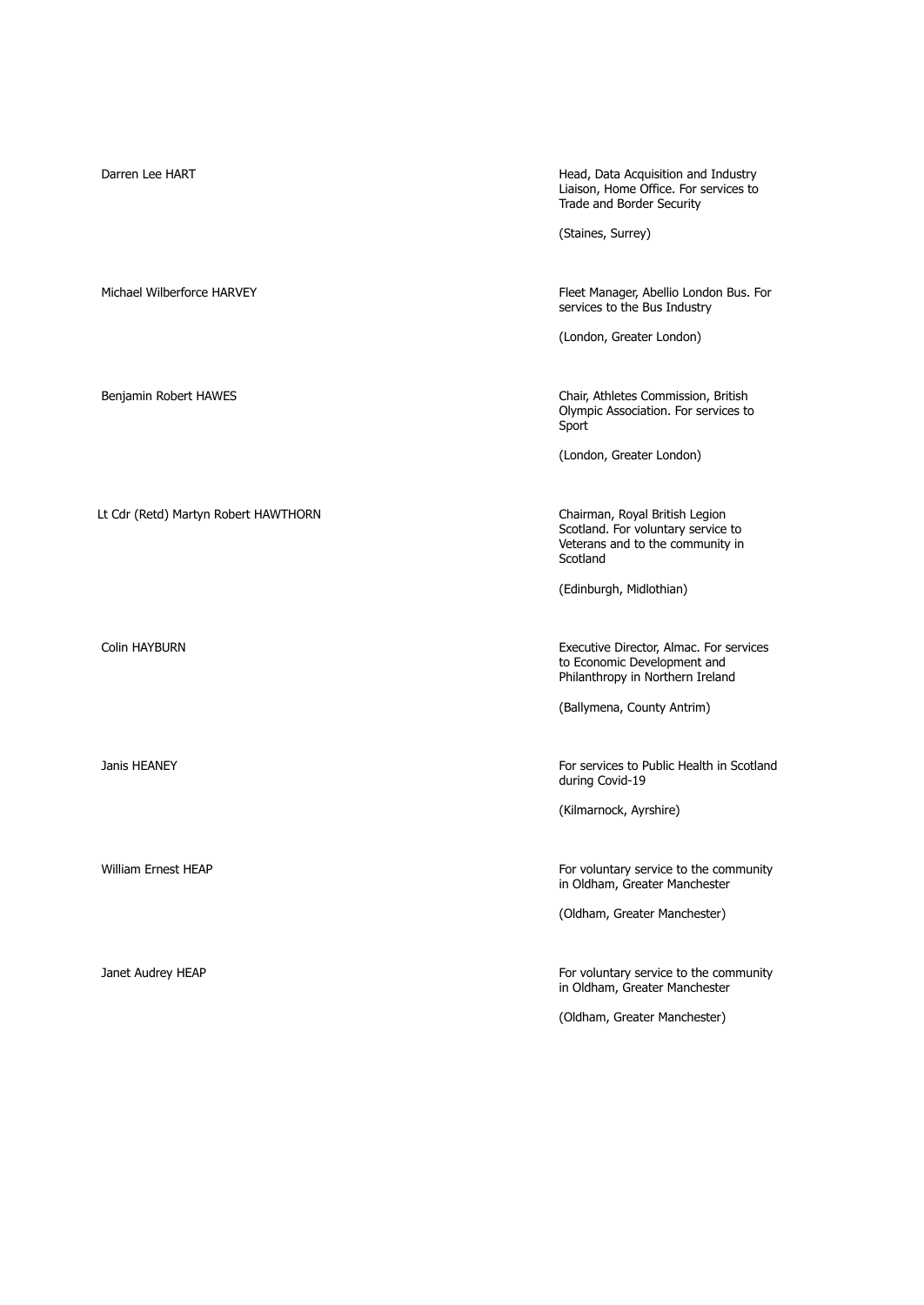| <b>Connie HENRY</b>                          | Founder, Track Academy. For charitable<br>services to Young People through<br>Sports and Education                                                                                   |
|----------------------------------------------|--------------------------------------------------------------------------------------------------------------------------------------------------------------------------------------|
|                                              | (Chesham, Buckinghamshire)                                                                                                                                                           |
|                                              |                                                                                                                                                                                      |
| Dolores Letitia HENRY-JENKINS (Dollie Henry) | For services to Dance                                                                                                                                                                |
|                                              | (London, Greater London)                                                                                                                                                             |
|                                              |                                                                                                                                                                                      |
| Brenda HERRON                                | Lately Chief Commissioner, Girlguiding<br>Ulster. For services to Young People                                                                                                       |
|                                              | (Hillsborough, County Down)                                                                                                                                                          |
|                                              |                                                                                                                                                                                      |
| Leah Dorothy HIGGINBOTTOM                    | Local Ward and Parish Councillor,<br>Barnsley Metropolitan Borough Council<br>and Great Houghton Parish Council. For<br>public and voluntary service in Barnsley,<br>South Yorkshire |
|                                              | (Barnsley, South Yorkshire)                                                                                                                                                          |
|                                              |                                                                                                                                                                                      |
| Marcia-Yvette HINKSON-GITTENS                | Police Staff, South Wales Police. For<br>services to Diversity in Policing                                                                                                           |
|                                              | (Barry, South Glamorgan)                                                                                                                                                             |
|                                              |                                                                                                                                                                                      |
| Siân HOLLERAN                                | Project Manager (International),<br>Colleges Wales. For services to<br>Education                                                                                                     |
|                                              | (Rhondda Cynon Taff, Mid Glamorgan)                                                                                                                                                  |
|                                              |                                                                                                                                                                                      |
| Irene HOLMES                                 | Volunteer and Group Organiser, Riding<br>for the Disabled. For services to People<br>with Disabilities in Arundel, West<br><b>Sussex</b>                                             |
|                                              | (Pulborough, West Sussex)                                                                                                                                                            |
|                                              |                                                                                                                                                                                      |
| Lyn Dyer HOPKINS                             | Trustee and Chair, Board of Trustees,<br>The Victoria League for Commonwealth<br>Friendship. For services to<br>Commonwealth Students in the UK                                      |

(London, Greater London)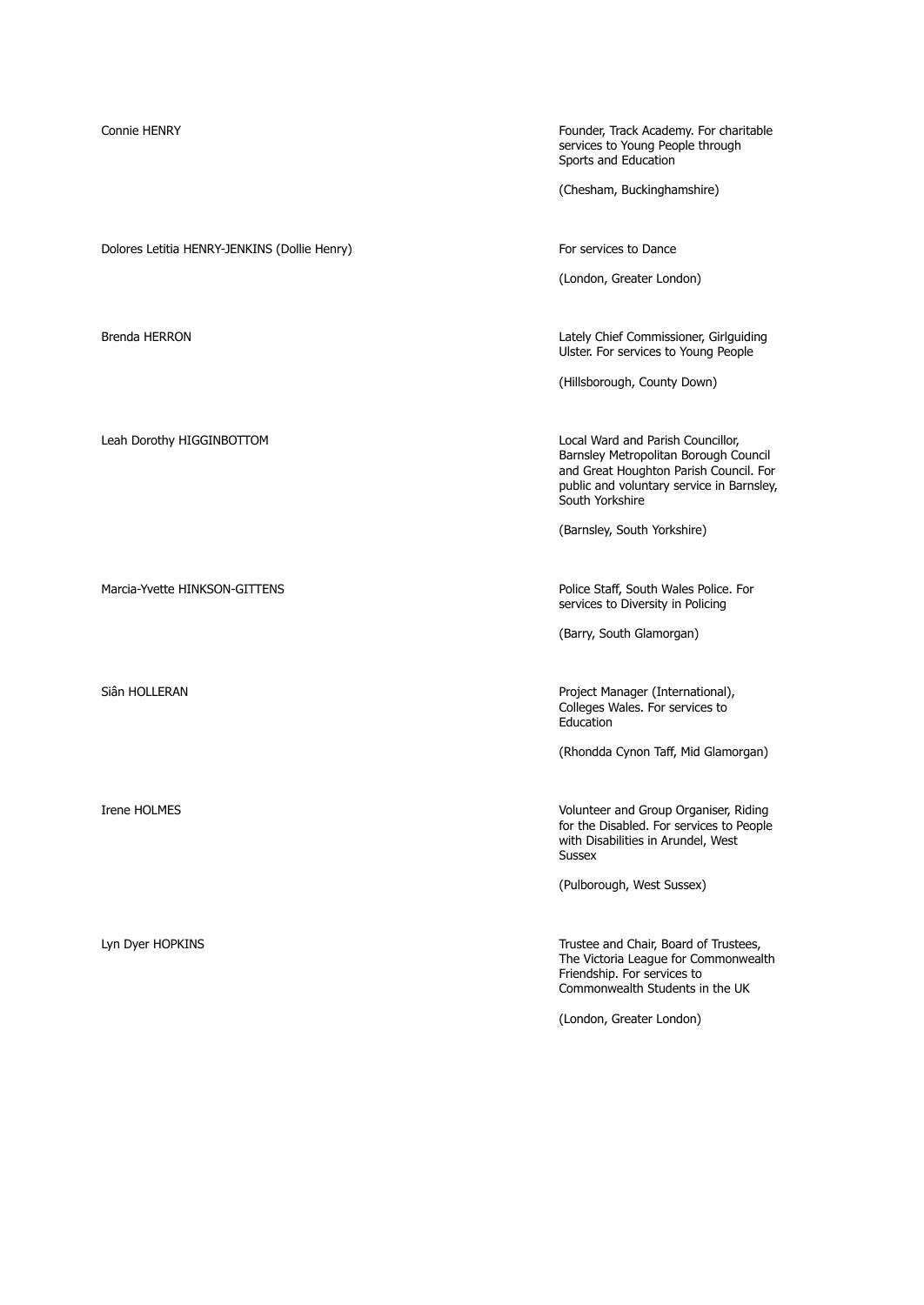| Nicholas Adrian HORST             | Helicopter Aircrew, Her Majesty's<br>Coastguard. For services to Search and<br>Rescue                                                                 |
|-----------------------------------|-------------------------------------------------------------------------------------------------------------------------------------------------------|
|                                   | (Fareham, Hampshire)                                                                                                                                  |
| Charlotte Sara HOSKER             | Prison Education Manager, HM Prison<br>and Young Offender Institution Askham<br>Grange. For services to Prison<br>Education and Reducing Re-Offending |
|                                   | (Selby, North Yorkshire)                                                                                                                              |
| Andrew Rhys HOWELL                | For services to Frontline Workers during<br>Covid-19                                                                                                  |
|                                   | (Cardiff, South Glamorgan)                                                                                                                            |
| Caroline HOWELL                   | Director, Foundling Museum. For<br>services to Museums                                                                                                |
|                                   | (London, Greater London)                                                                                                                              |
| Professor Joanne Elizabeth HUGHES | Director, Centre for Shared Education,<br>Queen's University Belfast. For services<br>to Education and to the community in<br>Northern Ireland        |
|                                   | (Jordanstown, County Antrim)                                                                                                                          |
| Elizabeth Ellen HUGHES            | Director of Special Projects, Sport<br>England. For services to Sport during<br>Covid-19                                                              |
|                                   | (Harrogate, North Yorkshire)                                                                                                                          |
| Elizabeth Janice HULME            | University Secretary and Vice Principal,<br>Glasgow Caledonian University. For<br>services to Higher Education in Scotland                            |
|                                   | (Edinburgh, City of Edinburgh)                                                                                                                        |
| Kevin HUNT                        | Head of Business Engagement,<br>Department for Business, Energy and<br>Industrial Strategy. For services to<br>Tackling Climate Change                |
|                                   | (Ashtead, Surrey)                                                                                                                                     |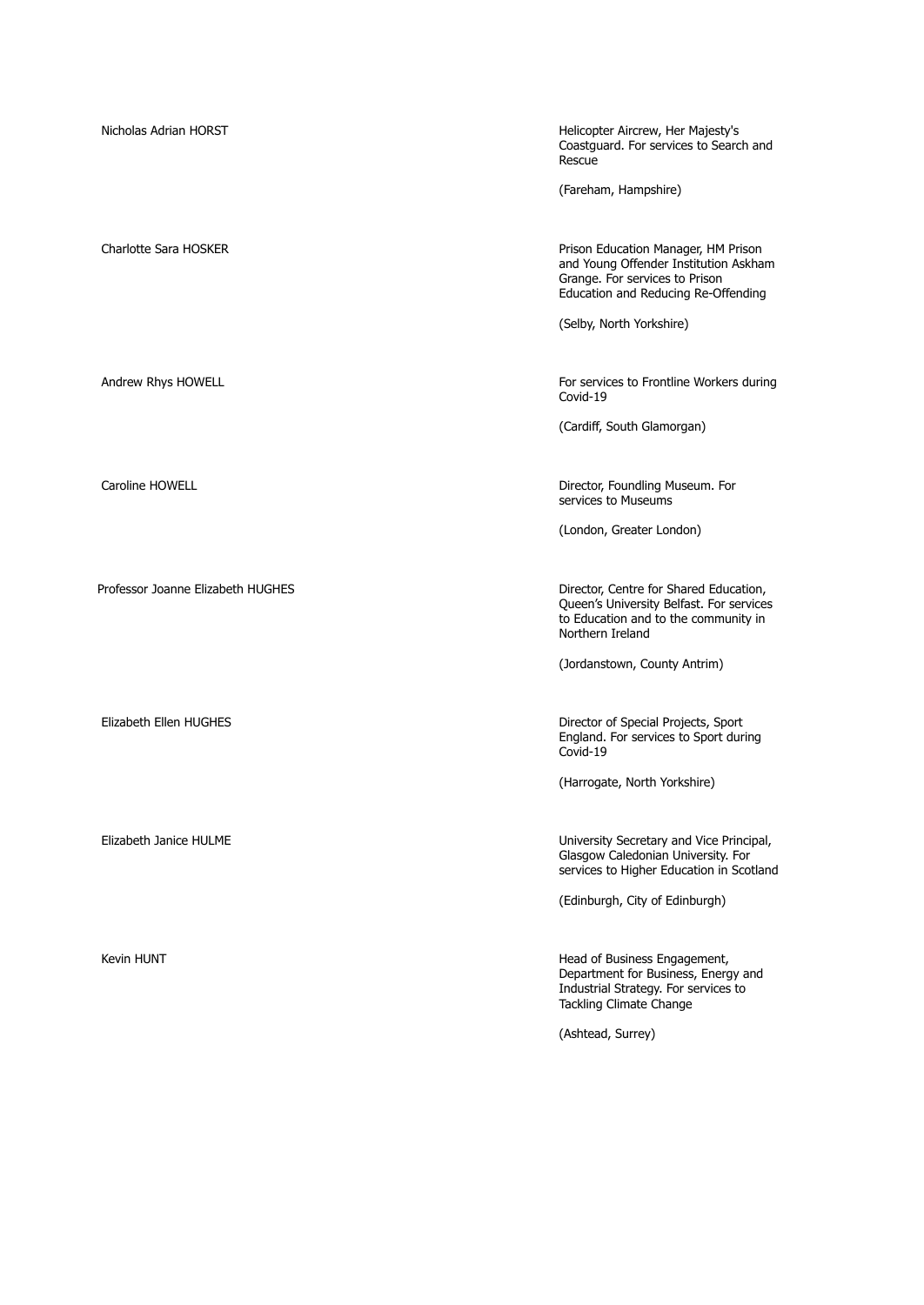| Susan HUNTER                 | Foster Carer, City of Edinburgh Council.<br>For services to Children                                                                                             |
|------------------------------|------------------------------------------------------------------------------------------------------------------------------------------------------------------|
|                              | (Penicuik, Midlothian)                                                                                                                                           |
| Zdenka HUSSERL               | Volunteer, Holocaust Memorial Day<br>Trust. For services to Holocaust<br>Education                                                                               |
|                              | (London, Greater London)                                                                                                                                         |
| Timothy Philip Maxwell IRWIN | Director, Northern Ireland Environment<br>Agency, Department of Agriculture,<br>Environment and Rural Affairs, Northern<br>Ireland Executive. For Public Service |
|                              | (Newtownards, County Down)                                                                                                                                       |
| Lorna Petrova JACKSON        | Headteacher, Maryland Primary School,<br>London Borough of Newham. For<br>services to Education                                                                  |
|                              | (London, Greater London)                                                                                                                                         |
| Safia JAMA                   | Chief Executive Officer, Women's<br>Inclusive Team. For services to the<br>Voluntary and Charitable Sector                                                       |
|                              | (London, Greater London)                                                                                                                                         |
| Roy Anthony JARRATT JP       | District Manager, Warwickshire and<br>Coventry, St John Ambulance. For<br>voluntary services to St John<br>Ambulance in the West Midlands                        |
|                              | (Solihull, West Midlands)                                                                                                                                        |
| Keith JARRETT                | Police Staff, British Transport Police.<br>For services to Policing and to Diversity                                                                             |
|                              | (London, Greater London)                                                                                                                                         |
| Chrisann Suzanne JARRETT     | Chief Executive Officer, We Belong. For<br>services to Children and Young Adults                                                                                 |
|                              | (London, Greater London)                                                                                                                                         |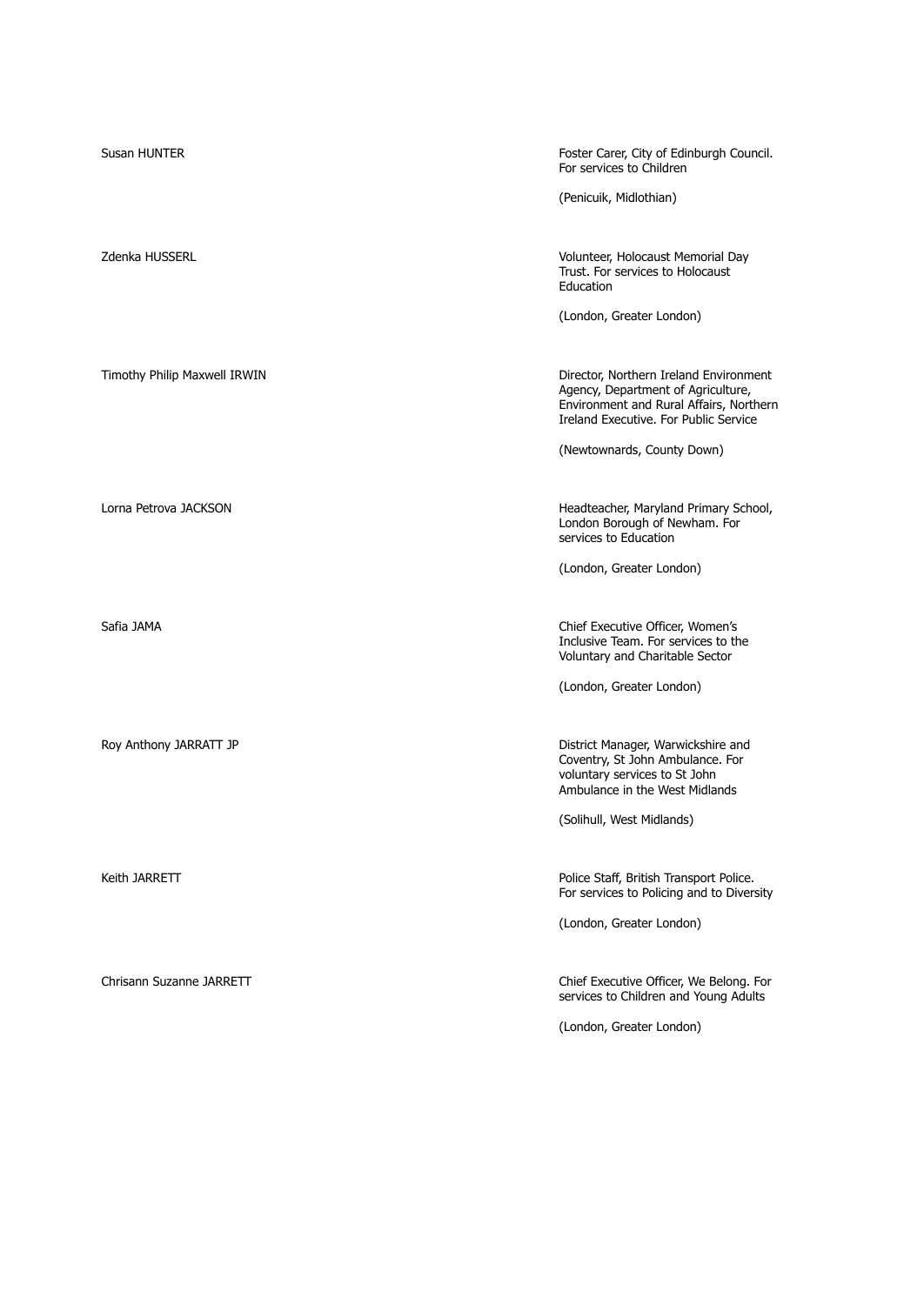| Jeanefer JEAN-CHARLES        | Choreographer. For services to Dance                                                                                                 |
|------------------------------|--------------------------------------------------------------------------------------------------------------------------------------|
|                              | (London, Greater London)                                                                                                             |
|                              |                                                                                                                                      |
| Tinuade JEGEDE (Tina Jegede) | Lead Nurse for Care Home Quality,<br>Standards and Assurance, London<br>Borough of Islington. For services to<br>Social Care         |
|                              | (London, Greater London)                                                                                                             |
|                              |                                                                                                                                      |
| Ameet JOGIA                  | Councillor, London Borough of Harrow<br>and Co-chair, Conservative Friends of<br>India. For Political and Public Service             |
|                              | (London, Greater London)                                                                                                             |
|                              |                                                                                                                                      |
| Shaun Philip JOHNSON         | Lately Arson Taskforce Coordinator,<br>Northamptonshire Police. For services<br>to Policing                                          |
|                              | (Finedon, Northamptonshire)                                                                                                          |
|                              |                                                                                                                                      |
| Rebecca JONES                | Volunteers and Access Lead, Cotswolds<br>National Landscape. For services to<br>Volunteering and to the Environment                  |
|                              | (Shipton-under-Wychwood,<br>Oxfordshire)                                                                                             |
|                              |                                                                                                                                      |
| Jane Margaret JONES          | Head of Public Affairs, Great Western<br>Railway. For services to the Railway<br>Industry                                            |
|                              | (Plymouth, Devon)                                                                                                                    |
|                              |                                                                                                                                      |
| Michelle Susan JONES         | Headteacher, Landsdowne Primary<br>School, Canton, Cardiff. For services to<br>Education, particularly during Covid-19               |
|                              | (Cardiff, South Glamorgan)                                                                                                           |
|                              |                                                                                                                                      |
| Elizabeth JONES              | Chair of Governors, St Damian's Science<br>College, Ashton-under-Lyne, Tameside,<br>Greater Manchester. For services to<br>Education |
|                              | (Staylbridge, Cheshire)                                                                                                              |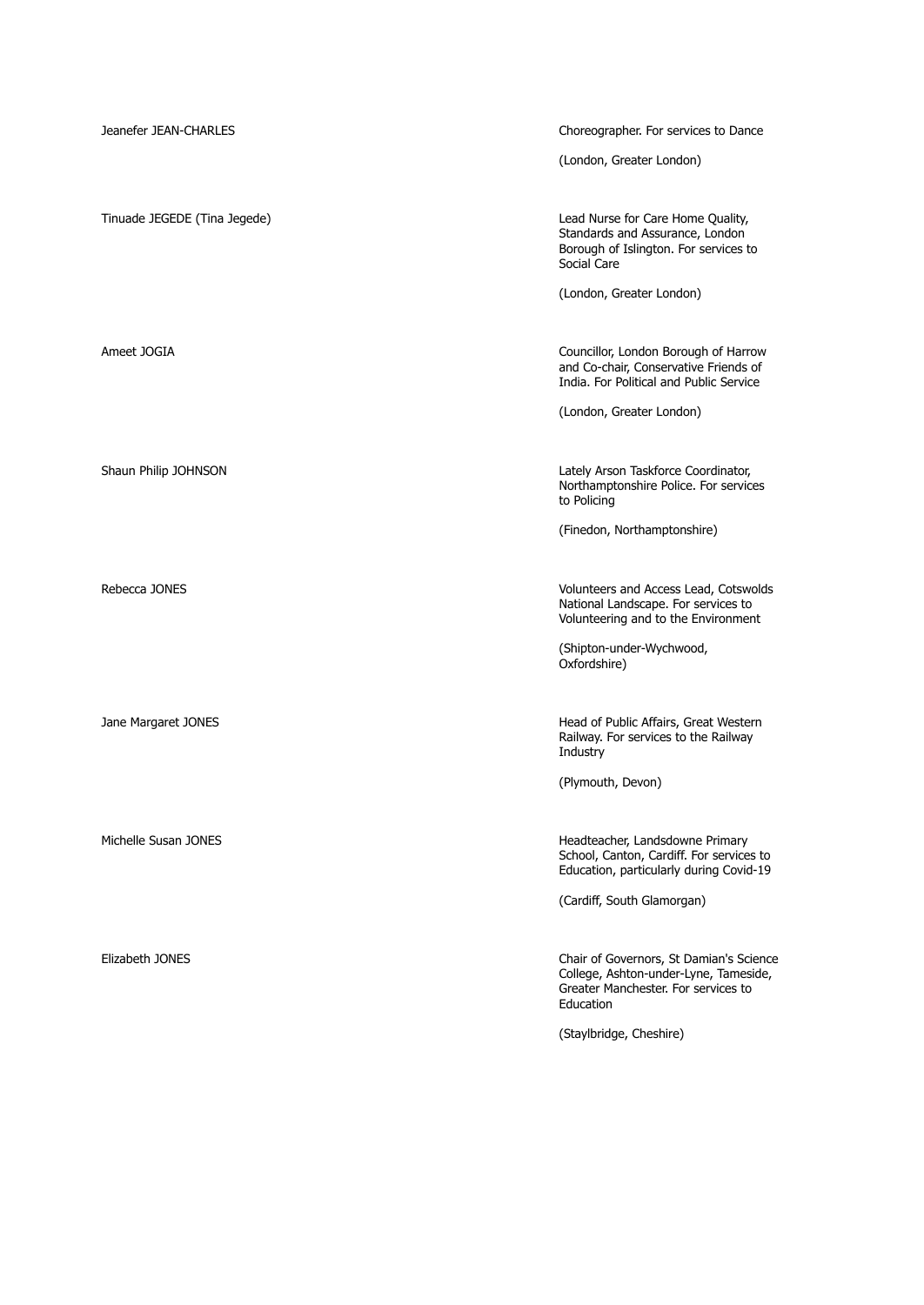| Mary Paula JORDAN                        | Principal, Sperrinview Special School,<br>Dungannon, County Tyrone. For<br>services to Education in Northern<br>Ireland<br>(Craigavon, County Armagh)                                                                    |
|------------------------------------------|--------------------------------------------------------------------------------------------------------------------------------------------------------------------------------------------------------------------------|
| Dr Manojkumar Narottam Liladhar JOSHI DL | Volunteer. For voluntary services to the<br>community in Bradford during Covid-19<br>(Bradford, West Yorkshire)                                                                                                          |
| Chunilal Odhavji KAKAD                   | For services to the community in the<br>London Borough of Brent<br>(London, Greater London)                                                                                                                              |
| Dr Andrew Miles KAYE                     | Head of Covid-19 Advice, Government<br>Office for Science. For services to<br>Global Resilience and Crisis<br>Management<br>(London, Greater London)                                                                     |
| Ann Tavener KEABLE                       | Patron, Home-Start Norfolk. For<br>services to Children in Norfolk<br>(Caister-on-Sea, Norfolk)                                                                                                                          |
| Eileen KELLY-MCGREGOR                    | Chair, Board of Trustees, Army Widows<br>Association. For voluntary service to<br><b>Bereaved Families</b><br>(Carnforth, Lancashire)                                                                                    |
| Najma KHALID                             | Founder, Women's CHAI Project and<br>Lead Organiser, Parent Power Oldham.<br>For services to the community in<br>Oldham                                                                                                  |
| Zamir KHAN                               | (Oldham, Greater Manchester)<br>Community Volunteer. For services to<br>the Blackburn Muslim Burial Society and<br>to the community in Blackburn,<br>Lancashire, particularly during Covid-19<br>(Blackburn, Lancashire) |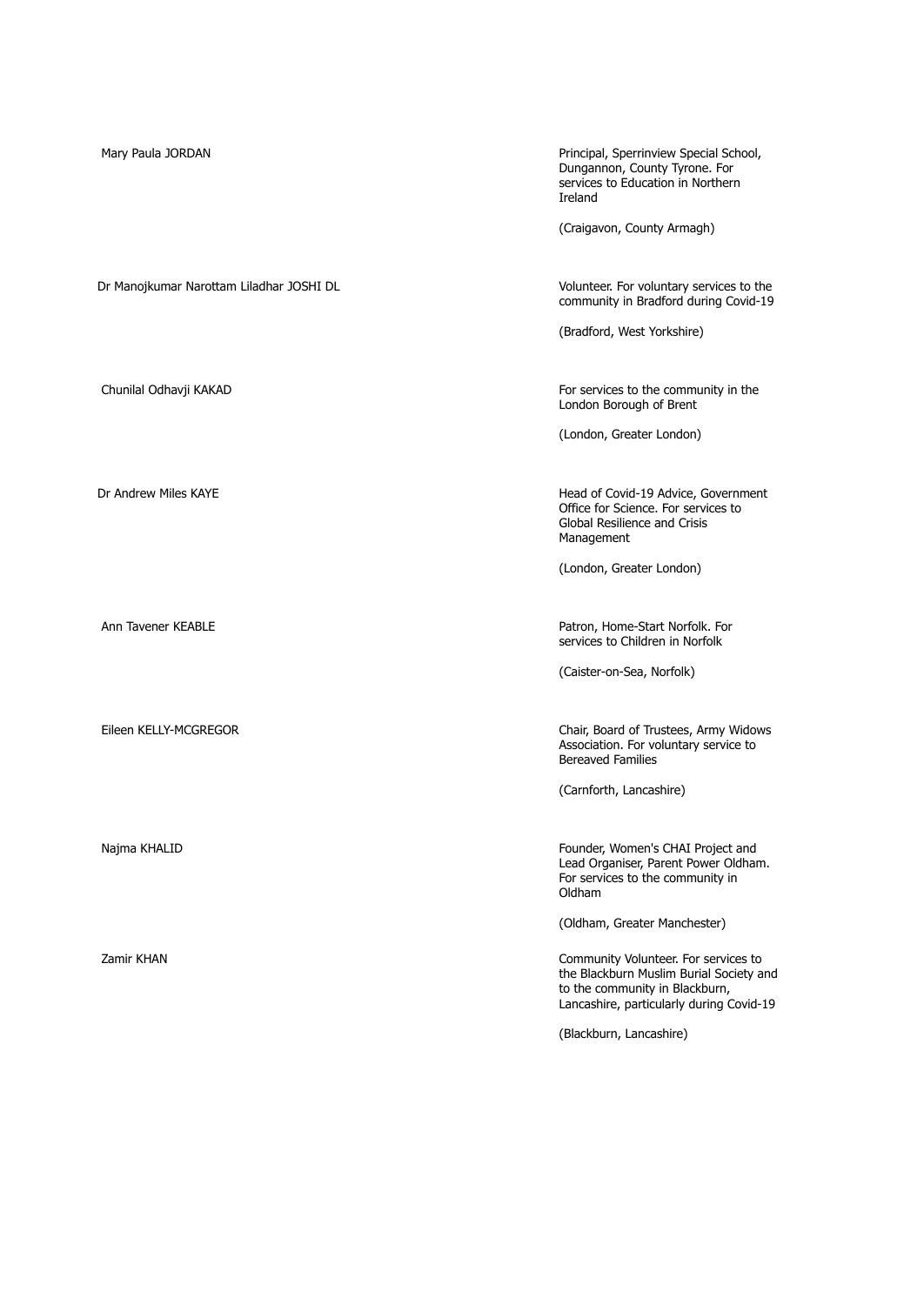| Elizabeth Nicol KING           | Principal Educational Psychologist,<br>South Lanarkshire Council. For services<br>to Children and Families<br>(Glasgow, City of Glasgow)                                        |
|--------------------------------|---------------------------------------------------------------------------------------------------------------------------------------------------------------------------------|
| Philip John KING               | Founder, South Derbyshire Music<br>Centre. For voluntary services to the<br>community in Derbyshire                                                                             |
|                                | (Swadlincote, Derbyshire)                                                                                                                                                       |
| Samantha May KINGHORN          | Para Athlete. For services to Disability<br>Sport                                                                                                                               |
|                                | (Gordon, Berwickshire)                                                                                                                                                          |
| Linda Christine KIRBY          | Councillor, London Borough of Merton.<br>For services to the community in South<br>London                                                                                       |
|                                | (London, Greater London)                                                                                                                                                        |
| Richard David John KIRKPATRICK | For services to the Equine Sector in<br>Northern Ireland                                                                                                                        |
|                                | (Comber, County Down)                                                                                                                                                           |
| Dr Barry KLAASSEN              | Team Leader, Scotland Emergency<br>Medicine - Malawi Project and Chief<br>Medical Adviser, British Red Cross. For<br>services to Overseas Healthcare                            |
|                                | (Wester Ballindean, Perthshire)                                                                                                                                                 |
| Charlotte KNEER DL             | Chief Executive Officer, Reigate and<br>Banstead Women's Aid. For services to<br>Victims of Domestic Abuse in Surrey                                                            |
|                                | (Surrey)                                                                                                                                                                        |
| Angela Eugenie KNIGHT JACKSON  | Deputy Director for Nursing Professional<br>Development, NHS England and NHS<br>Improvement. For services to the NHS,<br>specifically to the Nursing and<br>Midwifery Workforce |
|                                | (Sutton Coldfield, West Midlands)                                                                                                                                               |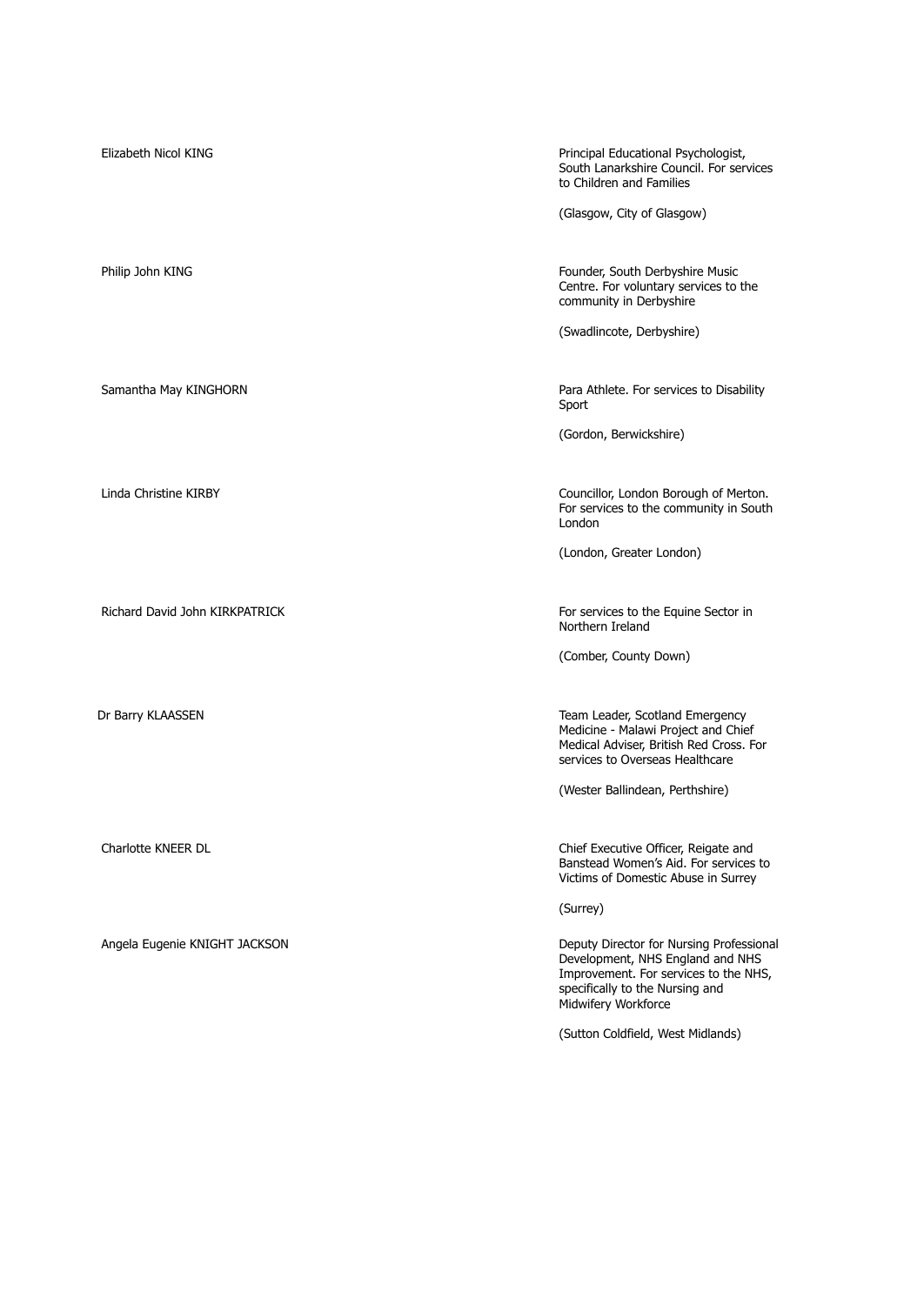| Sevcan KUDU                   | Diversity and Inclusion Lead, HMP and<br>YOI Bedford. For services to Prisoners<br>and to Refugees                      |
|-------------------------------|-------------------------------------------------------------------------------------------------------------------------|
|                               | (Northampton, Northamptonshire)                                                                                         |
|                               |                                                                                                                         |
| Dr Mick John KUMWENDA         | For services to Medicine                                                                                                |
|                               | (St Asaph, Clwyd)                                                                                                       |
|                               |                                                                                                                         |
| Barjinderpall LALL            | Head of Skills, JGA Group, London. For<br>services to Apprenticeships and Skills<br>Training                            |
|                               | (Greenford, Greater London)                                                                                             |
|                               |                                                                                                                         |
| <b>Tiffany Marie LANGFORD</b> | Deployed Caseworker, Ministry of<br>Defence. For Public Service                                                         |
|                               | (Hereford, Herefordshire)                                                                                               |
|                               |                                                                                                                         |
| <b>Claire LAVELLE</b>         | Founder, Hive of Wellbeing. For services<br>to the Wellbeing of Students, Teachers<br>and Staff in Education            |
|                               | (Kirkcaldy, Fife)                                                                                                       |
|                               |                                                                                                                         |
| Stephen Nicholas LAWLOR       | Foster Carer, West Sussex County<br>Council. For services to Children                                                   |
|                               | (Bognor Regis, West Sussex)                                                                                             |
|                               |                                                                                                                         |
| Deborah Ann LAWLOR            | Foster Carer, West Sussex County<br>Council. For services to Children                                                   |
|                               | (Bognor Regis, West Sussex)                                                                                             |
|                               |                                                                                                                         |
| Andrew John LAWRENCE          | Teacher, Hampton School, Hampton,<br>London Borough of Richmond. For<br>services to Holocaust and Genocide<br>Education |
|                               | (Twickenham, Middlesex)                                                                                                 |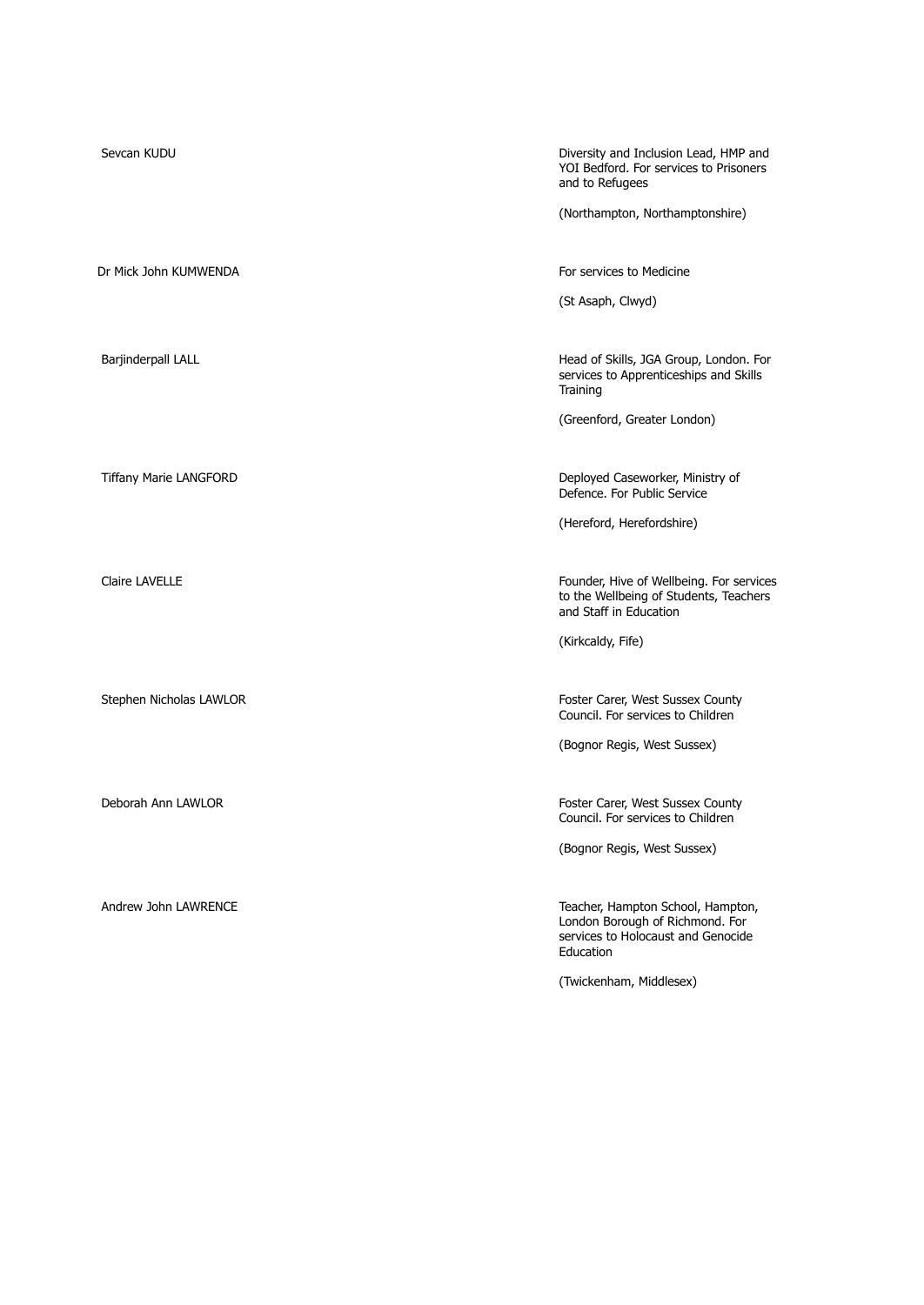| Stephanie LAWRENCE             | Executive Director, Nursing and Allied<br>Health Professionals, Leeds Community<br>Healthcare NHS Trust. For services to<br><b>District Nursing</b> |
|--------------------------------|-----------------------------------------------------------------------------------------------------------------------------------------------------|
| Chloe LAWSON                   | (Shipley, West Yorkshire)<br>Member, Scottish Sports Futures. For<br>services to Vulnerable and<br>Disadvantaged Young People in West<br>Scotland   |
|                                | (Glasgow, City of Glasgow)                                                                                                                          |
| <b>Bettina LESLIE</b>          | Founder and Operational Manager,<br>Freedom4Girls. For services to Tackling<br>Period Poverty                                                       |
|                                | (Leeds, West Yorkshire)                                                                                                                             |
| Dr Gwyneth LEWIS               | Poet. For services to Literature                                                                                                                    |
|                                | (Cardiff, South Glamorgan)                                                                                                                          |
| Barbara Hilary LEWIS           | For services to the Royal National<br>Institute for Deaf People and the Health<br>and Social Care Sector in Northern<br>Ireland                     |
|                                | (Newtownabbey, County Antrim)                                                                                                                       |
| Emma Jayne LEWIS               | Chair, The Roots Foundation Wales. For<br>voluntary services to Young People in<br>Swansea                                                          |
|                                | (Swansea, West Glamorgan)                                                                                                                           |
| Margaret Ann Paterson LEWISOHN | Founder, Marryat Players. For services<br>to Young People                                                                                           |
|                                | (London, Greater London)                                                                                                                            |
| Kevan John LILES               | Chief Executive, Voluntary Action<br>Leicestershire. For services to the<br><b>Voluntary Sector</b>                                                 |
|                                | (Leicester, Leicestershire)                                                                                                                         |
| James LINDSAY                  | For voluntary service to Education in<br>Killyleagh, County Down                                                                                    |
|                                | (Downpatrick, County Down)                                                                                                                          |
|                                |                                                                                                                                                     |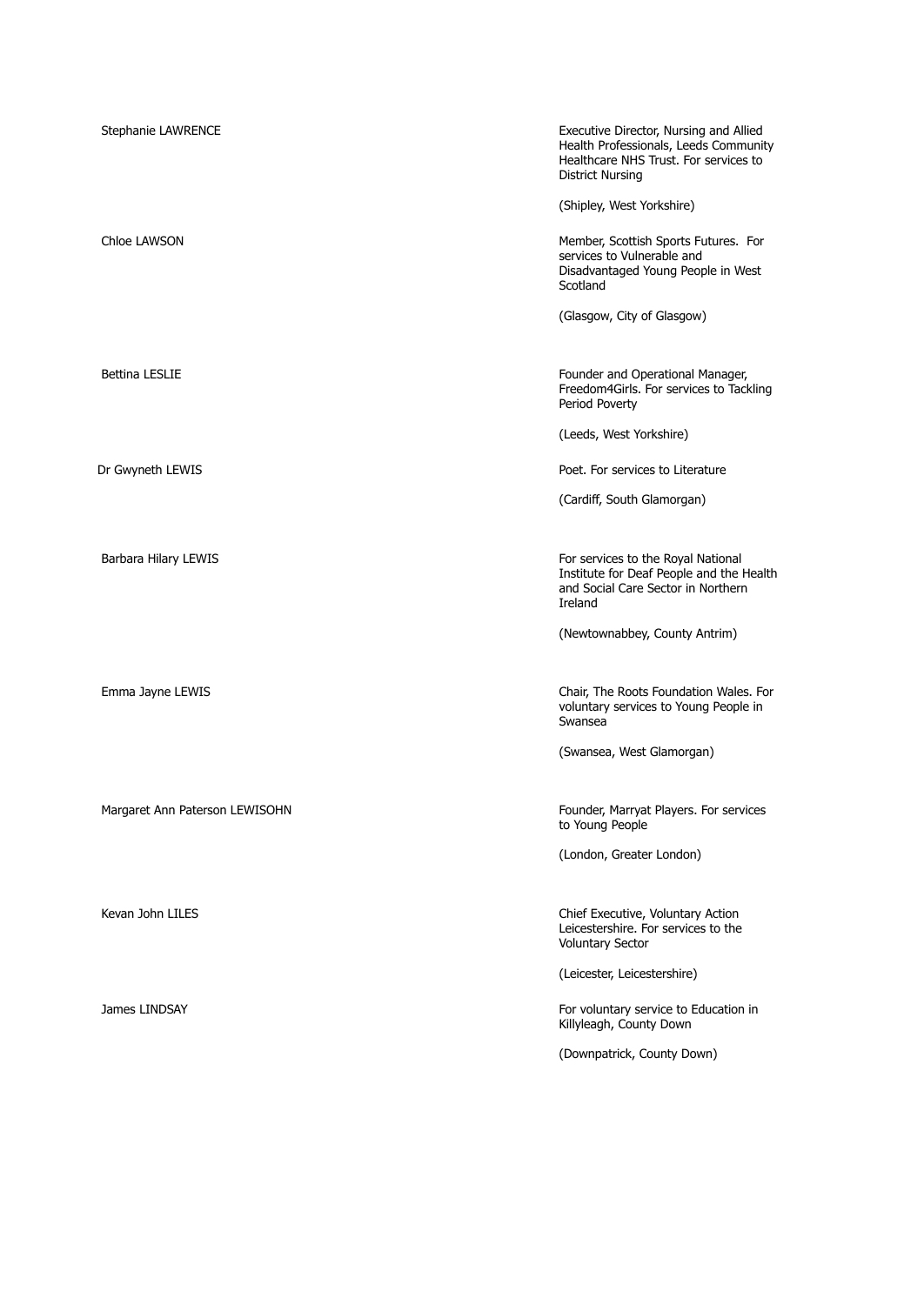| Christine Joan LINDSAY       | Community Champion. For voluntary<br>and charitable services to the<br>community in the London Borough of<br>Sutton, particularly with Older People<br>(Wallington, Surrey)                                    |
|------------------------------|----------------------------------------------------------------------------------------------------------------------------------------------------------------------------------------------------------------|
| Matthew David LITTLEFORD     | Chair, The Reading Agency. For services<br>to Literature<br>(London, Greater London)                                                                                                                           |
| Elizabeth Lorraine LLEWELLYN | Classical Musician. For services to Music<br>(Holmfirth, West Yorkshire)                                                                                                                                       |
| Robert Joseph LODGE          | Vice Chair and Trustee, Red Cypher<br>Charity. For services to Veterans and<br>their Families<br>(Weeley Heath, Essex)                                                                                         |
| Michael Matthew LOOMES       | Founder and Curator, The Story of<br>Scouting Museum. For voluntary<br>services to Young People and to the<br>community in Lancashire<br>(Blackpool, Lancashire)                                               |
| June LOVE                    | Community Relations Manager,<br>Dounreay Site Restoration Limited. For<br>services to the Nuclear Industry and to<br>the community in Caithness and North<br>Sutherland<br>(Thurso, Caithness)                 |
| Dr Angus George LUNN         | Vice President, Northumberland Wildlife<br>Trust. For services to Education and to<br>Peatland Conservation                                                                                                    |
| John Jamieson MACLENNAN      | (Newcastle upon Tyne, Tyne and Wear)<br>Chair, Lifeboat Management Group,<br>Stornoway Lifeboat Station. For<br>voluntary services to the Royal National<br>Lifeboat Institution<br>(Stornoway, Western Isles) |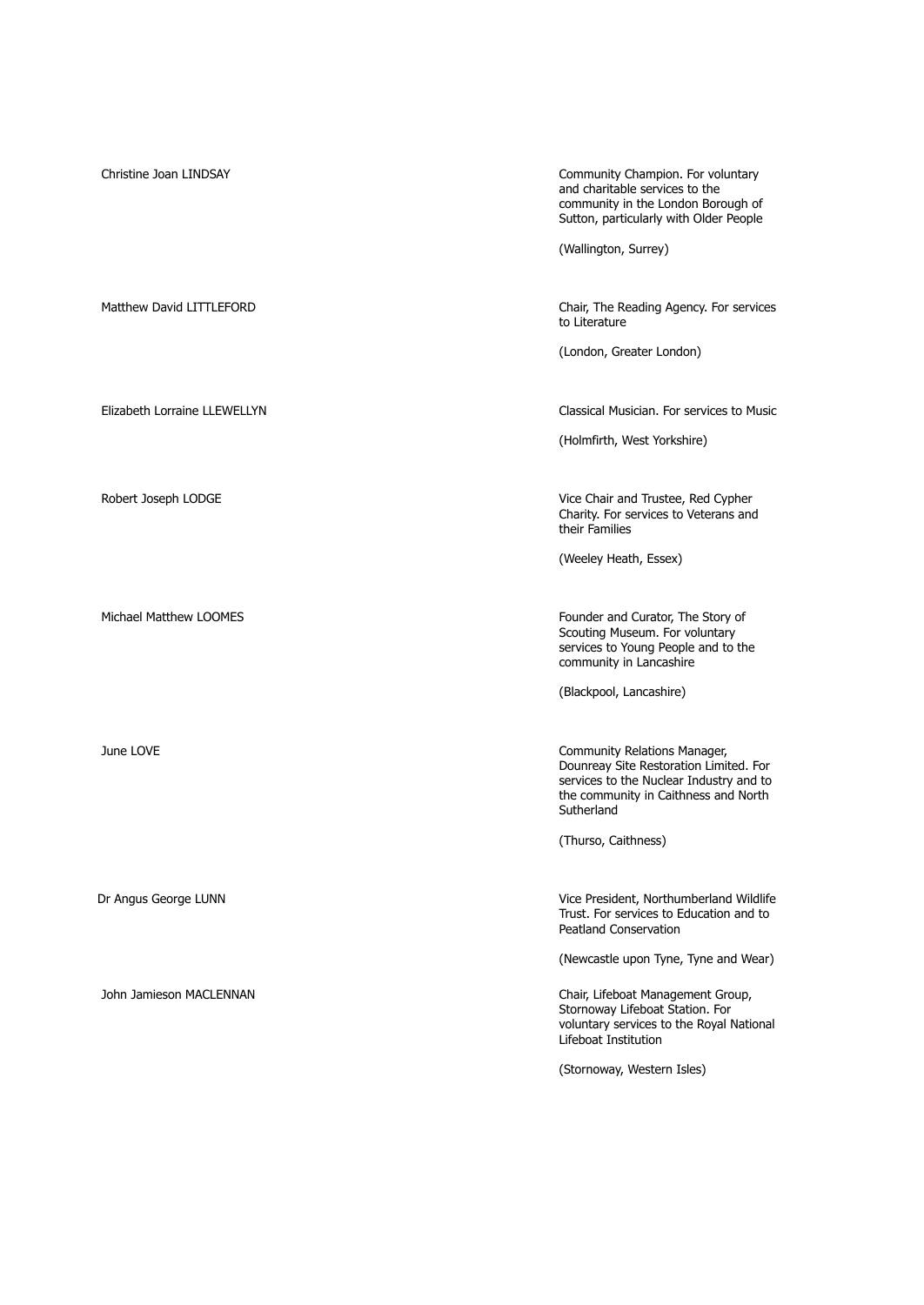Nitin Natwarlal MADHAVJI (Nick Madhavji) Founder and Chief Executive, Joskos Solutions Ltd. For services to Education, to Business and to Charity (London, Greater London) Sandeep MAHAL **Sandeep MAHAL** Sandeep MAHAL Lately Director, Nottingham UNESCO City of Literature. For services to Literature, the Arts and Culture in Nottingham (Walsall, West Midlands) Mark Alexander MALONE **Event Manager, Cabinet Office.** For services to the Delivery of COP26 (London, Greater London) John Neil MALTBY **Lately Trust Board Volunteer, National** Citizen Service. For services to Young People (London, Greater London) Maxwell Christopher Graham MANLEY **Head of Dental Department, Royal** Hospital for Neuro-Disability. For services to Dentistry (Canterbury, Kent) Timothy MANN National Volunteer Police Cadets Coordinator. For services to Young People (London, Greater London) Catherine MANN **Catherine MANN Head of Libraries and Arts, Staffordshire** County Council. For services to Public Libraries (Bramshall, Staffordshire) Jonathan MANNS Lately Executive Director, Rockwell. For services to Planning, Real Estate and to Built Environments (Abroad)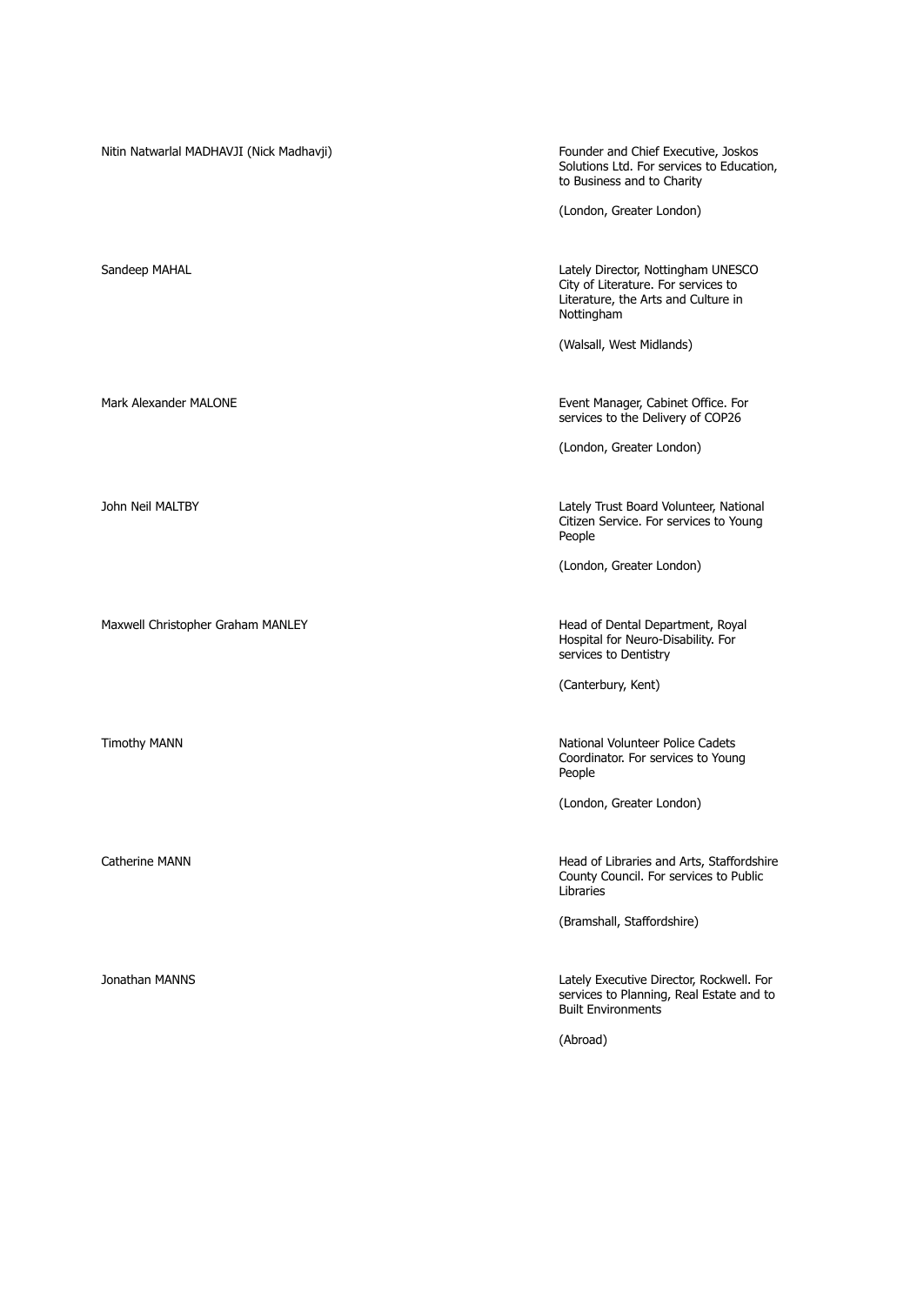| Ella Elizabeth MARKS  | For services to the community in the<br>London Borough of Ealing                                                                                  |
|-----------------------|---------------------------------------------------------------------------------------------------------------------------------------------------|
|                       | (London, Greater London)                                                                                                                          |
| Sue MAROONEY          | Chief Executive Officer, Durrington Multi<br>Academy Trust, and Headteacher,<br>Durrington High School, West Sussex.<br>For services to Education |
|                       | (Henfield, West Sussex)                                                                                                                           |
| Austin Philip MARSDEN | Lately Founder and Executive Chair,<br>Ridgeway Partners. For services to<br>Business and to Charity                                              |
|                       | (Sheriff Hutton, North Yorkshire)                                                                                                                 |
| Kay MARTIN            | Principal, Cardiff and Vale College. For<br>services to Education in Wales                                                                        |
|                       | (Maesyfftnon, Mid Glamorgan)                                                                                                                      |
| Clare Rosemary MARTIN | Chief Executive Officer, Pompey in<br>Community. For services to the<br>community in Portsmouth                                                   |
|                       | (Portsmouth, Hampshire)                                                                                                                           |
| Lissa Kate MATTHEWS   | Lately Principal Private Secretary and<br>Head of Private Office, Crown<br>Prosecution Service. For services to Law<br>and Order                  |
|                       | (Ashtead, Surrey)                                                                                                                                 |
| Thomas Hugh MAXWELL   | For services to Floristry and to Charity<br>in Edinburgh                                                                                          |
|                       | (Edinburgh, City of Edinburgh)                                                                                                                    |
| <b>Christine MAY</b>  | Head, Libraries at Bradford. For services<br>to Public Libraries                                                                                  |
|                       | (Stevenage, Hertfordshire)                                                                                                                        |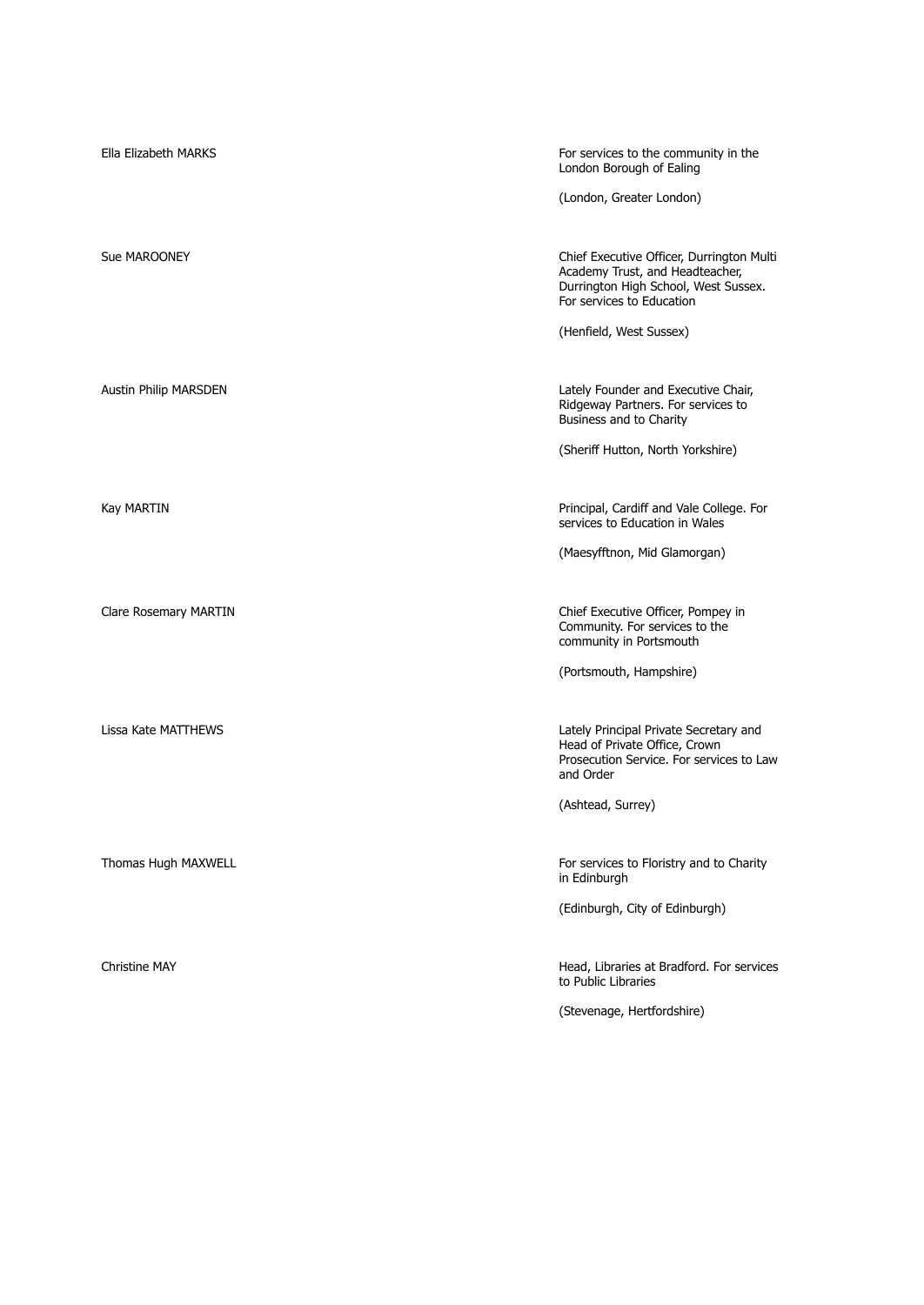| Shirley MCCAY                 | For services to Hockey and to the<br>community in Northern Ireland                                                                              |
|-------------------------------|-------------------------------------------------------------------------------------------------------------------------------------------------|
|                               | (Omagh, County Tyrone)                                                                                                                          |
| James MCCLEAN                 | Chair, Ballymena and District Branch,<br>Parkinson's UK. For services to People<br>with Parkinson's in County Antrim                            |
|                               | (Ballymena, County Antrim)                                                                                                                      |
| Josephine Anne MCCONAGHY      | For services to Vulnerable Families in<br>the Lisburn Area                                                                                      |
|                               | (Moira, County Down)                                                                                                                            |
| Professor Robert Lee MCGREEVY | Chairman, League of Advanced<br>European Neutron Sources. For services<br>to Science                                                            |
|                               | (Didcot, Oxfordshire)                                                                                                                           |
| Samuel Thomas MCGREGOR        | Member, Governing Body, North West<br>Regional College. For services to<br>Further Education and to the<br>community in Northern Ireland        |
|                               | (Limavady, County Londonderry)                                                                                                                  |
| John Andrew MCILMOYLE         | Vice-Principal, Longstone Special<br>School, Dundonald, Belfast. For services<br>to Education and to Children with<br>Special Educational Needs |
|                               | (Belfast, City of Belfast)                                                                                                                      |
| Cherry Lucy MCKEAN            | For services to the community in Earls<br>Colne, Essex during Covid-19                                                                          |
|                               | (Colchester, Essex)                                                                                                                             |
| Dr Moira Fay MCKENNA DL       | Chief Commissioner, Girlguiding<br>Scotland. For services to Young People                                                                       |

(Dingwall, Ross and Cromarty)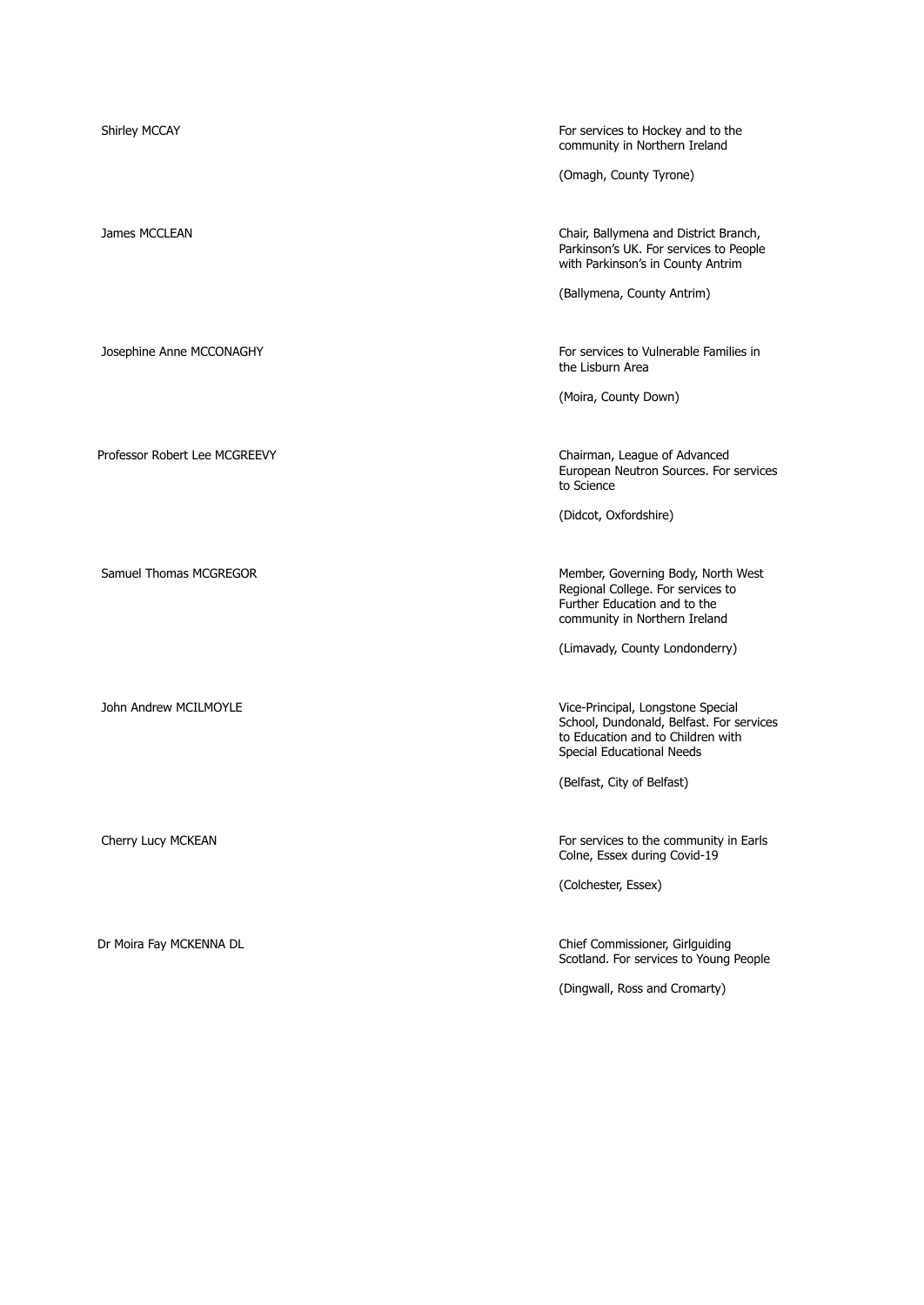| <b>Stuart MCLELLAN</b>                 | Co-founder, Neilston and Uplawmoor<br>First Responders. For voluntary and<br>charitable services in Renfrewshire                                   |
|----------------------------------------|----------------------------------------------------------------------------------------------------------------------------------------------------|
|                                        | (Neilston, Renfrewshire)                                                                                                                           |
| Lynn Elizabeth MCMANUS                 | Founder, Pathways4All and The Tim<br>Lamb Children's Centre. For services to<br>Children with Disabilities                                         |
|                                        | (North Shields, Tyne and Wear)                                                                                                                     |
| Laura Elizabeth Rose MCMILLAN          | Director of Audience Strategy, Coventry<br>City of Culture Trust. For services to<br>Culture and to the community in<br>Coventry                   |
|                                        | (Coventry, West Midlands)                                                                                                                          |
| Dr Elaine MCNAUGHTON (Elaine Campbell) | Lately Senior Partner, Carnoustie<br>Medical Group. For services to General<br>Practice and GP Training in Scotland                                |
|                                        | (Carnoustie, Angus)                                                                                                                                |
| Dr Mary Ruth MCQUILLAN                 | Senior Lecturer, Usher Institute,<br>University of Edinburgh. For services to<br>Science during Covid-19                                           |
|                                        | (Edinburgh, Midlothian)                                                                                                                            |
| Ian Richard MEAN                       | For services to the community in<br>Gloucestershire                                                                                                |
|                                        | (Gloucester, Gloucestershire)                                                                                                                      |
| Patricia Anne MENSFORTH                | Clinical Dietetic Manager, Leicestershire<br>Home Enteral Nutrition Service,<br>Leicestershire Partnership NHS Trust.<br>For services to Dietetics |
|                                        | (Hinckley, Leicestershire)                                                                                                                         |
| Leslie MICKLETHWAITE                   | For voluntary and charitable services to<br>the community in North Lancashire and<br>South Cumbria                                                 |
|                                        | (Grange-over-Sands, Cumbria)                                                                                                                       |
|                                        |                                                                                                                                                    |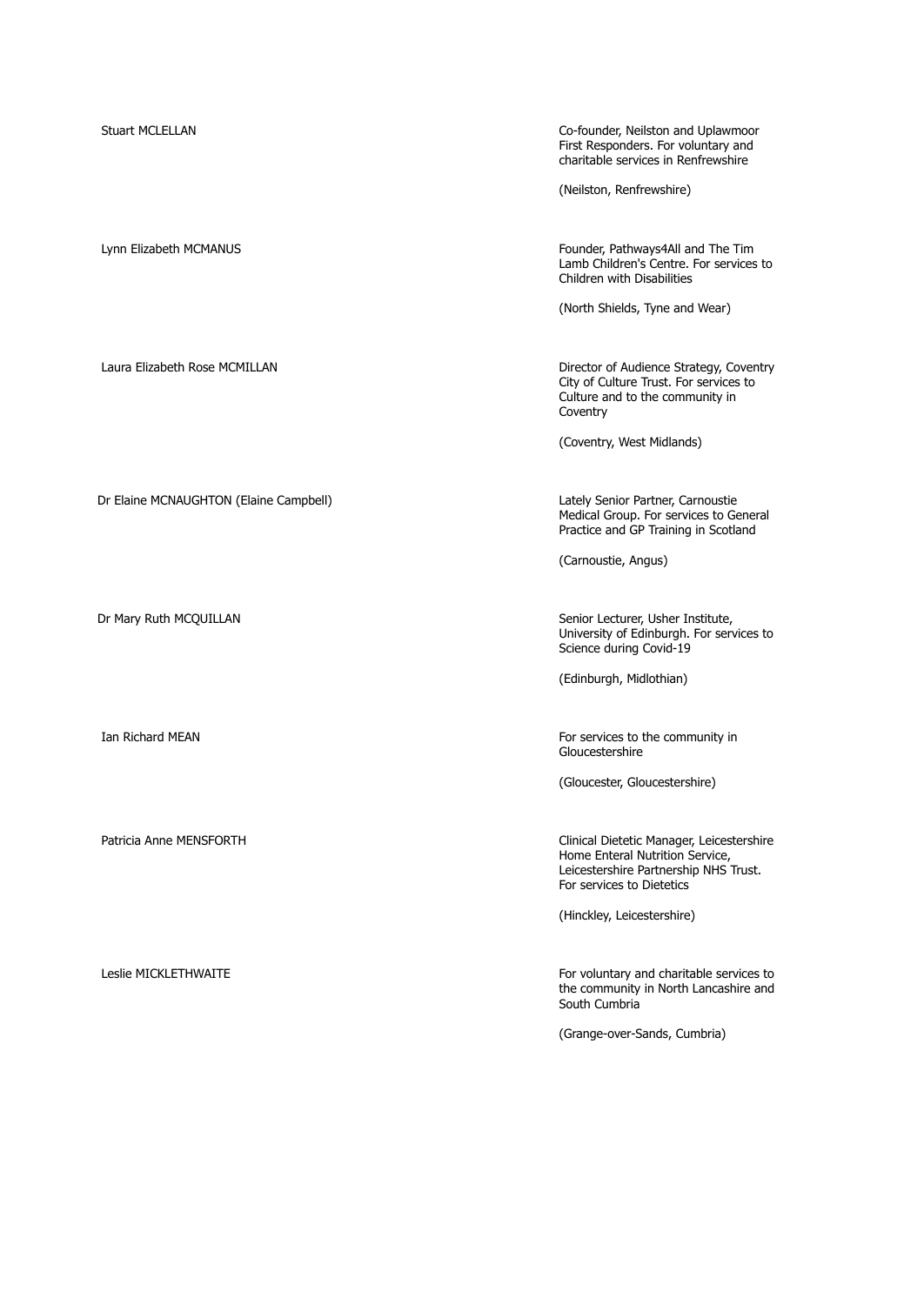| Hannah Louise MILEY                   | For services to Swimming and to<br>Women in Sport                                                                                                                                                              |
|---------------------------------------|----------------------------------------------------------------------------------------------------------------------------------------------------------------------------------------------------------------|
|                                       | (Blackburn, Aberdeenshire)                                                                                                                                                                                     |
| Julia Ingrid MILLARD                  | Chair of Governors, Langley Moor<br>Nursery, Langley Moor Primary School<br>and Durham Community Business<br>College. For services to Education                                                                |
|                                       | (Meadowfield, County Durham)                                                                                                                                                                                   |
| Dr Ian Stuart MILLER                  | Lately Chief Medical Officer, British<br>Paralympic Association. For services to<br>Paralympic Sport                                                                                                           |
|                                       | (Clevedon, Somerset)                                                                                                                                                                                           |
| James Philip MILNER                   | For services to Association Football and<br>to Charity                                                                                                                                                         |
|                                       | (Mobberley, Cheshire)                                                                                                                                                                                          |
| Elaine Samantha MITCHENER             | Musician. For services to Music                                                                                                                                                                                |
|                                       | (London, Greater London)                                                                                                                                                                                       |
|                                       |                                                                                                                                                                                                                |
| Kiritkumar Jamnadas MODI (Kirit Modi) | Honorary President, National Kidney<br>Federation and the National Black Asian<br>and Minority Ethnic Transplant Alliance.<br>For services to Organ Donation<br>particularly in Ethnic Minority<br>Communities |
|                                       | (London, Greater London)                                                                                                                                                                                       |
| David Trevor MOLYNEUX                 | Councillor and Leader, Wigan<br>Metropolitan Borough Council. For<br>services to Local Government and to<br>the community in Wigan                                                                             |
|                                       | (Wigan, Greater Manchester)                                                                                                                                                                                    |
| Gillian Elizabeth MONTGOMERY          | Speech and Language Therapist,<br>Northern Health and Social Care Trust.<br>For services to Healthcare in Northern<br>Ireland                                                                                  |
|                                       | (Coleraine, County Londonderry)                                                                                                                                                                                |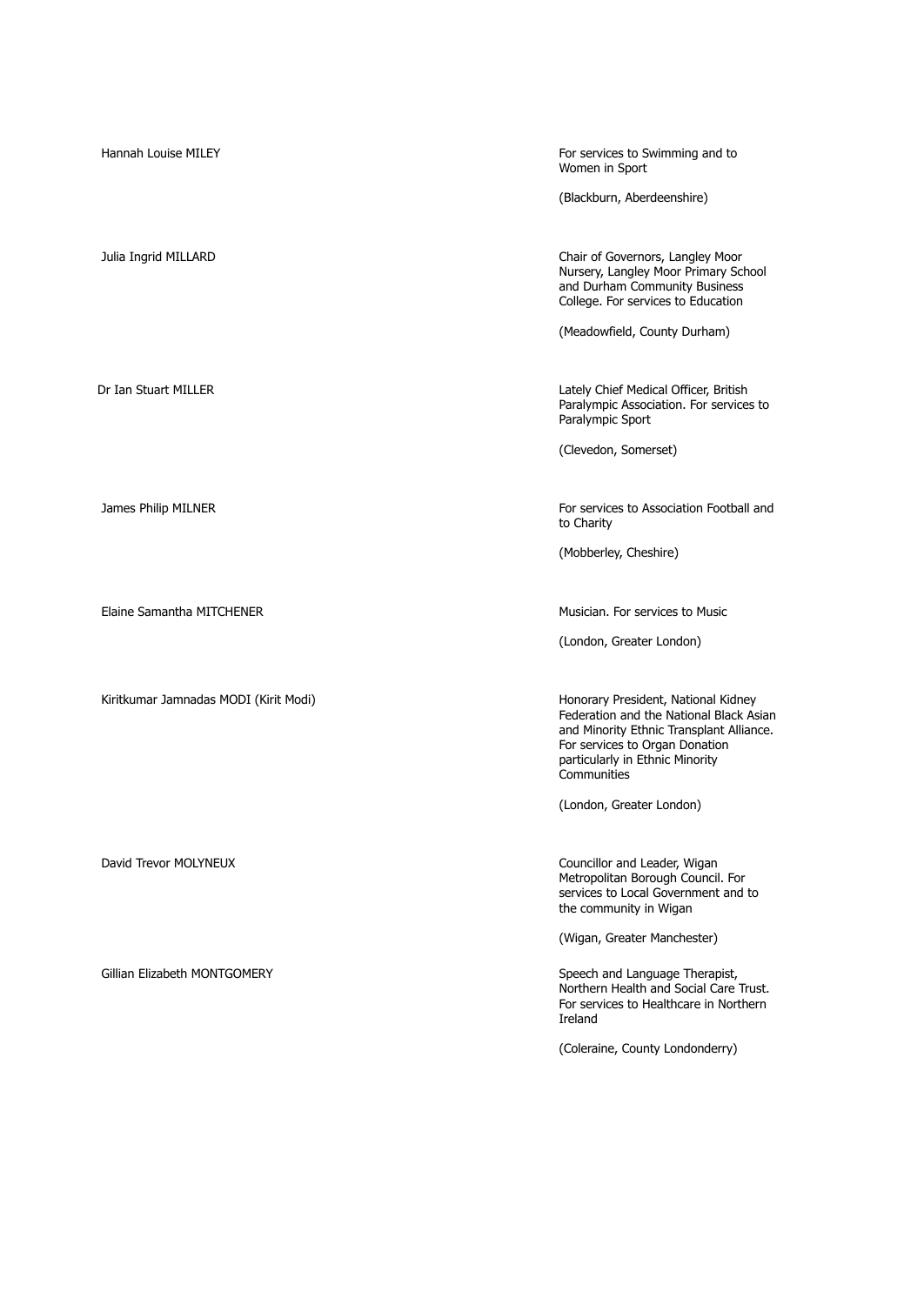| Francesca MOODY             | Co-Founder, Fleabag for Charity,<br>Fleabag Support Fund and Shedinburgh<br>Fringe Festival. For services to<br>Charitable Fundraising for the Arts<br>during Covid-19<br>(London, Greater London) |
|-----------------------------|----------------------------------------------------------------------------------------------------------------------------------------------------------------------------------------------------|
| <b>Stanley Watt MORRICE</b> | For services to the Food and Drink<br>Sector in Scotland                                                                                                                                           |
|                             | (Aberdeen, Aberdeenshire)                                                                                                                                                                          |
| Captain Michael MORRIS      | Chairman, United Kingdom Maritime<br>Pilots Association. For services to<br>Maritime Industry                                                                                                      |
|                             | (Southport, Merseyside)                                                                                                                                                                            |
| <b>Hugh MORRIS</b>          | Chief Executive, Glamorgan County<br>Cricket Club. For services to Cricket and<br>to Charity                                                                                                       |
|                             | (Cardiff, South Glamorgan)                                                                                                                                                                         |
| Ann-Maree MORRISON          | For services to Women in Business and<br>to the Economy                                                                                                                                            |
|                             | (Stirling, Stirlingshire)                                                                                                                                                                          |
| Odette Michelle MOULD       | Founder, Harry's Rainbow. For services<br>to Bereaved Children and Families in<br>Milton Keynes, Buckinghamshire                                                                                   |
|                             | (Milton Keynes, Buckinghamshire)                                                                                                                                                                   |
| Sean Daniel MULLAN          | For services to the Northern Ireland<br>Ambulance Service                                                                                                                                          |
|                             | (Dungannon, County Tyrone)                                                                                                                                                                         |
| Sarah MULLIN                | For services to Education                                                                                                                                                                          |
|                             | (Solihull, West Midlands)                                                                                                                                                                          |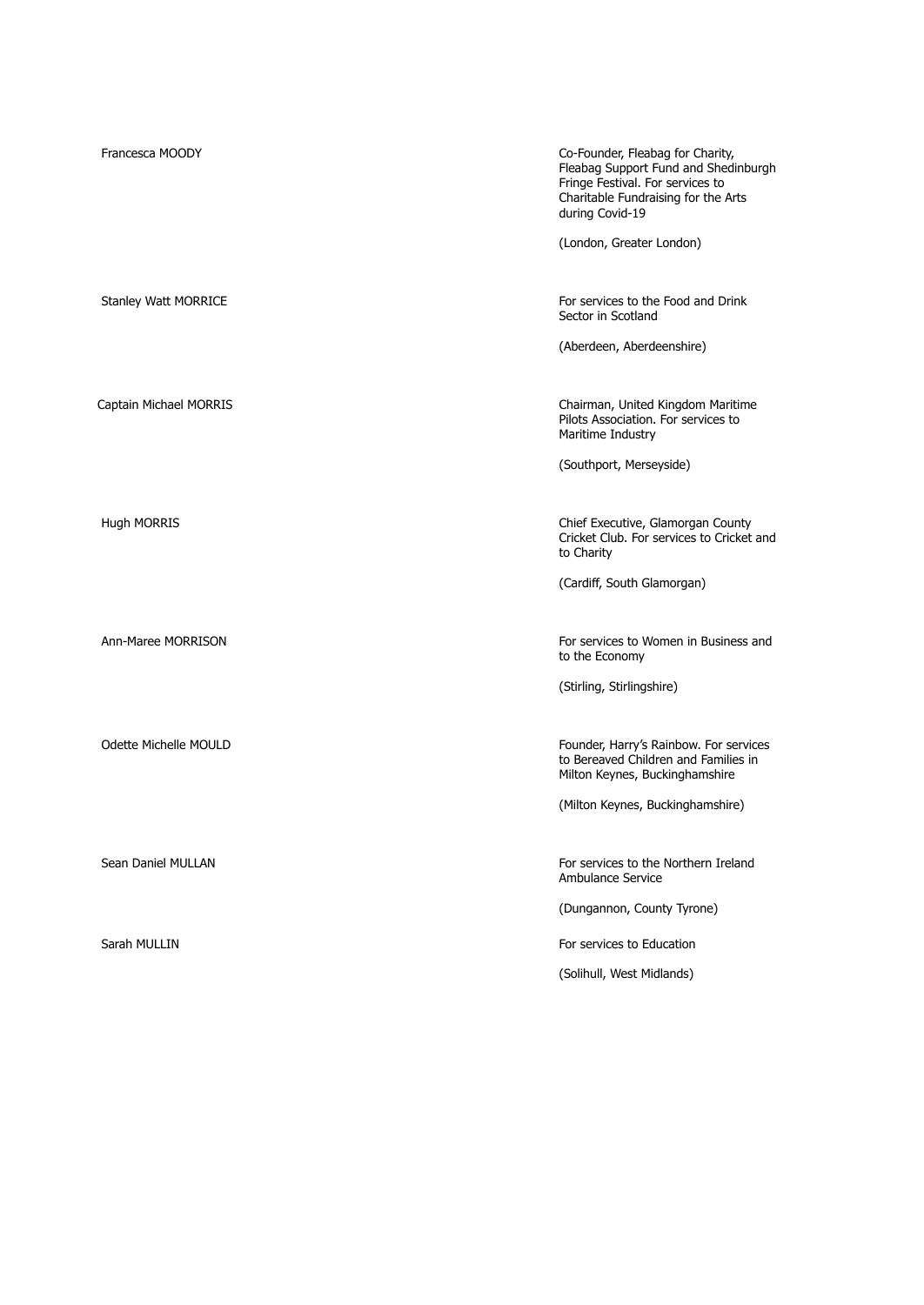| Professor Srimathi Rajagopalan MURALI | Consultant Orthopaedic Surgeon,<br>Wrightington, Wigan and Leigh<br>Teaching Hospitals NHS Foundation<br>Trust. For services to International<br>Doctors working in the NHS |
|---------------------------------------|-----------------------------------------------------------------------------------------------------------------------------------------------------------------------------|
|                                       | (Wigan, Greater Manchester)                                                                                                                                                 |
| David Matthew MURDOCH                 | Head Coach, British Curling Team. For<br>services to Curling                                                                                                                |
|                                       | (Stirling, Stirling and Falkirk)                                                                                                                                            |
| <b>Adam Dominic MURPHY</b>            | Co-founder and Chief Executive Officer,<br>Shnuggle. For services to the Economy<br>in Northern Ireland                                                                     |
|                                       | (Newtownards, County Down)                                                                                                                                                  |
| Professor Daljit NAGRA                | Chair, Royal Society of Literature. For<br>services to Literature                                                                                                           |
|                                       | (London, Greater London)                                                                                                                                                    |
| Dawn Christina NANTON                 | Operational Business Manager, Crown<br>Prosecution Service, London. For<br>services to Law and Order                                                                        |
|                                       | (London, Greater London)                                                                                                                                                    |
| Dr Claudia NATANSON                   | Chair, UK Cyber Security Council. For<br>services to Cyber Security                                                                                                         |
|                                       | (Buckinghamshire)                                                                                                                                                           |
| Verity Leigh NAYLOR                   | Director of Operations, British<br>Paralympic Association. For services to<br>Paralympic Sport                                                                              |
|                                       | (Ware, Hertfordshire)                                                                                                                                                       |
| Donna Patricia NEELY-HAYES            | Headteacher, Denbigh High School,<br>Luton, Bedfordshire. For services to<br>Education                                                                                      |
|                                       | (Renhold, Bedfordshire)                                                                                                                                                     |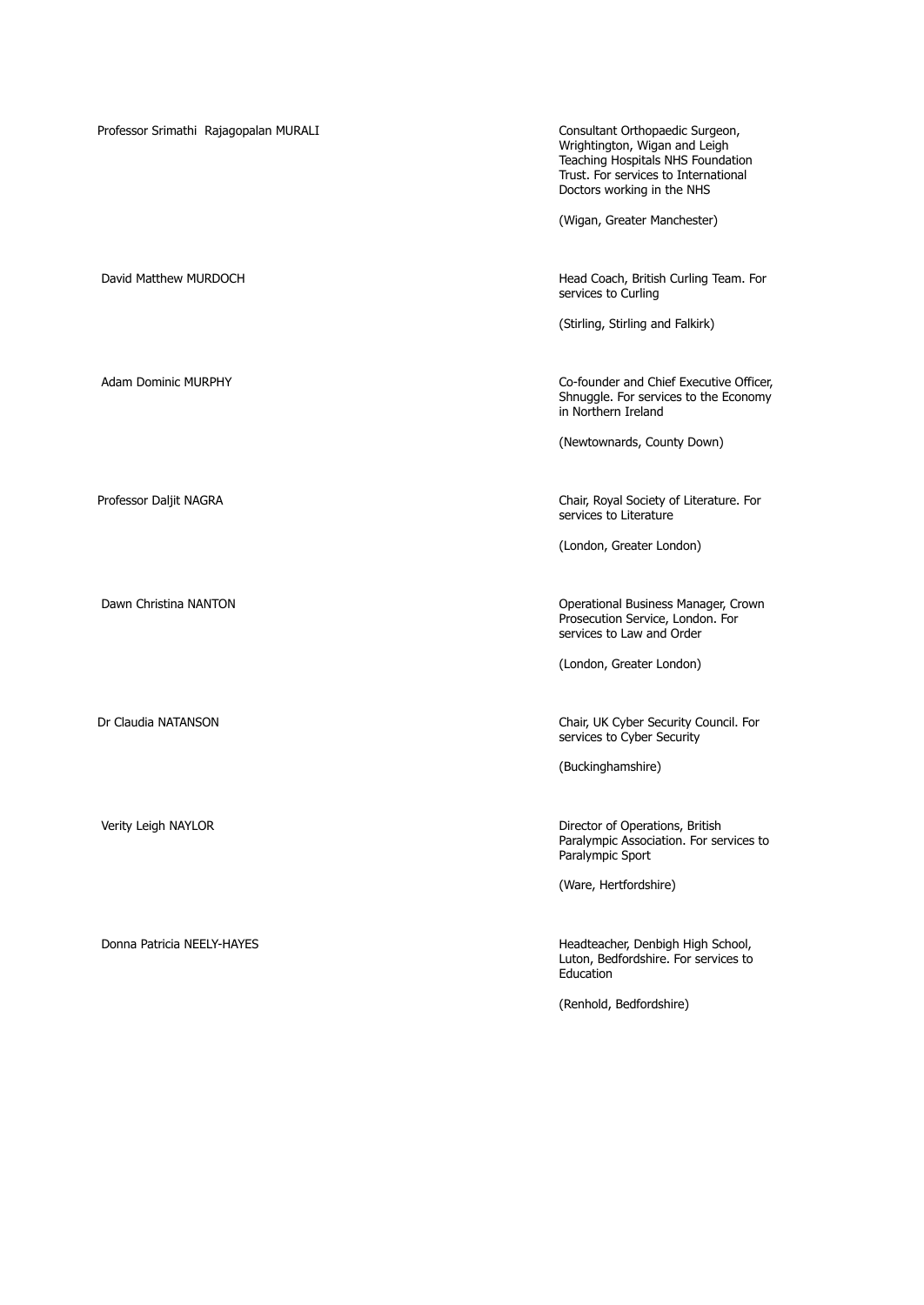| <b>Ross NELSON</b>       | Co-Founder, Neilston and Uplawmoor<br>First Responders. For voluntary and<br>charitable services in Renfrewshire<br>(Johnstone, Renfrewshire)                                                          |
|--------------------------|--------------------------------------------------------------------------------------------------------------------------------------------------------------------------------------------------------|
|                          |                                                                                                                                                                                                        |
| Philip Brian NEWMAN      | Lately Senior Marine Environmental<br>Assessment Officer, Natural Resources<br>Wales. For services to Marine<br>Conservation                                                                           |
|                          | (Haverfordwest, Pembrokeshire)                                                                                                                                                                         |
|                          |                                                                                                                                                                                                        |
| Charlotte Julia NICHOLS  | Co-Founder, Spennylmypics. For<br>services to the Motor Neurone Disease<br>Association                                                                                                                 |
|                          | (Abingdon, Oxfordshire)                                                                                                                                                                                |
|                          |                                                                                                                                                                                                        |
| Margaret Erskine NICOLL  | Lately Resilience Learning Programme<br>Manager, Scottish Government. For<br><b>Public Service</b>                                                                                                     |
|                          | (Perth, Perth and Kinross)                                                                                                                                                                             |
|                          |                                                                                                                                                                                                        |
| Mandy NYARKO             | Co-Founder, Start-up Discovery School.<br>For services to Business                                                                                                                                     |
|                          | (London, Greater London)                                                                                                                                                                               |
|                          |                                                                                                                                                                                                        |
| Nancy O'NEILL            | Deputy Chief Officer and Strategic<br>Director of Transformation and Change,<br>Bradford District and Craven Clinical<br>Commissioning Group. For services to<br>the NHS, particularly during Covid-19 |
|                          | (Bradford, West Yorkshire)                                                                                                                                                                             |
|                          |                                                                                                                                                                                                        |
| Philip Alexander O'NEILL | Chief Operating Officer, Translink. For<br>services to Sustainable and Accessible<br>Transport in Northern Ireland                                                                                     |
|                          | (Larne, County Antrim)                                                                                                                                                                                 |
|                          |                                                                                                                                                                                                        |
| Isabel OAKLEY-CHAPMAN    | For services to the community in the<br>London Borough of Wandsworth, during<br>Covid-19                                                                                                               |
|                          | (London, Greater London)                                                                                                                                                                               |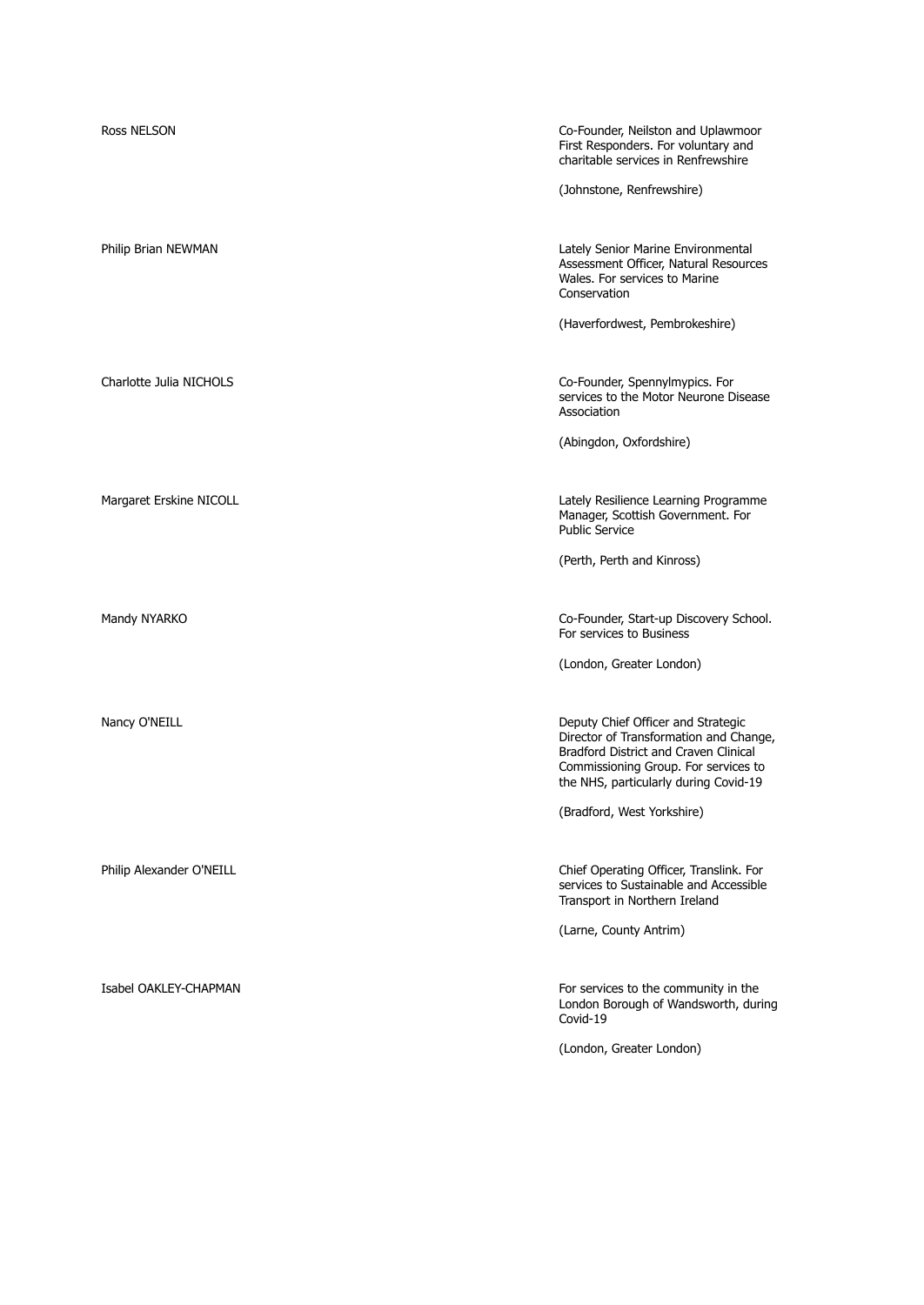| Andrew ONWUBOLU        | Actor and Director. For services to<br>Drama and Music<br>(London, Greater London)                                              |
|------------------------|---------------------------------------------------------------------------------------------------------------------------------|
| <b>Edward ORR</b>      | Officer, National Crime Agency. For<br>services to Law Enforcement<br>(London, Greater London)                                  |
| Prudencia Paul ORRIDGE | Threat Lead, Fraud Investigation<br>Service, HM Revenue and Customs. For<br>services to Diversity<br>(Cardiff, South Glamorgan) |
| Helen Joy OSBORN       | Lately Director of Library Services,<br>Libraries NI. For services to Public<br>Libraries<br>(Denbigh, Clwyd)                   |
| Yemisi OSHO            | For services to the NHS and to the<br>community in the London Borough of<br>Waltham Forest, particularly during<br>Covid-19     |
| Claire Angela OSMENT   | (London, Greater London)<br>Chair, Ongoing Women's Local Support.<br>For services to Victims of Domestic<br>Abuse in Stockport  |
|                        | (Greater Manchester)                                                                                                            |
| Dr Marion OSWALD       | For services to Digital Innovation<br>(Southwell, Nottinghamshire)                                                              |
| Rebecca OWEN           | Customer Service Leader, Department<br>for Work and Pensions. For Public<br>Service                                             |
|                        | (Pontefract, West Yorkshire)                                                                                                    |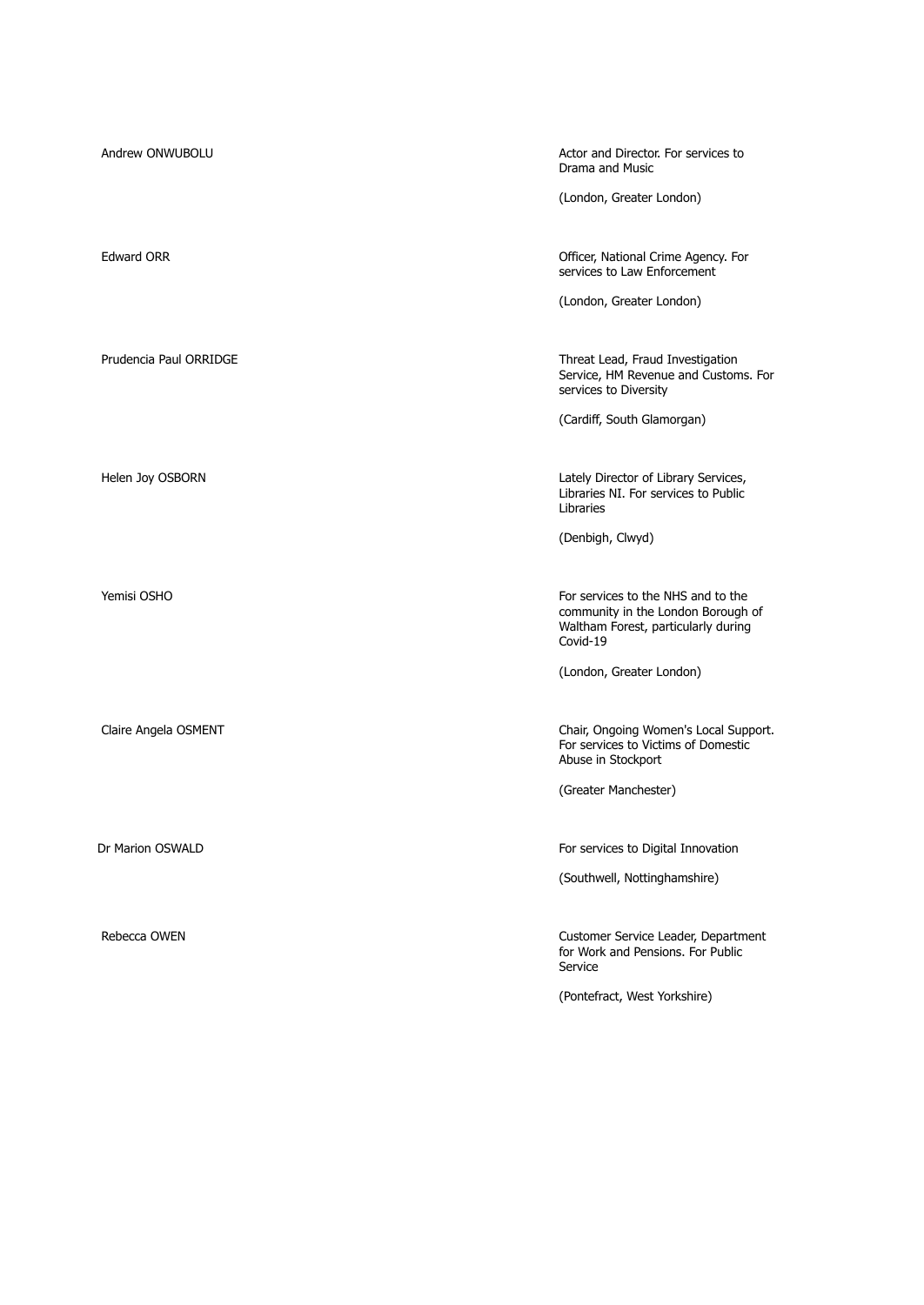| Elizabeth Ekeleoseye OWOLABI | For voluntary and charitable services in<br>Manchester                                                                                                    |
|------------------------------|-----------------------------------------------------------------------------------------------------------------------------------------------------------|
|                              | (Manchester, Greater Manchester)                                                                                                                          |
| Kenneth George PACEY         | Councillor, Syston Town Council and<br>Charnwood Borough Council,<br>Leicestershire. For services to Local<br>Government                                  |
|                              | (Syston, Leicestershire)                                                                                                                                  |
| Tracy Lynne PAINE            | Lately Deputy Chief Executive, Belong.<br>For services to Dementia Care                                                                                   |
|                              | (Sandbach, Cheshire)                                                                                                                                      |
| <b>Stuart PARKER</b>         | Councillor, Cheshire West and Chester<br>Council. For services to Local<br>Government                                                                     |
|                              | (Chester, Cheshire)                                                                                                                                       |
| <b>Glenn Gerald PARKES</b>   | For services to Homeless People and to<br>the community in Fenton, Stoke<br>on-Trent                                                                      |
|                              | (Stoke-on-Trent, Staffordshire)                                                                                                                           |
| Badrun Nesa PASHA            | Co-founder, Bangladeshi Women's<br>Association. For services to the<br>Bangladeshi community in the West<br>Midlands                                      |
|                              | (Birmingham, West Midlands)                                                                                                                               |
| Sharan PASRICHA              | Founder, Ennismore. For services to the<br>Hotel Industry                                                                                                 |
|                              | (London, Greater London)                                                                                                                                  |
| Kawan Deepakchandra PATEL    | Lately Deputy Director, Head of Social<br>Contact, Cabinet Office and Covid-19<br>Directorate Lead, Home Office. For<br>services to the Covid-19 Response |
|                              | (London, Greater London)                                                                                                                                  |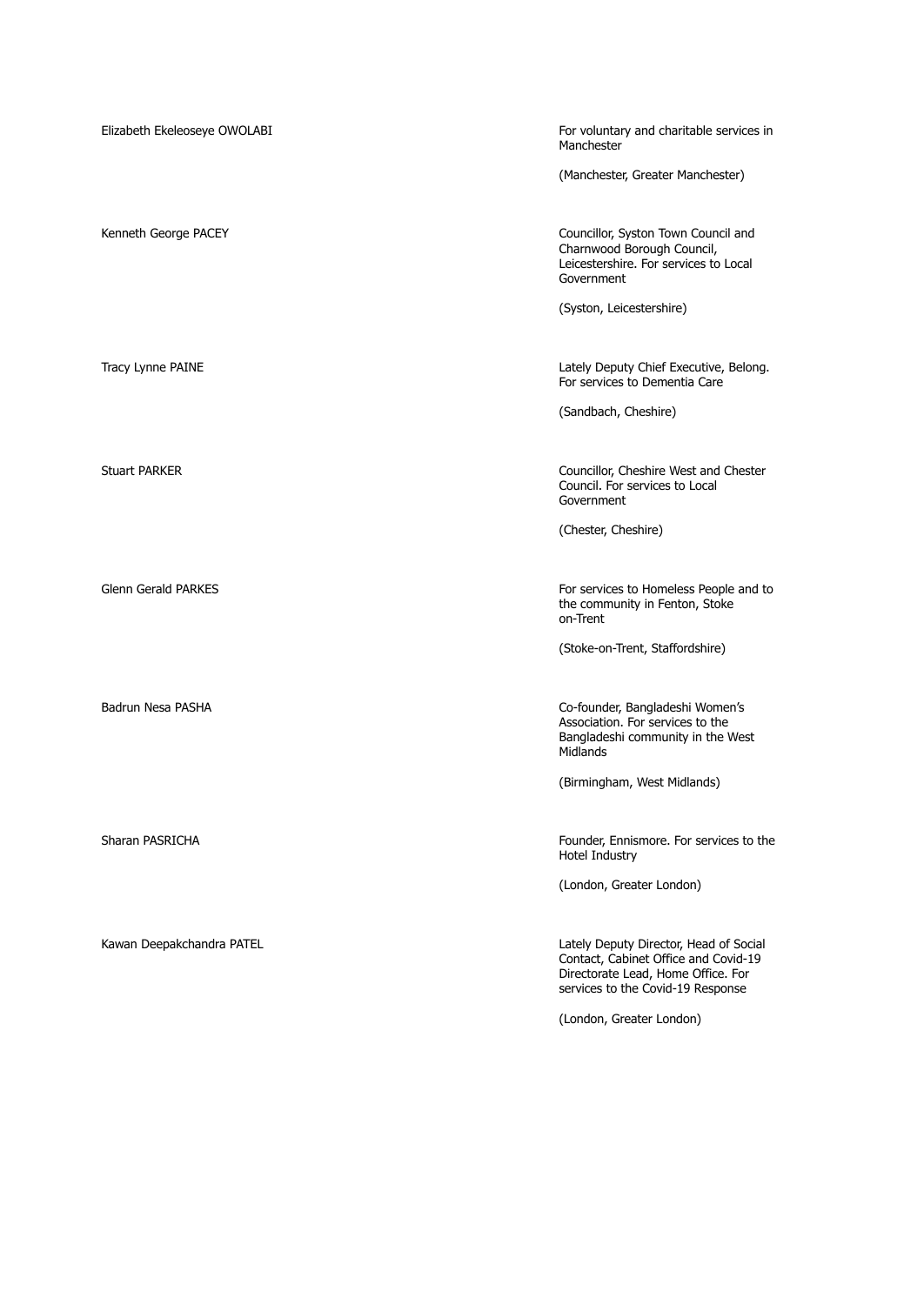Bhawana Ramanbhai PATEL Human Resources Consultant, Defence Business Services, Ministry of Defence. For services to Defence (London, Greater London) Bharat PATEL **For services** to the community in Greater London, particularly during Covid-19 (Watford, Hertfordshire) Patrick Geoffrey PEAL DL **Chief Executive, East Anglian Air** Lately Chief Executive, East Anglian Air Ambulance. For services to Emergency Care in the East of England (Norwich, Norfolk) Professor Nicholas Sheridan PEIRCE **Chief Medical Officer, England and** Wales Cricket Board. For services to Sport during Covid-19 (Nottingham, Nottinghamshire) Howard Stephen PERLIN Trustee, British Forces Broadcasting Service. For voluntary service to Broadcasting (London, Greater London) Philip William PHILLIPS **New Media Development Manager**, National Museums Liverpool. For services to Museums and Science (Bromborough, Merseyside) Professor Elizabeth Ruth PLUMMER **Professor Elizabeth Ruth PLUMMER Professor of Experimental Cancer** Medicine, Translational and Clinical Research Institute, Newcastle University. For services to Medicine (Newcastle upon Tyne, Tyne and Wear) Alexandra Ella PODMORE **Materials Engineer, McLaren Automotive** Materials Engineer, McLaren Automotive Ltd. For services to Engineering, to Innovation and to Diversity (London, Greater London)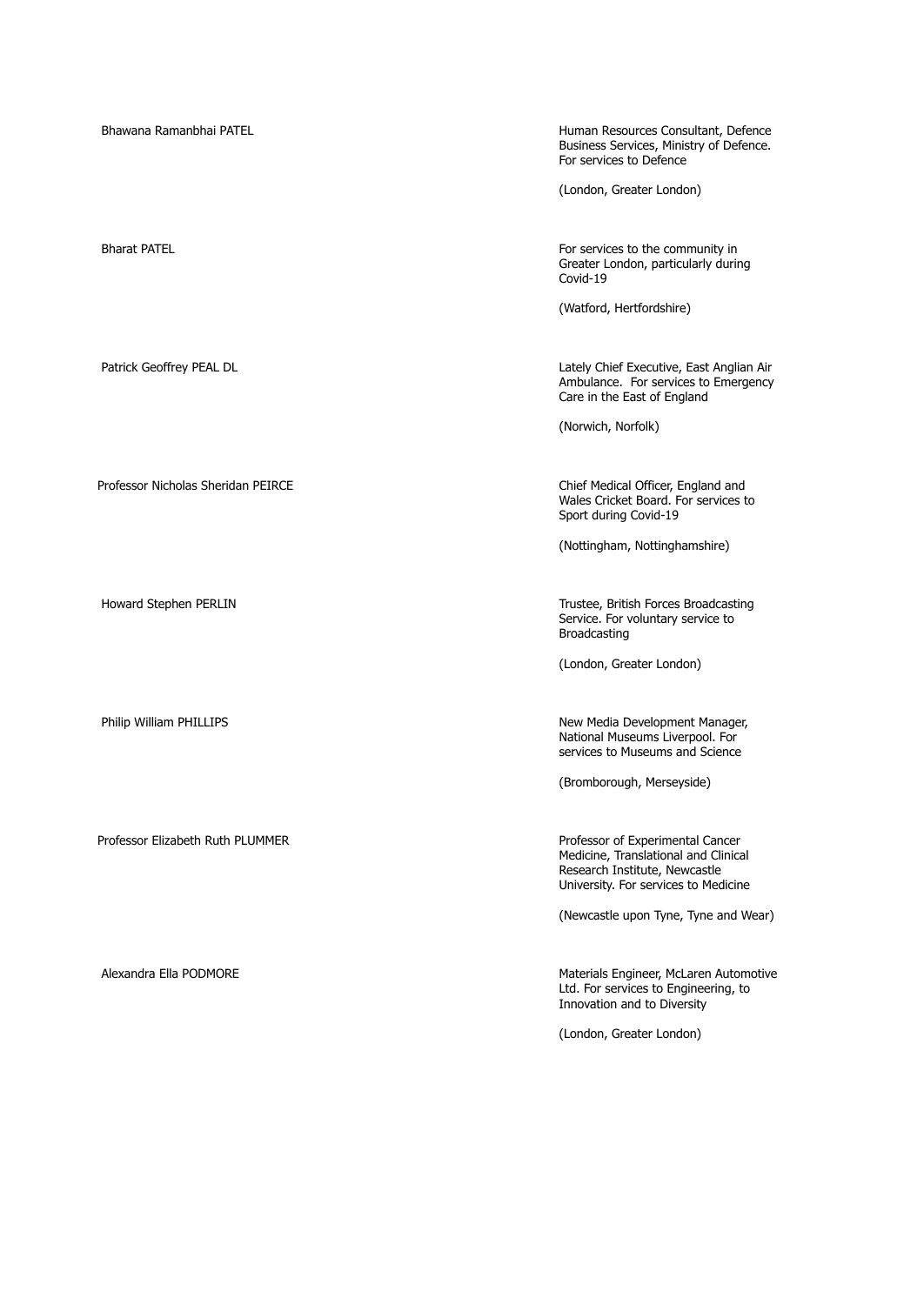| Daniel Kwadwo POKU                       | Co-founder, Tim and Danny Music. For<br>services to Music                                                                                                                     |
|------------------------------------------|-------------------------------------------------------------------------------------------------------------------------------------------------------------------------------|
|                                          | (Polegate, East Sussex)                                                                                                                                                       |
|                                          |                                                                                                                                                                               |
| Lieutenant Colonel Glyn Richard POTTS DL | For services to Education and to the<br>Army Cadet Force                                                                                                                      |
|                                          | (Oldham, Greater Manchester)                                                                                                                                                  |
|                                          |                                                                                                                                                                               |
| Natalie QUEIROZ                          | Director, Inspire 2 Quit Blades. For<br>services to Young People and the<br>Prevention of Knife Crime                                                                         |
|                                          | (Birmingham, West Midlands)                                                                                                                                                   |
|                                          |                                                                                                                                                                               |
| Robert Crispin George QUEST              | Head of Animal Reception Centre,<br>London Heathrow Airport. For services<br>to Animal Health and Welfare                                                                     |
|                                          | (Chertsey, Surrey)                                                                                                                                                            |
|                                          |                                                                                                                                                                               |
| Pauline Perpetua QUIRKE                  | Actor, Founder and Head Principal, The<br>Pauline Quirke Academy. For services to<br>Young People, to the Entertainment<br>Industry and to Charity                            |
|                                          | (Buckinghamshire)                                                                                                                                                             |
|                                          |                                                                                                                                                                               |
| Dr Chithra RAMAKRISHNAN                  | South Indian Classical Vocalist and<br>Dancer, and Founder Director, British<br>Carnatic Choir. For services to the<br>Promotion of South Indian Classical<br>Music and Dance |
|                                          | (Solihull, West Midlands)                                                                                                                                                     |
|                                          |                                                                                                                                                                               |
| Raja Suleman RAZA                        | Founder and Chief Executive Officer,<br>Spice Village. For services to Business<br>and Philanthropy, particularly during<br>Covid-19                                          |
|                                          | (London, Greater London)                                                                                                                                                      |
|                                          |                                                                                                                                                                               |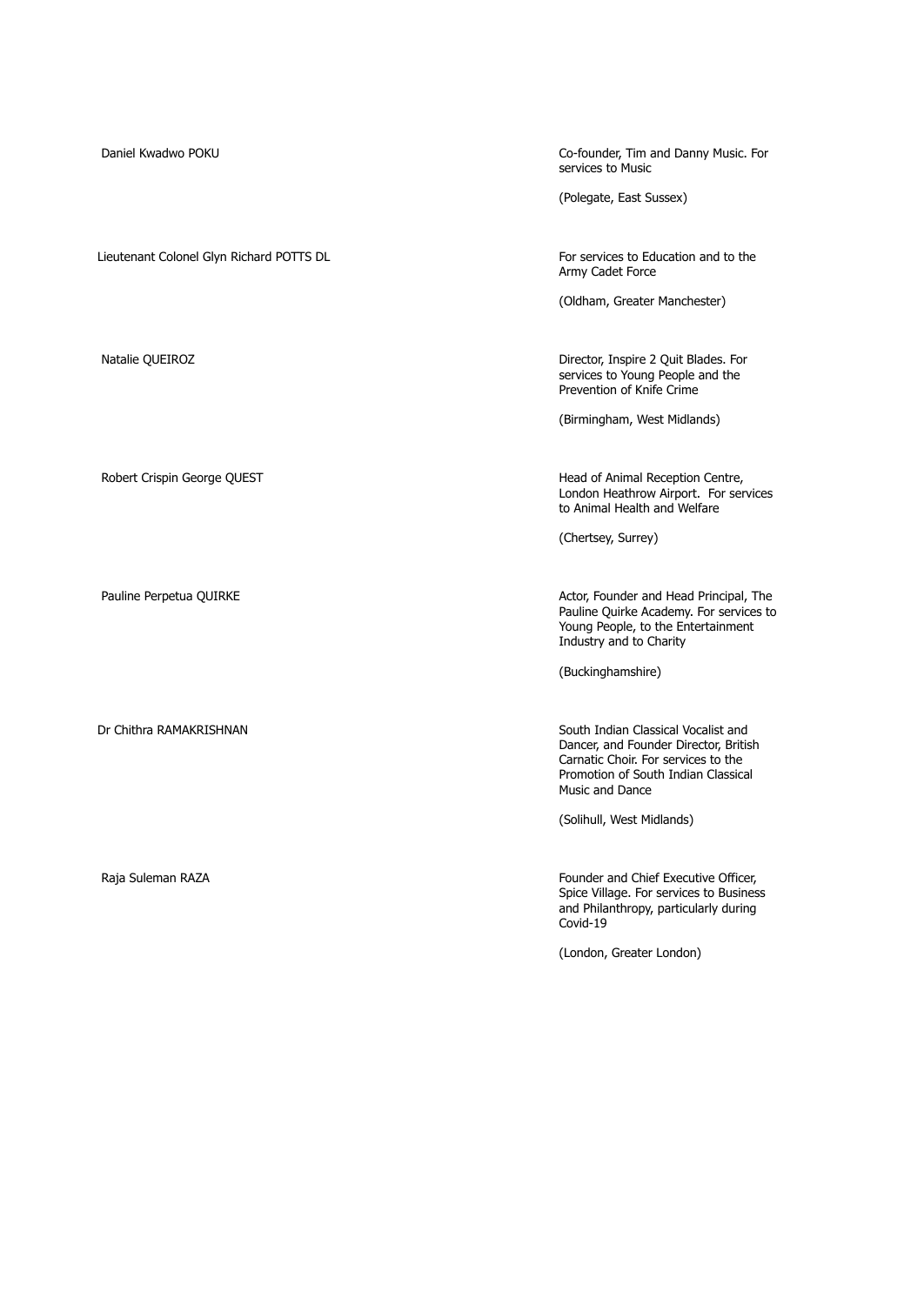| Jane Ann REDRUP (Jayne Redrup) | Head of Office for Nuclear Regulation<br>Sponsorship Team, Department for<br>Business, Energy and Industrial<br>Strategy. For services to Diversity and<br>Inclusion |
|--------------------------------|----------------------------------------------------------------------------------------------------------------------------------------------------------------------|
|                                | (Leighton Buzzard, Bedfordshire)                                                                                                                                     |
| Dr Keith REID                  | Director of Public Health, Swansea Bay<br>University Health Board. For services to<br>the NHS during Covid-19                                                        |
|                                | (Cardiff, South Glamorgan)                                                                                                                                           |
| Ailsa RHODES                   | Chief Executive Officer, Older People's<br>Action in the Locality. For services to<br>Older People in Leeds, particularly<br>during Covid-19                         |
|                                | (Leeds, West Yorkshire)                                                                                                                                              |
| Gabrielle Jill RICHARDS        | Professional Head of Occupational<br>Therapy and Allied Health Professionals,<br>South London and Maudsley NHS<br>Foundation Trust. For services to Mental<br>Health |
|                                | (London, Greater London)                                                                                                                                             |
| Marcia RICHARDS                | Case Lead, Local Authority Analysis and<br>Engagement, Education and Skills<br>Funding Agency. For services to<br>Education                                          |
|                                | (Borehamwood, Hertfordshire)                                                                                                                                         |
| Joanna RICHARDSON              | For services to Affordable Rural Housing                                                                                                                             |
|                                | (Loughborough, Leicestershire)                                                                                                                                       |
| <b>Brian John ROBERTS</b>      | Work Group Leader, Child Maintenance<br>Group, Department for Work and<br>Pensions. For voluntary and charitable<br>service                                          |
|                                | (Wallasey, Merseyside)                                                                                                                                               |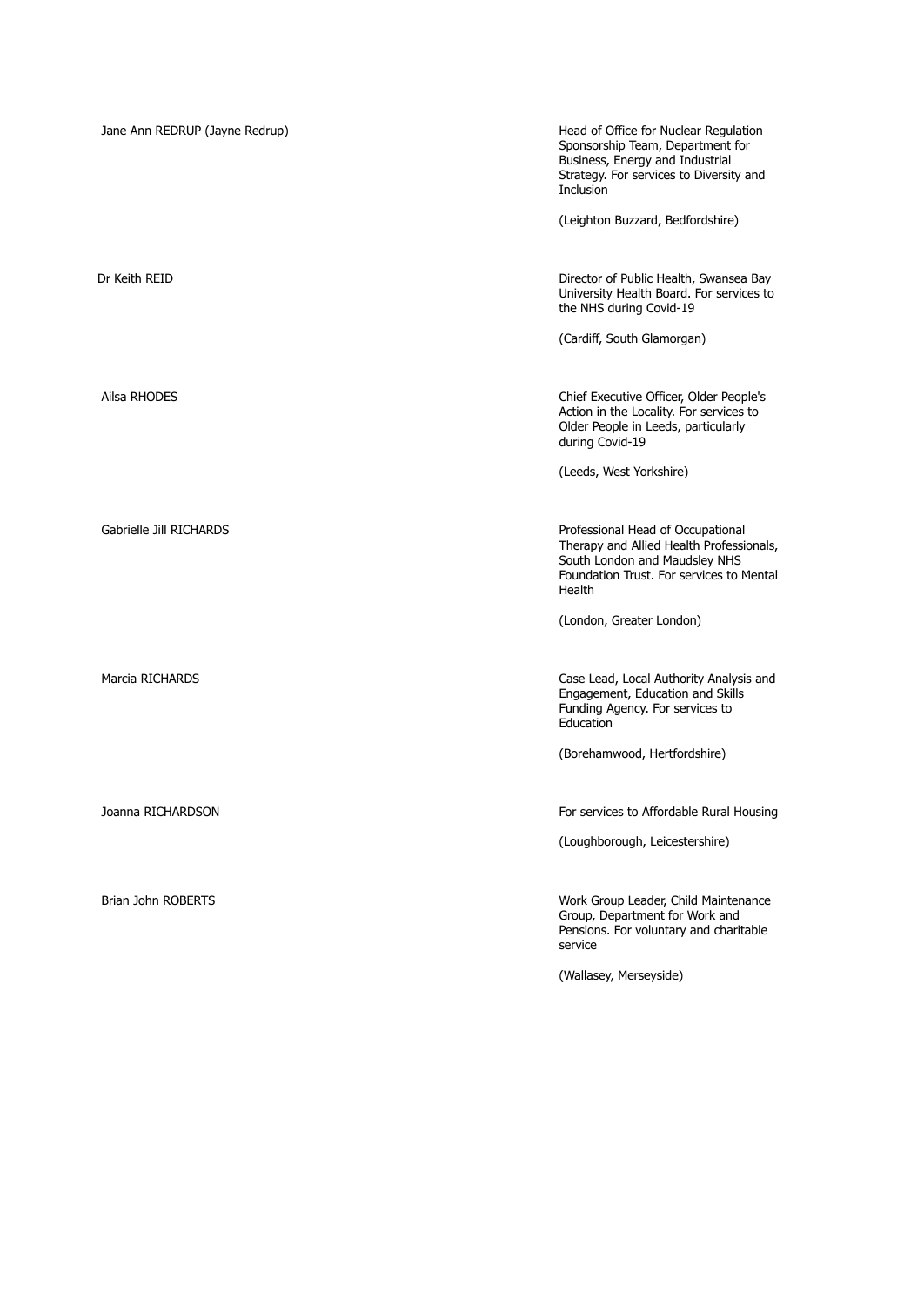| <b>Brigid ROBINSON</b>  | Managing Director, Coram Voice and<br>Young People's Programmes. For<br>services to Children and Young People                                              |
|-------------------------|------------------------------------------------------------------------------------------------------------------------------------------------------------|
|                         | (London, Greater London)                                                                                                                                   |
| Colin William RODHAM    | Senior Officer, Environment Agency. For<br>services to Flood Risk Management in<br>the Yorkshire Region                                                    |
|                         | (Knaresborough, North Yorkshire)                                                                                                                           |
| Adam ROGERS             | Team Leader, Ministry of Defence. For<br>services to Defence                                                                                               |
|                         | (London, Greater London)                                                                                                                                   |
| Alan Roderick ROUGH     | For services to Association Football and<br>to Charity in Scotland                                                                                         |
|                         | (Glasgow, Dunbartonshire)                                                                                                                                  |
| Gregory Michael ROWLAND | Master Wheelwright. For services to<br>Heritage Crafts                                                                                                     |
|                         | (Honiton, Devon)                                                                                                                                           |
| Eilish RUTHERFORD       | For services to Sport and to Charity in<br>Northern Ireland                                                                                                |
|                         | (Belfast, City of Belfast)                                                                                                                                 |
| Faith Anne RUTTERFORD   | Secretary to the Commander, 100th<br>Civil Engineer Squadron, US Air Force,<br>RAF Mildenhall. For Public Service                                          |
|                         | (Bury St Edmunds, Suffolk)                                                                                                                                 |
| Andrew Peter RYAN       | Executive Director, Association of<br>Summer Olympic International<br>Federations. For services to Sport                                                   |
|                         | (Cheltenham, Gloucestershire)                                                                                                                              |
| Douglas Gordon SAMUEL   | Lately Chief Executive Officer, Spartans<br>Community Football Academy. For<br>services to Association Football and to<br>the community in North Edinburgh |
|                         | (Edinburgh, City of Edinburgh)                                                                                                                             |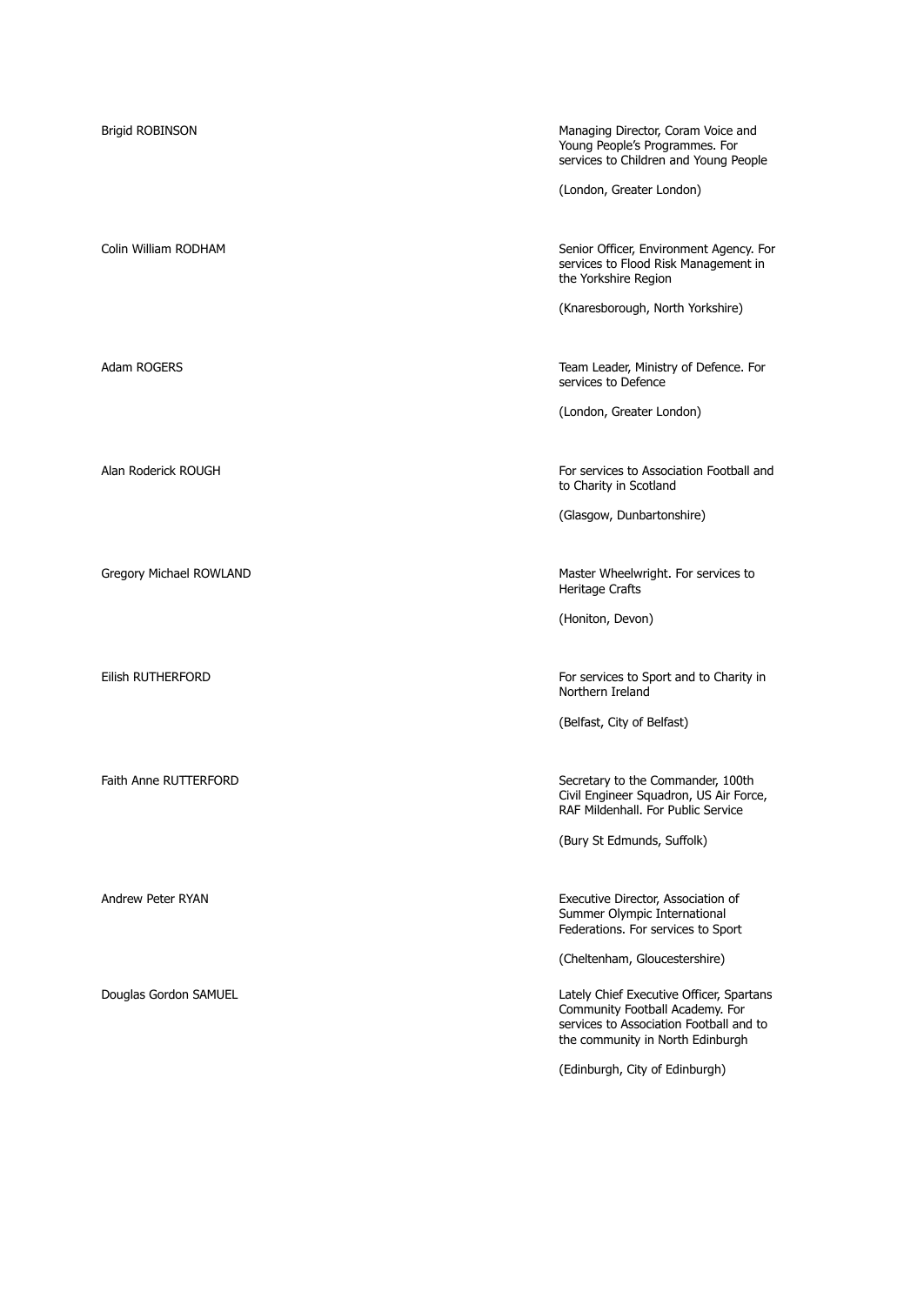Lynnette Margaret SANDERS Chief Executive, Swansea Women's Aid. For services to Victims of Domestic Abuse in Swansea (Swansea, West Glamorgan) Gurvinder Singh SANDHER Chief Executive Officer, Cohesion Plus. For services to the Arts and to the community in Kent (Longfield, Kent) Harshad Purshottam SAUJANI JP Community Safety Educator, Leicestershire Fire and Rescue Service. For services to Fire Safety (Leicester, Leicestershire) Pamela Jean SCARRY **Example 20 and 20 and 20 and 20 and 20 and 20 and 20 and 20 and 20 and 20 and 20 and 20 and 20 and 20 and 20 and 20 and 20 and 20 and 20 and 20 and 20 and 20 and 20 and 20 and 20 and 20 and 20 and 20 an** Improvement Service, HM Revenue and Customs. For Public Service (Rochdale, Greater Manchester) Valerie Patricia Ellen SCOTT Debt Recovery Officer, Defence Business Services, Ministry of Defence. For services to Defence (Liverpool, Merseyside) Georgina Claire SECCOMBE (Georgina Harland) Chef de Mission, Team GB, Olympic Games 2022. For services to Olympic Sport (Canterbury, Kent) Mark Anthony SELBY For services to Snooker and to Charity (Lutterworth, Leicestershire) Christopher Edward SELF **For services to Agriculture and to the** community in Norfolk (Norwich, Norfolk)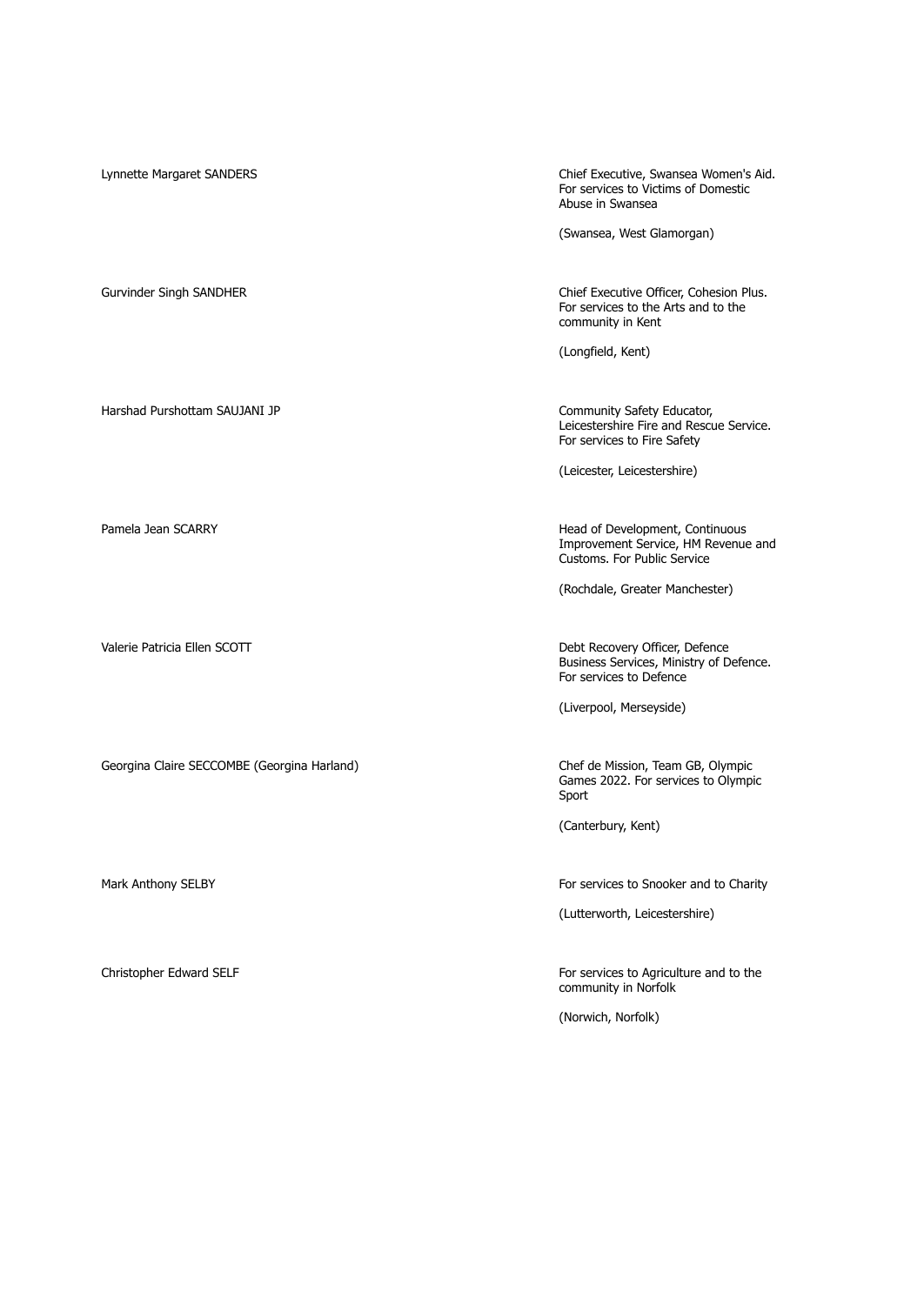| Caroline Alexandra Patricia SELIGMAN DL | For services to the Arts and to the<br>community in Banffshire                                                                                                            |
|-----------------------------------------|---------------------------------------------------------------------------------------------------------------------------------------------------------------------------|
|                                         | (Turriff, Banffshire)                                                                                                                                                     |
|                                         |                                                                                                                                                                           |
| Eleanor Rachel SEMLYEN                  | Founding Trustee, Yorkshire Air<br>Museum and Allied Air Forces Memorial,<br>Elvington, York. For services to Heritage                                                    |
|                                         | (York, North Yorkshire)                                                                                                                                                   |
|                                         |                                                                                                                                                                           |
| Virginia SENTANCE                       | Senior Policy Adviser, Cabinet Office.<br>For services to the Delivery of COP26                                                                                           |
|                                         | (London, Greater London)                                                                                                                                                  |
|                                         |                                                                                                                                                                           |
| Helen Mary SETTERFIELD                  | Chair, OGCancerNI. For services to<br>Patients and Families affected by<br>Oesophago-Gastric Cancer                                                                       |
|                                         | (Belfast, City of Belfast)                                                                                                                                                |
|                                         |                                                                                                                                                                           |
| Angela SHIEL                            | Foster Carer, Salford City Council. For<br>services to Fostering                                                                                                          |
|                                         | (Salford, Greater Manchester)                                                                                                                                             |
|                                         |                                                                                                                                                                           |
| Julie SHIELD                            | Registered Manager, Abbeyvale Care<br>Centre. For services to Nursing in Social<br>Care                                                                                   |
|                                         | (Hartlepool, County Durham)                                                                                                                                               |
|                                         |                                                                                                                                                                           |
| Suman Raj SHRESTHA                      | Professional Lead, Royal College of<br>Nursing and Nurse Consultant in Critical<br>Care, Frimley Health NHS Foundation<br>Trust. For services to Critical Care<br>Nursing |
|                                         | (Crowthorne, Berkshire)                                                                                                                                                   |
|                                         |                                                                                                                                                                           |
| Dr Kenneth Montgomery SIMPSON           | Chief Executive, Voluntary Services<br>Aberdeen. For services to People with<br>Disabilities in North East Scotland                                                       |

(Stonehaven, Kincardineshire)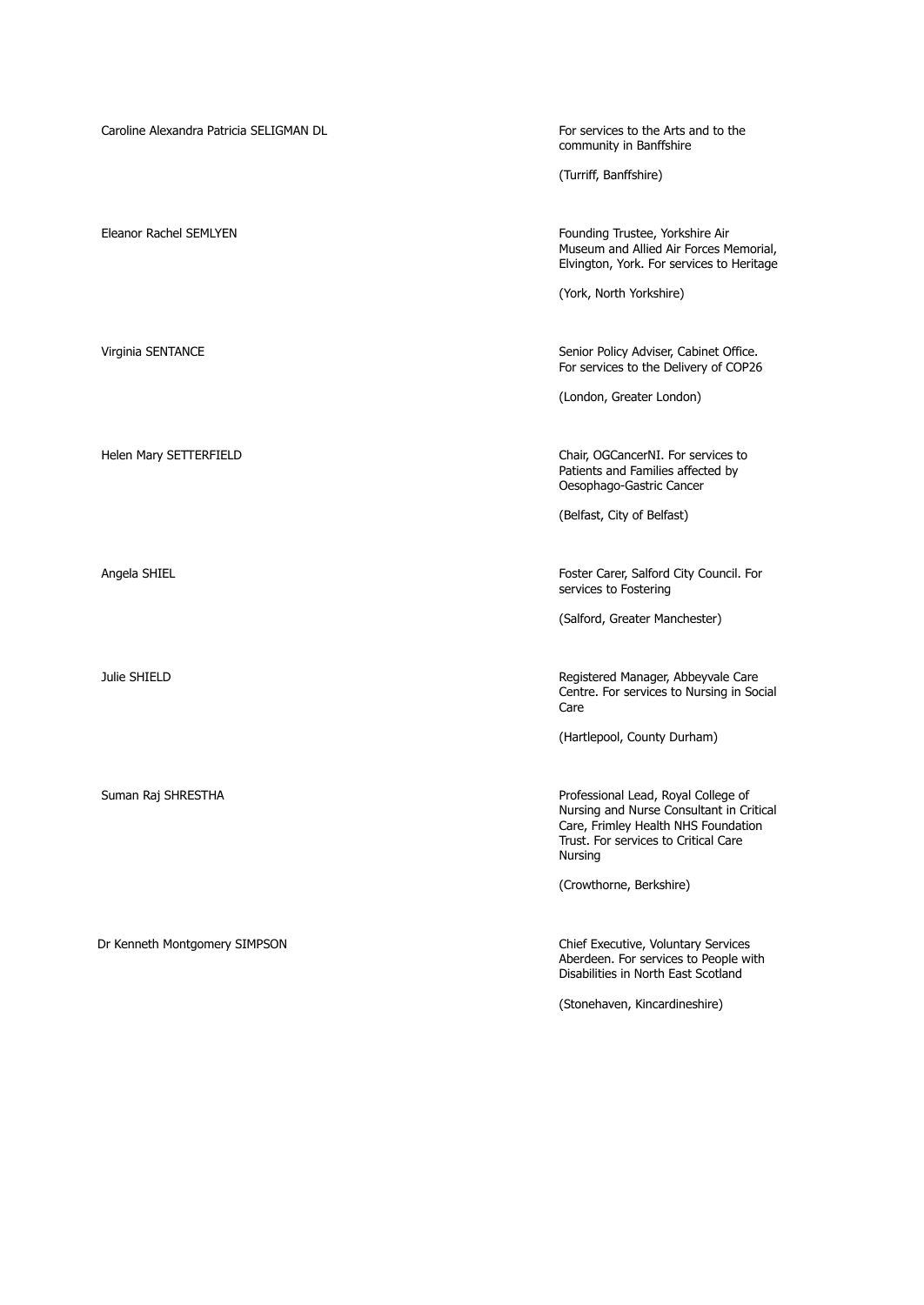Neil Douglas Hamilton SIMPSON Para Alpine Skier. For services to Skiing (Banchory, Kincardineshire) Andrew William Ramsay SIMPSON Para Alpine Skier. For services to Skiing (Banchory, Kincardineshire) Stephanie Ann SIRR Chief Executive Officer, Nottingham Playhouse. For services to the Arts (Beeston, Nottinghamshire) Christopher John SLATER **Associate Director of Commercial and** Procurement, Leeds Teaching Hospitals NHS Trust. For services to NHS Procurement during Covid-19 (York, North Yorkshire) Michael Harold Speed SLY Chairman, English Mustard Growers. For services to Agriculture in East Anglia (Peterborough, Cambridgeshire) Walter Cunningham Peyton SMITH **Lately Chair, Prince's Trust Ayrshire.** For services to Youth Enterprise and Education in Ayrshire (Largs, Ayrshire) Roy Duncan SMITH **Roy Duncan SMITH Lately Fisheries Policy Adviser,** Department for Environment, Food and Rural Affairs. For services to Conservation (London, Greater London) Mili SMITH Member, British Olympic Curling Team. For services to Curling (Perth, Perth and Kinross) His Honour David William SMYTH QC **Formulation** For services to the community in Northern Ireland (Ballynahinch, County Down)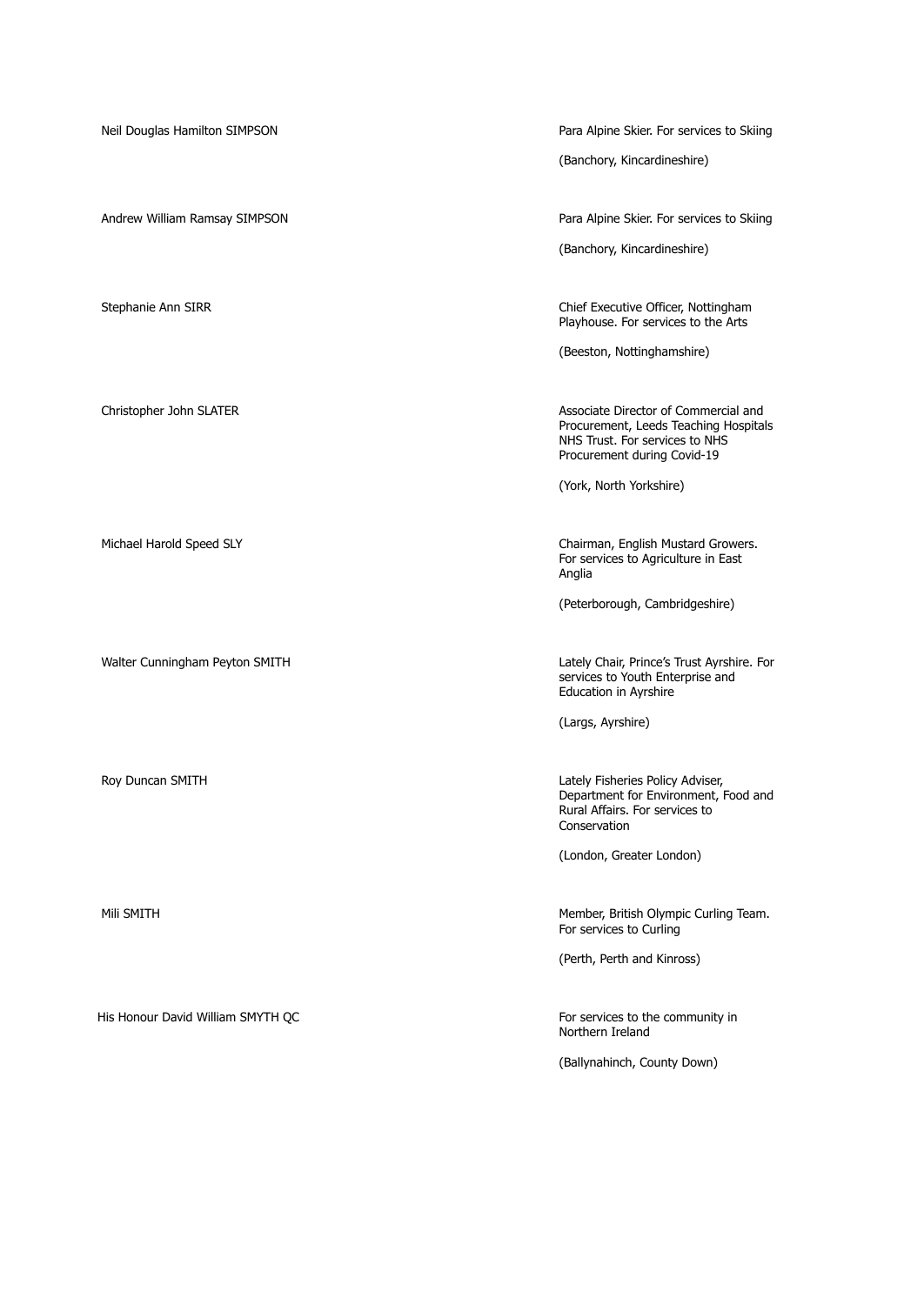| Lynn Patricia SPILLETT        | Chair, Torbay Lifeboat Fundraisers. For<br>voluntary services to the Royal National<br>Lifeboat Institution |
|-------------------------------|-------------------------------------------------------------------------------------------------------------|
|                               | (Littlehampton, West Sussex)                                                                                |
| Hugo Ronald Allan SPOWERS     | Founder, Riversimple. For services to<br>Technology                                                         |
|                               | (Leominster, Herefordshire)                                                                                 |
| Diane Elizabeth STEEL         | Executive Assistant, Prime Minister's<br>Office. For Public Service                                         |
|                               | (London, Greater London)                                                                                    |
| Stephen Connell STEWART       | Director of Sport and Exercise,<br>University of St Andrews. For services<br>to Sport                       |
|                               | (Anstruther, Fife)                                                                                          |
| David Arthur STEWART          | Chief Operating Officer, Wood plc. For<br>services to British Industry                                      |
|                               | (Banchory, Kincardineshire)                                                                                 |
| John Henry STRACEY            | For services to Charitable Fundraising                                                                      |
|                               | (The Wirral, Cheshire)                                                                                      |
| <b>Richard Michael STROUD</b> | For services to the Interfaith<br>Community in West Yorkshire                                               |
|                               | (Leeds, West Yorkshire)                                                                                     |
| Dr Rupert John SUCKLING       | Director of Public Health, Doncaster<br>Council. For services to Public Health<br>during Covid-19           |
|                               | (Sheffield, South Yorkshire)                                                                                |
| Gaynor SULLIVAN               | For services to Music                                                                                       |
|                               | (Swansea, West Glamorgan)                                                                                   |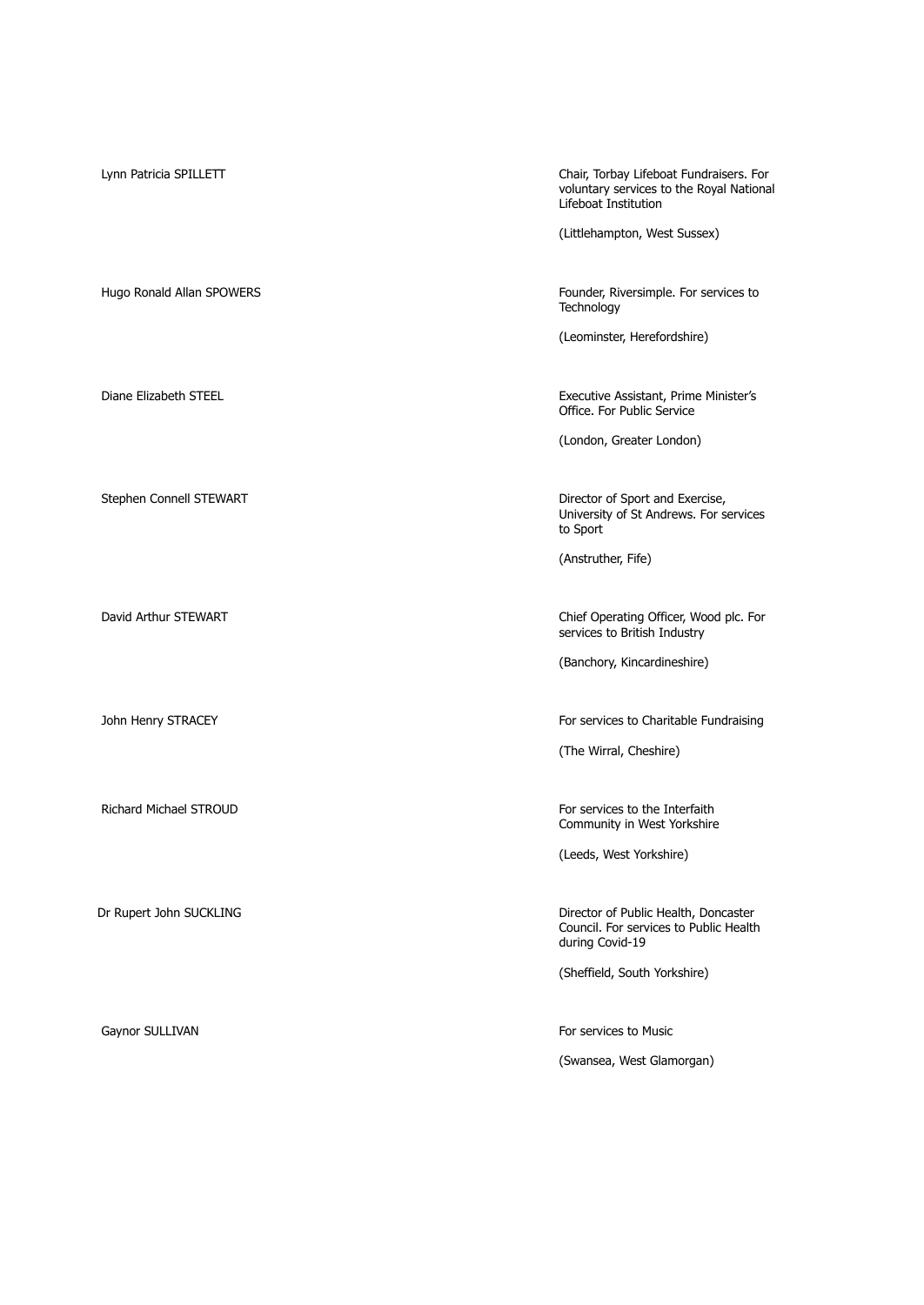| <b>Iris Muriel SUMPTION</b>   | Work Coach, Department for Work and<br>Pensions. For services to Vulnerable<br>People                                                                          |
|-------------------------------|----------------------------------------------------------------------------------------------------------------------------------------------------------------|
|                               | (Kingsbridge, Devon)                                                                                                                                           |
| Adam Douglas Percy SUTHERLAND | Director, Grizedale Arts. For services to<br>Art                                                                                                               |
|                               | (Coniston, Cumbria)                                                                                                                                            |
| Jacqueline Helen SUTTON       | Lately Chief Customer Officer, Civil<br>Aerospace, Rolls-Royce. For services to<br>the Economy                                                                 |
|                               | (Belper, Derbyshire)                                                                                                                                           |
|                               |                                                                                                                                                                |
| Samantha TATLOW               | Creative Diversity Partner, ITV. For<br>services to People with Disabilities                                                                                   |
|                               | (Milton Keynes, Buckinghamshire)                                                                                                                               |
| Maura Rose TEAGER             | Lead Governor, University Hospitals of<br>Derby and Burton NHS Foundation<br>Trust. For services to the Nursing<br>Profession and to the community in<br>Derby |
|                               | (Belper, Derbyshire)                                                                                                                                           |
| Rhys David THOMAS             | Deployed Caseworker, Ministry of<br>Defence. For Public Service                                                                                                |
|                               | (Weston-Super-Mare, Somerset)                                                                                                                                  |
| Catherine THOMAS              | Teacher, Sidney Stringer Academy,<br>Coventry. For services to Education and<br>to the community in Coventry                                                   |
|                               | (Leamington, Warwickshire)                                                                                                                                     |
| Aisha Simone Lolita THOMAS    | Founder, Representation Matters. For<br>services to Education                                                                                                  |
|                               | (Bristol, City of Bristol)                                                                                                                                     |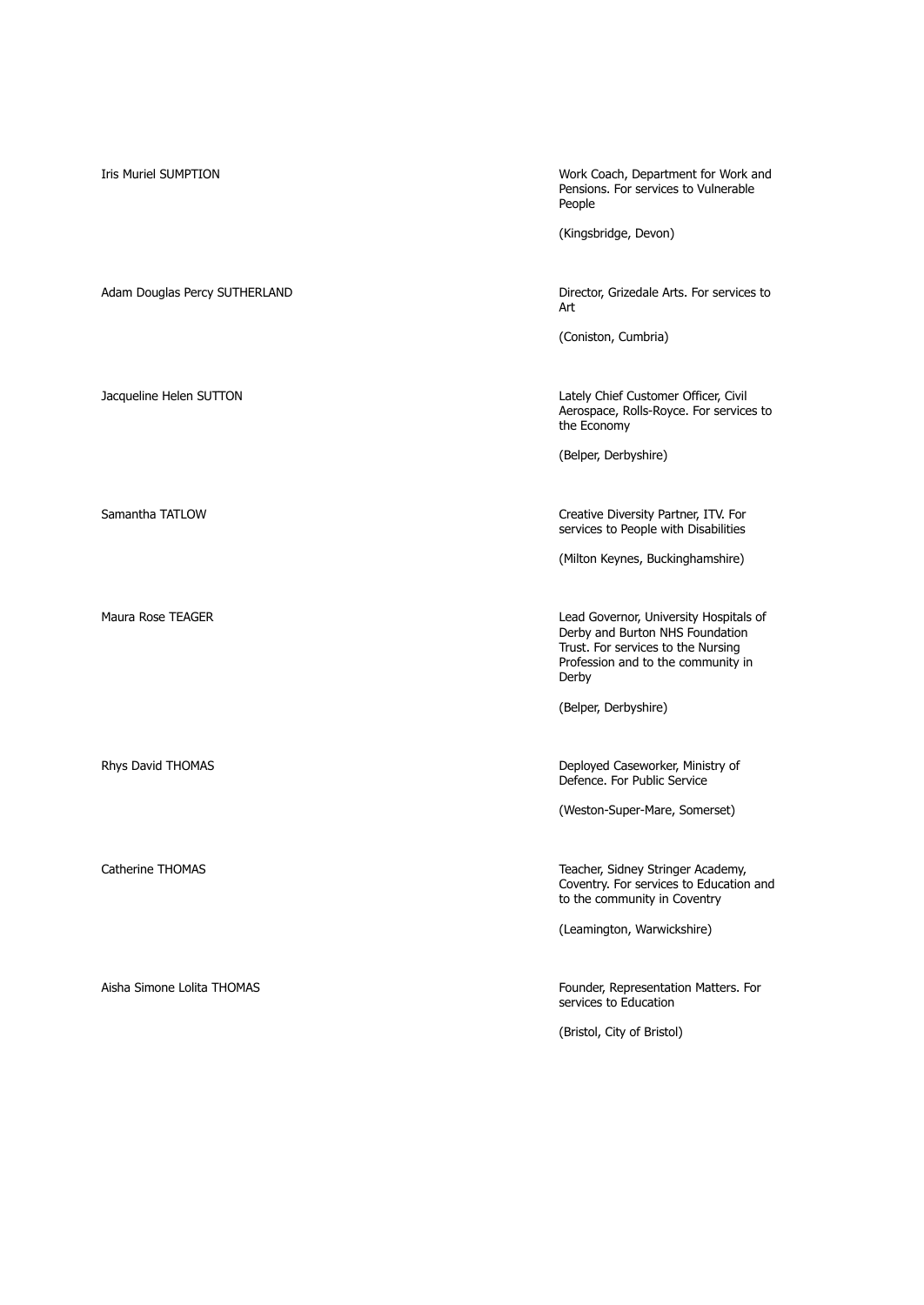| Kate THOMPSON             | Head of Extra Care Services, Joseph                                                                                                 |
|---------------------------|-------------------------------------------------------------------------------------------------------------------------------------|
|                           | Rowntree Housing Trust. For services to<br>Social Care                                                                              |
|                           | (Stocksfield, Northumberland)                                                                                                       |
| Dr Erin Hope THOMPSON     | Founder and Director, The Loss<br>Foundation. For services to Bereaved<br><b>Families</b>                                           |
|                           | (London, Greater London)                                                                                                            |
| Janet Mary THORNTON       | For services to Rural Communities in<br>Yorkshire                                                                                   |
|                           | (Leeds, West Yorkshire)                                                                                                             |
| Dr Richard Michael TIPPER | Lead Author, Report of the<br>Intergovernmental Panel on Climate<br>Change. For services to Science and to<br>the Environment       |
|                           | (Edinburgh, City of Edinburgh)                                                                                                      |
| John Douglas TORODE       | Chef and Broadcaster. For services to<br>Food and to Charity                                                                        |
|                           | (London, Greater London)                                                                                                            |
| Karen TRAINER             | Volunteer Centre Manager, Big Venture<br>Centre. For services to the community<br>in Wolverhampton, particularly during<br>Covid-19 |
|                           | (Wolverhampton, West Midlands)                                                                                                      |
| <b>Russell TRIPP</b>      | Team Leader, Ministry of Defence. For<br>services to Defence                                                                        |
|                           | (London, Greater London)                                                                                                            |
| Sujitha TROWSDALE         | Senior Officer, National Crime Agency.<br>For services to Law Enforcement                                                           |
|                           | (London, Greater London)                                                                                                            |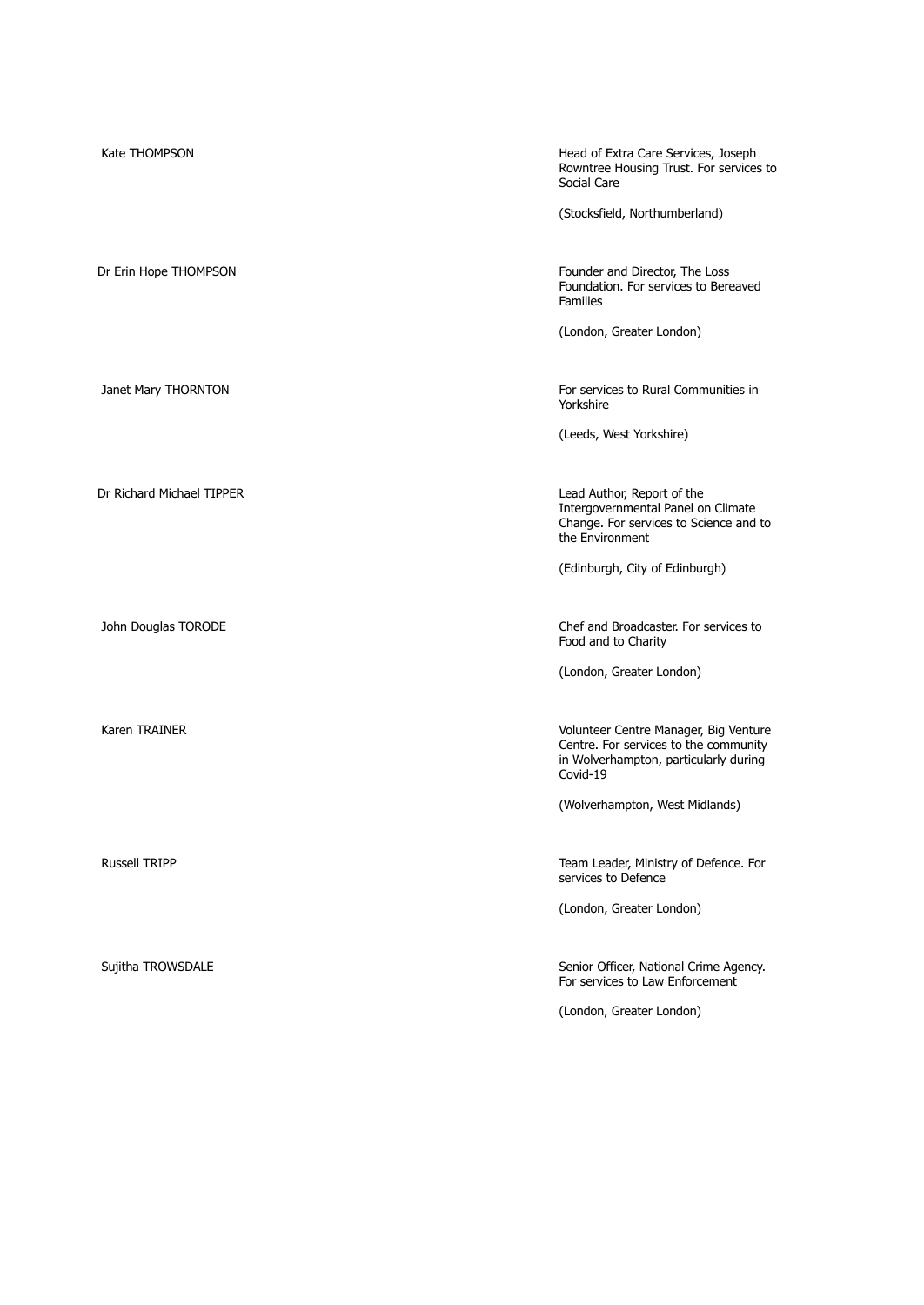| <b>Judd TRUMP</b>             | For services to Snooker and to Charity                                                                                |
|-------------------------------|-----------------------------------------------------------------------------------------------------------------------|
|                               | (Bristol, Bristol)                                                                                                    |
|                               |                                                                                                                       |
| Professor Cherry Jane TWEED   | Chief Scientific Adviser for Radioactive<br>Waste Management Ltd. For services to<br>the Nuclear Industry             |
|                               | (Abingdon, Oxfordshire)                                                                                               |
|                               |                                                                                                                       |
| Judith Anne TWIGG             | Lately Councillor, Derbyshire County<br>Council. For services to Local<br>Government                                  |
|                               | (Bakewell, Derbyshire)                                                                                                |
|                               |                                                                                                                       |
| Anwar UDDIN                   | Fans For Diversity Campaign Manager,<br>The Football Supporters' Association.<br>For services to Association Football |
|                               | (London, Greater London)                                                                                              |
|                               |                                                                                                                       |
| Melanie Helen Susan UNWIN     | Deputy Curator of Works of Art and<br>Head of Interpretation, House of<br>Commons. For services to Parliament         |
|                               | (London, Greater London)                                                                                              |
|                               |                                                                                                                       |
| Angela USHER                  | For voluntary services to Disadvantaged<br>Young People through Music                                                 |
|                               | (Manchester, Greater Manchester)                                                                                      |
|                               |                                                                                                                       |
| Georgina Astrid USHER         | Chief Executive, British Fencing. For<br>services to Fencing                                                          |
|                               | (London, Greater London)                                                                                              |
|                               |                                                                                                                       |
| Sanjaykumar Jayantilal VADERA | Chief Executive Officer, The Fragrance<br>Shop and Per-Scent. For services to<br><b>International Trade</b>           |
|                               | (Altrincham, Greater Manchester)                                                                                      |
|                               |                                                                                                                       |
| Jasmin VARDIMON               | Choreographer. For services to Dance                                                                                  |
|                               | (London, Greater London)                                                                                              |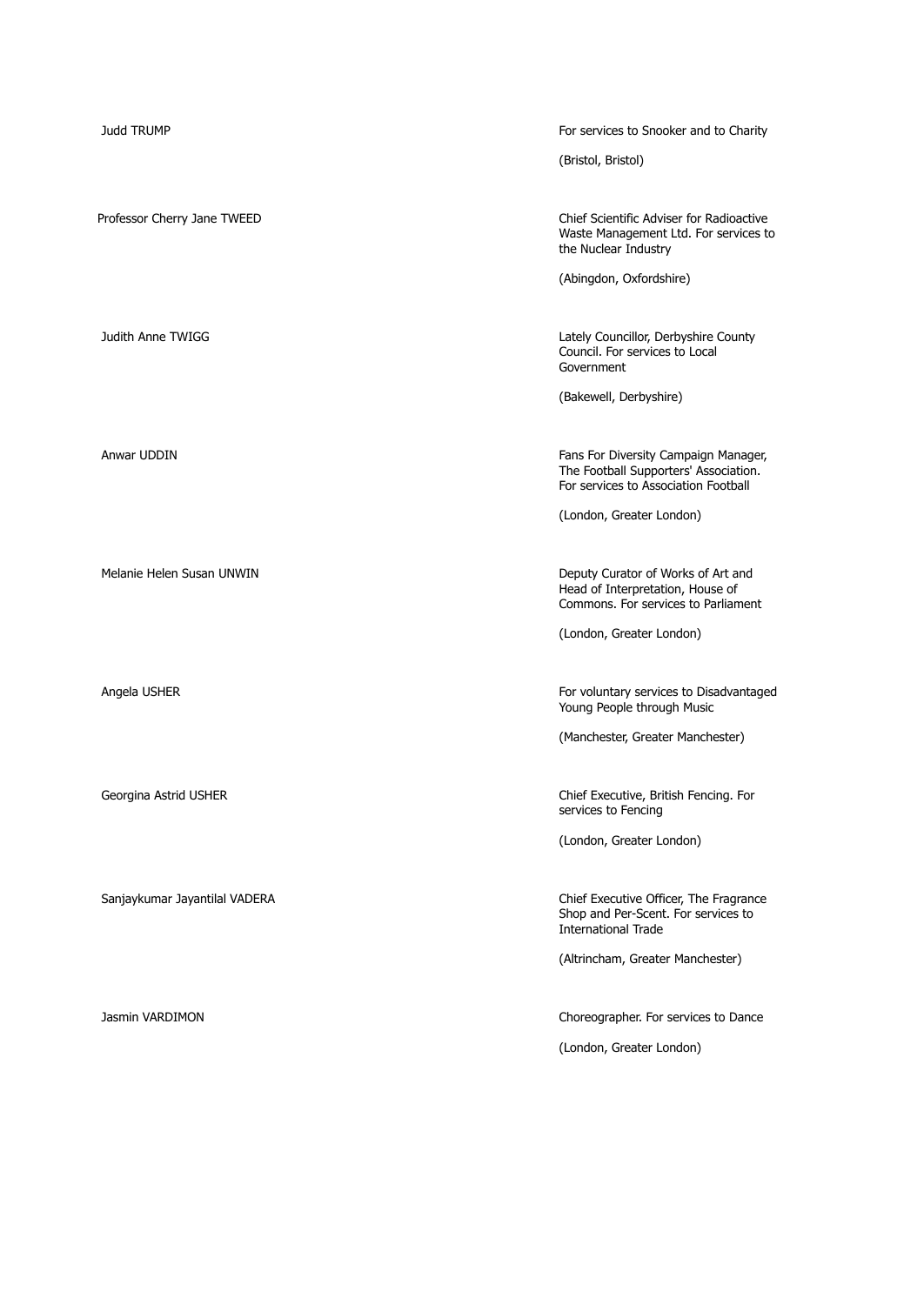| Judith Penelope VAUGHAN (Jay Vaughan) | Co-founder and Chief Executive Officer,<br>Family Futures CIC. For services to<br>Children and Young People                                   |
|---------------------------------------|-----------------------------------------------------------------------------------------------------------------------------------------------|
|                                       | (London, Greater London)                                                                                                                      |
| Dr Valerie Lemorn VAUGHAN-DICK        | Chief Operating Officer, Royal College of<br>General Practitioners. For services to<br>General Practice and to Ethnic Minority<br>Communities |
|                                       | (London, Greater London)                                                                                                                      |
| Dr Nikita Kirit VED                   | Research Fellow and Lecturer in<br>Medicine, University of Oxford. For<br>services to the Covid-19 Response                                   |
|                                       | (London, Greater London)                                                                                                                      |
| Diane VERNON                          | Founder and Chief Executive Officer,<br>EmployabilityUK. For services to<br>Disadvantaged Young People                                        |
|                                       | (Barwell, Leicestershire)                                                                                                                     |
| Ameeta VIRK                           | Markets Leader, Department for<br>International Trade. For services to the<br>Economy                                                         |
|                                       | (Bristol, City of Bristol)                                                                                                                    |
| David WAKELIN                         | Lately Director, Nottingham and<br>Nottinghamshire Violence Reduction<br>Unit. For services to Young People in<br>Nottinghamshire             |
|                                       | (Nottingham, Nottinghamshire)                                                                                                                 |
| Grace Patricia WALES BONNER           | Designer. For services to Fashion                                                                                                             |
|                                       | (London, Greater London)                                                                                                                      |
| <b>Edward WALKER</b>                  | Founder and Chief Executive, Hope into<br>Action. For services to Tackling<br>Homelessness                                                    |
|                                       | (Peterborough, Cambridgeshire)                                                                                                                |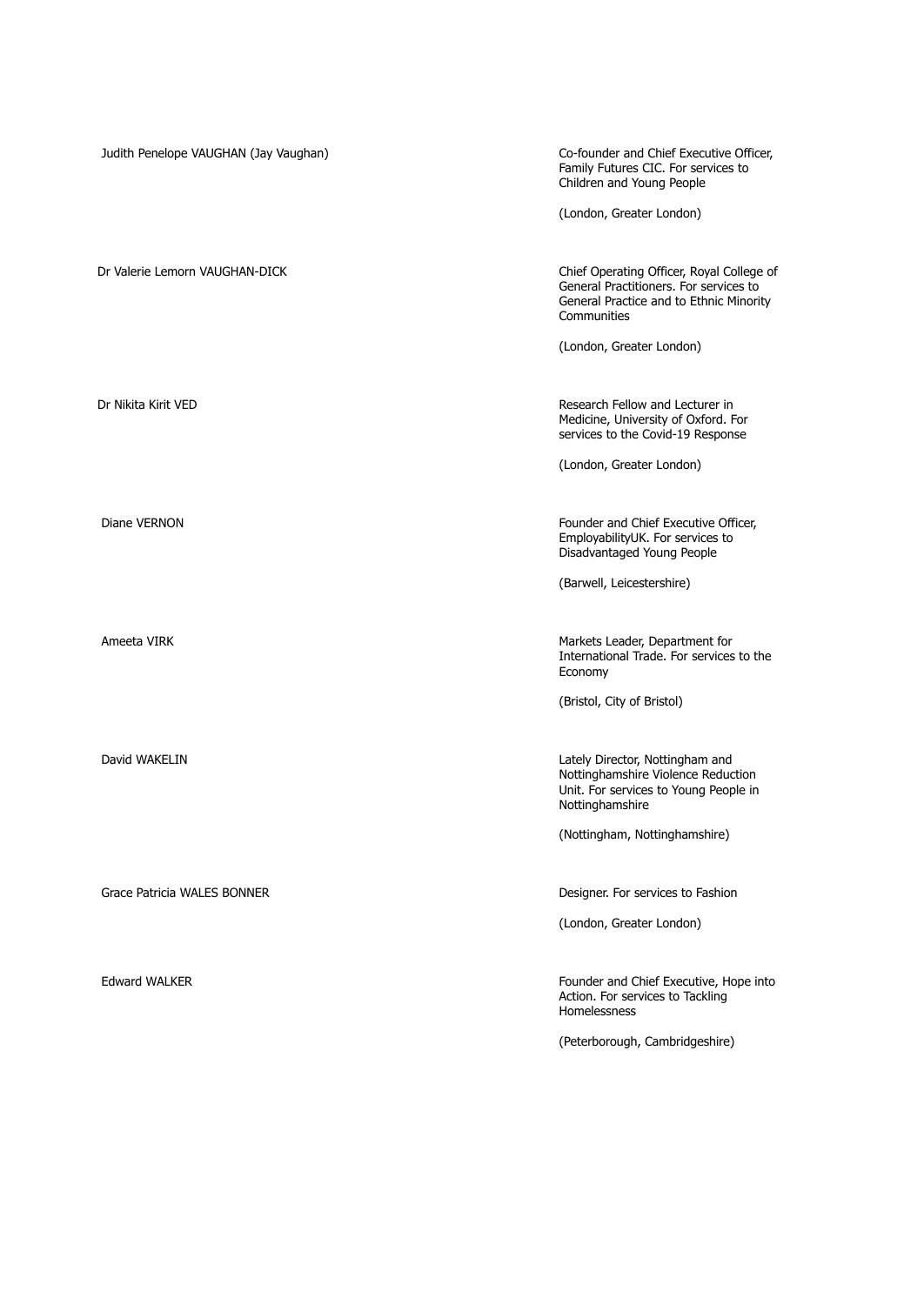| Gregg WALLACE           | Writer and Broadcaster. For services to<br>Food and to Charity                                                                               |
|-------------------------|----------------------------------------------------------------------------------------------------------------------------------------------|
|                         | (London, Greater London)                                                                                                                     |
| Robert Paul WARMAN      | Senior Anchorman, ITV. For services to<br>Broadcasting and Journalism in the<br><b>West Midlands</b>                                         |
|                         | (Birmingham, West Midlands)                                                                                                                  |
| Angus Roderick WATSON   | Director of Engineering and Supply,<br>Royal National Lifeboat Institution. For<br>services to Marine Safety and to Charity                  |
|                         | (Dingwall, Ross and Cromarty)                                                                                                                |
| Linda Elizabeth WATSON  | Founder and Director, Youth Connection<br>Theatre Company. For services to the<br>community in Chester-le-Street, County<br>Durham           |
|                         | (Chester-le-Street, County Durham)                                                                                                           |
| Valerie Mary WATSON     | Welfare Office Manager, The Queen's<br>Own Gurkha Logistic Regiment. For<br>services to Soldiers and their Families                          |
|                         | (Normandy, Surrey)                                                                                                                           |
| Dr Adrian Vivian WELLER | Board Member, Centre for Data Ethics<br>and Innovation. For services to Digital<br>Innovation                                                |
|                         | (London, Greater London)                                                                                                                     |
| John Douglas WELLINGHAM | Founder, The John Loosemore Centre.<br>For services to Early Music Education                                                                 |
|                         | (Newton Abbot, Devon)                                                                                                                        |
| Angela WHELAN           | Assistant Director, International<br>Engagement and Protocol, Department<br>for International Trade. For services to<br>Trade and Investment |
|                         | (Longfield, Kent)                                                                                                                            |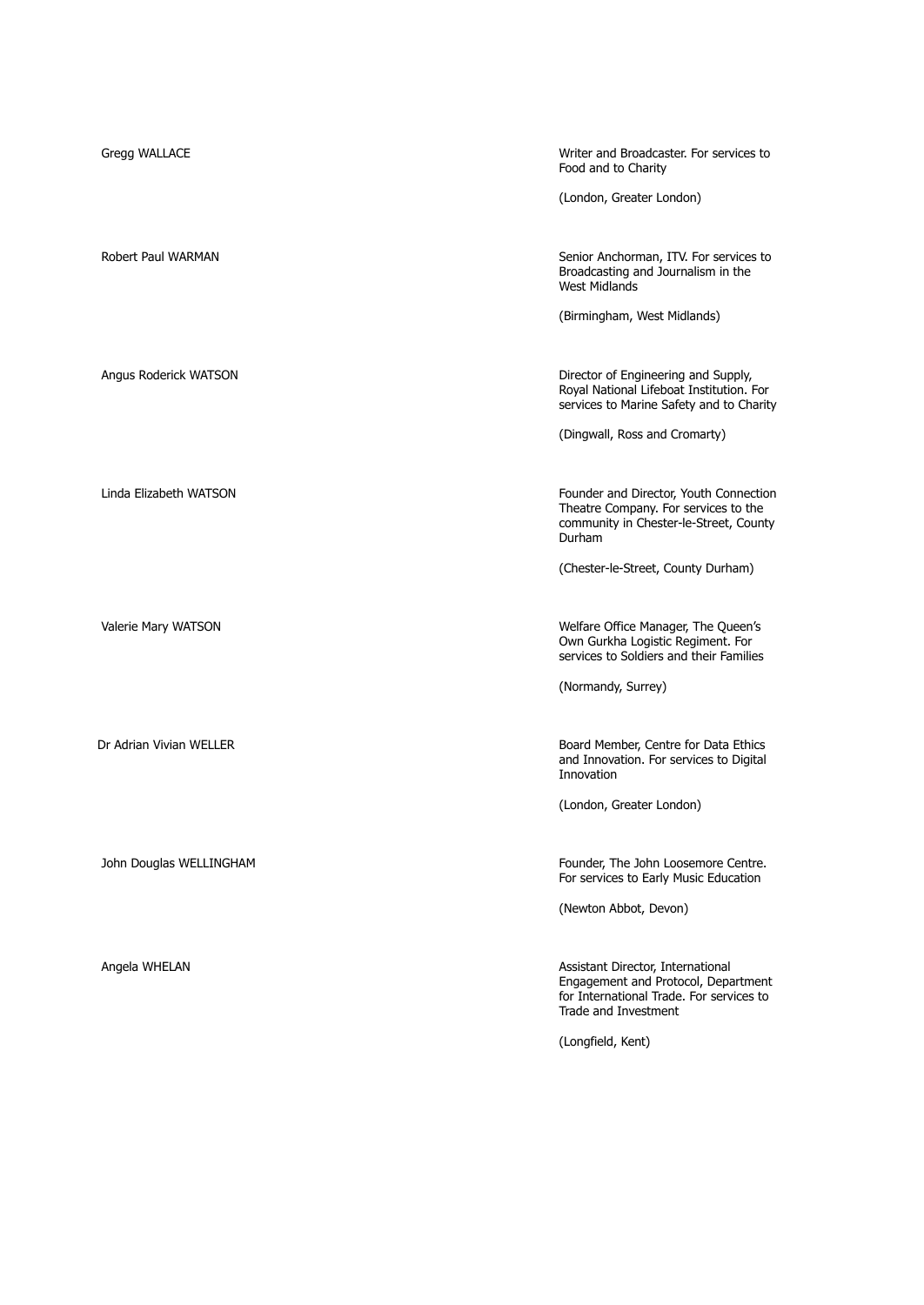| Tracy WHITTAKER-SMITH        | Head National Coach, Trampoline,<br>British Gymnastics. For services to<br>Trampolining<br>(Northampton, Northamptonshire) |
|------------------------------|----------------------------------------------------------------------------------------------------------------------------|
|                              |                                                                                                                            |
| Fiona WHYTE                  | For voluntary service to the Public and<br><b>Commercial Services Union in Wales</b>                                       |
|                              | (Cardiff, South Glamorgan)                                                                                                 |
|                              |                                                                                                                            |
| Elizabeth WILKINSON          | Founder, Dyslexic Dyslexia Consultant.<br>For services to People with Dyslexia                                             |
|                              | (Telford, Shropshire)                                                                                                      |
|                              |                                                                                                                            |
| Nigel WILKINSON              | Managing Director, Windermere Lake<br>Cruises Ltd. For services to Tourism and<br>to the Economy in Cumbria                |
|                              | (York, North Yorkshire)                                                                                                    |
|                              |                                                                                                                            |
| David Brynmor WILLIAMS       | For services to Sport and to Charity in<br>Wales                                                                           |
|                              | (Cowbridge, South Glamorgan)                                                                                               |
|                              |                                                                                                                            |
| Janet WILLIAMS               | Co-founder, Independent Fetal<br>Anti-Convulsant Trust. For services to<br>People with Disabilities                        |
|                              | (Pilling, Lancashire)                                                                                                      |
|                              |                                                                                                                            |
| Virginia Jill WILLIAMS-ELLIS | Founder, Read Easy UK. For services to<br>Education                                                                        |
|                              | (Moreton in Marsh, Gloucestershire)                                                                                        |
|                              |                                                                                                                            |
| Susan Lesley WILLIAMSON      | National Director, Libraries, Arts Council<br>England. For services to the Library<br>Sector                               |
|                              | (Chorley, Lancashire)                                                                                                      |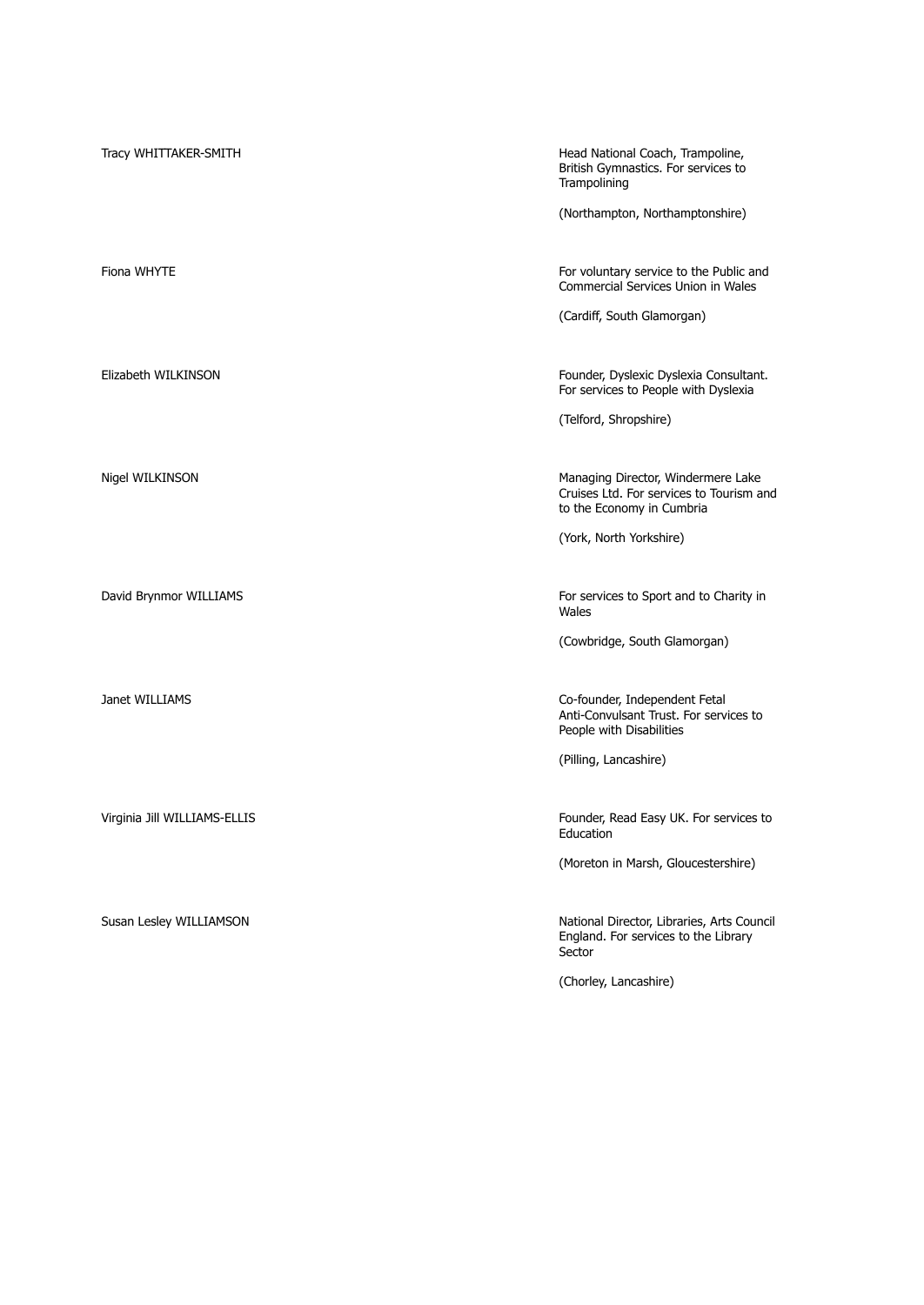| Susan Elizabeth WILLS       | Assistant Director, Lifelong Learning and<br>Culture, Surrey County Council. For<br>services to Public Libraries                                                              |
|-----------------------------|-------------------------------------------------------------------------------------------------------------------------------------------------------------------------------|
|                             | (Salisbury, Wiltshire)                                                                                                                                                        |
| Paul Martin WILSON          | Executive Director, TIN Arts. For<br>services to Dance and to Inclusion in<br>the Performing Arts Sector                                                                      |
|                             | (Durham, County Durham)                                                                                                                                                       |
| Gail Jacqueline WINTER      | For Public Service and services to the<br>community in the London Borough of<br>Croydon                                                                                       |
|                             | (London, Greater London)                                                                                                                                                      |
| Peter David WOODS DL        | For charitable and voluntary services to<br>the community in Liverpool                                                                                                        |
|                             | (Liverpool, Merseyside)                                                                                                                                                       |
| Timothy Philip WOODWARD     | Founder and Chief Executive Officer,<br>The Country Food Trust and Trustee,<br>The Spinal Muscular Atrophy Trust. For<br>services to Charity, particularly during<br>Covid-19 |
|                             | (Drayton, Somerset)                                                                                                                                                           |
| Helen WORTH (Helen Dawson)  | Actress. For services to Drama                                                                                                                                                |
|                             | (London, Greater London)                                                                                                                                                      |
| Dr Peter John WRIGHT        | Leader, Ecology and Conservation<br>Group, Marine Scotland Science. For<br>services to Science                                                                                |
|                             | (Forfar, Angus)                                                                                                                                                               |
| Douglas Robertson WRIGHT DL | For services to the Economy and to<br>Charity in the West Midlands                                                                                                            |
|                             | (Aldridge, Staffordshire)                                                                                                                                                     |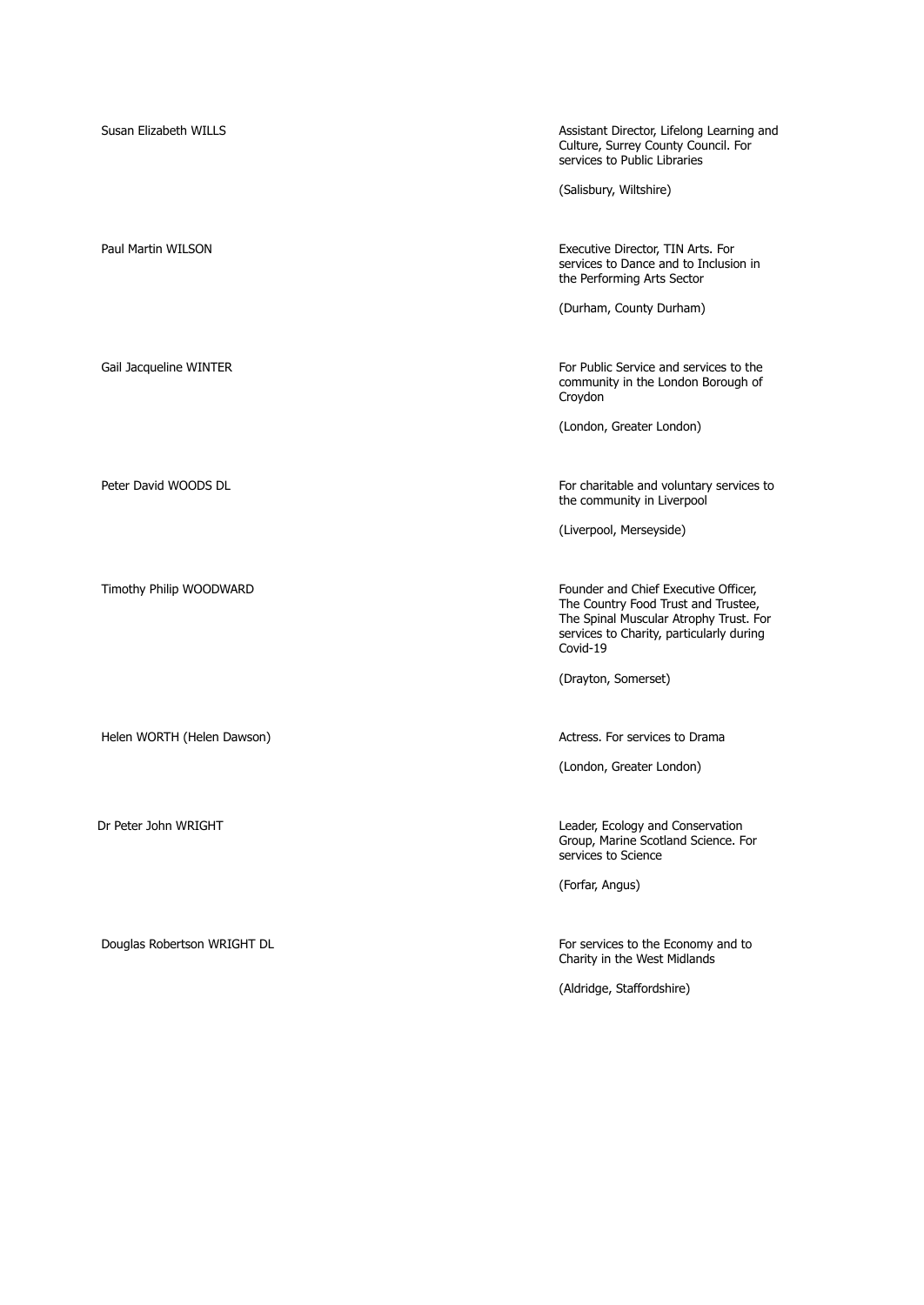| Paul Anthony WRIGHT      | Station Manager, British Forces<br>Broadcasting Service. For services to<br>the Armed Forces                                             |
|--------------------------|------------------------------------------------------------------------------------------------------------------------------------------|
|                          | (Wrexham, Clwyd)                                                                                                                         |
| Victoria WRIGHT          | Vice Skip, British Olympic Curling Team.<br>For services to Curling                                                                      |
|                          | (Stirling, Stirling and Kinross)                                                                                                         |
|                          |                                                                                                                                          |
| Rukhsana YAQOOB          | Education Consultant. For services to<br>Education                                                                                       |
|                          | (London, Greater London)                                                                                                                 |
|                          |                                                                                                                                          |
| Richard James Gregg YARR | For services to Music in Northern<br>Ireland                                                                                             |
|                          | (Belfast, City of Belfast)                                                                                                               |
|                          |                                                                                                                                          |
| Sally Anne YEOMAN        | Chief Executive Officer, Halton and St<br>Helens Voluntary and Community<br>Action. For services to the community in<br>Halton, Cheshire |
|                          | (Warrington, Cheshire)                                                                                                                   |
|                          |                                                                                                                                          |
| Julie McDonald YOUNG     | For services to Dance and to Young<br>People in Perth                                                                                    |
|                          | (Perth, Perth and Kinross)                                                                                                               |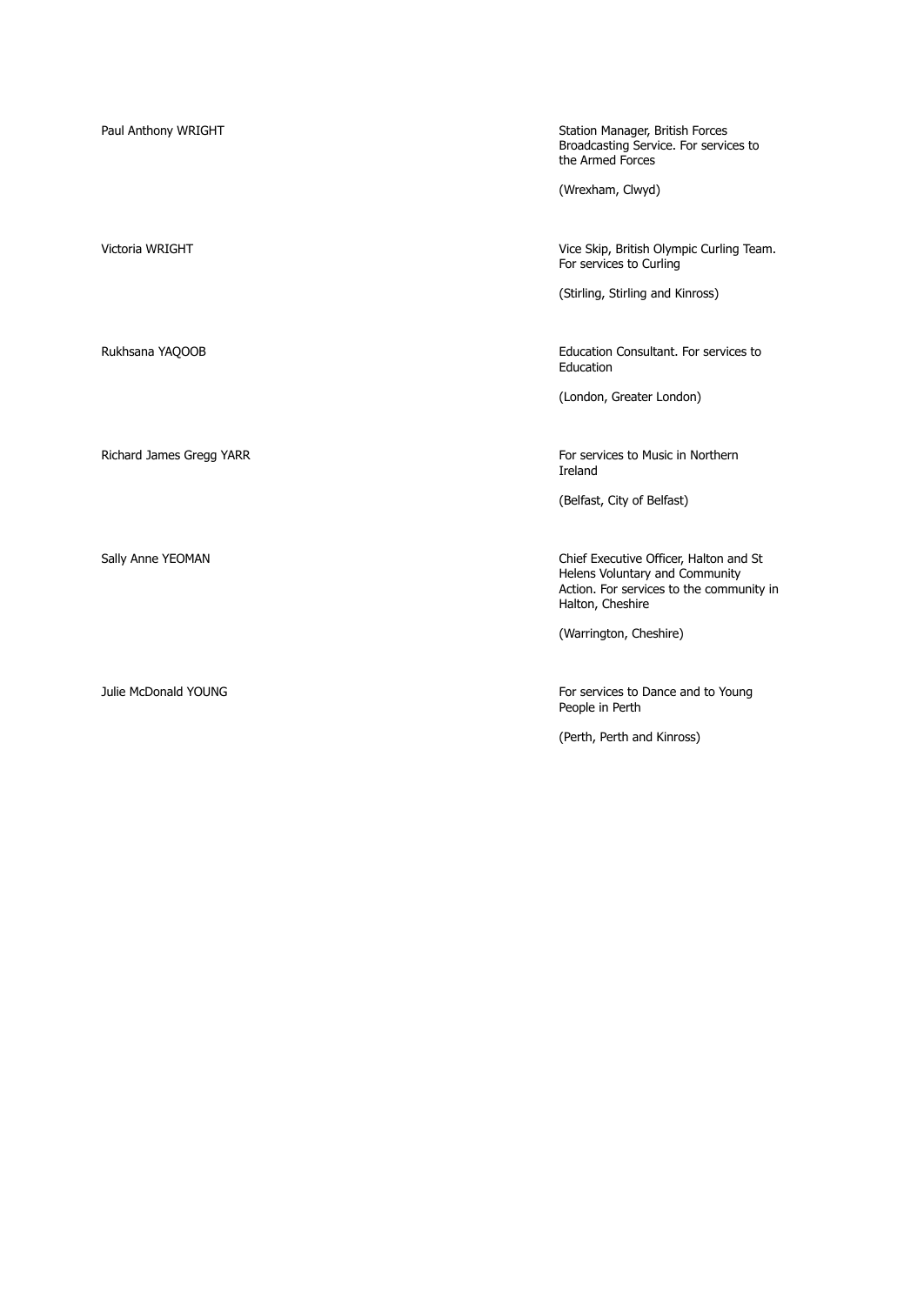## **Medallists of the Order of the British Empire**

| Banu ADAM               | Founder and Chair, Arts 2 Heal. For<br>services to Mental Health Provision in<br>Blackburn, Lancashire, particularly<br>during Covid-19 |
|-------------------------|-----------------------------------------------------------------------------------------------------------------------------------------|
|                         | (Blackburn, Lancashire)                                                                                                                 |
| Abraham AGNEW           | For services to the Community and<br>Environment in Northern Ireland                                                                    |
|                         | (Larne, County Antrim)                                                                                                                  |
| Mansoor AHMAD           | For services to the community in the<br>London Borough of Merton during<br>Covid-19                                                     |
|                         | (London, Greater London)                                                                                                                |
| Marjorie AITKEN         | For services to Older People in Northern<br>Ireland                                                                                     |
|                         | (Irvinestown, County Fermanagh)                                                                                                         |
| Mohammed Tahir ALI      | For services to the community in<br>Preston, Lancashire during Covid-19                                                                 |
|                         | (Preston, Lancashire)                                                                                                                   |
| Ibrar ALI               | Volunteer Development Manager,<br>Bradford Moor Play and Support<br>Service. For voluntary services to the<br>community in Bradford     |
|                         | (Bradford, West Yorkshire)                                                                                                              |
| Glenys Freda ALLISON    | Facilitator, Darlaston Swimming Club.<br>For voluntary services to Swimming and<br>to Young People in the West Midlands                 |
|                         | (Willenhall, West Midlands)                                                                                                             |
| Peter Sinclair ANDERSON | For services to Music and Pipe Band<br>Drumming                                                                                         |
|                         | (Falkirk, Stirling and Falkirk)                                                                                                         |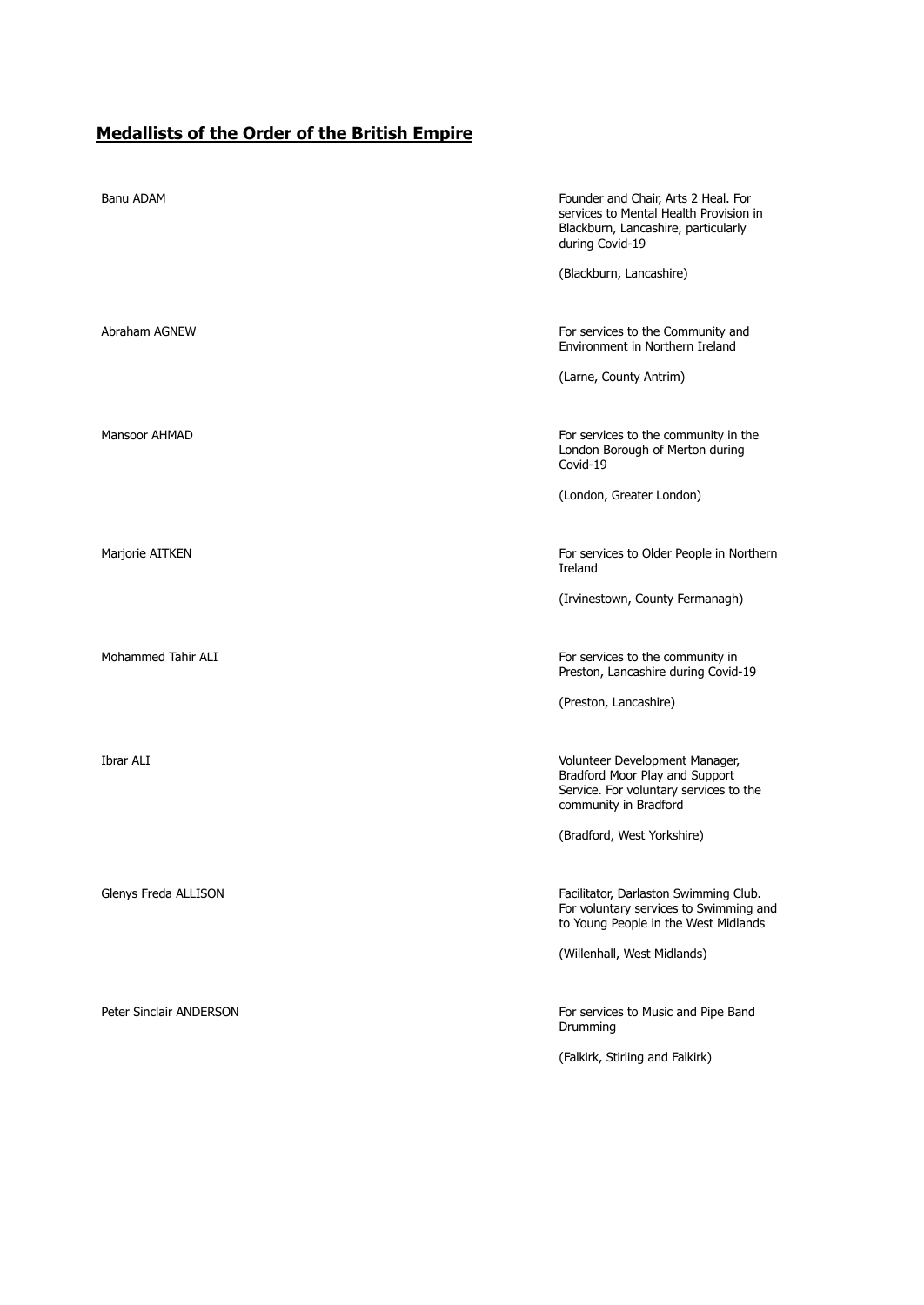| <b>Thomas Sinclair ANDERSON</b> | Pipe Major. For services to Music and<br>Piping                                                                                          |
|---------------------------------|------------------------------------------------------------------------------------------------------------------------------------------|
|                                 | (Falkirk, Stirling and Falkirk)                                                                                                          |
| Glenda ANDREW                   | Co-founder, Preston Windrush<br>Generation and Descendants UK. For<br>services to the Afro-Caribbean<br>Community in Preston, Lancashire |
|                                 | (Preston, Lancashire)                                                                                                                    |
| Glenys Marjory ANDREWS          | President, Perthshire Open Studios. For<br>services to the Arts in Perthshire                                                            |
|                                 | (Kinross, Perth and Kinross)                                                                                                             |
| Dr Megan Kirsty ARGO            | Senior Lecturer in Astronomy, University<br>of Central Lancashire. For services to<br>Girlguiding during Covid-19                        |
|                                 | (Macclesfield, Cheshire)                                                                                                                 |
| Edward John ARMITAGE            | Founder, Chair and Artistic Director,<br>John Armitage Trust. For services to the<br>community in Romney Marsh, Kent                     |
|                                 | (London, Greater London)                                                                                                                 |
| Julie Louise ATKINSON           | For services to the community in Hollins<br>Green, Cheshire, particularly during<br>Covid-19                                             |
|                                 | (Warrington, Cheshire)                                                                                                                   |
| Simon BANKS                     | Works Supervisor, Forestry England. For<br>services to Forestry.                                                                         |
|                                 | (Hexham, Northumberland)                                                                                                                 |
| Leanne Victoria Louise BARNETT  | Deputy Director, Strategic<br>Communications and Engagement,<br>Police Service of Northern Ireland. For<br>services to Policing          |
|                                 | (Belfast, City of Belfast)                                                                                                               |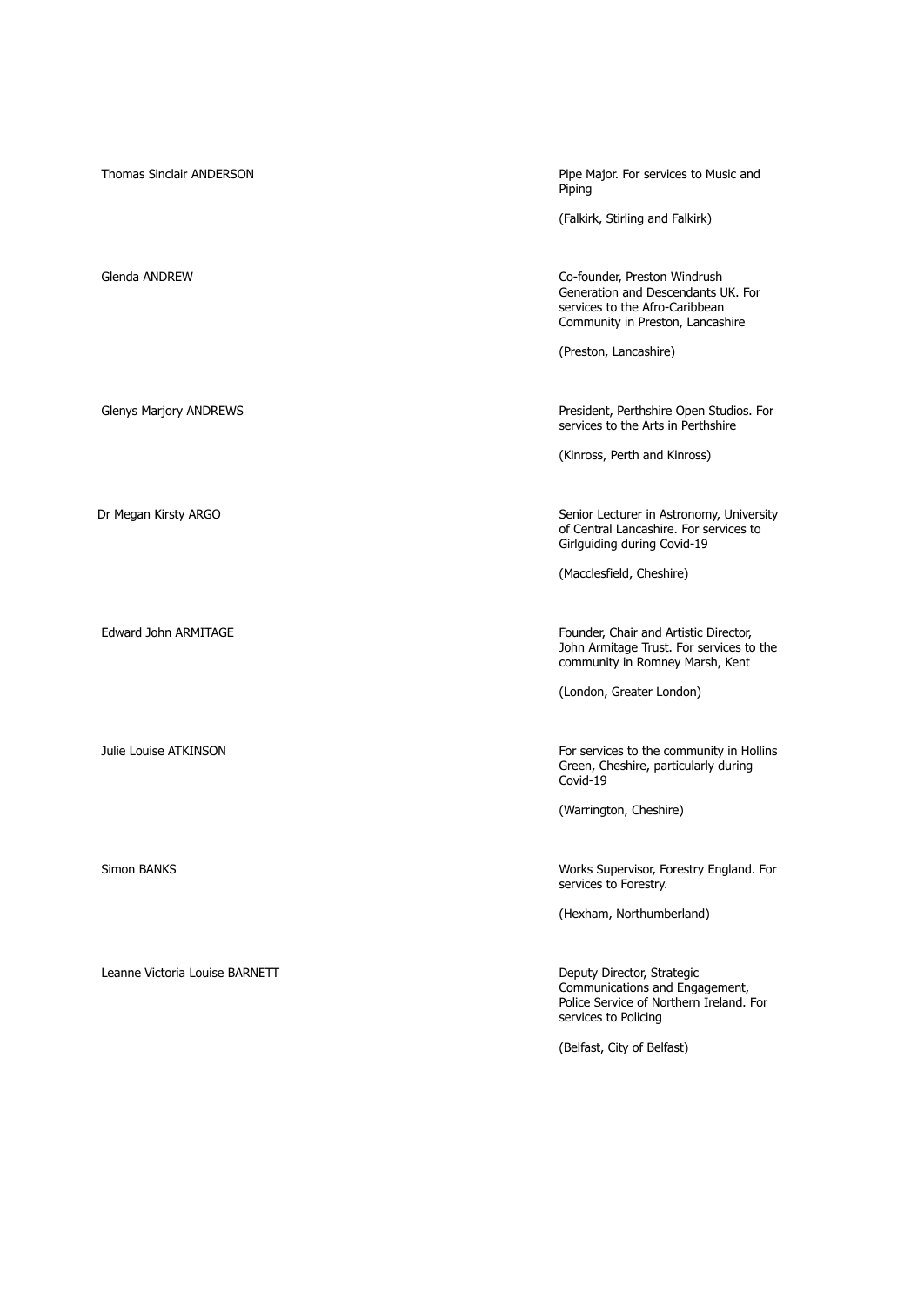| Margaret BEACHAM                    | Chair, Ryde Unit, Sea Cadets. For<br>voluntary service to Young People in the<br>Isle of Wight                                                                                                   |
|-------------------------------------|--------------------------------------------------------------------------------------------------------------------------------------------------------------------------------------------------|
|                                     | (Ryde, Isle of Wight)                                                                                                                                                                            |
| Robina BEATTIE                      | For services to the community in<br>Aberdeen                                                                                                                                                     |
|                                     | (Aberdeen, City of Aberdeen)                                                                                                                                                                     |
| Helen Caroline Victoria BEDFORD-GAY | Trustee and Communications and<br>Fundraising Manager, FOP Friends. For<br>services to People Living with<br>Fibrodysplasia Ossificans Progressiva<br>and their Families                         |
|                                     | (Sale, Cheshire)                                                                                                                                                                                 |
| Jayne Frances BEGLEY                | Dental Practice Manager, Defence<br>Primary Healthcare. For Public Service                                                                                                                       |
|                                     | (Westbury, Wiltshire)                                                                                                                                                                            |
|                                     |                                                                                                                                                                                                  |
| Mervyn Thomas BELL                  | For services to Surestart and to the<br>community in Belfast during Covid-19                                                                                                                     |
|                                     | (Larne, County Antrim)                                                                                                                                                                           |
| James BERTRAM                       | Health and Safety Manager, Police<br>Scotland and Community First<br>Responder, Scottish Ambulance Service.<br>For services to Policing and to the<br>community in Ayrshire<br>(Largs, Ayrshire) |
|                                     |                                                                                                                                                                                                  |
| Calvin John BIRD                    | For services to the community in<br>Somerset, particularly during Covid-19                                                                                                                       |
|                                     | (Bath, Somerset)                                                                                                                                                                                 |
| Natalie Eva BISSESSUR               | Registered Manager, Sunnyside House.<br>For services to Adult Social Care during<br>Covid-19                                                                                                     |
|                                     | (Thetford, Norfolk)                                                                                                                                                                              |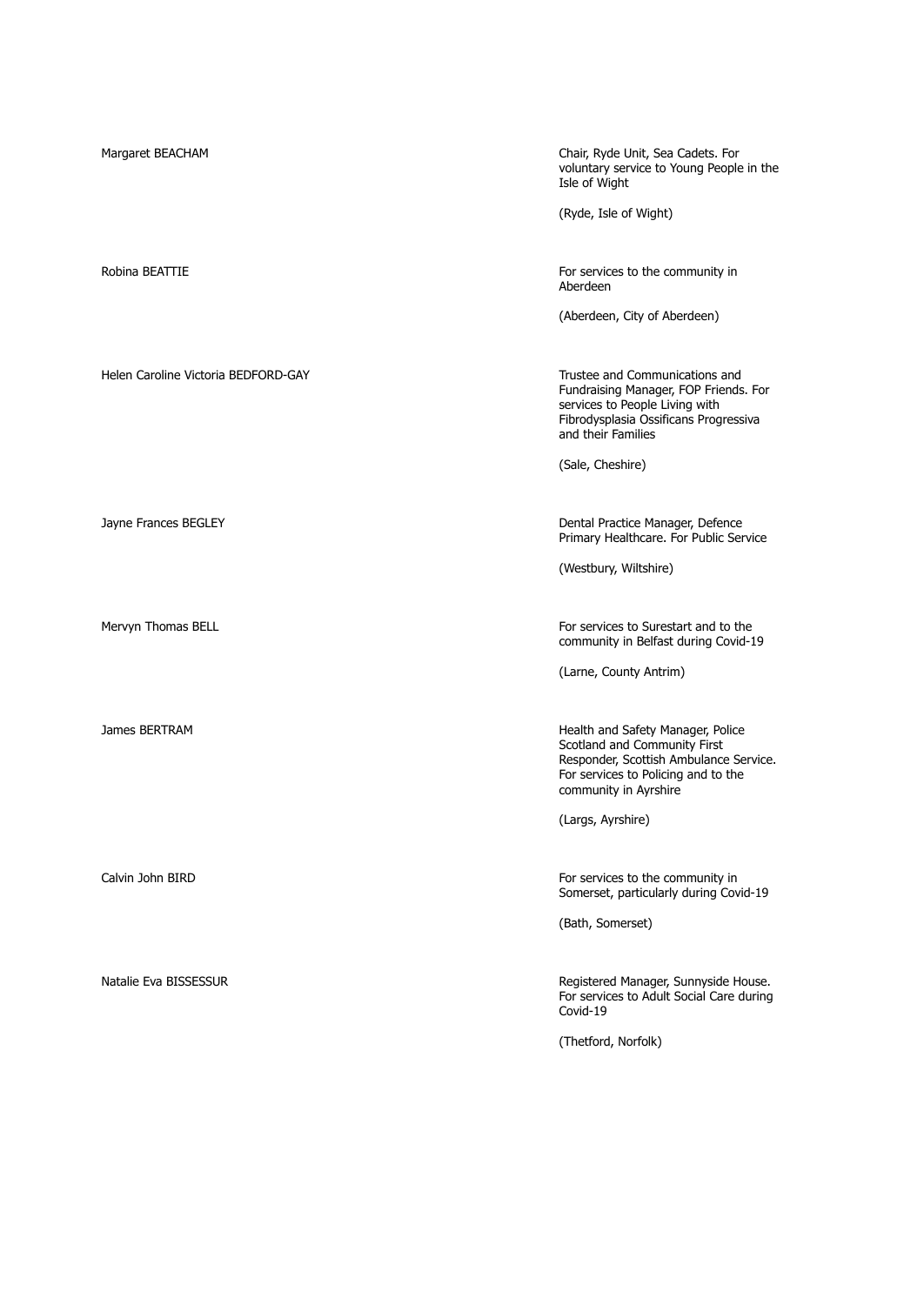| Mary Rose BLACKBURN                        | For services to the community in<br>Pembrokeshire                                                                                            |
|--------------------------------------------|----------------------------------------------------------------------------------------------------------------------------------------------|
|                                            | (Pembroke, Pembrokeshire)                                                                                                                    |
| Joan McFarlane BLUE                        | For services to Education and to Music<br>in Perthshire                                                                                      |
|                                            | (Perth, Perth and Kinross)                                                                                                                   |
| Janine Estelle Claire BOWERS WILD          | For services to the community in<br>Smethwick, West Midlands, particularly<br>during Covid-19                                                |
|                                            | (Smethwick, West Midlands)                                                                                                                   |
| Dorothy Margaret BOWKER                    | Founder, The Bridge at Leigh. For<br>charitable and voluntary services to<br>Disadvantaged People in Leigh,<br>Metropolitan Borough of Wigan |
|                                            | (Leigh, Greater Manchester)                                                                                                                  |
| David Michael BRATT                        | For services to the community in Great<br>Brickhill, Buckinghamshire                                                                         |
|                                            | (Milton Keynes, Buckinghamshire)                                                                                                             |
| Julia Muriel BRECKNELL-PRIGG (Julia Prigg) | Station Adoption Volunteer, Greater<br>Anglia. For services to Community Rail<br>in Wrabness, Essex                                          |
|                                            | (Manningtree, Essex)                                                                                                                         |
| Derek Clifford BROCKWAY                    | Weather Presenter, BBC Cymru Wales.<br>For services to Broadcasting and to<br>Charity in Wales                                               |
|                                            | (Cardiff, South Glamorgan)                                                                                                                   |
| Jamie BROGDEN                              | Administrative Officer, Department for<br>Work and Pensions. For services to<br>Charity and to Mental Health in Preston                      |
|                                            | (Preston, Lancashire)                                                                                                                        |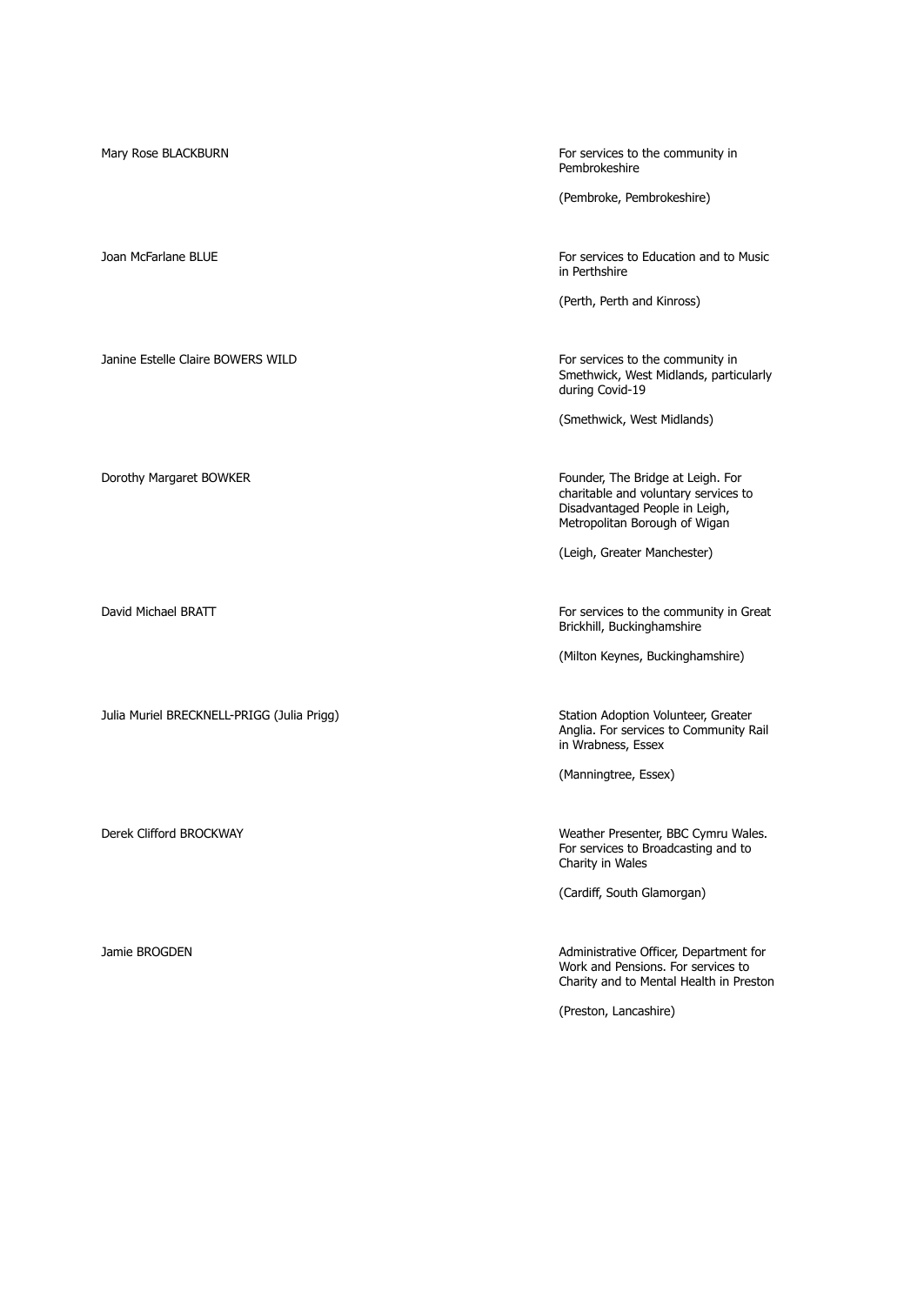| <b>Helen Louise BROOK</b>     | For services to the community in<br>Dereham, Norfolk during Covid-19                                                                   |
|-------------------------------|----------------------------------------------------------------------------------------------------------------------------------------|
|                               | (Dereham, Norfolk)                                                                                                                     |
| Joanna Gail BROOKBANK         | Group Scout Leader, 4th Sevenoaks (St<br>John's) Scout Group. For services to<br>Young People in Kent, particularly<br>during Covid-19 |
|                               | (Sevenoaks, Kent)                                                                                                                      |
| Nigel James BROOKS            | For services to Musical Theatre and to<br>the Music Industry                                                                           |
|                               | (Barnstaple, Devon)                                                                                                                    |
| Jane Beverley BROOKS          | Fundraiser, Breast Cancer Now. For<br>services to the community in<br>Buckinghamshire                                                  |
|                               | (Stoke Mandeville, Buckinghamshire)                                                                                                    |
| John Stephen BROOKSBANK       | Co-founder and Secretary, Paignton<br>Town Community Partnership. For<br>services to the community in Devon                            |
|                               | (Torquay, Devon)                                                                                                                       |
| Anthony Lambert Tyrrell BROWN | Chair, Suffolk Libraries. For services to<br><b>Public Libraries</b>                                                                   |
|                               | (Beccles, Suffolk)                                                                                                                     |
| Patricia Mary BROWNE          | Chair, Portaferry Fundraising Branch,<br>Royal National Lifeboat Institution. For<br>services to Maritime Safety in County<br>Down     |
|                               | (Newtownards, County Down)                                                                                                             |
| Kelly Louise BUDDERY          | For services to Ice Skating, particularly<br>during Covid-19                                                                           |
|                               | (Sheffield, South Yorkshire)                                                                                                           |
| Cheryl Ann BURNS              | For services to the Fitness and Health<br>of Older People in North-West London                                                         |
|                               | (London, Greater London)                                                                                                               |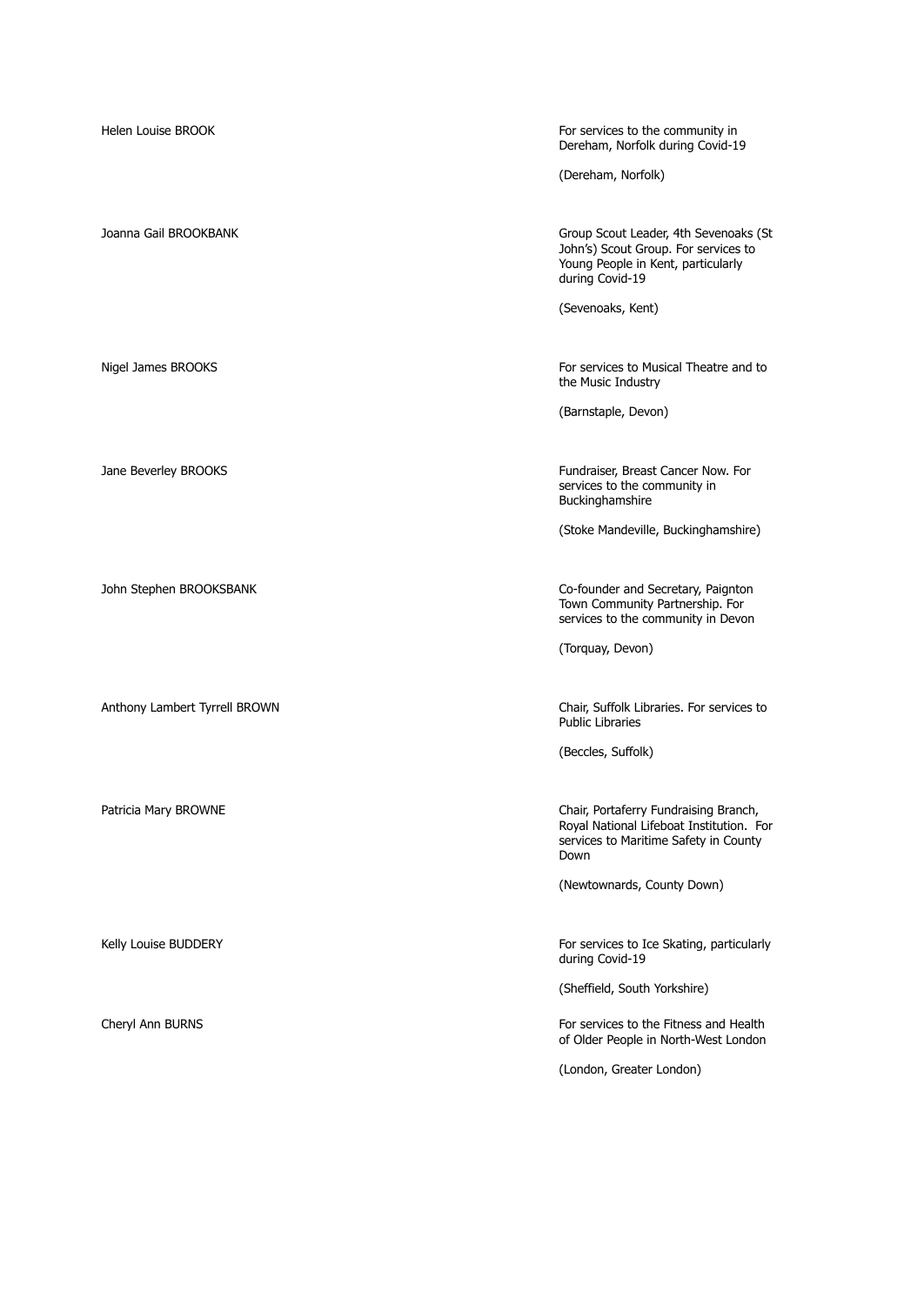Helen Christina BURTON For services to the community in Eastbourne, East Sussex, particularly during Covid-19 (Eastbourne, East Sussex) Reginald BUTCHER For services to Marine Conservation in the City of London (Gravesend, Kent) William John CADMAN Deputy County County County County County County County County County County County County Scouting. For services to Young People in Merseyside (Southport, Merseyside) Matthew CAMBOURNE **Train Planner, Great Western Railway.** Train Planner, Great Western Railway. For services to the Covid-19 response (Kingswood, Gloucestershire) James William Stewart CAMPBELL For services to the community in Southsea, Hampshire (Southsea, Hampshire) Ruth Elizabeth Anne CAMPBELL For services to Cancer Patients and their Families in Northern Ireland (Belfast, City of Belfast) Patrick CANTELLOW **Patrick CANTELLOW Patrick CANTELLOW Volunteer and Campaigner. For services** to Youth Employment in Kent (Faversham, Kent) Jaqueline Helen CARELESS **Project Manager, Allen's Cross** Community Garden. For services to the community in Northfield, Birmingham (Dudley, West Midlands)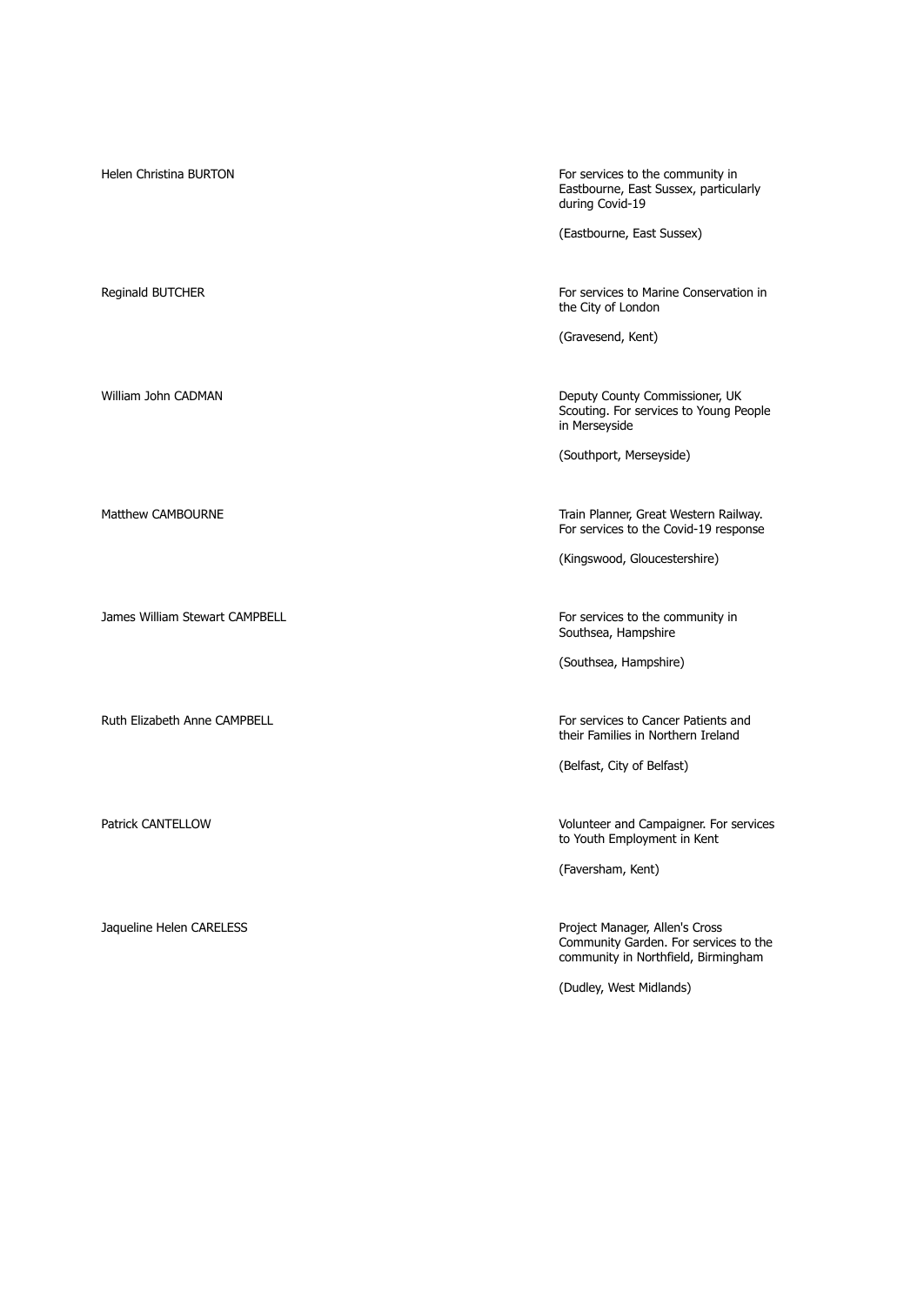| Lisa Danielle CARMODY           | Community Support Worker and<br>Training Manager, Quartz Care. For<br>services to Nursing in Social Care                            |
|---------------------------------|-------------------------------------------------------------------------------------------------------------------------------------|
|                                 | (Liverpool, Merseyside)                                                                                                             |
| <b>Patrick CARROLL</b>          | Executive Escalations, Customer Service<br>Team, Openreach. For services to the<br>National Infrastructure during Covid-19          |
|                                 | (Crawley, West Sussex)                                                                                                              |
| Michelle Mary CHRISTIAN         | Director of Property and Residential<br>Services, University of Edinburgh. For<br>services to Education                             |
|                                 | (Penicuik, Midlothian)                                                                                                              |
| Patrick David Henry CHURCH      | Lately Manager, Abbeygate Cinema,<br>Bury St Edmunds. For services to the<br>community in Suffolk                                   |
|                                 | (Bury St Edmunds, Suffolk)                                                                                                          |
| Geoffrey George CLARK           | Area Manager, Bristol and Bath and<br>North East Somerset. For voluntary<br>service to St John Ambulance                            |
|                                 | (Bristol, City of Bristol)                                                                                                          |
| Christopher John Lawrey CLARKE  | Company Secretary and Treasurer,<br>Friends of Jesmond Library. For services<br>to the community in Jesmond,<br>Newcastle upon Tyne |
|                                 | (Newcastle Upon Tyne, Tyne and Wear)                                                                                                |
| Agnes Hamilton CLEGHORN-REDHEAD | For voluntary services to Music and to<br>the communities of Skye and Harris                                                        |
|                                 | (Isle of Skye, Ross and Cromarty)                                                                                                   |
| Sorrelle CLEMENTS               | Service Development Manager,<br>Coventry Libraries. For services to<br>Libraries                                                    |

(Ash Green, Warwickshire)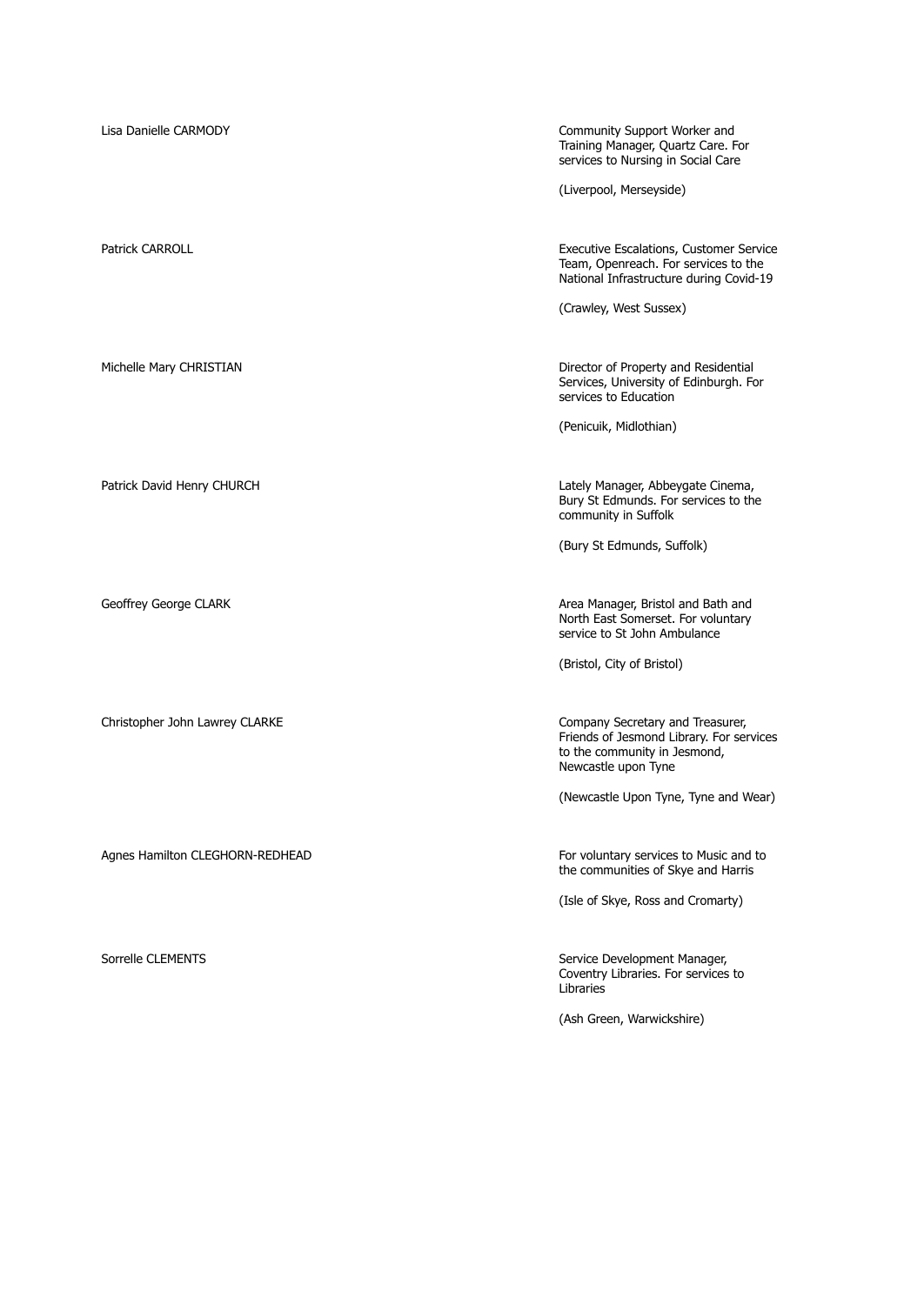| Mary COKER           | For services to the community in Penn<br>and Tylers Green, Buckinghamshire                                                                                                              |
|----------------------|-----------------------------------------------------------------------------------------------------------------------------------------------------------------------------------------|
|                      | (Penn, Buckinghamshire)                                                                                                                                                                 |
| Martin John COLLEDGE | Beat Manager, Forestry England. For<br>services to Forestry, Cave Rescue and<br>Exploration                                                                                             |
|                      | (Ingleton, North Yorkshire)                                                                                                                                                             |
| Lindsay COLLIER      | Founder and Trustee, The Walthamstow<br>Pumphouse Museum and Founder and<br>Chair, Lea Valley Heritage Alliance. For<br>services to Heritage in the London<br>Borough of Waltham Forest |
|                      | (London, Greater London)                                                                                                                                                                |
| Susan Ann COMITTI    | Libraries and Heritage Service Manager,<br>London Borough of Hackney. For<br>services to Public Libraries                                                                               |
|                      | (London, Greater London)                                                                                                                                                                |
| William COOKE        | Head of Workforce Health, Safety and<br>Environment, Network Rail. For services<br>to the Railway and to Charity                                                                        |
|                      | (Leighton Buzzard, Bedfordshire)                                                                                                                                                        |
| Dr Alan COOPER       | Lately Member, Council for Nature<br>Conservation and the Countryside. For<br>services to the Environment                                                                               |
|                      | (Derrygonnelly, County Fermanagh)                                                                                                                                                       |
| Paula COOPER         | Police Constable, Volunteer Police<br>Cadets Coordinator, Metropolitan Police<br>Service. For services to Policing                                                                      |
|                      | (London, Greater London)                                                                                                                                                                |
| Sheila Anne COOPER   | First Aid Trainer and Instructor, Cheadle<br>Division, St John Ambulance. For<br>voluntary service in Staffordshire                                                                     |
|                      | (Cheadle, Staffordshire)                                                                                                                                                                |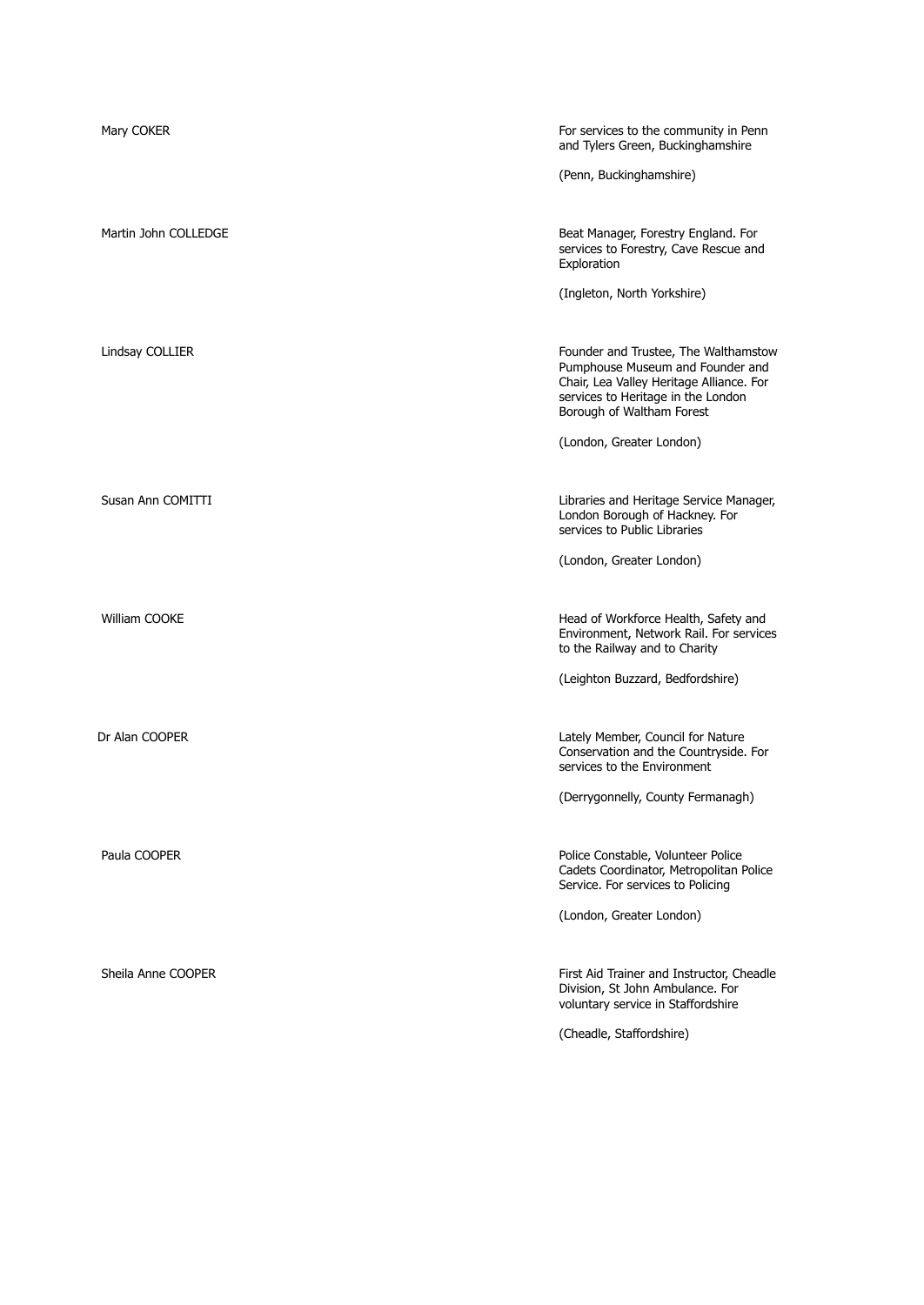Richard James CRABTREE For services to the community in Attenborough, Nottinghamshire

(Nottingham, Nottinghamshire)

Elizabeth Maud CRAWFORD **For services to Traditional Craft** 

(Dunblane, Stirling and Falkirk)

Caroline Elizabeth CROFT **Director, Patina Lewes. For services to** Director, Patina Lewes. For services to the Arts and Young People in East Sussex

(Lewes, East Sussex)

Douglas Alexander CROWE For services to Young People in North Belfast

(Bangor, County Down)

Alan CULLENS **For Political Service For Political Service For Political Service** 

(Chorley, Lancashire)

Liam CUNNINGHAM **For voluntary service to Young People in** Northern Ireland

(Belfast, City of Belfast)

Christine DADD-BYTYCI **NATS** and Crossrail International Shareholder Policy Lead, Department for Transport. For services to Diversity

(Radlett, Hertfordshire)

John DALY Teacher, Marland Residential School, Devon. For services to Young People

(Ilfracombe, Devon)

John Charles DAVIDGE **For services** to the community in Chalfont St Giles, Buckinghamshire

(Chalfont St Giles, Buckinghamshire)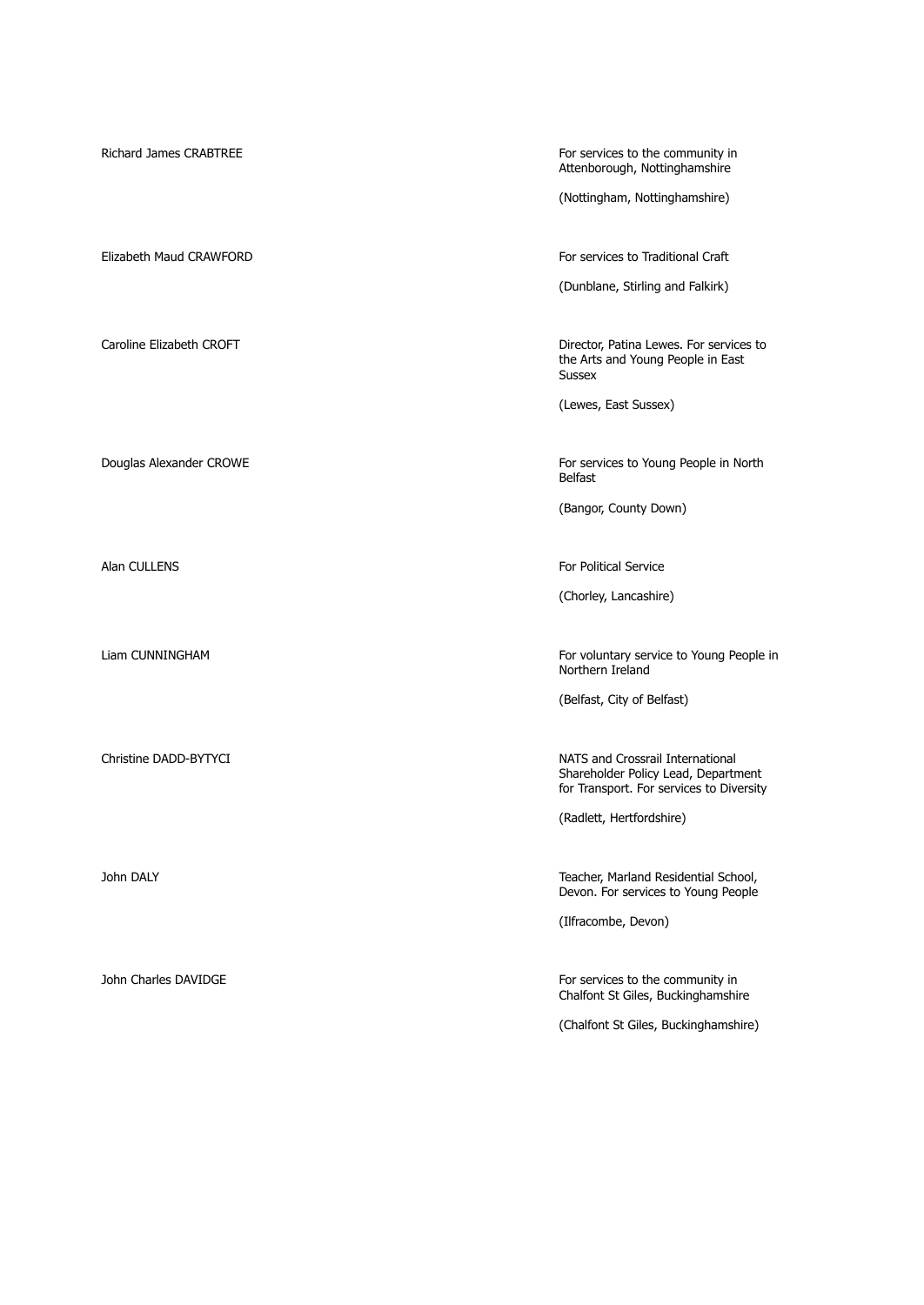| Mandy Louise DAVIES        | For services to Health and Social Care<br>in Wales, particularly during the<br>Covid-19 Response                                                                           |
|----------------------------|----------------------------------------------------------------------------------------------------------------------------------------------------------------------------|
|                            | (Hundleton, Dyfed)                                                                                                                                                         |
| Stephanie Anne DAVIES-ARAI | Founder, Transgender Trend. For<br>services to Children                                                                                                                    |
|                            | (Lewes, East Sussex)                                                                                                                                                       |
| John Fitzgerald DEGNAN     | Manager and Chief Fundraiser, Eilish<br>Degnan Children's Foundation. For<br>services to Patients and their Families at<br>the Royal Belfast Hospital for Sick<br>Children |
|                            | (Newtownabbey, County Antrim)                                                                                                                                              |
| Emma Jane DEVENNY          | Special Educational Needs Classroom<br>Assistant, Drumachose Primary School,<br>Limavady. For services to Children with<br>Special Educational Needs                       |
|                            | (Limavady, County Londonderry)                                                                                                                                             |
| Joanne DEWIRE              | Radiographer, York and Scarborough<br>Teaching Hospitals NHS Foundation<br>Trust. For services to Public Health<br>during Covid-19                                         |
|                            | (York, North Yorkshire)                                                                                                                                                    |
| Sudath Leon DIAS           | Special Superintendent, Essex Police.<br>For services to Policing                                                                                                          |
|                            | (Colchester, Essex)                                                                                                                                                        |
| Marie DICKENS              | For services to the community in<br>Hemsworth, West Yorkshire during<br>Covid-19                                                                                           |
|                            | (Hemsworth, West Yorkshire)                                                                                                                                                |
| William John DINGWALL      | Vice-President and Standard Bearer,<br>Inverness Branch, Royal British Legion<br>Scotland. For voluntary service to<br>Veterans                                            |
|                            | (Inverness, Inverness)                                                                                                                                                     |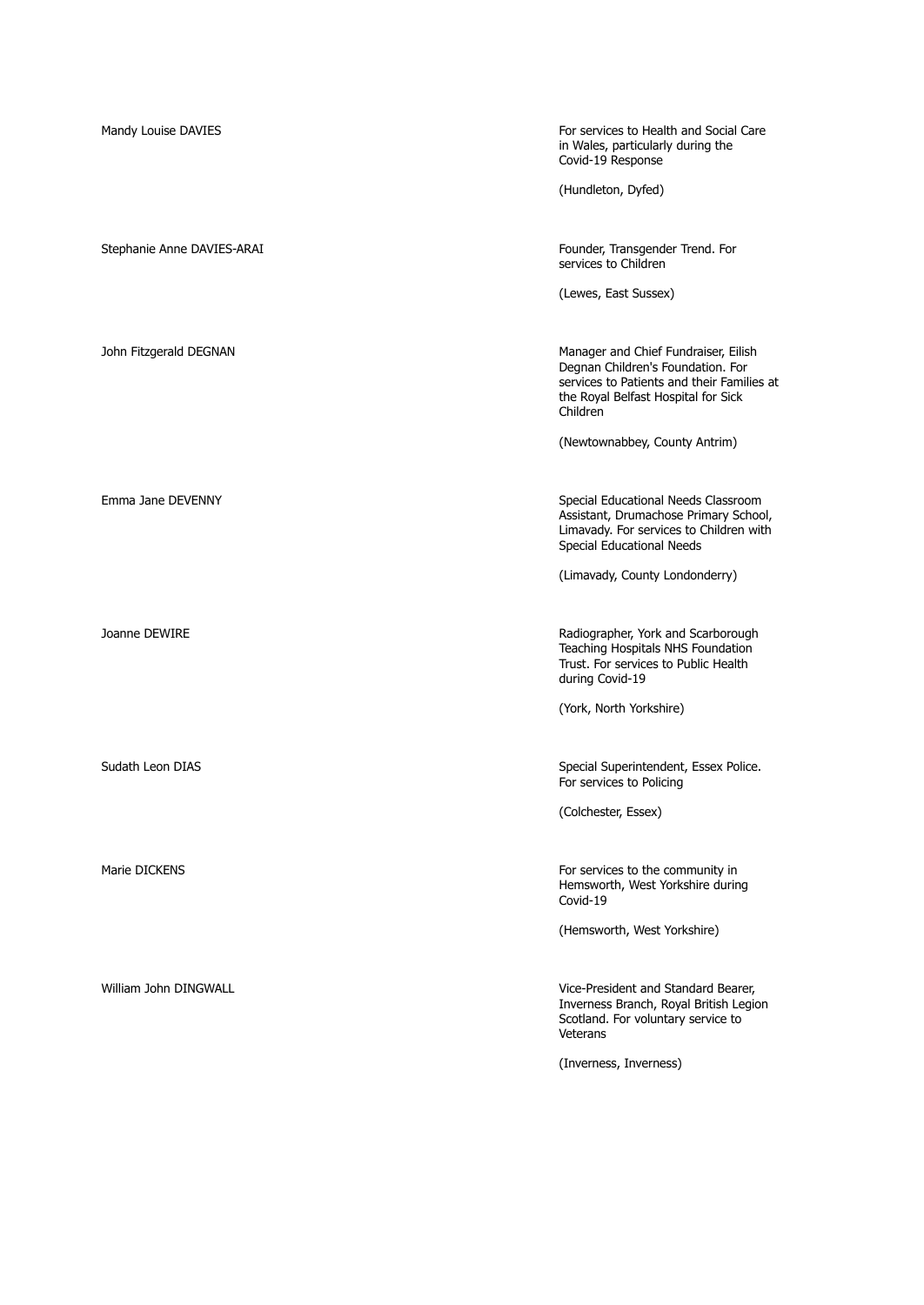| Dawn Louise DOLPHIN  | Co-founder and Chair, Gloucestershire<br>Bundles. For charitable services to<br>Disadvantaged People in<br>Gloucestershire<br>(Gloucester, Gloucestershire)  |
|----------------------|--------------------------------------------------------------------------------------------------------------------------------------------------------------|
| Michael Stewart DORE | For services to the community in<br>Wimbledon, London Borough of Merton,<br>particularly during Covid-19<br>(London, Greater London)                         |
| Sarah-Jane DOUGLASS  | For services to the community in<br>Norwich, Norfolk during Covid-19<br>(Norwich, Norfolk)                                                                   |
| William DOVE         | Co-ordinator for the National Youth<br>Choir of Scotland Edinburgh Regional<br>Choir. For services to Music and to<br>Young People<br>(Penicuik, Midlothian) |
| Michael James DOWNES | For services to Education and to the<br>community in Norfolk<br>(Aylsham, Norfolk)                                                                           |
| Linda Jane DUMBRELL  | Community Matters Champion,<br>Waitrose. For services to the community<br>in Colchester, Essex<br>(Colchester, Essex)                                        |
| Pamela Ann DUXBURY   | Counsellor and Service Manager,<br>Beacon Bolton Counselling Service. For<br>services to the community in Bolton,<br>Greater Manchester                      |
| Ronald Douglas EAST  | (Bolton, Greater Manchester)<br>For services to the Restoration of<br>Church Bells and to Bell Ringing in<br>Cumbria<br>(Carlisle, Cumbria)                  |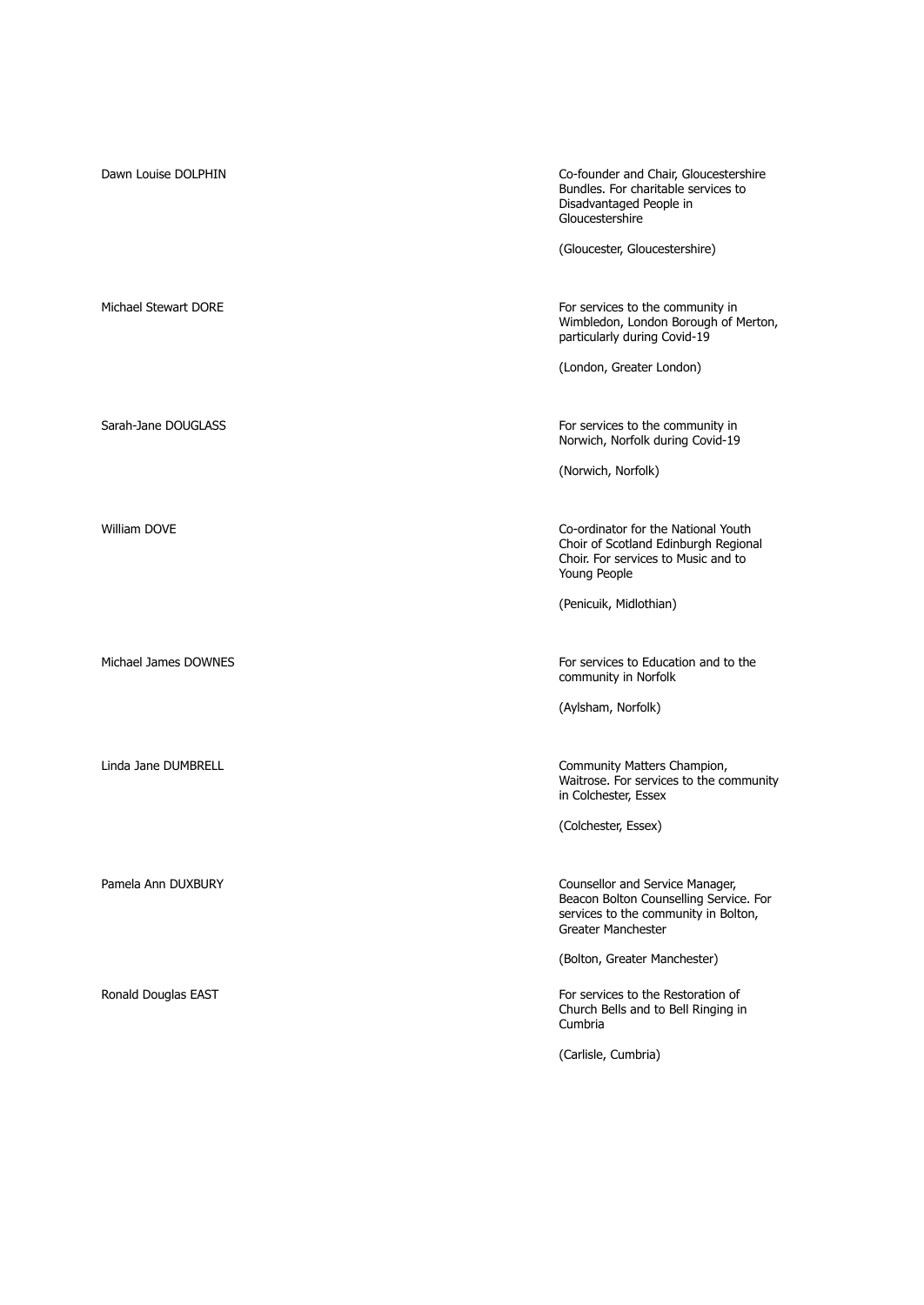| Daniel Robert James ELLIS   | Founder and Managing Director, Jam<br>Jar Cinema. For services to Cinema                                                      |
|-----------------------------|-------------------------------------------------------------------------------------------------------------------------------|
|                             | (Whitley Bay, Tyne and Wear)                                                                                                  |
| Brenda Joyce ELLIS          | Chair, Community Voluntary Services<br>Tendring. For services to the community<br>in Clacton on Sea, Essex                    |
|                             | (Clacton on Sea, Essex)                                                                                                       |
| Liam ENTWISTLE              | Store Assistant, Blackpool Council. For<br>services to Local Government during<br>Covid-19                                    |
|                             | (Blackpool, Lancashire)                                                                                                       |
| Sally Sarah Jane ERHARDT    | For services to the Food Industry                                                                                             |
|                             | (Guildford, Surrey)                                                                                                           |
|                             |                                                                                                                               |
| Paul EVANS                  | Senior Support Worker, Action 4 Care.<br>For services to Nursing in Social Care                                               |
|                             | (Selby, North Yorkshire)                                                                                                      |
|                             |                                                                                                                               |
| James Wynne EVANS           | For services to Music, to Broadcasting<br>and to Charity                                                                      |
|                             | (Cardiff, South Glamorgan)                                                                                                    |
| Elena Rosario EVANS-GUILLEN | For services to Charitable Fundraising,<br>particularly during Covid-19                                                       |
|                             | (Warrington, Cheshire)                                                                                                        |
|                             |                                                                                                                               |
| Ruben William EVANS-GUILLEN | For services to Charitable Fundraising,<br>particularly during Covid-19                                                       |
|                             | (Warrington, Cheshire)                                                                                                        |
| Lydia Joan Joy FAIRMAN      | Lead Capability and Development<br>Manager, Network Rail. For services to<br>STEM and to Vulnerable People during<br>Covid-19 |
|                             | (York, North Yorkshire)                                                                                                       |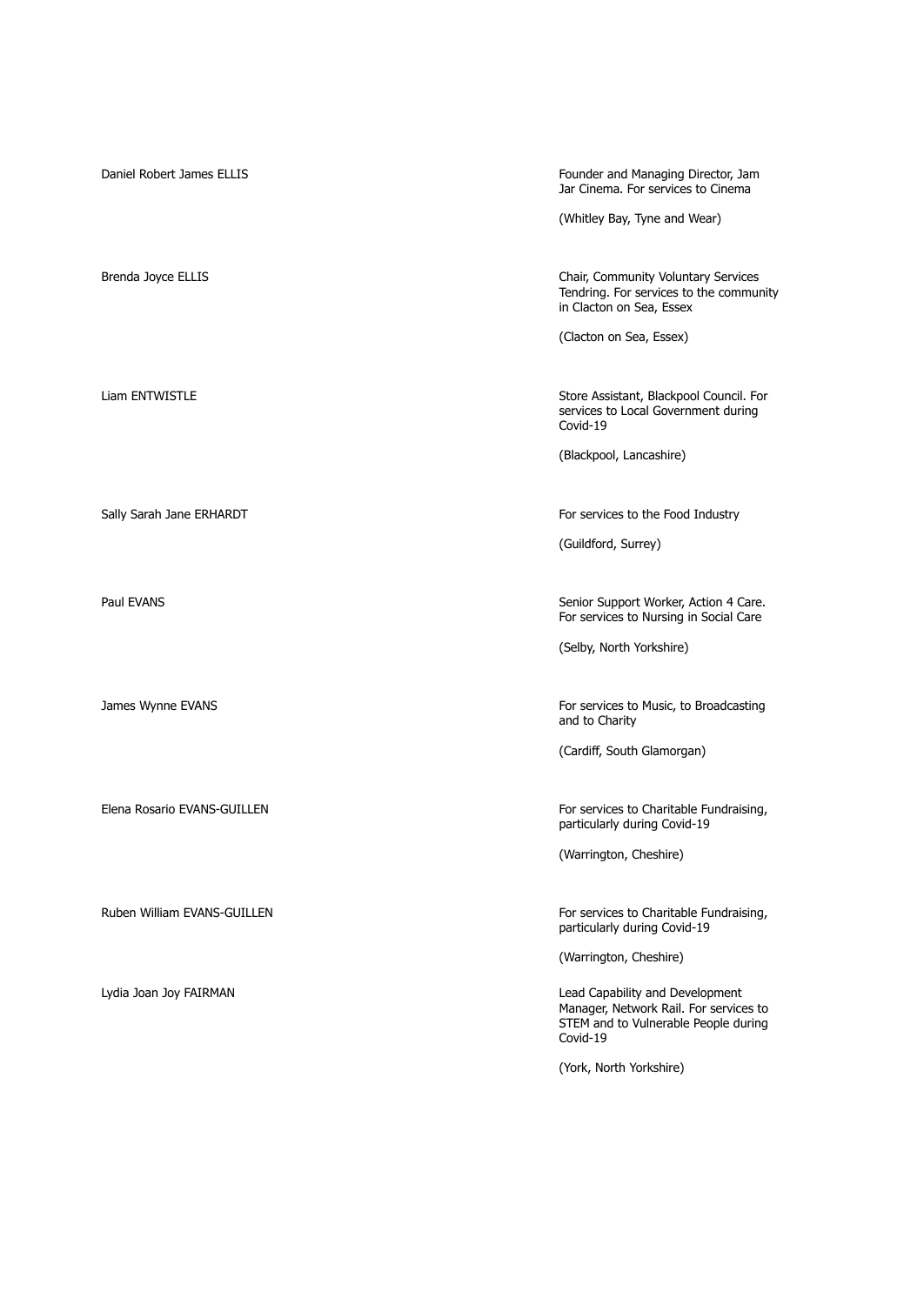| Henry FILLOUX-BENNETT   | Chief Executive, Lawrence Batley<br>Theatre. For services to the Theatre<br>and to the community in Huddersfield |
|-------------------------|------------------------------------------------------------------------------------------------------------------|
|                         | (Huddersfield, West Yorkshire)                                                                                   |
| Mark Fenton FLETCHER    | Detective Sergeant, Online Abuse<br>Investigator, Cheshire Constabulary. For<br>services to Policing             |
|                         | (Knutsford, Cheshire)                                                                                            |
| Gerald GABB             | For services to Historical Research in<br>Swansea                                                                |
|                         | (Swansea, West Glamorgan)                                                                                        |
| Sally Elizabeth GARLAND | For services to the community in<br>Eastleigh, Hampshire, particularly<br>during Covid-19                        |
|                         | (Eastleigh, Hampshire)                                                                                           |
| William GELDARD         | Trombonist and Arranger. For services<br>to Music                                                                |
|                         | (Thames Ditton, Surrey)                                                                                          |
| Christine May GEMMELL   | For services to the Army Widows<br>Association                                                                   |
|                         | (Dromara, County Down)                                                                                           |
| Diane GEORGE            | For services to the community in<br>Buntingford, Hertfordshire                                                   |
|                         | (Buntingford, Hertfordshire)                                                                                     |
| Rhona GIBSON            | For voluntary and charitable services in<br>Scotland                                                             |
|                         | (Kilmarnock, Ayrshire)                                                                                           |
| Ivan Noel GILMOUR       | For voluntary services to Cancer<br>Patients and their Families                                                  |
|                         | (Omagh, County Tyrone)                                                                                           |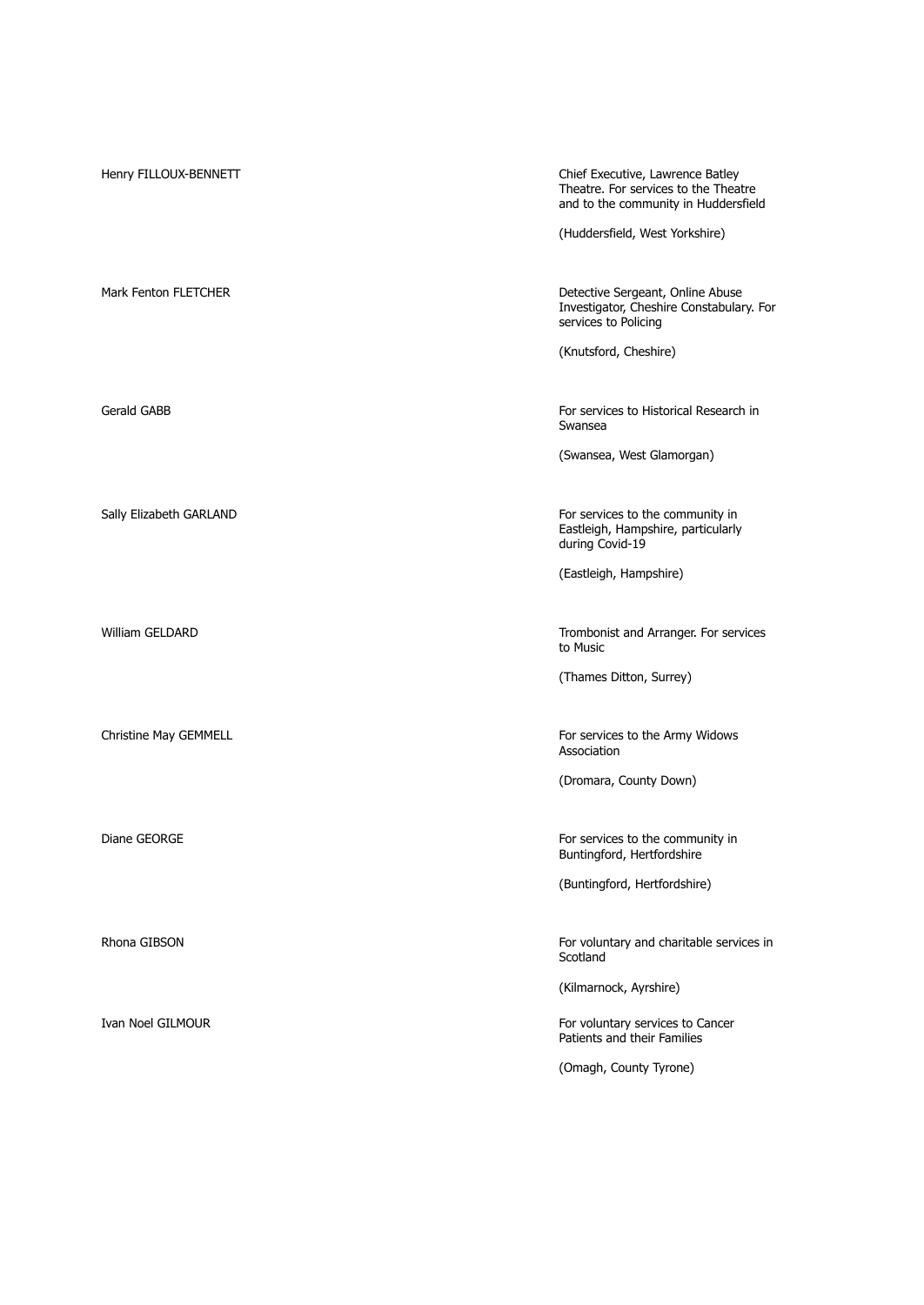Catherine Eileen GLEAVE Co-founder, GIFT International. For voluntary and charitable service (Lisburn, County Antrim) Geoffrey David GRANNER **For services to the community in the** Geoffrey David GRANNER West Midlands (Halesowen, West Midlands) Sonia Wendy GRANTHAM **For services to the community in St** Osyth, Essex (St Osyth, Essex) Gordon GRAY For services to the community in Dunstable, Bedfordshire (Dunstable, Bedfordshire) Jonathan Neil GRAY Special Constable, Northumbria Police. For services to Policing (Ponteland, Northumberland) Elizabeth Rebecca GRAY Nurse, East Suffolk and North Essex NHS Foundation Trust. For services to the NHS (Felixstowe, Suffolk) Benjamin John GREEN For services to the community in Puttenham, Surrey (Guildford, Surrey) Kristine Lisa GREEN **Director**, Grimsby Town Football Club and Chair, Mariners Trust. For services to Association Football in North East Lincolnshire (Grimsby, Lincolnshire)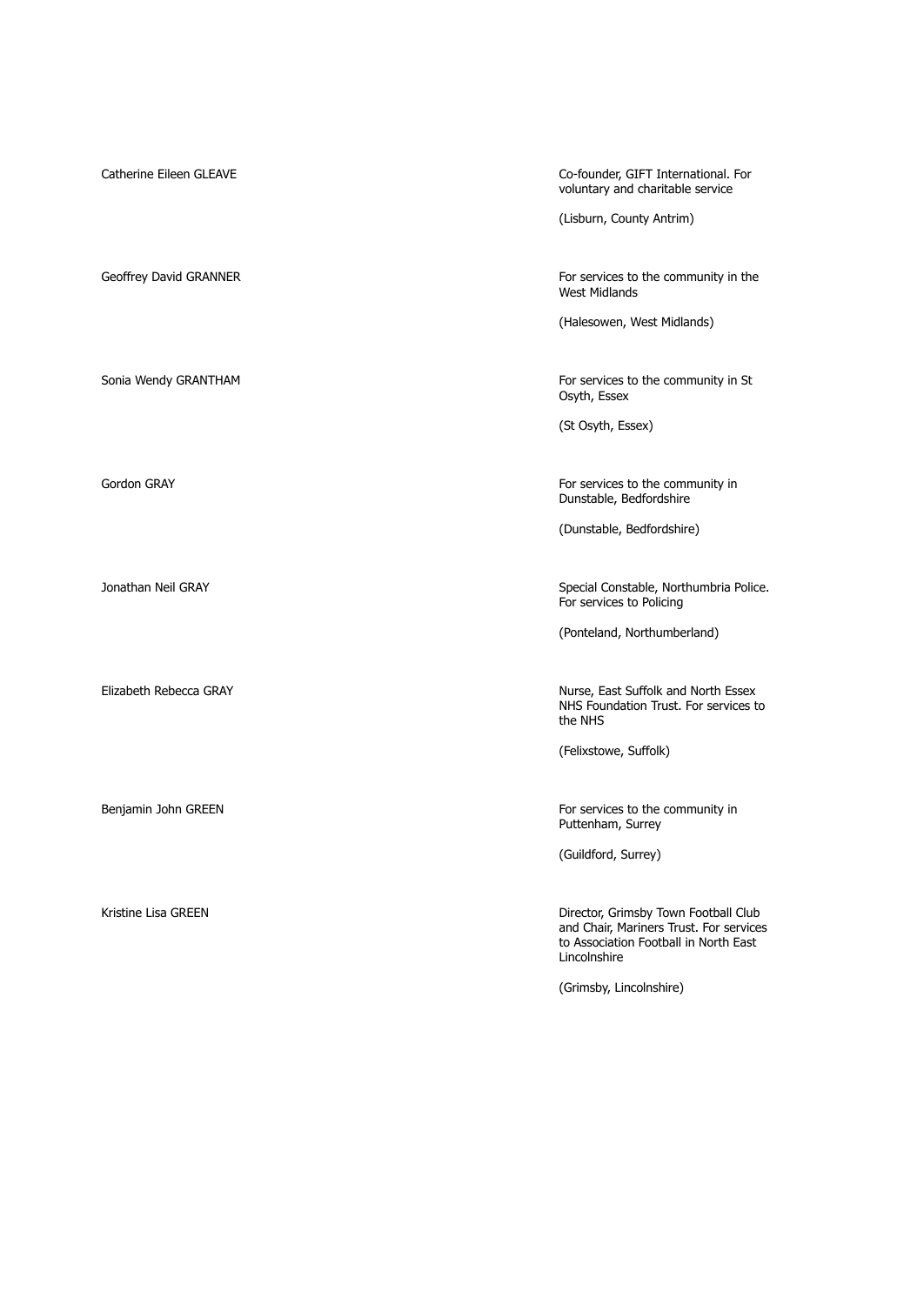| Michael David GREGORY      | Chair, Patient Participation Group,<br>Charnwood Community Medical Group,<br>Loughborough. For services to Health<br>and to the community in the East<br>Midlands<br>(Loughborough, Leicestershire) |
|----------------------------|-----------------------------------------------------------------------------------------------------------------------------------------------------------------------------------------------------|
| Alex William GRIFFITHS     | For services to the NHS and to the<br>community in the West Midlands during<br>Covid-19<br>(Brierley Hill, West Midlands)                                                                           |
| Simon Peter GRIFFITHS      | Watch Manager, Shropshire Fire and<br>Rescue Service. For services to Fire and<br>Rescue<br>(Whitchurch, Shropshire)                                                                                |
| Elizabeth Jane HALLETT     | Voluntary Fundraising Officer, Beverley<br>and District, Soroptimist International.<br>For services to the community in<br>Beverley, East Riding of Yorkshire<br>(Beverley, East Yorkshire)         |
| Diana Alice HART           | Chair, Middlesex County Committee,<br>ABF The Soldiers' Charity. For voluntary<br>service to Soldiers and their Families<br>(London, Greater London)                                                |
| Rebekah Honor Joan HARTLEY | Lately Manager, Project Phoenix, Great<br>Western Railway. For services to the<br>Covid-19 Response<br>(Swindon, Wiltshire)                                                                         |
| Wendy HEATHMAN             | School Administrator, United Schools<br>Federation. For services to Education in<br>Devon<br>(Ashburton, Devon)                                                                                     |
| Roxane HEATON              | For services to Digital Technology<br>during Covid-19<br>(Lee on the Solent, Hampshire)                                                                                                             |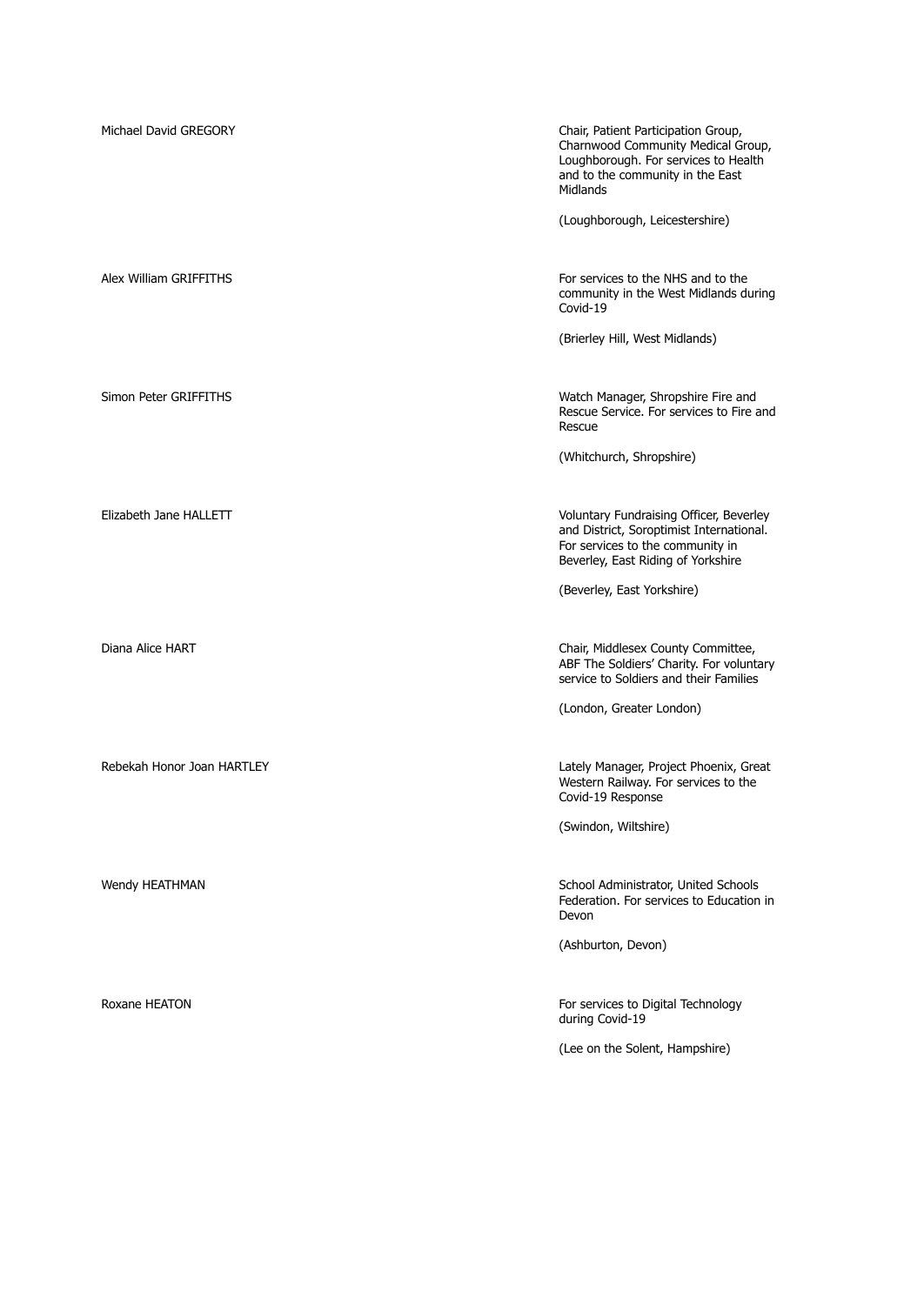| Maria HEWITT                     | Nurse, NHS Greater Glasgow and Clyde.<br>For services to the NHS during Covid-19<br>(Paisley, Renfrewshire)                                         |
|----------------------------------|-----------------------------------------------------------------------------------------------------------------------------------------------------|
| Roger Timothy HILL               | Volunteer, Cambridgeshire Hearing<br>Help. For services to People with<br>Hearing Impairments in<br>Cambridgeshire, particularly during<br>Covid-19 |
|                                  | (Ely, Cambridgeshire)                                                                                                                               |
| Susan HILL                       | Training Unit Manager, Metropolitan<br>Police Service. For services to Policing                                                                     |
|                                  | (Basingstoke, Hampshire)                                                                                                                            |
| Margaret Geraldine HILL          | For services to Young People in<br>Northern Ireland                                                                                                 |
|                                  | (Banbridge, County Down)                                                                                                                            |
| Diane Hamilton HOSKING           | For services to the community in<br>Bedale, North Yorkshire                                                                                         |
|                                  | (Snape, North Yorkshire)                                                                                                                            |
| Joy HUMPHREYS (Joy Amman Davies) | Musical Director, Morriston Orpheus<br>Choir. For services to Music                                                                                 |
|                                  | (Cardiff, South Glamorgan)                                                                                                                          |
| Charlotte HUNT                   | Honorary Vice-President, Scotland's<br>Garden Scheme. For services to Charity                                                                       |
|                                  | (Stirling, Stirling and Falkirk)                                                                                                                    |
| Barbara Ann HUNTER               | Access Officer, Policy and Practice,<br>Ulster University. For services to<br>Education                                                             |
|                                  | (Carrickfergus, County Antrim)                                                                                                                      |
| James McFarlane HUNTER           | President, Perth Strathtay Harriers. For<br>services to Inclusion in Sport                                                                          |
|                                  | (Perth, Perth and Kinross)                                                                                                                          |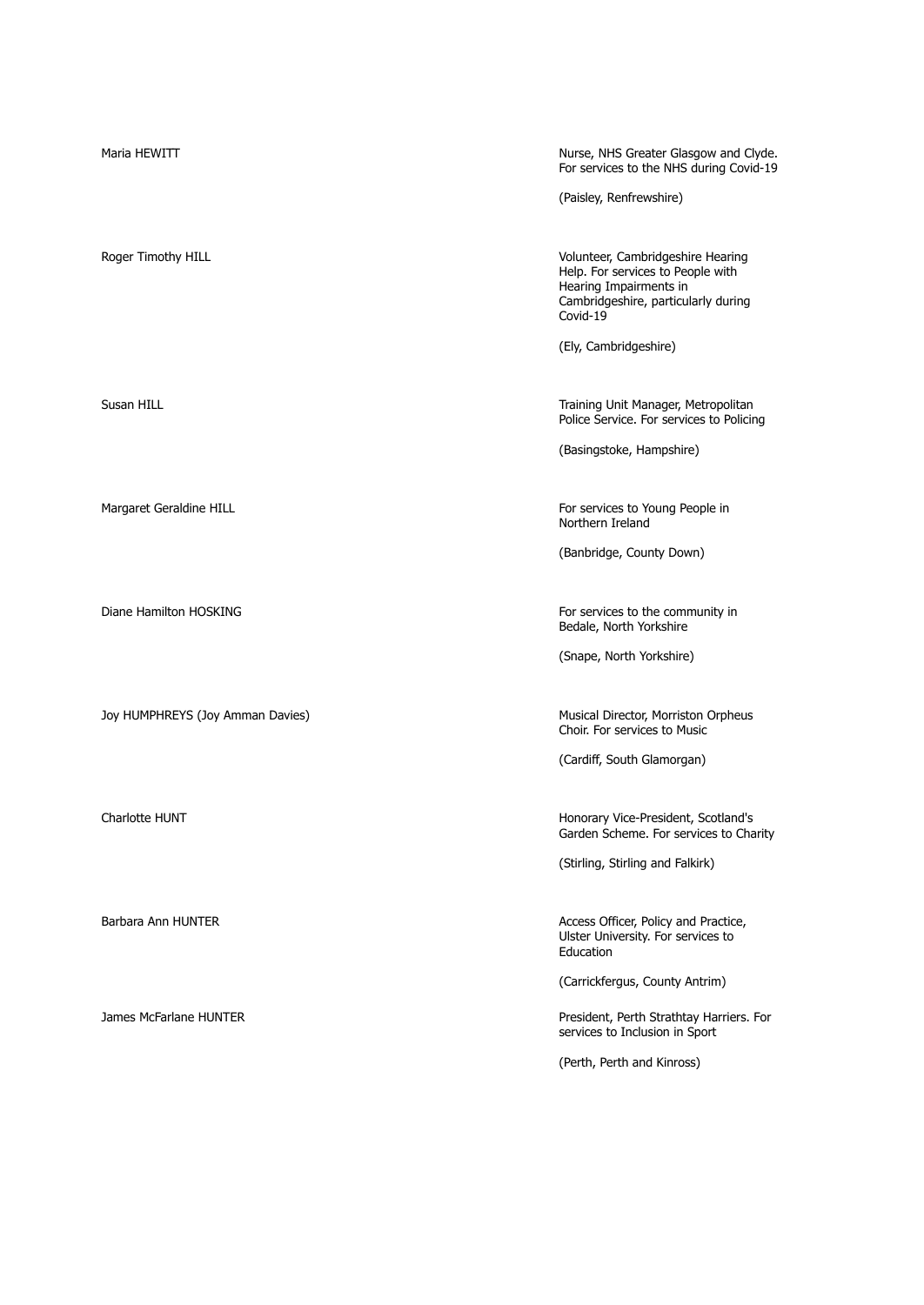| <b>Colin Charles HURST</b>        | Co-founder and Secretary, Paignton<br>Town Community Partnership. For<br>services to the community in Devon<br>(Torquay, Devon) |
|-----------------------------------|---------------------------------------------------------------------------------------------------------------------------------|
| Amjid HUSSAIN                     | Director, Bradford Moor Play and<br>Support Service. For voluntary services<br>to the community in Bradford, West<br>Yorkshire  |
|                                   | (Leeds, West Yorkshire)                                                                                                         |
| Patricia Anne HUSSELBEE           | Secretary, Newport Women's Section,<br>Royal British Legion. For voluntary<br>service to Veterans                               |
|                                   | (Newport, Gwent)                                                                                                                |
| Lieutenant Stephen HUTCHINSON RNR | Chair, Accrington and District Unit, Sea<br>Cadets. For voluntary service to Young<br>People in Lancashire                      |
|                                   | (Burnley, Lancashire)                                                                                                           |
| Mary Elizabeth Evelyn IRWIN       | For services to the Women's Institute<br>and to the community in County Tyrone                                                  |
|                                   | (Dungannon, County Tyrone)                                                                                                      |
| Md Nazrul ISLAM                   | For services to the community in the<br>London Borough of Tower Hamlets<br>during Covid-19                                      |
|                                   | (London, Greater London)                                                                                                        |
| Sharon Iona JACKSON               | Windrush Compensation Scheme<br>Volunteer, Home Office. For Public<br>Service                                                   |
|                                   | (Walsall, West Midlands)                                                                                                        |
| Candice Dionne JAMES              | For services to Children, Young People<br>and their Families in Brixton, London<br>Borough of Lambeth                           |
|                                   | (London, Greater London)                                                                                                        |
|                                   |                                                                                                                                 |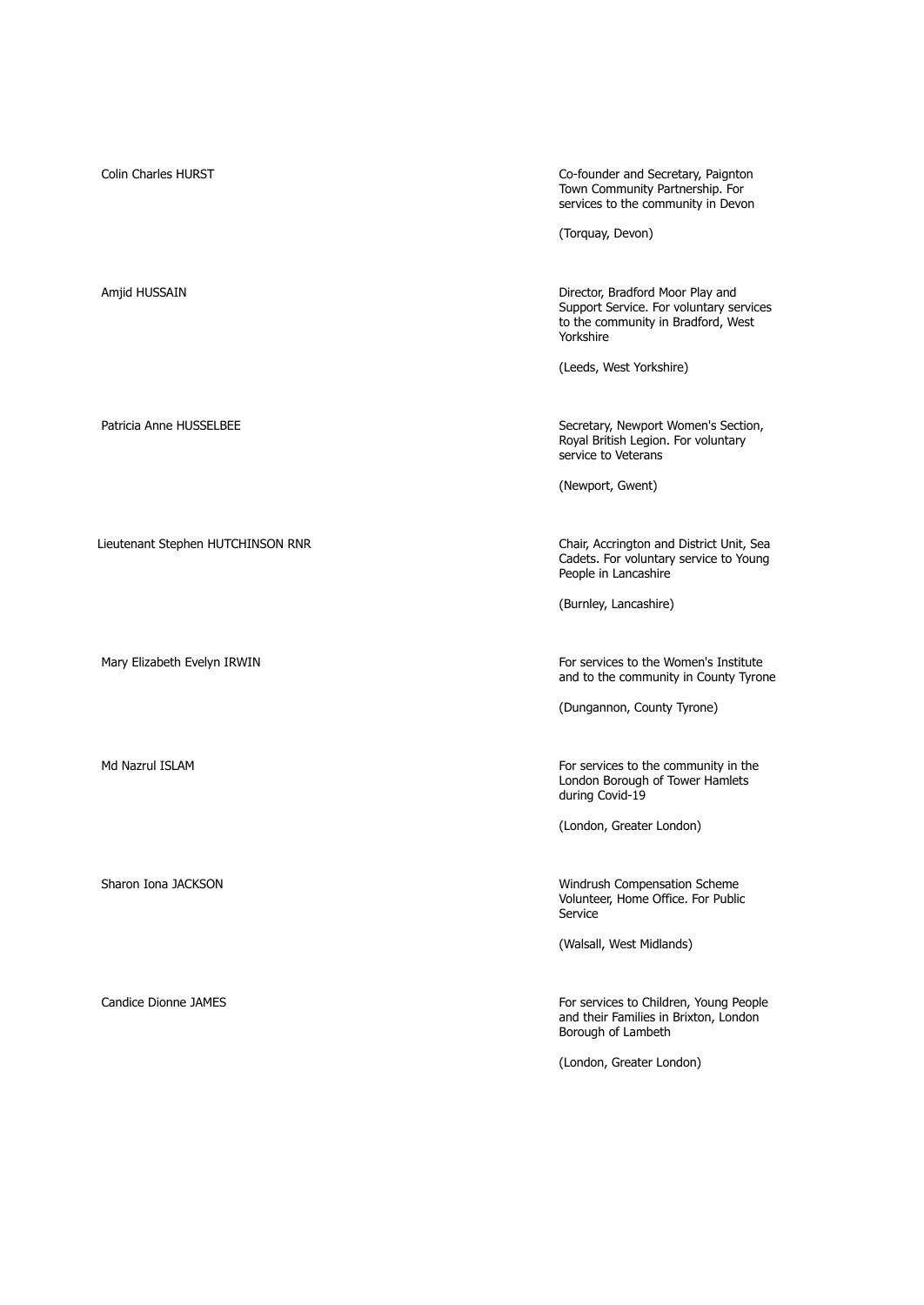| Trudi JAMESON              | Owner and Director, Home Instead<br>Durham. For services to Older People<br>(Brasside, County Durham)                        |
|----------------------------|------------------------------------------------------------------------------------------------------------------------------|
| George Thomas JOHNSON      | For services to the community in<br>Colchester, Essex, particularly during<br>Covid-19                                       |
| Christopher Daniel JONES   | (Colchester, Essex)<br>Lately Senior Specialist Adviser, Plant<br>Health and Forestry, Natural Resources                     |
|                            | Wales. For services to Forestry<br>(Glasbury, Powys)                                                                         |
| Robert John JONES          | Library Service Manager, Isle of Wight<br>Council. For services to Public Libraries<br>(Rookley, Isle of Wight)              |
| Michael Douglas JONES      | For services to Young People through                                                                                         |
|                            | Sailing in London<br>(London, Greater London)                                                                                |
| Christopher Michael JORDAN | Founder and Chair, The Emily Jordan<br>Foundation. For services to People with<br>Learning Disabilities                      |
|                            | (Trimpley, Worcestershire)                                                                                                   |
| Lakshmana Rao KASTALA      | Founder and Chair of Trustees,<br>DREAMSAI. For charitable services to<br>the community in Milton Keynes,<br>Buckinghamshire |
|                            | (Milton Keynes, Buckinghamshire)                                                                                             |
| Lawrence KELLY             | Lately Lead Coordinator, Wellbeing<br>Sanctuary, Sandwell And West<br>Birmingham NHS Trust. For services to<br>Mental Health |
|                            | (Warwickshire, West Midlands)                                                                                                |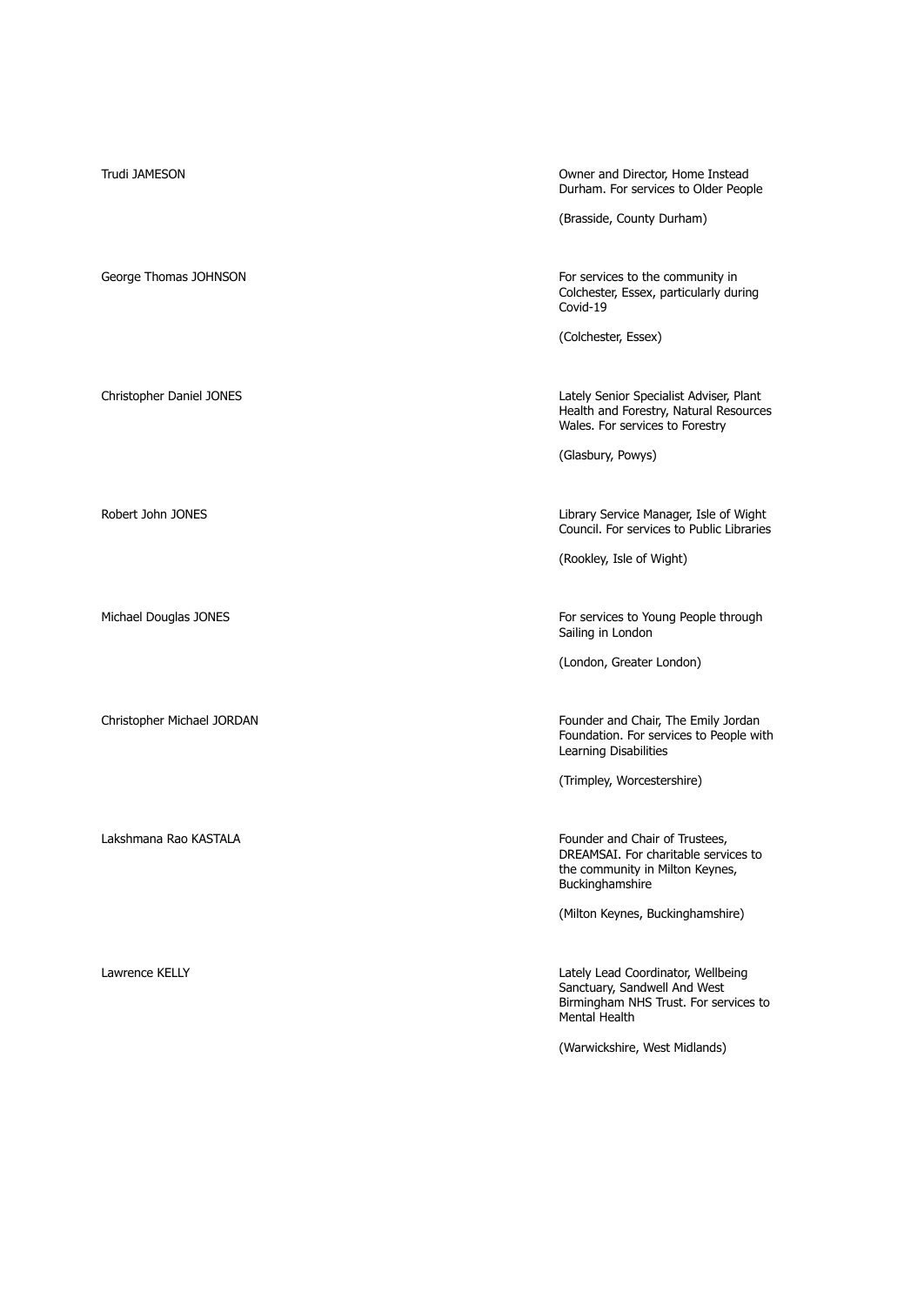| Lorraine KENNEDY                | Senior Manager, Patient Support,<br>Bradford and Craven Clinical<br>Commissioning Group. For services to<br>the NHS            |
|---------------------------------|--------------------------------------------------------------------------------------------------------------------------------|
|                                 | (Leeds, West Yorkshire)                                                                                                        |
| David Leslie KENT               | Volunteer, Angling Trust. For services to<br>Angling                                                                           |
|                                 | (Long Eaton, Derbyshire)                                                                                                       |
| Angela Rosemary KHALIL          | Patron and Lately President, British Red<br>Cross, Essex. For voluntary service                                                |
|                                 | (Bishops Stortford, Hertfordshire)                                                                                             |
| Abrar KHAN                      | For services to the community in Ilford,<br>London Borough of Redbridge,<br>particularly during Covid-19                       |
|                                 | (London, Greater London)                                                                                                       |
| Wendy KIMBERLEY                 | For charitable services to the NHS<br>through the Portraits for Heroes<br>Initiative during Covid-19                           |
|                                 | (Norwich, Norfolk)                                                                                                             |
| Fazle Abbas KINKHABWALA         | For services to the Indian and Pakistani<br>communities in Birmingham and to the<br>Schools of King Edward VI in<br>Birmingham |
|                                 | (Birmingham, West Midlands)                                                                                                    |
| Daniel Mark KINSEY              | For services to the community in<br>Wombourne, Staffordshire, particularly<br>during Covid-19                                  |
|                                 | (Wombourne, Staffordshire)                                                                                                     |
| Charles Louvaine Forrest KNIGHT | Volunteer, Poole Housing Partnership.<br>For services to the community in Poole,<br>Dorset                                     |
|                                 | (Poole, Dorset)                                                                                                                |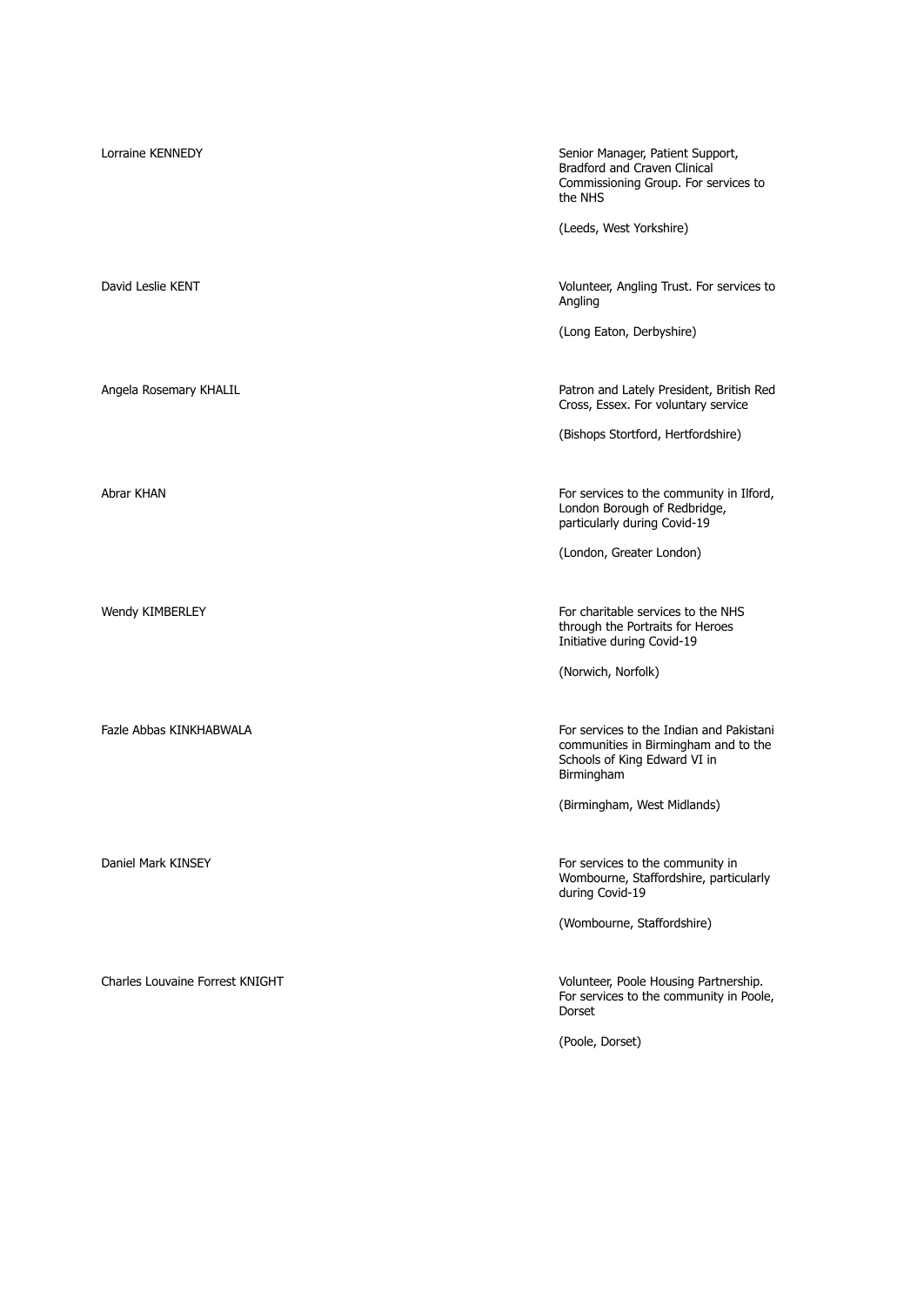| Gerald KNIGHT           | For voluntary service to the Royal<br>National Institute for Deaf People in<br>Northern Ireland<br>(Omagh, County Tyrone)                                    |
|-------------------------|--------------------------------------------------------------------------------------------------------------------------------------------------------------|
| Peter KWOK              | Chairman, UK Federation of Chinese<br>Professionals. For services to the East<br>and South East Asian Communities in<br>the UK<br>(London, Greater London)   |
| Janet LABAN             | Senior Sustainability Officer,<br>Environment Department, City of<br>London Corporation. For services to the<br>Environment                                  |
| Katrina Frances LAMBERT | (London, Greater London)<br>Trustee, Volunteering Matters and lately<br>Co-chair, Back Youth Alliance. For<br>services to Young People                       |
| Naomi Louise LEA        | (Edinburgh, City of Edinburgh)<br>Volunteer Campaigner and Trustee,<br>StepupToServe #iwill. For services to<br>Young People, particularly during            |
|                         | Covid-19<br>(Cardiff, South Glamorgan)                                                                                                                       |
| Bryan LEE               | Site Manager, Tomlinscote School,<br>Frimley, Surrey. For services to<br>Education and to the community in<br>Surrey                                         |
|                         | (Camberley, Surrey)                                                                                                                                          |
| <b>Iain LENDRUM</b>     | Chairman, Royal British Legion Club and<br>Coronavirus Response Group,<br>Fivemiletown. For services to the<br>community in County Tyrone during<br>Covid-19 |
|                         | (Fivemiletown, County Tyrone)                                                                                                                                |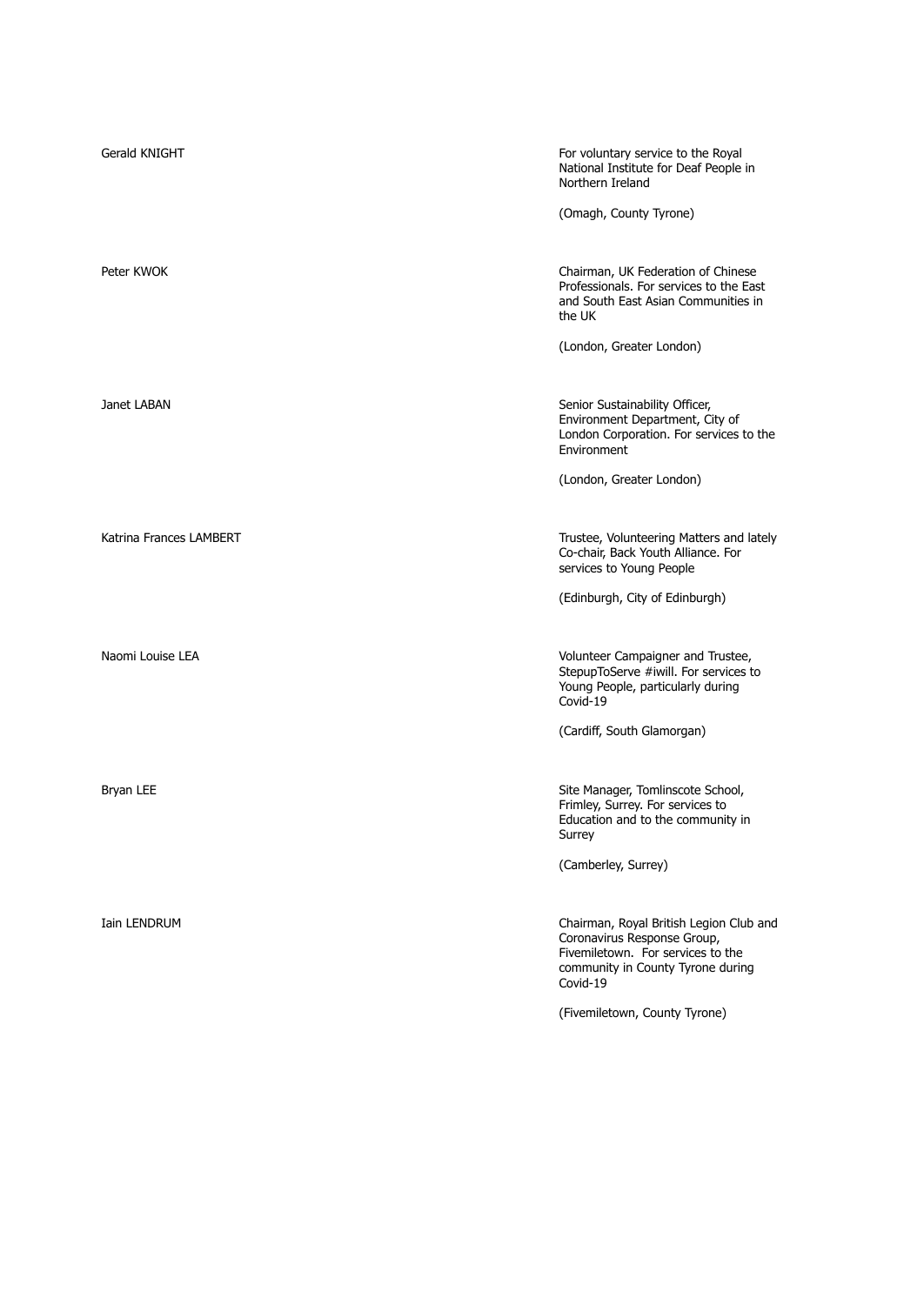| Dr Lisa Julia LEVETT (Lisa Newton) | Director of Genetics and Molecular<br>Pathology, Health Services Laboratories<br>and The Doctors Laboratory. For<br>services to Healthcare Science,<br>particularly during Covid-19<br>(London, Greater London) |
|------------------------------------|-----------------------------------------------------------------------------------------------------------------------------------------------------------------------------------------------------------------|
| Indraprasad LIMBU                  | Broadcast Technician, British Forces<br>Broadcasting Service. For services to<br>the Armed Forces                                                                                                               |
|                                    | (Basingstoke, Hampshire)                                                                                                                                                                                        |
| Ann Denise LONSDALE                | For services to the community in<br>Bolton, Greater Manchester                                                                                                                                                  |
|                                    | (Bolton, Greater Manchester)                                                                                                                                                                                    |
| Christine LUCOCK                   | For services to the community in Great<br>Tey, Essex                                                                                                                                                            |
|                                    | (Colchester, Essex)                                                                                                                                                                                             |
| <b>Iain MACFADYEN</b>              | For services to Piping in Scotland                                                                                                                                                                              |
|                                    | (Kyle of Lochalsh, Ross And Cromarty)                                                                                                                                                                           |
| Susan Margaret MANN                | For services to the community in<br>Clapham-Cum-Newby, North Yorkshire                                                                                                                                          |
|                                    | (Clapham, North Yorkshire)                                                                                                                                                                                      |
| Elizabeth Mary MARSDEN             | For services to the community in<br>Chesterfield, Derbyshire during<br>Covid-19                                                                                                                                 |
|                                    | (Chesterfield, Derbyshire)                                                                                                                                                                                      |
| Sharon Lesley MARTIN               | For services to the community in Great<br>Eccleston and Elswick, Lancashire,<br>particularly during Covid-19                                                                                                    |
|                                    | (Preston, Lancashire)                                                                                                                                                                                           |
| Dr Venie MARTIN                    | Chair, Causeway University of the Third<br>Age. For services to Older People in<br>Northern Ireland                                                                                                             |
|                                    | (Coleraine, County Londonderry)                                                                                                                                                                                 |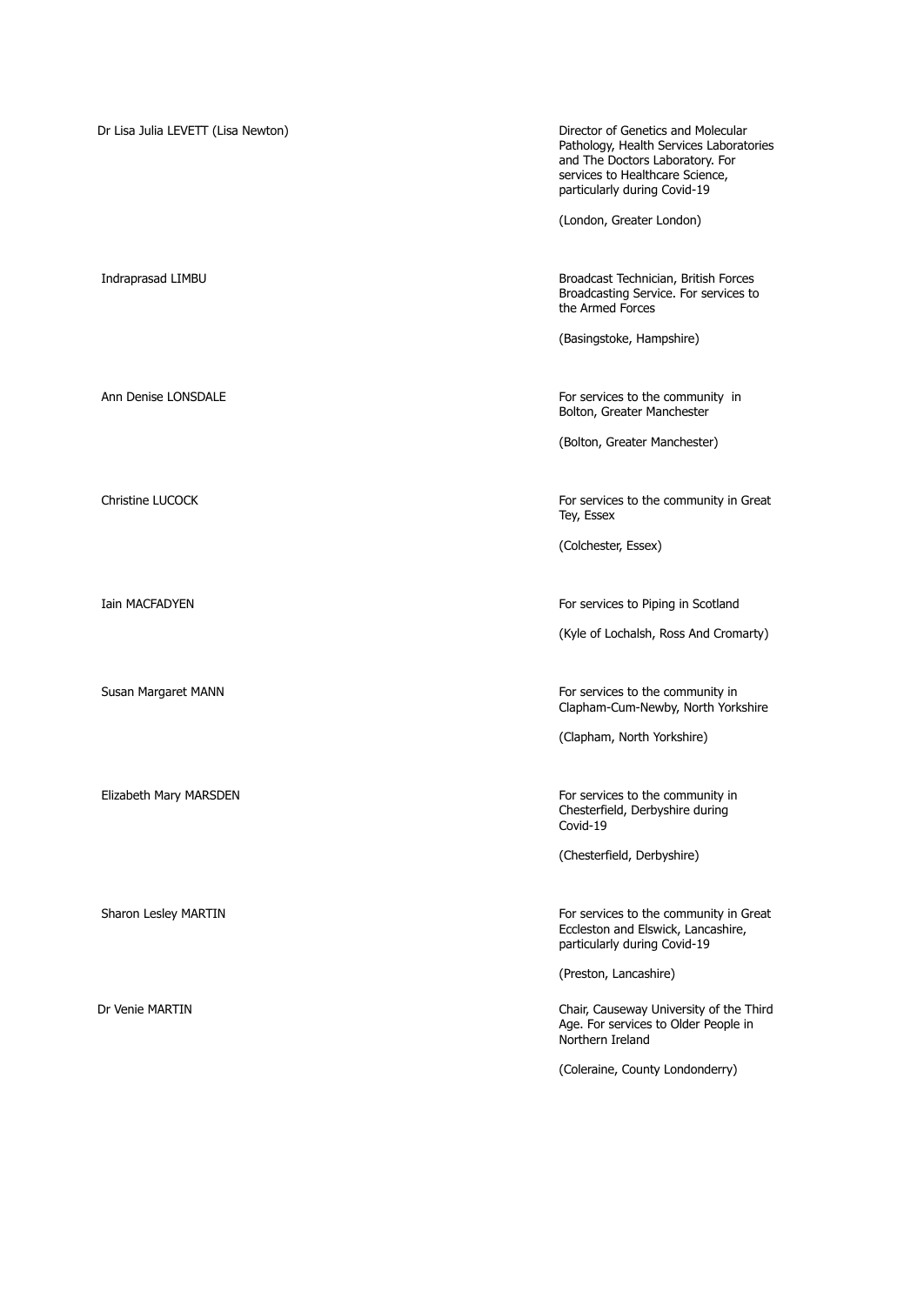| Yaser Hachem MARTINI           | Co-founder and Trustee, Team Margot<br>Foundation. For services to Stem Cell<br>Donation                                                    |
|--------------------------------|---------------------------------------------------------------------------------------------------------------------------------------------|
|                                | (London, Greater London)                                                                                                                    |
| Patricia MATHIE                | Founder and Head Coach, Avonbourne<br>Gym Club. For services to Gymnastics in<br>Bournemouth                                                |
|                                | (Bournemouth, Dorset)                                                                                                                       |
| Alacoque Teresa MCCAFFREY      | Occupational Health Nurse, Western<br>Health and Social Care Trust. For<br>services to Occupational Health,<br>particularly during Covid-19 |
|                                | (Strabane, County Tyrone)                                                                                                                   |
| Christie James MCCAMMON        | Catering Manager, HM Prison Kirkham.<br>For services to HM Prison and Probation<br>Service and to Charity                                   |
|                                | (Preston, Lancashire)                                                                                                                       |
| Ethel Ruby MCCLELLAND          | For services to the community in<br>County Tyrone                                                                                           |
|                                | (Omagh, County Tyrone)                                                                                                                      |
| Barbara Joanne MCCOLL STOPFORD | Dance Teacher. For services to Dance,<br>particularly during Covid-19                                                                       |
|                                | (Tadworth, Surrey)                                                                                                                          |
| Stephen MCCOMB                 | Networks Leakage Technician, Northern<br>Ireland Water. For services to the<br>community in Belfast                                         |
|                                | (Belfast, City of Belfast)                                                                                                                  |
| Andrew Drummond MCCREA         | For services to Cricket and to Young<br>People in Northern Ireland<br>(Ballyclare, County Antrim)                                           |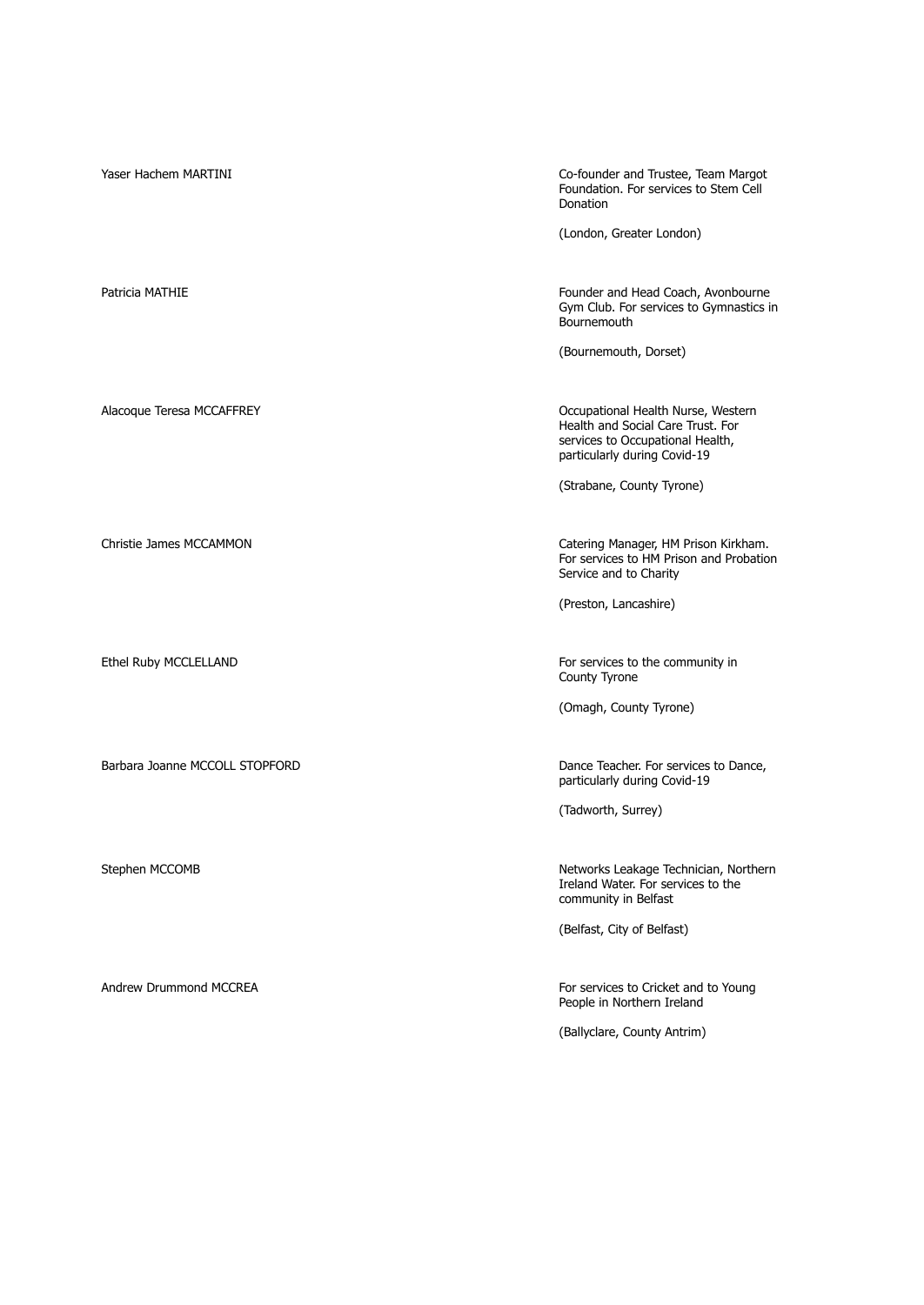| Major (Rtd) Robert Clive MCDONALD | Chairman, County of Somerset and City<br>of Bristol, Royal British Legion. For<br>voluntary service to Veterans                                                                                         |
|-----------------------------------|---------------------------------------------------------------------------------------------------------------------------------------------------------------------------------------------------------|
|                                   | (Williton, Somerset)                                                                                                                                                                                    |
|                                   |                                                                                                                                                                                                         |
| Elizabeth MCGOWAN                 | For services to the Game of Bridge in<br>Scotland                                                                                                                                                       |
|                                   | (Edinburgh, City of Edinburgh)                                                                                                                                                                          |
|                                   |                                                                                                                                                                                                         |
| Michelle Angeline MCHALE          | For services to the community in the<br>Metropolitan Boroughs of Trafford and<br>Manchester, particularly during Covid-19                                                                               |
|                                   | (Manchester, Greater Manchester)                                                                                                                                                                        |
|                                   |                                                                                                                                                                                                         |
| Christine Anne MCLACHLAN          | Lately County Commissioner for<br>Renfrewshire, Girlguiding Scotland. For<br>services to Girlguiding and to Young<br>People in Scotland                                                                 |
|                                   | (Gourock, Renfrewshire)                                                                                                                                                                                 |
|                                   |                                                                                                                                                                                                         |
| Darren MCLATCHEY                  | Lately Station Commander,<br>Hertfordshire Fire and Rescue Service.<br>For services to the community in<br>Hertfordshire during Covid-19                                                                |
|                                   | (Stevenage, Hertfordshire)                                                                                                                                                                              |
|                                   |                                                                                                                                                                                                         |
| Roberta MCNALLY                   | For services to Remembrance in<br>Northern Ireland                                                                                                                                                      |
|                                   | (Craigavon, County Armagh)                                                                                                                                                                              |
|                                   |                                                                                                                                                                                                         |
| Janet Elizabeth MENELL            | Councillor, Littlebury Parish Council,<br>Essex. For services to the community in<br>Uttlesford, Essex                                                                                                  |
|                                   | (Saffron Walden, Essex)                                                                                                                                                                                 |
| Rukeya Khanom MIAH                | Deputy Associate Director of Nursing<br>and Senior Midwife, Bradford Teaching<br>Hospitals NHS Foundation Trust. For<br>services to Maternity and Healthcare<br>Education, particularly during Covid-19 |
|                                   | (Keighley, West Yorkshire)                                                                                                                                                                              |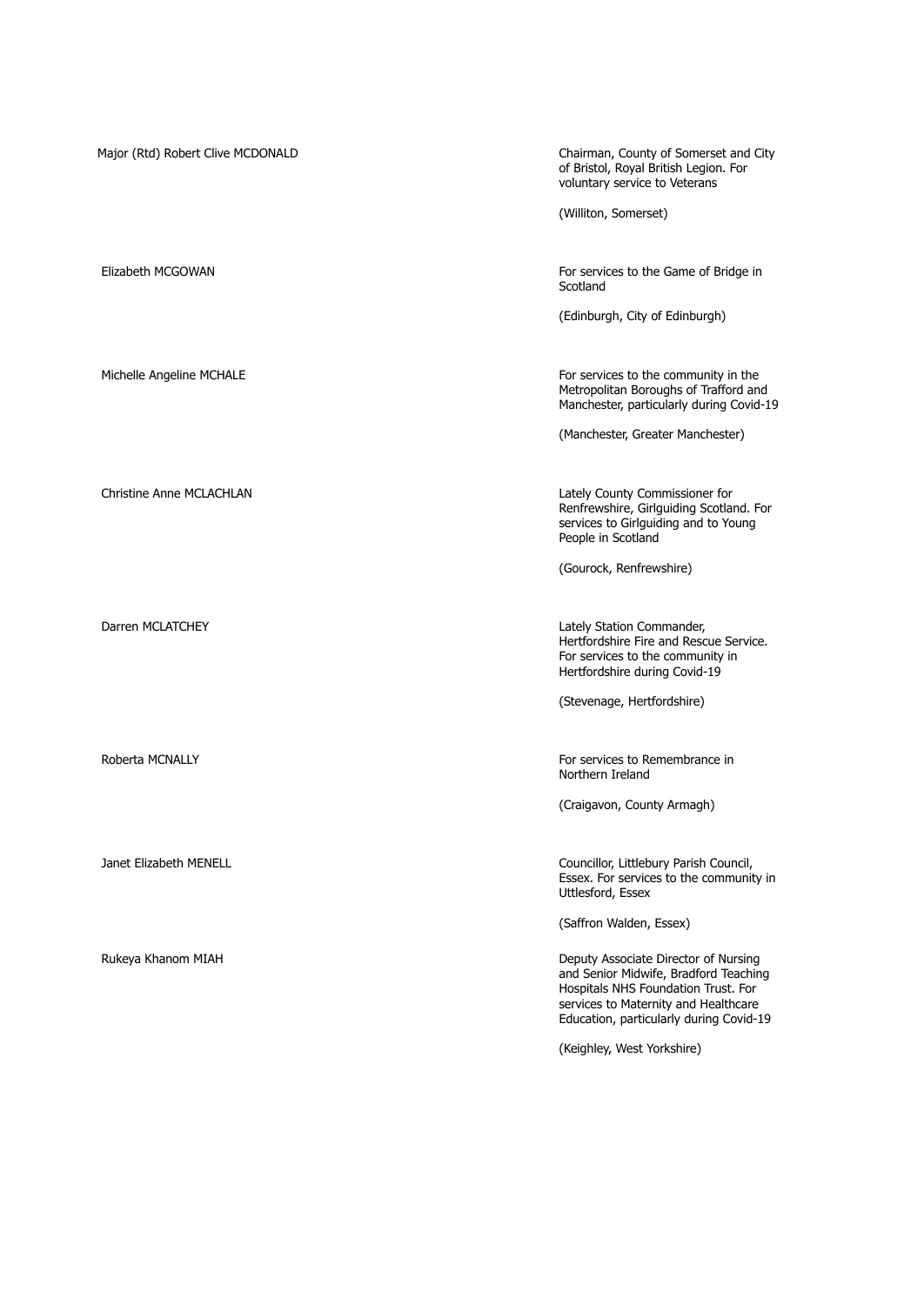| Wendy MINHINNETT          | Founder, Rollercoaster. For services to<br>Parents of Children with Mental Health<br><b>Needs</b>                                           |
|---------------------------|---------------------------------------------------------------------------------------------------------------------------------------------|
|                           | (Spennymoor, County Durham)                                                                                                                 |
| Rebecca Louise MISTRY     | For services to The Windsor Baby Bank,<br>Berkshire, during Covid-19                                                                        |
|                           | (Windsor, Berkshire)                                                                                                                        |
| Varsha Kumari MISTRY      | Forensic Practitioner, Metropolitan<br>Police Service. For services to Diversity<br>and Inclusion in Policing and to the<br>Hindu Community |
|                           | (London, Greater London)                                                                                                                    |
| Margaret MITFORD          | For services to Education                                                                                                                   |
|                           | (Cramlington, Northumberland)                                                                                                               |
| Joanne MOHAMMED           | Registered Nurse, Royal Bolton<br>Hospital. For services to Nursing and to<br><b>Disability Awareness</b>                                   |
|                           | (Blackburn, Lancashire)                                                                                                                     |
| Karen Lesley MORRIS       | For services to the community in<br>Newton on Ouse, North Yorkshire,<br>particularly during Covid-19                                        |
|                           | (York, North Yorkshire)                                                                                                                     |
| James Roy MORRISON        | For services to Triathlon in Northern<br>Ireland                                                                                            |
|                           | (Bangor, County Down)                                                                                                                       |
| <b>Brian James MORTON</b> | For services to the community in<br>Milnrow and Newhey, Rochdale, during<br>Covid-19                                                        |
|                           | (Rochdale, Greater Manchester)                                                                                                              |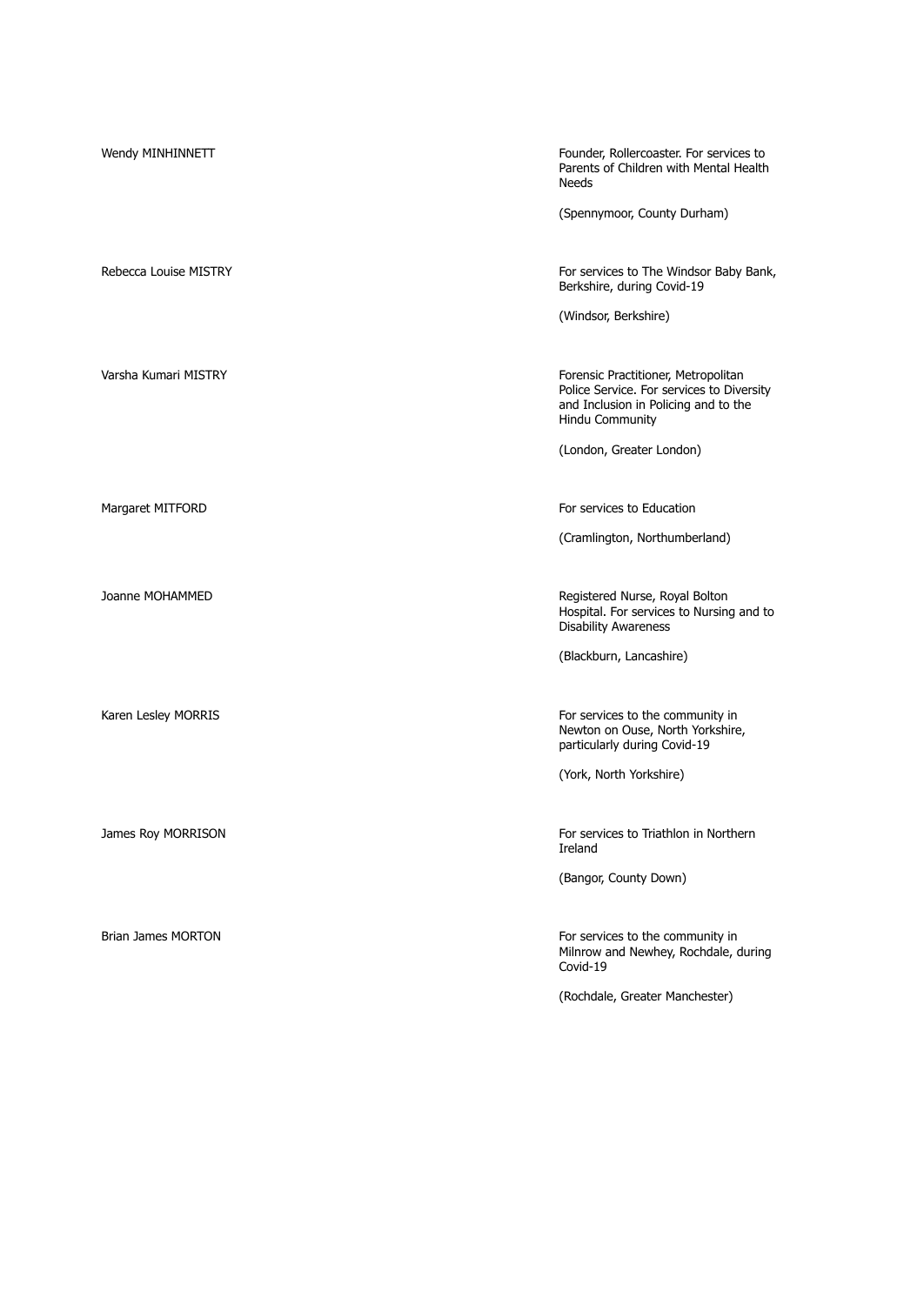| Gary Edward MORTON         | Health and Safety and Business<br>Continuity Manager, University of<br>Newcastle upon Tyne. For services to<br>Education  |
|----------------------------|---------------------------------------------------------------------------------------------------------------------------|
|                            | (South Shields, Tyne and Wear)                                                                                            |
| Sharron MOVERLEY-HOLMES    | Special Chief Officer, North Yorkshire<br>Police Special Constabulary. For services<br>to Policing                        |
|                            | (Boroughbridge, North Yorkshire)                                                                                          |
| Charlotte Elizabeth MURRAY | Deputy Head of Security and Resilience,<br>Great Western Railway. For services to<br>the Railway Industry during Covid-19 |
|                            | (Plymouth, Devon)                                                                                                         |
| Sharon NEBLETT             | Lately Personal Assistant, Department<br>for International Trade. For Public<br>Service                                   |
|                            | (London, Greater London)                                                                                                  |
| Dr Brian NEGUS             | For services to People with Visual<br>Impairments in Leicestershire,<br>particularly during Covid-19                      |
|                            | (Loughborough, Leicestershire)                                                                                            |
| Timothy James NEOBARD      | For services to the community in<br>Rochford, Essex, during Covid-19                                                      |
|                            | (Rochford, Essex)                                                                                                         |
| Robert Alexander NESBITT   | For services to Association Football and<br>to Young People in Northern Ireland                                           |
|                            | (Belfast, City of Belfast)                                                                                                |
| <b>Scott NOBLE</b>         | Facilities Manager, University of Sussex.<br>For services to Education                                                    |
|                            | (Heathfield, East Sussex)                                                                                                 |
| Christina NOBLE            | For services to Ice Skating                                                                                               |
|                            | (Lymm, Cheshire)                                                                                                          |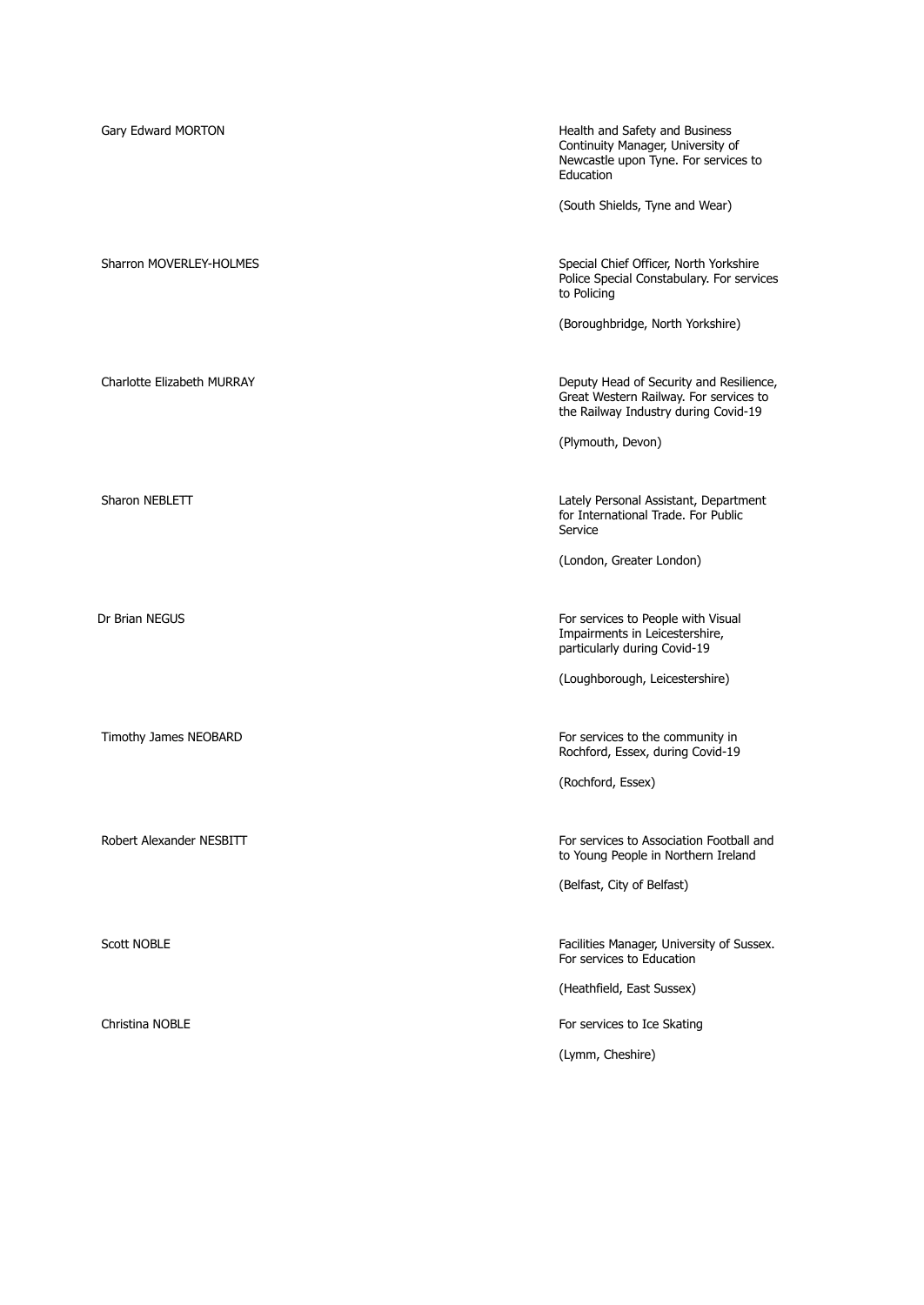| Emma Claire NOYCE             | Assistant Director, Culture and<br>Information Services, Hampshire<br>County Council. For services to Public<br>Libraries during Covid-19<br>(Lee-on-the-Solent, Hampshire) |
|-------------------------------|-----------------------------------------------------------------------------------------------------------------------------------------------------------------------------|
| William OGDEN                 | Academic Affairs Adviser, Kingston<br>University. For services to Education<br>and to Accessibility                                                                         |
|                               | (Farnborough, Hampshire)                                                                                                                                                    |
| Joanne OGDEN-KING             | Yoga Teacher. For services to the<br>community in Suffolk                                                                                                                   |
|                               | (Monewden, Suffolk)                                                                                                                                                         |
| Georgina Ann OGILVY           | Chair, Arbroath Branch Women's<br>Section, Royal British Legion Scotland.<br>For voluntary service to Veterans                                                              |
|                               | (Arbroath, Angus)                                                                                                                                                           |
| Mikhail Adedayo OLOWOSALE     | For services to the community in<br>Aylesbury, Buckinghamshire,<br>particularly during Covid-19                                                                             |
|                               | (Aylesbury, Buckinghamshire)                                                                                                                                                |
| Professor Julian David ORFORD | Member, Council for Nature<br>Conservation and the Countryside. For<br>services to the Environment                                                                          |
|                               | (Carryduff, County Down)                                                                                                                                                    |
| Georgina OSEI-BRENYAH         | Co-founder and Secretary, Primary<br>Health Awareness Trust. For charitable<br>services to the community, particularly<br>during Covid-19<br>(London, Greater London)       |
| Bethan OWEN                   | For services to Karate and to the<br>community in Denbighshire<br>(Rhyl, Denbighshire)                                                                                      |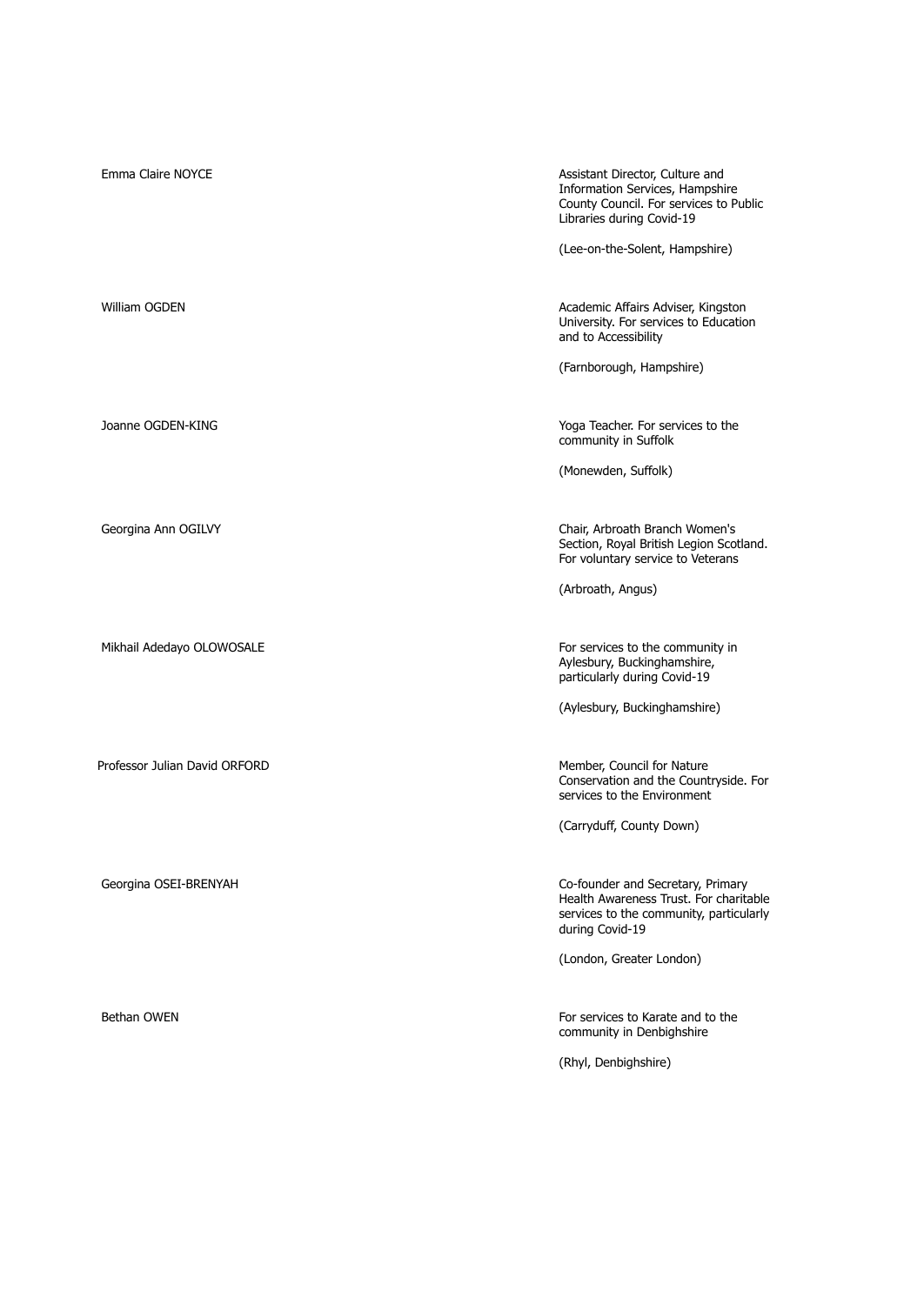| Frances Isabella PATERSON         | For services to Music and Dance<br>Education for Young People                                                                                                                         |
|-----------------------------------|---------------------------------------------------------------------------------------------------------------------------------------------------------------------------------------|
|                                   | (Edinburgh, City of Edinburgh)                                                                                                                                                        |
| Rev Father Darren PERCIVAL        | For services to the community in Leeds,<br>West Yorkshire                                                                                                                             |
|                                   | (Wakefield, West Yorkshire)                                                                                                                                                           |
| Rachel Emma PERRY                 | Physiotherapist, Kingston Hospital NHS<br>Foundation Trust. For service to the<br>NHS during Covid-19                                                                                 |
|                                   | (London, Greater London)                                                                                                                                                              |
| Kathryn Patricia PHILLIPS         | Founder and Volunteer Project Manager,<br>Christmas Smile. For voluntary service<br>to Vulnerable People and their Families<br>in Telford and Wrekin                                  |
|                                   | (Telford, Shropshire)                                                                                                                                                                 |
| Roger James PICKETT               | Founder and Curator, Essex Fire<br>Museum, Essex Fire and Rescue<br>Service. For services to the community<br>in Essex                                                                |
|                                   | (Aveley, Essex)                                                                                                                                                                       |
| Elizabeth Anne PINKNEY            | For services to the community in<br>Alsager, Cheshire during Covid-19                                                                                                                 |
|                                   | (Alsager, Cheshire)                                                                                                                                                                   |
| Martyn Dieterich Alexander POCOCK | Lately Regimental Secretary, 9th/12th<br>Royal Lancers (Prince of Wales's) and<br>The Royal Lancers (Queen Elizabeths'<br>Own). For services to the Army and<br><b>Army Charities</b> |
|                                   | (Oakham, Rutland)                                                                                                                                                                     |
| Janet Moyra PRIOR                 | Chair, Social Life Opportunities (SOLO).<br>For services to People with Learning<br>Disabilities in Solihull                                                                          |
|                                   | (Solihull, West Midlands)                                                                                                                                                             |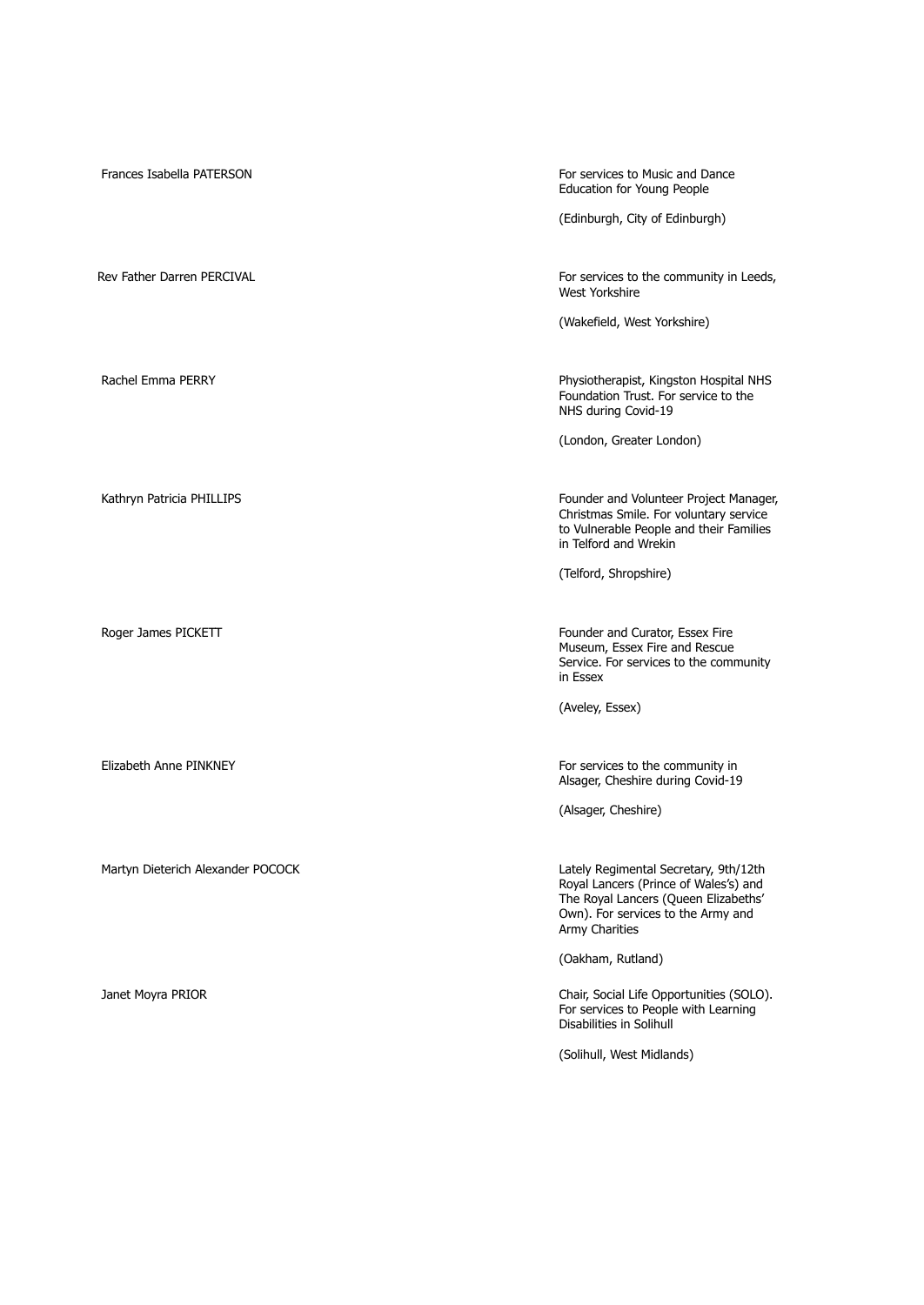| Geoffrey Hugh PULLIN                     | For services to the community in Badby,<br>Northamptonshire                                                |
|------------------------------------------|------------------------------------------------------------------------------------------------------------|
|                                          | (Daventry, Northamptonshire)                                                                               |
| Md Oliur RAHMAN                          | For services to the community in the<br>London Borough of Islington during<br>Covid-19                     |
|                                          | (London, Greater London)                                                                                   |
| Martin David RAILTON                     | Founder, Appleby Archaeology Group.<br>For services to the community in<br>Appleby-in-Westmorland, Cumbria |
|                                          | (Appleby-in-Westmorland, Cumbria)                                                                          |
| Lieutenant Commander Carol Ann RASHLEIGH | For services to the community in<br>Plymouth, Devon                                                        |
|                                          | (Plymouth, Devon)                                                                                          |
| Paul Alastair RAY                        | For services to the community in<br>Cambridgeshire                                                         |
|                                          | (Meldreth, Cambridgeshire)                                                                                 |
| Janet Frances RAY                        | For services to the community in<br>Bicester, Oxfordshire                                                  |
|                                          | (Bicester, Oxfordshire)                                                                                    |
|                                          |                                                                                                            |
| Patricia Helen RAYBOULD                  | For services to the community in<br>Northampton                                                            |
|                                          | (Northampton, Northamptonshire)                                                                            |
| Grace Angela REDGRAVE                    | Principal, Bristol School of Dancing. For<br>services to Dance                                             |
|                                          | (Bristol, City of Bristol)                                                                                 |
| <b>Steven Michael REGAN</b>              | Chair, Armed Forces Bikers Veterans<br>Charity. For voluntary service to<br>Veterans                       |
|                                          | (Piercebridge, County Durham)                                                                              |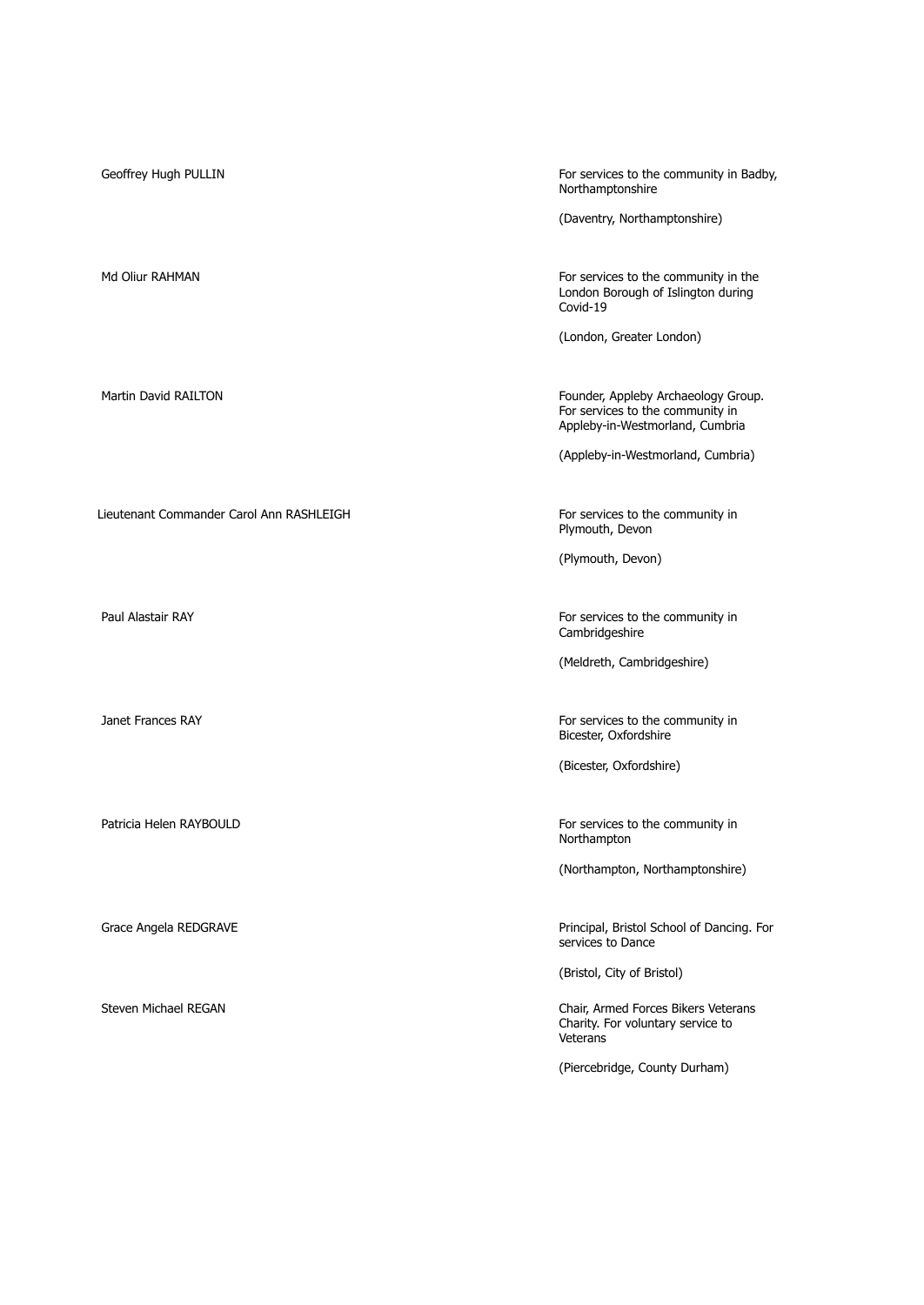| Jane REID (Jean Holloway) | For voluntary and charitable services to<br>Prostate Cancer UK                                                           |
|---------------------------|--------------------------------------------------------------------------------------------------------------------------|
|                           | (Rutherglen, Lanarkshire)                                                                                                |
| Damian Stephen REYNOLDS   | For charitable services to the Youth<br>Sector                                                                           |
|                           | (Nottingham, Nottinghamshire)                                                                                            |
| Donald Melville RICHARDS  | Board Member, The ALLIANCE and<br>lately Convenor, deafscotland. For<br>services to People with Hearing<br>Impairments   |
|                           | (Livingston, West Lothian)                                                                                               |
| Derek Brian RIGBY         | Scout Leader and Football Coach,<br>Lydiate Football Club. For services to<br>Young People in Merseyside                 |
|                           | (Maghull, Merseyside)                                                                                                    |
| Anne ROBERTS              | Parish Councillor and Volunteer, Little<br>Chesterford. For charitable services to<br>the community in Uttlesford, Essex |
|                           | (Saffron Walden, Essex)                                                                                                  |
| Robert John ROBERTSON     | For services to St John's Parish Church,<br>Fivemiletown, County Tyrone                                                  |
|                           | (Fivemiletown, County Tyrone)                                                                                            |
| Joan Karen ROBINSON       | For services to the community in the<br>London Borough of Wandsworth                                                     |
|                           | (London, Greater London)                                                                                                 |
| Mark Anthony ROSALES      | For services to the community in<br>Chesham, Buckinghamshire during<br>Covid-19                                          |
|                           | (Chesham, Buckinghamshire)                                                                                               |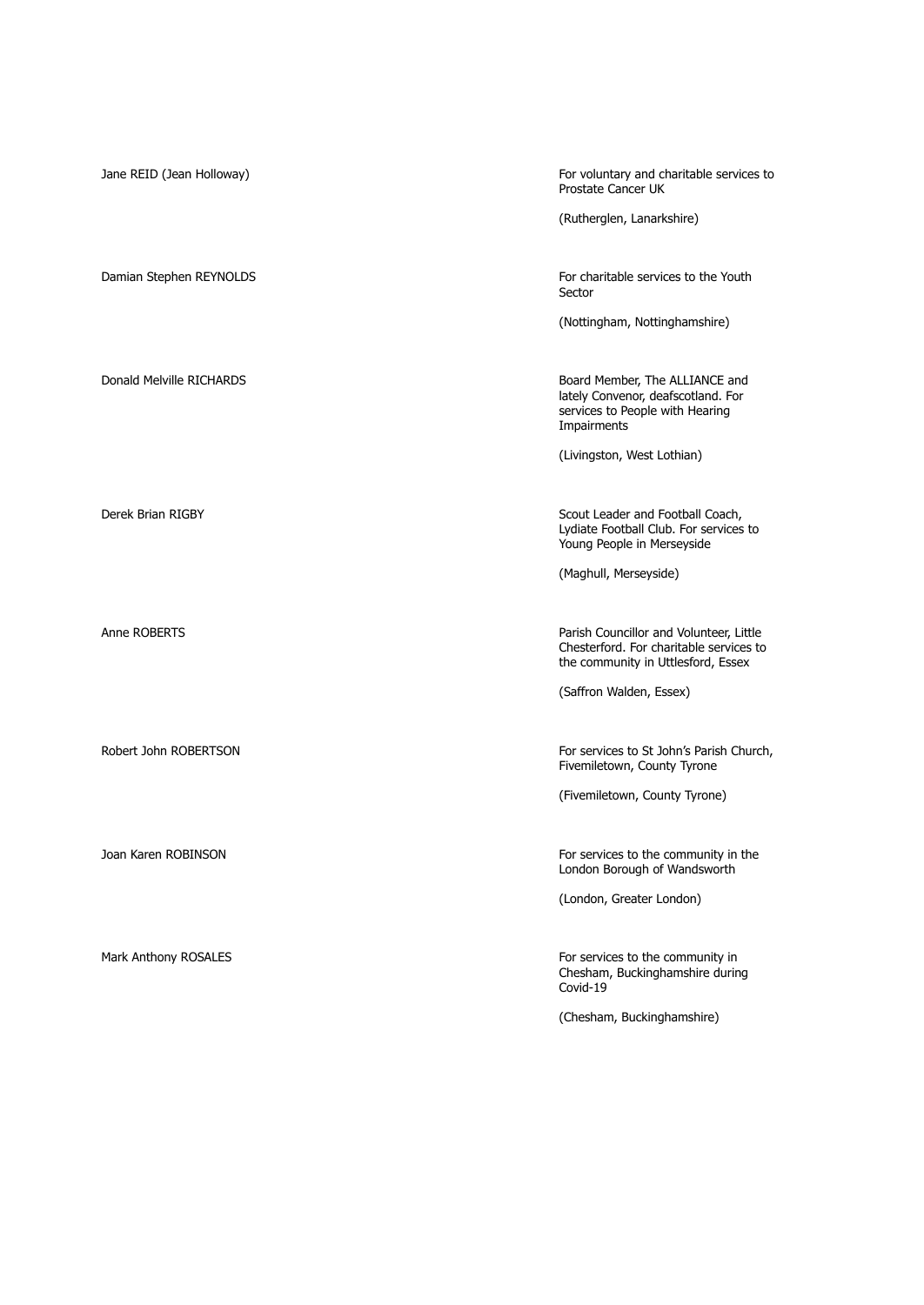| Patricia Jean ROSS        | Volunteer, Highland Hospice. For<br>services to Charity in Scotland                                                                   |
|---------------------------|---------------------------------------------------------------------------------------------------------------------------------------|
|                           | (Achnasheen, Ross And Cromarty)                                                                                                       |
| Vanessa Caroline ROUSSEAU | For services to the community in<br>Chorleywood, Hertfordshire during<br>Covid-19                                                     |
|                           | (Rickmansworth, Hertfordshire)                                                                                                        |
| Norman RUSHBROOK          | For services to the Arts and to Squash<br>in Orkney                                                                                   |
|                           | (Kirkwall, Orkney)                                                                                                                    |
| Nafesa SALAH-UD-DIN       | Civil Service Local Delivery and<br>Engagement Lead, Cabinet Office. For<br>Public Service and services to Diversity<br>and Inclusion |
|                           | (London, Greater London)                                                                                                              |
| Maria SANCHEZ             | Dental Nurse, Whittington Health NHS<br>Trust, Greater London. For services to<br>Dental Care                                         |
|                           | (London, Greater London)                                                                                                              |
| <b>Mark SANDERSON</b>     | For services to the community in<br>Ross-on-Wye, Herefordshire                                                                        |
|                           | (Ross-on-Wye, Herefordshire)                                                                                                          |
| Marie SAVIN-BONSALL       | Centre Manager, Netherton Park<br>Neighbourhood Centre. For services to<br>the community of Netherton,<br>Merseyside                  |
|                           | (Bootle, Merseyside)                                                                                                                  |
| Michael SCOTT             | Special Constable, Northumbria Police.<br>For services to Policing                                                                    |
|                           | (Hexham, Northumberland)                                                                                                              |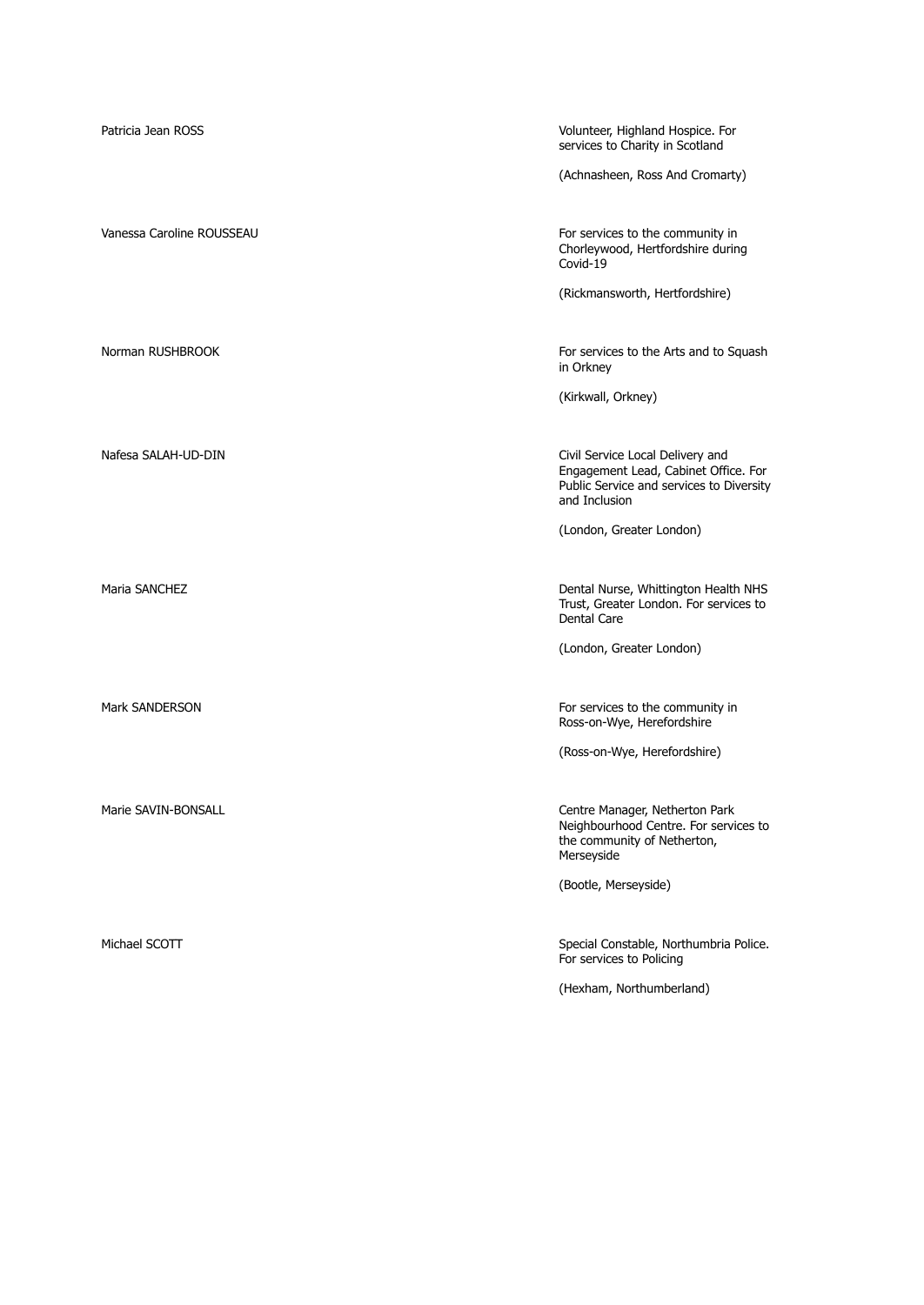| Shauna Elizabeth SCROGGIE | Community Service Officer, Probation<br>Board, Northern Ireland. For services to<br>Criminal Justice                                        |
|---------------------------|---------------------------------------------------------------------------------------------------------------------------------------------|
|                           | (Ballymena, County Antrim)                                                                                                                  |
| Margaret SEAMAN           | For charitable service in Great<br>Yarmouth, Norfolk, particularly during<br>Covid-19                                                       |
|                           | (Caistor, Norfolk)                                                                                                                          |
| Ah Yee SHEK               | Community Champion. For services to<br>the Chinese Community in Scotland                                                                    |
|                           | (Kirkintilloch, Dunbartonshire)                                                                                                             |
| Eileen Gay SHERRY-BINGHAM | Centre Leader, Atlas Women's Centre.<br>For services to Disadvantaged Women<br>in Lisburn, Northern Ireland particularly<br>during Covid-19 |
|                           | (Lisburn, County Antrim)                                                                                                                    |
| Elizabeth SHIELDS         | For services to Fundraising and to the<br>community in Northern Ireland                                                                     |
|                           | (Newtownards, County Down)                                                                                                                  |
| Ashfaq SIDDIQUE           | For services to the community in the<br>London Borough of Barking and<br>Dagenham during Covid-19                                           |
|                           | (London, Greater London)                                                                                                                    |
| Kathleen Gordon SIM       | Vice-Chair, Bits and Pieces Charity<br>Shop, Dingwall. For services to Charity                                                              |
|                           | (Dingwall, Ross and Cromarty)                                                                                                               |
| Roger SLEEMAN             | For services to the community in<br>Somerford Keynes, Gloucestershire                                                                       |

(Cirencester, Gloucestershire)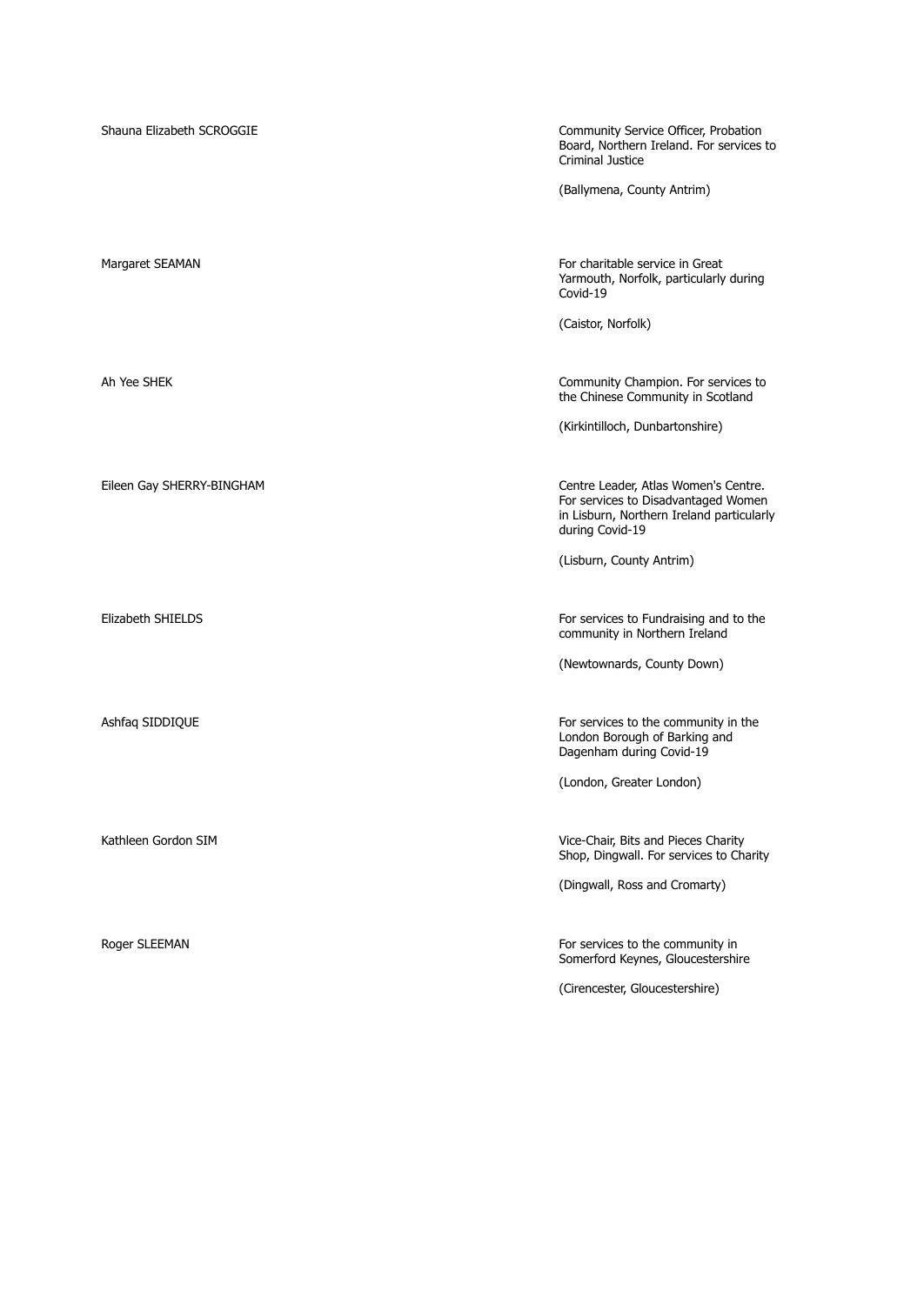Jayesh Kumar Dayarambhai SOLANKI (Jay Kumar Solanki) For services to Dance and to the

John Robert STEPHENSON (to be dated 5 May 2022) For services to Gateshead Harriers

Susan Anne SMITH For services to the community in Milton Keynes, Buckinghamshire

(Milton Keynes, Buckinghamshire)

Malcolm John SMITH Councillor, Telford and Wrekin Council. For services to Local Government in Shropshire

(Telford, Shropshire)

Ronald William SMYTH **For services to Hockey in Northern** For services to Hockey in Northern Ireland

(Belfast, City of Belfast)

Victoria SNELL Customer Relations Manager, Transpennine Express. For services to Mental Health and Wellbeing

(Salford, Greater Manchester)

community in Greater London

(London, Greater London)

Joseph Austin Thomas SOMERS Revenue Inspector, Stagecoach East. For services to Public Transport and to the Community in Peterborough

(Peterborough, Cambridgeshire)

Athletics Club

(Newcastle upon Tyne, Tyne and Wear)

Melanie Jane STOODLEY **Personal Assistant to the Principal and** Chief Executive, Strode College, Somerset. For services to Education

(Glastonbury, Somerset)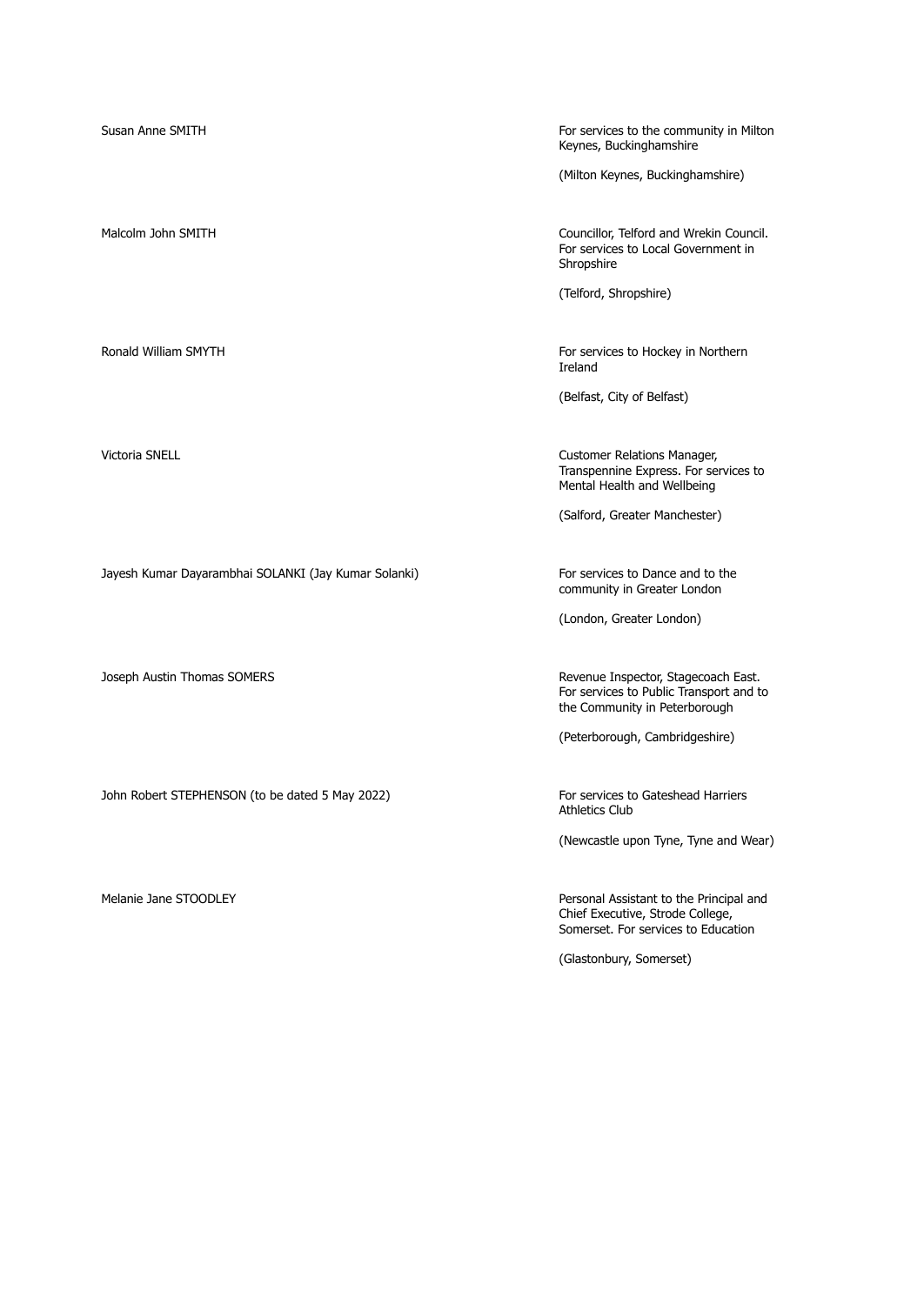| Margaret Jane STRONG          | Registered Manager, Abbeyfield East<br>London Extra Care Society Ltd. For<br>services to Care, particularly during<br>Covid-19                |
|-------------------------------|-----------------------------------------------------------------------------------------------------------------------------------------------|
|                               | (London, Greater London)                                                                                                                      |
| Harriet Elizabeth Rose STUBBS | Pianist. For services to the community<br>in West London during Covid-19.                                                                     |
|                               | (London, Greater London)                                                                                                                      |
|                               |                                                                                                                                               |
| Robert SUTCLIFFE              | For voluntary and charitable services to<br>People with Epilepsy                                                                              |
|                               | (Grange-over-Sands, Cumbria)                                                                                                                  |
|                               |                                                                                                                                               |
| <b>Suzanne TARRANT</b>        | Head, Staff Psychological Wellbeing<br>Service, Hywel Dda University Health<br>Board. For services to Health and<br>Wellbeing during Covid-19 |
|                               | (Narberth, Pembrokeshire)                                                                                                                     |
|                               |                                                                                                                                               |
| <b>Brian Andrew TAYLOR</b>    | For services to the community in Oxted,<br>Surrey particularly during Covid-19                                                                |
|                               | (London, Greater London)                                                                                                                      |
|                               |                                                                                                                                               |
| <b>Gail Susan TCHIPROUT</b>   | For services to Homeless People and<br>the community in Hanwell, London<br>Borough of Ealing                                                  |
|                               | (London, Greater London)                                                                                                                      |
|                               |                                                                                                                                               |
| Irene TEASDALE                | For services to the community in<br>Newcastle upon Tyne, particularly<br>during Covid-19                                                      |
|                               | (Newcastle, Tyne and Wear)                                                                                                                    |
|                               |                                                                                                                                               |
| Roslyn Irene TEDD-URWIN       | Founder, Summerfield Stables. For<br>services to the community in<br>Birmingham                                                               |
|                               | (Birmingham, West Midlands)                                                                                                                   |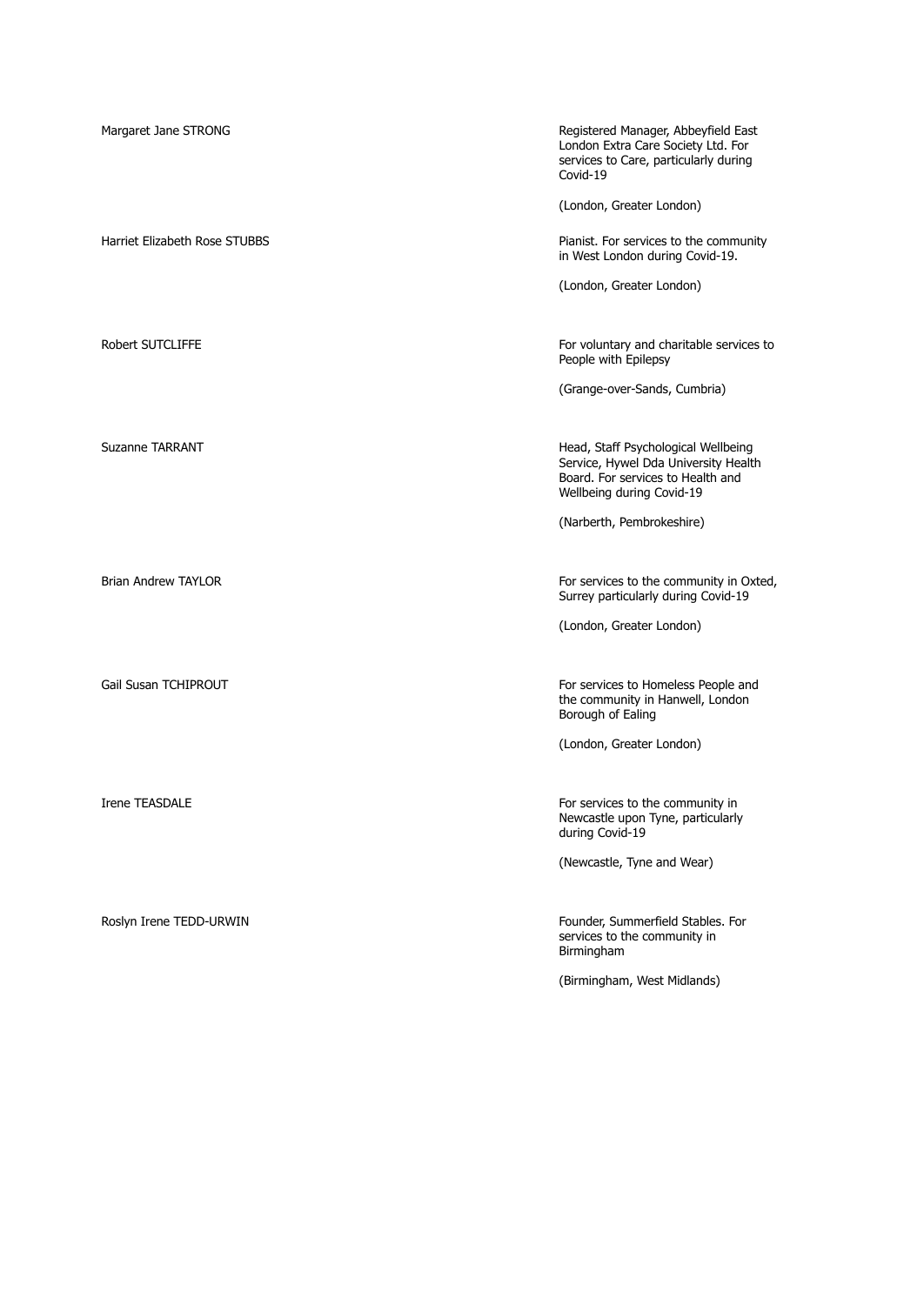Carol THOMAS For services to Association Football and Carol THOMAS Charity

(Hull, East Riding of Yorkshire)

Vincent John THOMPSON For services to the community in Greater Manchester

(Hyde, Greater Manchester)

Elizabeth THOMSON **Deputy Head Teacher, Alloa Academy.** For services to Education in Scotland

(Stirling, Stirling and Falkirk)

William Thain Ewen THOMSON Secretary, Army Football Association. For services to Sport

(Farnham, Surrey)

Douglas Herbert THRELFALL **For services** to the community in Bingley, West Yorkshire

(Bingley, West Yorkshire)

Elizabeth Ann TOWNSEND For services to the community in Cranleigh, Surrey

(Cranleigh, Surrey)

Diane Elizabeth TREGASKIS-SLOAN For services to the community In Northern Ireland

(Carrickfergus, County Antrim)

Anne TROTTER Anne TROTTER Assistant Director of Education and Standards, The Nursing and Midwifery Council. For services to Public Health

(Newton, Cambridgeshire)

Jaqueline Margaret TUCKER TEAM Team Leader, Environment Agency. For services to the Environment and to Young People

(Newton Abbot, Devon)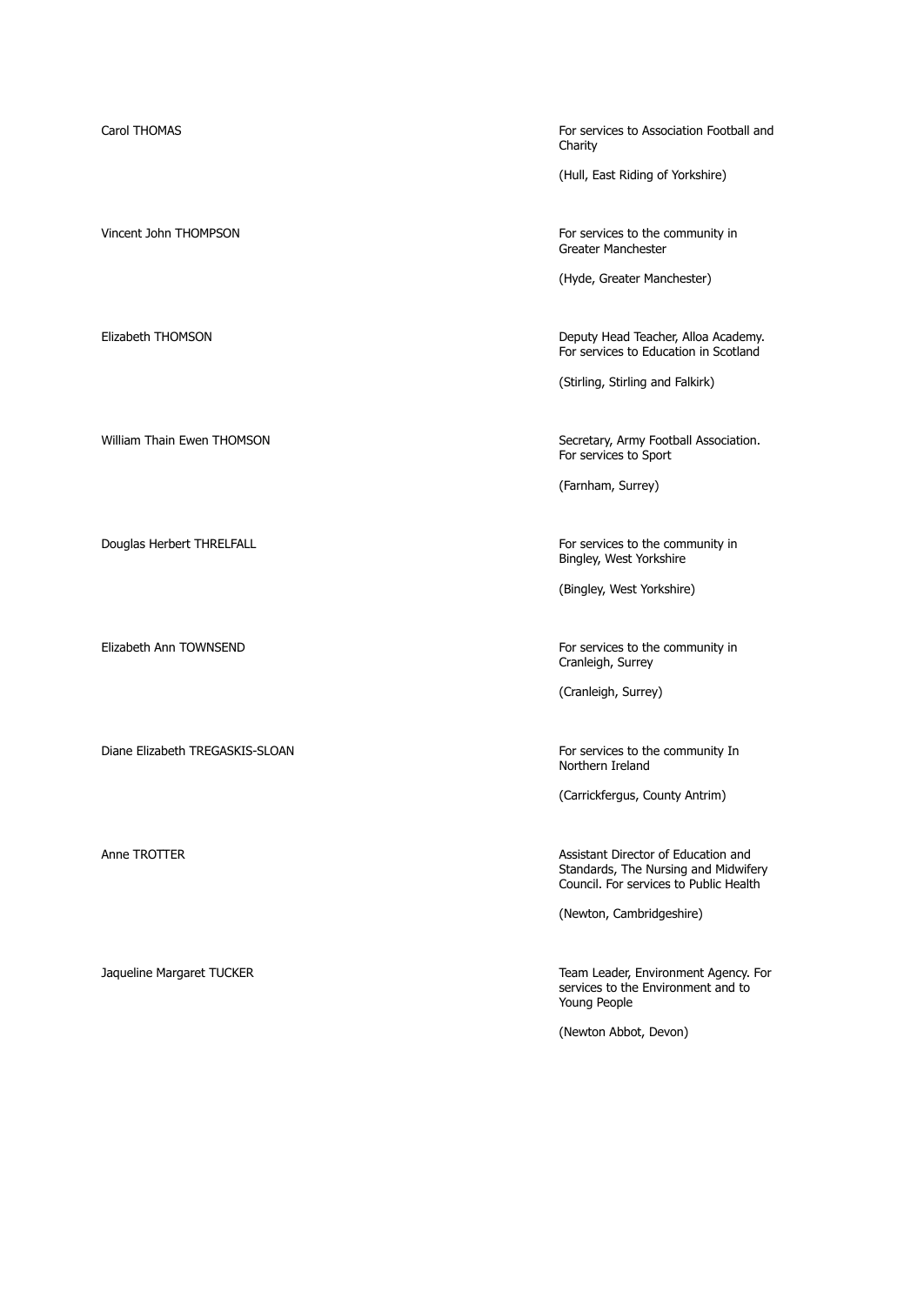| Keith TWIGG                  | Fundraising Coordinator, Royal British<br>Legion. For voluntary and charitable<br>services in Hornsea, East Riding of<br>Yorkshire |
|------------------------------|------------------------------------------------------------------------------------------------------------------------------------|
|                              | (Hornsea, East Riding of Yorkshire)                                                                                                |
| Abdul WAKIL                  | Director, Islamic Integration Community<br>Centre. For services to the Muslim<br>Community in the London Borough of<br>Hounslow    |
|                              | (London, Greater London)                                                                                                           |
|                              |                                                                                                                                    |
| Ivan Marshall WALKER         | For services to the community in<br>Markethill, County Armagh                                                                      |
|                              | (Craigavon, County Armagh)                                                                                                         |
|                              |                                                                                                                                    |
| Elizabeth Victoria WARREN    | Safeguarding Manager, Royal Berkshire<br>Fire and Rescue Service. For services to<br>the community in Berkshire during<br>Covid-19 |
|                              | (Pangbourne, Reading)                                                                                                              |
|                              |                                                                                                                                    |
| Tony WASHINGTON              | For services to the community in<br>Holmfirth, West Yorkshire, particularly<br>during Covid-19                                     |
|                              | (Holmfirth, West Yorkshire)                                                                                                        |
|                              |                                                                                                                                    |
| Enid Hilda WATERFALL         | For services to Girlguiding and to<br>Charity                                                                                      |
|                              | (Wrexham, Clwyd)                                                                                                                   |
|                              |                                                                                                                                    |
| Graham George WATKINS        | Head Coach, Mid Shropshire Wheelers.<br>For services to Cycling                                                                    |
|                              | (Shrewsbury, Shropshire)                                                                                                           |
|                              |                                                                                                                                    |
| Helen Cullen McDonald WATSON | For services to Vulnerable People in<br>Glasgow                                                                                    |
|                              | (Glasgow, City of Glasgow)                                                                                                         |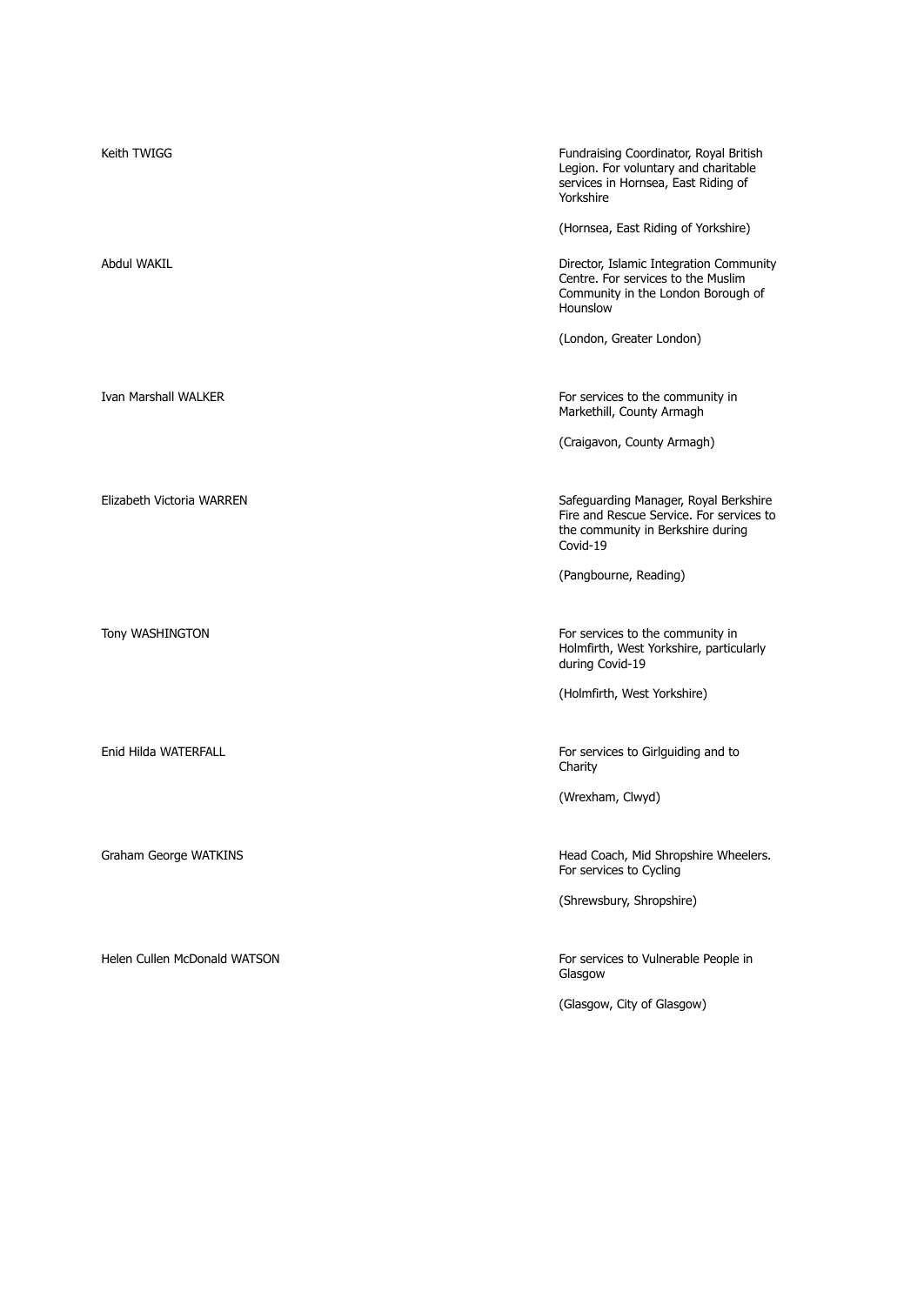| Betty Taylor WEBB            | Volunteer, British Heart Foundation. For<br>charitable and voluntary services in<br>Hereford<br>(Hereford, Herefordshire)     |
|------------------------------|-------------------------------------------------------------------------------------------------------------------------------|
| Derek Roy WHITBREAD          | On-Call Watch Manager, Essex Fire and<br>Rescue Service. For services to the<br>community in Epping, Essex<br>(Epping, Essex) |
| Melody Sinclair WHITLEY      | Community Champion. For services to<br>Homeless People in Glasgow<br>(Alexandria, Dunbartonshire)                             |
| Frada WILENSKI (Frada Eskin) | For services to the community in<br>Sheffield, South Yorkshire<br>(Sheffield, South Yorkshire)                                |
| Neil Edward WILLIAMS         | Adviser, Citizens Advice Lancashire<br>West. For services to the community in<br>Lancashire<br>(Preston, Lancashire)          |
| Janet Amanda WILSON          | Co-founder, GIFT International. For<br>voluntary and charitable service<br>(Newtownards, County Down)                         |
| Valerie WINCHESTER           | For services to the community in<br>Chapel-Le-Dale, North Yorkshire<br>(Carnforth, North Yorkshire)                           |
| Natasha WRIGHT               | For services to the community in<br>Preesall, Lancashire during Covid-19<br>(Poulton-le-Fylde, Lancashire)                    |